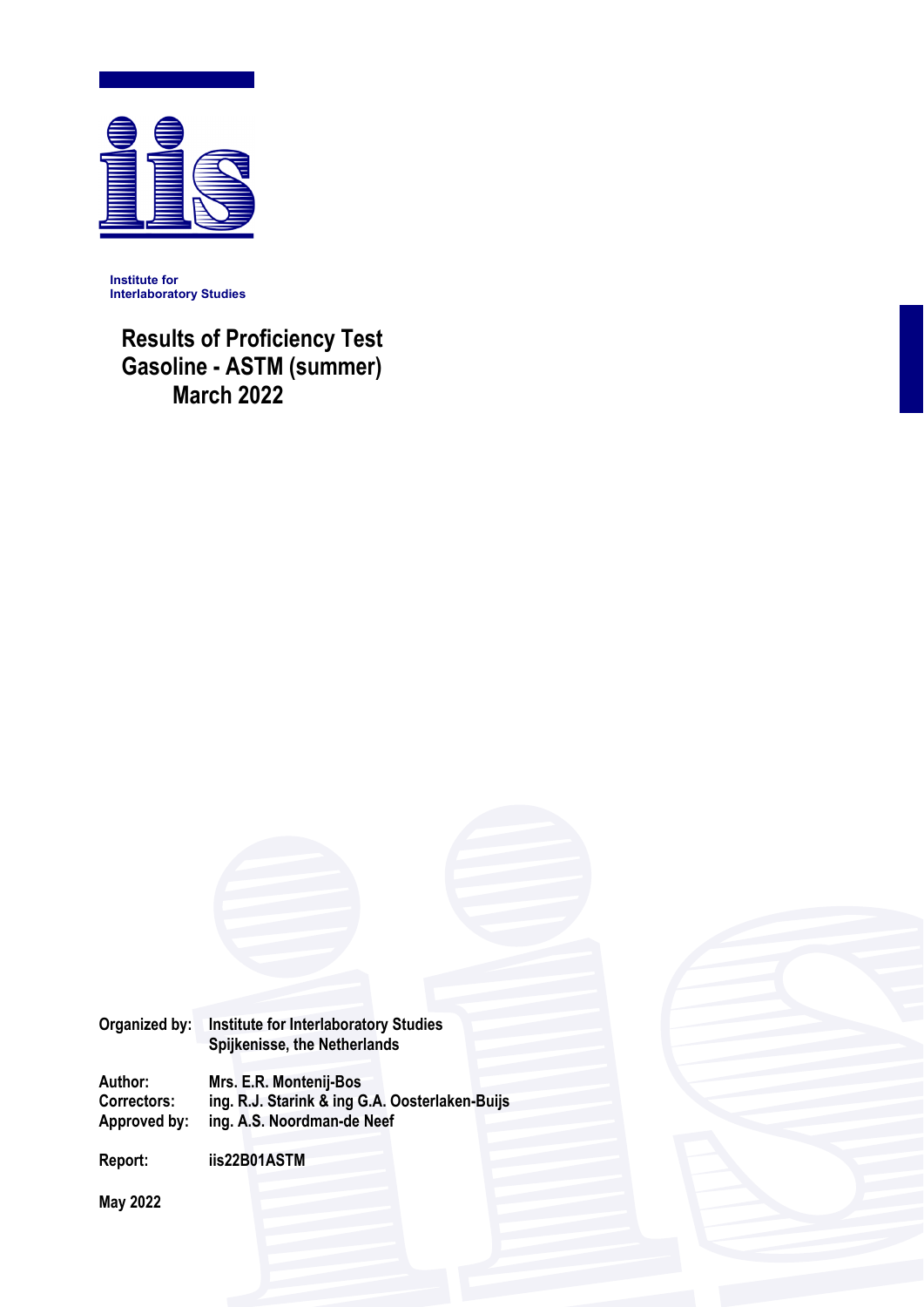# **CONTENTS**

| $\mathbf{1}$   |                                                                       |  |
|----------------|-----------------------------------------------------------------------|--|
| 2              |                                                                       |  |
| 2.1            |                                                                       |  |
| 2.2            |                                                                       |  |
| 2.3            |                                                                       |  |
| 2.4            |                                                                       |  |
| 2.5            |                                                                       |  |
| 2.6            |                                                                       |  |
| 3              |                                                                       |  |
| 3.1            |                                                                       |  |
| 3.2            |                                                                       |  |
| 3.3            |                                                                       |  |
| $\overline{4}$ |                                                                       |  |
| 4.1            |                                                                       |  |
| 4.2            |                                                                       |  |
| 4.3            | COMPARISON OF THE PROFICIENCY TEST OF MARCH 2022 WITH PREVIOUS PTS 13 |  |

# Appendices: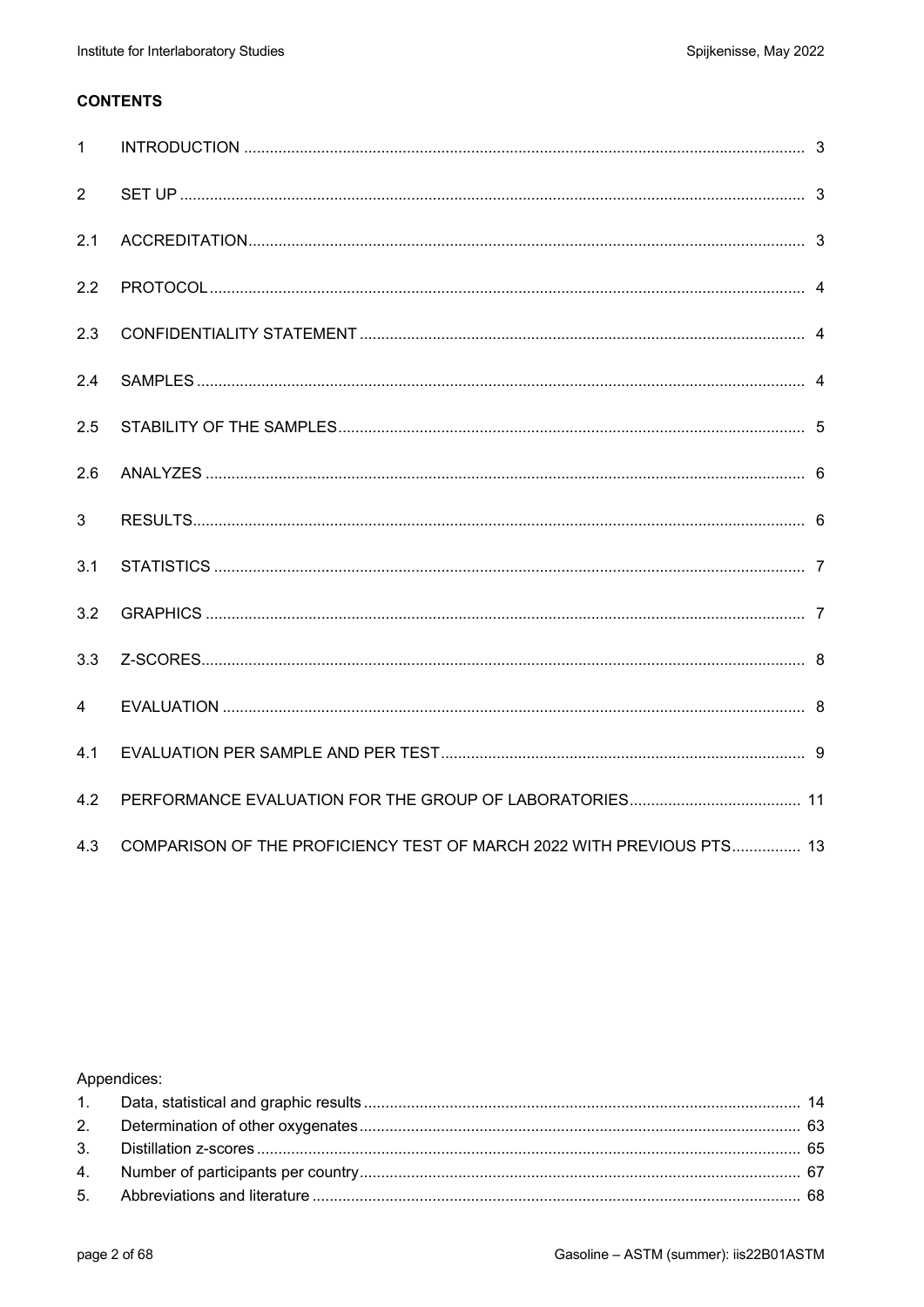## **1 INTRODUCTION**

Since 1995 the Institute for Interlaboratory Studies (iis) organizes a proficiency scheme for the analysis of Gasoline twice a year. One round based on the latest version of EN228 and one round based on the latest version of ASTM D4814. During the annual proficiency testing program 2021/2022 it was decided to continue the round robin for the analysis of Gasoline summer quality based on the latest version of ASTM D4814.

In this interlaboratory study registered for participation:

- 112 laboratories in 57 countries for regular analyzes in Gasoline (summer) iis22B01ASTM
- 73 laboratories in 40 countries on DVPE analyses in Gasoline iis22B01DVPE
- 52 laboratories in 32 countries on RON and MON analyzes in Gasoline iis22B01RON

In total 114 laboratories in 57 countries registered for participation, see appendix 4 for the number of participants per country. In this report the results of the Gasoline ASTM (summer) proficiency tests are presented and discussed. This report is also electronically available through the iis website www.iisnl.com.

## **2 SET UP**

The Institute for Interlaboratory Studies (iis) in Spijkenisse, the Netherlands, was the organizer of this proficiency test (PT). Sample analyzes for fit-for-use and homogeneity testing were subcontracted to an ISO/IEC17025 accredited laboratory.

In this proficiency test the participants received, depending on the registration, from one up to three different samples of Gasoline, see table below.

| Samples | PT ID          | Quantity              | Purpose          |
|---------|----------------|-----------------------|------------------|
| #22025  | l iis22B01ASTM | 1x1L                  | Regular analyzes |
| #22026  | lis22B01DVPE   | $1x 1 L (75%$ filled) | <b>DVPE</b>      |
| #22027  | liis22B01RON   | 2x1                   | RON and MON      |

Table 1: Gasoline samples used in PT iis22B01ASTM

Participants were requested to report rounded and unrounded test results. The unrounded test results were preferably used for statistical evaluation.

# **2.1 ACCREDITATION**

The Institute for Interlaboratory Studies in Spijkenisse, the Netherlands, is accredited in agreement with ISO/IEC17043:2010 (R007), since January 2000, by the Dutch Accreditation Council (Raad voor Accreditatie). This PT falls under the accredited scope. This ensures strict adherence to protocols for sample preparation and statistical evaluation and 100% confidentiality of participant's data. Feedback from the participants on the reported data is encouraged and customer's satisfaction is measured on regular basis by sending out questionnaires.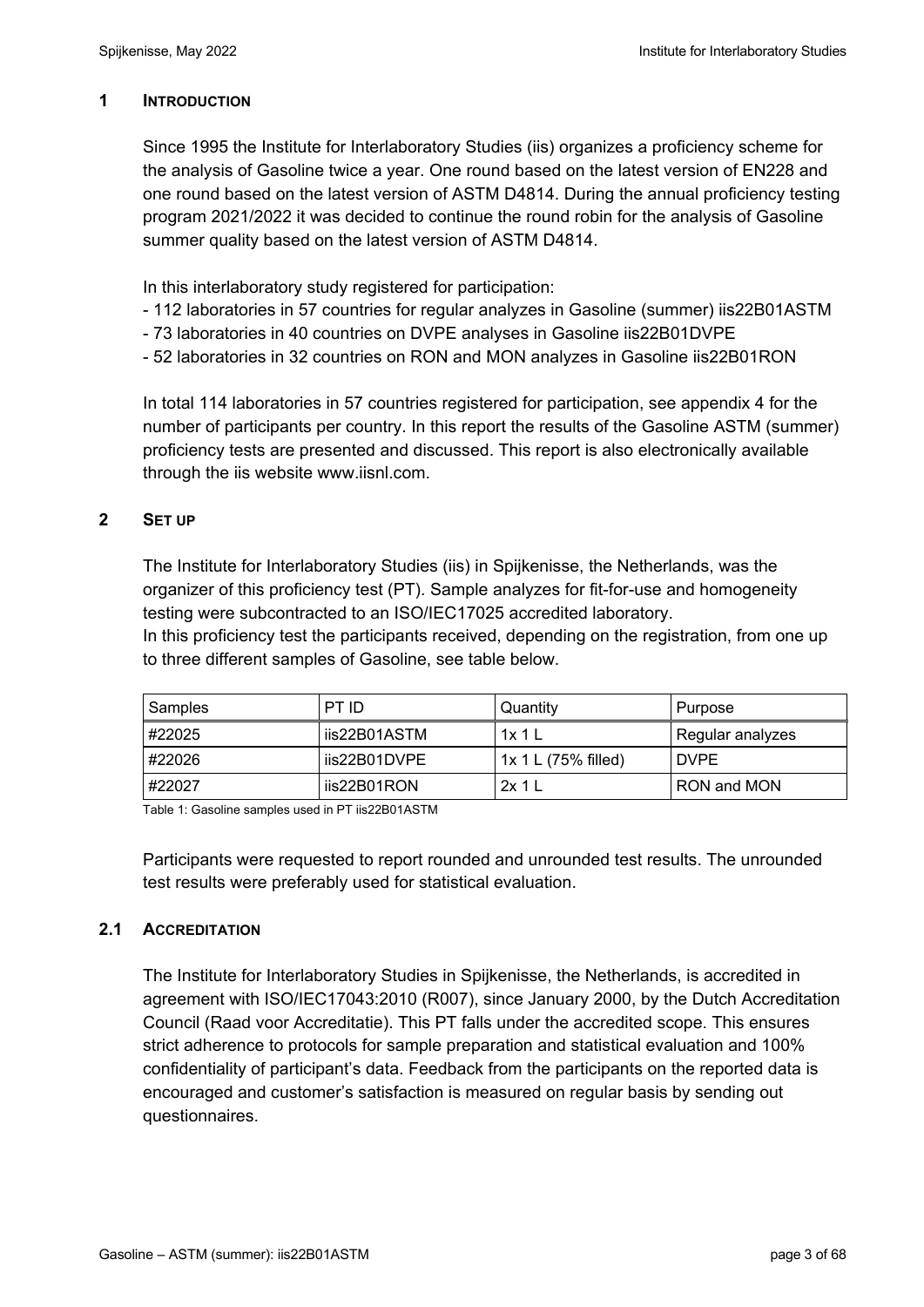## **2.2 PROTOCOL**

The protocol followed in the organization of this proficiency test was the one as described for proficiency testing in the report 'iis Interlaboratory Studies: Protocol for the Organisation, Statistics and Evaluation' of June 2018 (iis-protocol, version 3.5). This protocol is electronically available through the iis website www.iisnl.com, from the FAQ page.

## **2.3 CONFIDENTIALITY STATEMENT**

All data presented in this report must be regarded as confidential and for use by the participating companies only. Disclosure of the information in this report is only allowed by means of the entire report. Use of the contents of this report for third parties is only allowed by written permission of the Institute for Interlaboratory Studies. Disclosure of the identity of one or more of the participating companies will be done only after receipt of a written agreement of the companies involved.

## **2.4 SAMPLES**

For the preparation of the samples for the regular analyzes in Gasoline ASTM (summer) PT and for RON and MON analyzes in Gasoline ASTM PT a batch of approximately 400 liters of Gasoline (summer quality) was obtained from the local market. After homogenization approximately 150 and 140 amber glass bottles of 1 L were filled and labelled #22025 and #22027 respectively.

The homogeneity of the subsamples of #22025 and # 22027 was checked by determination of Density at 15°C in accordance with ASTM D4052 on 14 stratified randomly selected subsamples.

|          | Density at 15°C<br>in $\text{kg/m}^3$ |           | Density at 15°C<br>in $\text{kg/m}^3$ |
|----------|---------------------------------------|-----------|---------------------------------------|
| sample 1 | 740.13                                | sample 8  | 740.11                                |
| sample 2 | 740.14                                | sample 9  | 740.13                                |
| sample 3 | 740.13                                | sample 10 | 740.12                                |
| sample 4 | 740.11                                | sample 11 | 740.15                                |
| sample 5 | 740.18                                | sample 12 | 740.16                                |
| sample 6 | 740.12                                | sample 13 | 740.12                                |
| sample 7 | 740.14                                | sample 14 | 740.14                                |

Table 2: homogeneity test results of subsamples of #22025 and #22027

From the above test results the repeatability was calculated and compared with 0.3 times the reproducibility of the reference test method in agreement with the procedure of ISO13528, Annex B2 in the next table.

|                                         | Density at 15°C<br>in $\text{kg/m}^3$ |
|-----------------------------------------|---------------------------------------|
| r (observed)                            | 0.05                                  |
| reference test method                   | D4052:18a                             |
| $\vert$ 0.3 x R (reference test method) | 0.67                                  |

Table 3: evaluation of the repeatability of subsamples #22025 and #22027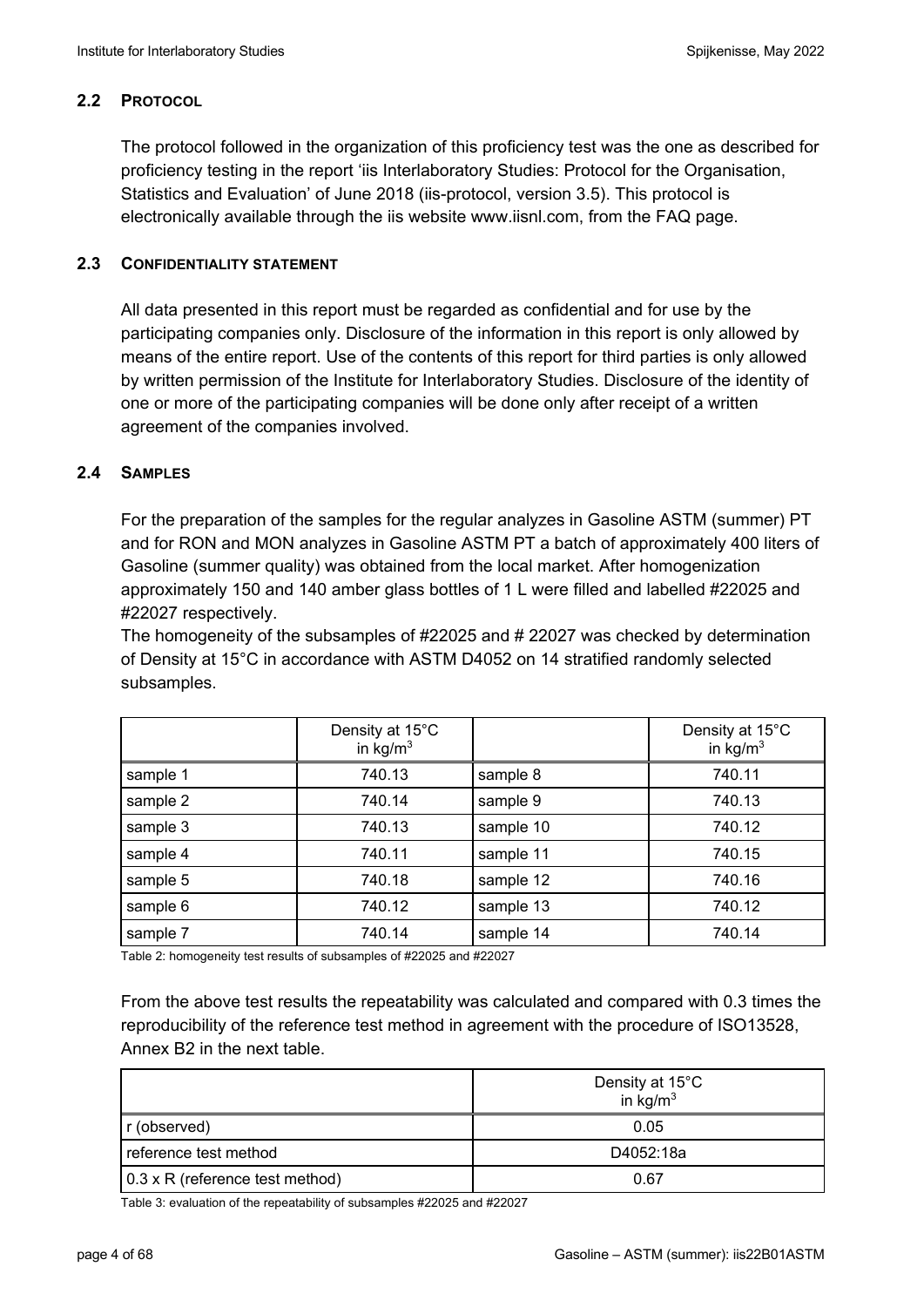The calculated repeatability is in agreement with 0.3 times the reproducibility of the reference test method. Therefore, homogeneity of the subsamples was assumed.

For the preparation of the sample for the determination of DVPE in Gasoline ASTM PT a batch of approximately 200 liters of Gasoline (summer quality) was obtained from the local market. After homogenization approximately 105 amber glass bottles of 1 L were filled with 750 mL Gasoline and labelled #22026.

The homogeneity of the subsamples was checked by the determination of DVPE in accordance with ASTM D5191 on 8 stratified randomly selected subsamples.

|                 | <b>DVPE</b><br>in psi |
|-----------------|-----------------------|
| sample #22026-1 | 8.59                  |
| sample #22026-2 | 8.53                  |
| sample #22026-3 | 8.53                  |
| sample #22026-4 | 8.53                  |
| sample #22026-5 | 8.51                  |
| sample #22026-6 | 8.53                  |
| sample #22026-7 | 8.51                  |
| sample #22026-8 | 8.53                  |

Table 4: homogeneity test results of subsamples #22026

From the above test results the repeatability was calculated and compared with 0.3 times the reproducibility of the reference test method in agreement with the procedure of ISO13528, Annex B2 in the next table.

|                                 | <b>DVPE</b><br>in psi |
|---------------------------------|-----------------------|
| r (observed)                    | 0.07                  |
| reference test method           | ASTM D5191:20         |
| 0.3 x R (reference test method) | 0.10                  |

Table 5: evaluation of the repeatability of subsamples #22026

The calculated repeatability is in agreement with 0.3 times the reproducibility of the reference test method. Therefore, homogeneity of the subsamples was assumed.

Depending on the registration of the participant the appropriate set of PT samples was sent on February 9, 2022. An SDS was added to the sample package.

#### **2.5 STABILITY OF THE SAMPLES**

The stability of Gasoline packed in amber glass bottles was checked. The material was found sufficiently stable for the period of the proficiency test.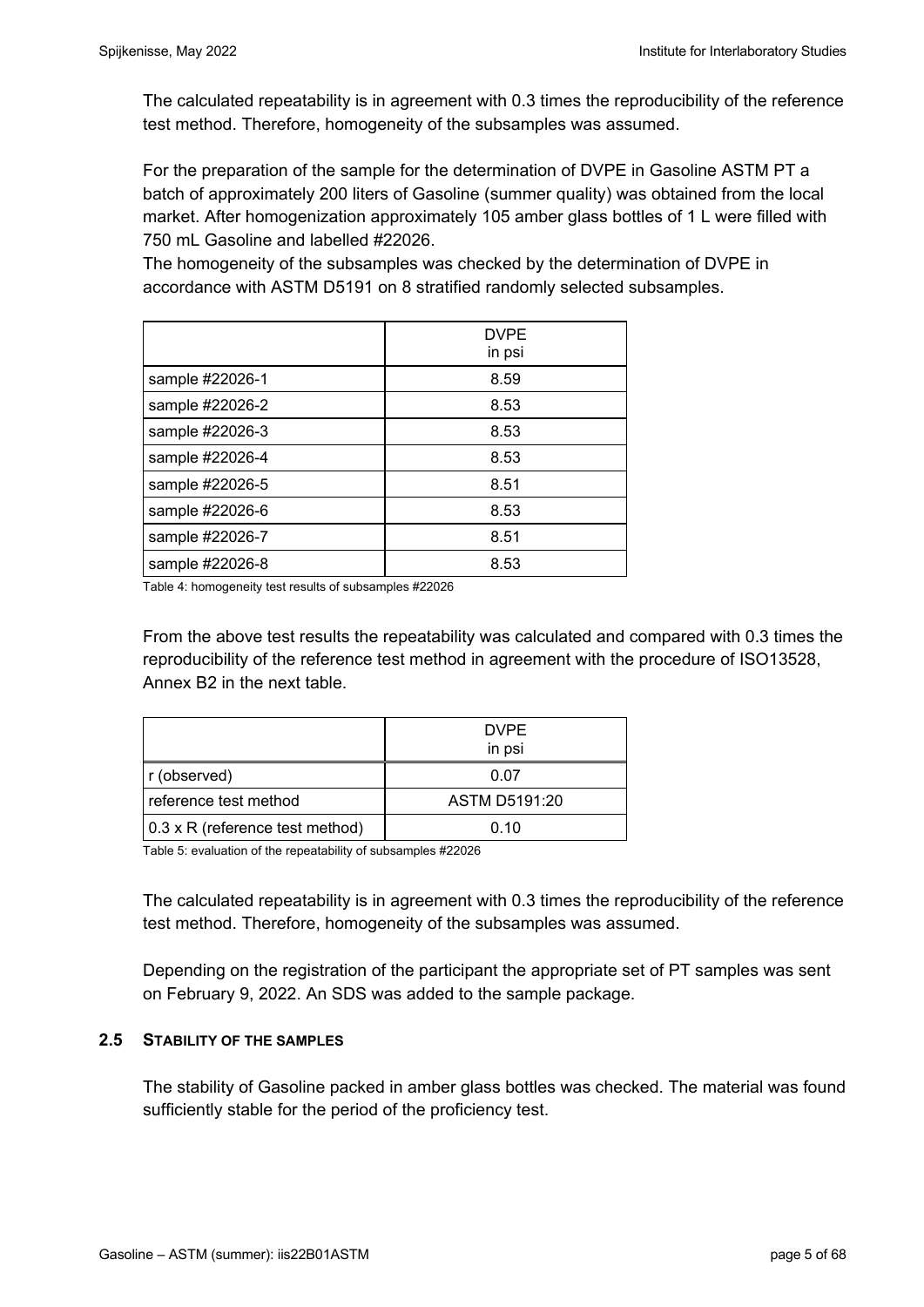## **2.6 ANALYZES**

The participants were requested to determine on sample #22025: API Gravity, Appearance, Aromatics by FIA (without oxygenates correction), Benzene, Copper Corrosion, Silver Corrosion, Density at 15°C, Distillation at 760 mmHg (IBP, Temperaure at 10%, 50%, 90% evaporated and FBP), Doctor Test, Gum (solvent washed), Lead as Pb, Manganese as Mn, Olefins by FIA (without oxygenates correction), Oxidation Stability, Oxygenates (DIPE, ETBE, Ethanol, Methanol, MTBE, TAME, Other Oxygenates), Oxygen content, Phosphorus as P and Total Sulfur.

On sample #22026 it was requested to determine Total Vapour Pressure and Dry Vapour Pressure Equivalent (according to ASTM D5191 and EPA).

On sample #22027 it was requested to determine RON and MON.

It was explicitly requested to treat the samples as if they were routine samples and to report the test results using the indicated units on the report form and not to round the test results but report as much significant figures as possible. It was also requested not to report 'less than' test results, which are above the detection limit, because such test results cannot be used for meaningful statistical evaluations.

To get comparable test results, a detailed report form and a letter of instructions are prepared. On the report form the reporting units are given as well as the reference test methods (when applicable) that will be used during the evaluation. The detailed report form and the letter of instructions are both made available on the data entry portal www.kpmd.co.uk/sgs-iis/. The participating laboratories are also requested to confirm the sample receipt on this data entry portal. The letter of instructions can also be downloaded from the iis website www.iisnl.com.

## **3 RESULTS**

During five weeks after sample dispatch, the test results of the individual laboratories were gathered via the data entry portal www.kpmd.co.uk/sgs-iis/. The reported test results are tabulated per determination in appendices 1 and 2 of this report. The laboratories are presented by their code numbers.

Directly after the deadline, a reminder was sent to those laboratories that had not reported test results at that moment. Shortly after the deadline, the available test results were screened for suspect data. A test result was called suspect in case the Huber Elimination Rule (a robust outlier test) found it to be an outlier. The laboratories that produced these suspect data were asked to check the reported test results (no reanalyzes). Additional or corrected test results are used for data analysis and the original test results are placed under 'Remarks' in the result tables in appendices 1 or 2. Test results that came in after the deadline were not taken into account in this screening for suspect data and thus these participants were not requested for checks.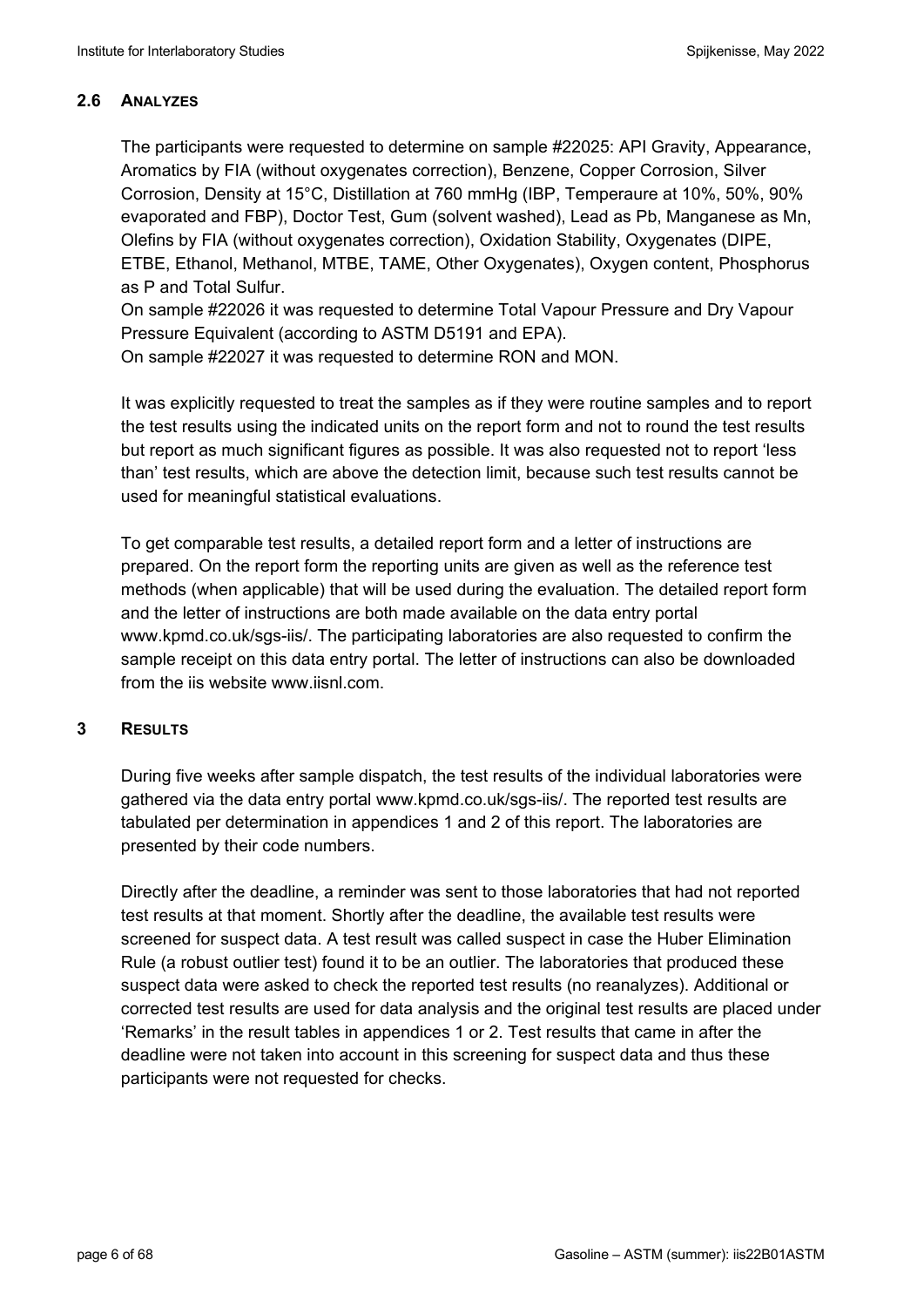## **3.1 STATISTICS**

The protocol followed in the organization of this proficiency test was the one as described for proficiency testing in the report 'iis Interlaboratory Studies: Protocol for the Organisation, Statistics and Evaluation' of June 2018 (iis-protocol, version 3.5).

For the statistical evaluation the *unrounded* (when available) figures were used instead of the rounded test results. Test results reported as '<…' or '>…' were not used in the statistical evaluation.

First, the normality of the distribution of the various data sets per determination was checked by means of the Lilliefors-test, a variant of the Kolmogorov-Smirnov test and by the calculation of skewness and kurtosis. Evaluation of the three normality indicators in combination with the visual evaluation of the graphic Kernel density plot, lead to judgement of the normality being either 'unknown', 'OK', 'suspect' or 'not OK'. After removal of outliers, this check was repeated. If a data set does not have a normal distribution, the (results of the) statistical evaluation should be used with due care.

The assigned value is determined by consensus based on the test results of the group of participants after rejection of the statistical outliers and/or suspect data.

According to ISO13528 all (original received or corrected) results per determination were submitted to outlier tests. In the iis procedure for proficiency tests, outliers are detected prior to calculation of the mean, standard deviation and reproducibility. For small data sets, Dixon (up to 20 test results) or Grubbs (up to 40 test results) outlier tests can be used. For larger data sets (above 20 test results) Rosner's outlier test can be used. Outliers are marked by  $D(0.01)$  for the Dixon's test, by  $G(0.01)$  or  $DG(0.01)$  for the Grubbs' test and by  $R(0.01)$  for the Rosner's test. Stragglers are marked by D(0.05) for the Dixon's test, by G(0.05) or DG(0.05) for the Grubbs' test and by R(0.05) for the Rosner's test. Both outliers and stragglers were not included in the calculations of averages and standard deviations.

For each assigned value, the uncertainty was determined in accordance with ISO13528. Subsequently the calculated uncertainty was evaluated against the respective requirement based on the target reproducibility in accordance with ISO13528. In this PT the criterion of ISO13528 paragraph 9.2.1 was met for all evaluated tests, therefore, the uncertainty of all assigned values may be negligible and need not be included in the PT report.

Finally, the reproducibilities were calculated from the standard deviations by multiplying them with a factor of 2.8

# **3.2 GRAPHICS**

In order to visualize the data against the reproducibilities from literature, Gauss plots were made, using the sorted data for one determination (see appendix 1). On the Y-axis the reported test results are plotted. The corresponding laboratory numbers are on the X-axis. The straight horizontal line presents the consensus value (a trimmed mean). The four striped lines, parallel to the consensus value line, are the +3s, +2s, -2s and -3s target reproducibility limits of the selected reference test method. Outliers and other data, which were excluded from the calculations, are represented as a cross. Accepted data are represented as a triangle.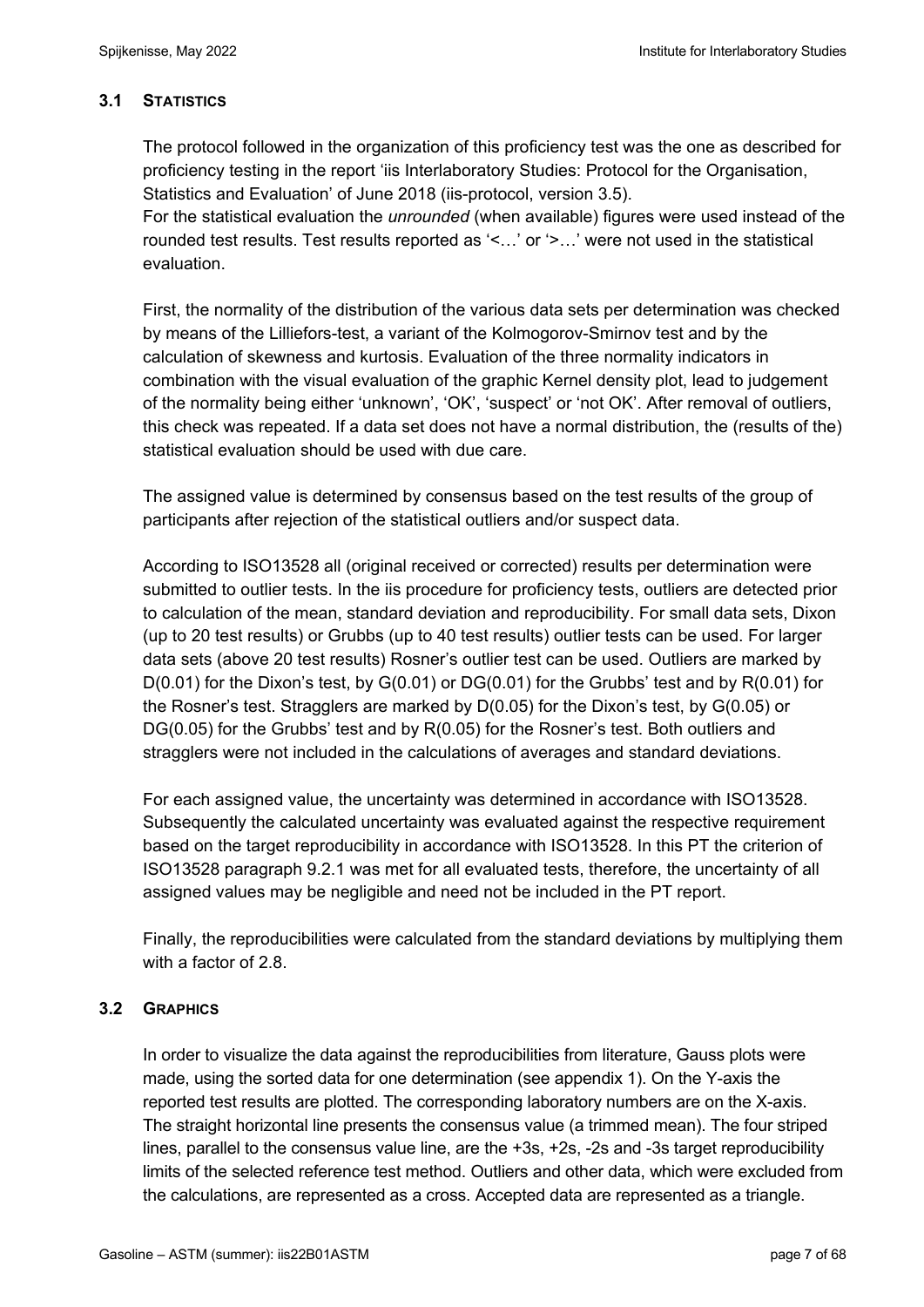Furthermore, Kernel Density Graphs were made. This is a method for producing a smooth density approximation to a set of data that avoids some problems associated with histograms. Also, a normal Gauss curve (dotted line) was projected over the Kernel Density Graph (smooth line) for reference. The Gauss curve is calculated from the consensus value and the corresponding standard deviation.

## **3.3 Z-SCORES**

To evaluate the performance of the participating laboratories the z-scores were calculated. As it was decided to evaluate the performance of the participants in this proficiency test (PT) against the literature requirements (derived from e.g. ISO or ASTM test methods), the z-scores were calculated using a target standard deviation. This results in an evaluation independent of the variation in this interlaboratory study.

This target standard deviation was calculated from the literature reproducibility by division with 2.8. In case no literature reproducibility was available, other target values were used, like Horwitz or an estimated reproducibility based on former iis proficiency tests.

When a laboratory did use a test method with a reproducibility that is significantly different from the reproducibility of the reference test method used in this report, it is strongly advised to recalculate the z-score, while using the reproducibility of the actual test method used, this in order to evaluate whether the reported test result is fit-for-use.

The z-scores were calculated according to:

 $Z_{\text{target}}$  = (test result - average of PT) / target standard deviation

The  $z_{\text{(target)}}$  scores are listed in the result tables of appendix 1.

Absolute values for z<2 are very common and absolute values for z>3 are very rare. The usual interpretation of z-scores is as follows:

|        | $ z  < 1$ good             |
|--------|----------------------------|
|        | $1 <  z  < 2$ satisfactory |
|        | $2 <  z  < 3$ questionable |
| 3 <  z | unsatisfactory             |

## **4 EVALUATION**

Some problems were encountered with the dispatch of the samples due to COVID-19 pandemic. Therefore, the reporting time on the data entry portal was extended with another two weeks. For the regular Gasoline PT eight participants reported test results after the extended reporting date and eightteen other participants did not report any test results. For the PT on DVPE five participants reported the test results after the extended reporting date and seventeen other participants did not report any test results. For the PT on RON/MON four participants reported test results after the extended reporting date and eleven other participants did not report any test results.

Not all participants were able to report all tests requested.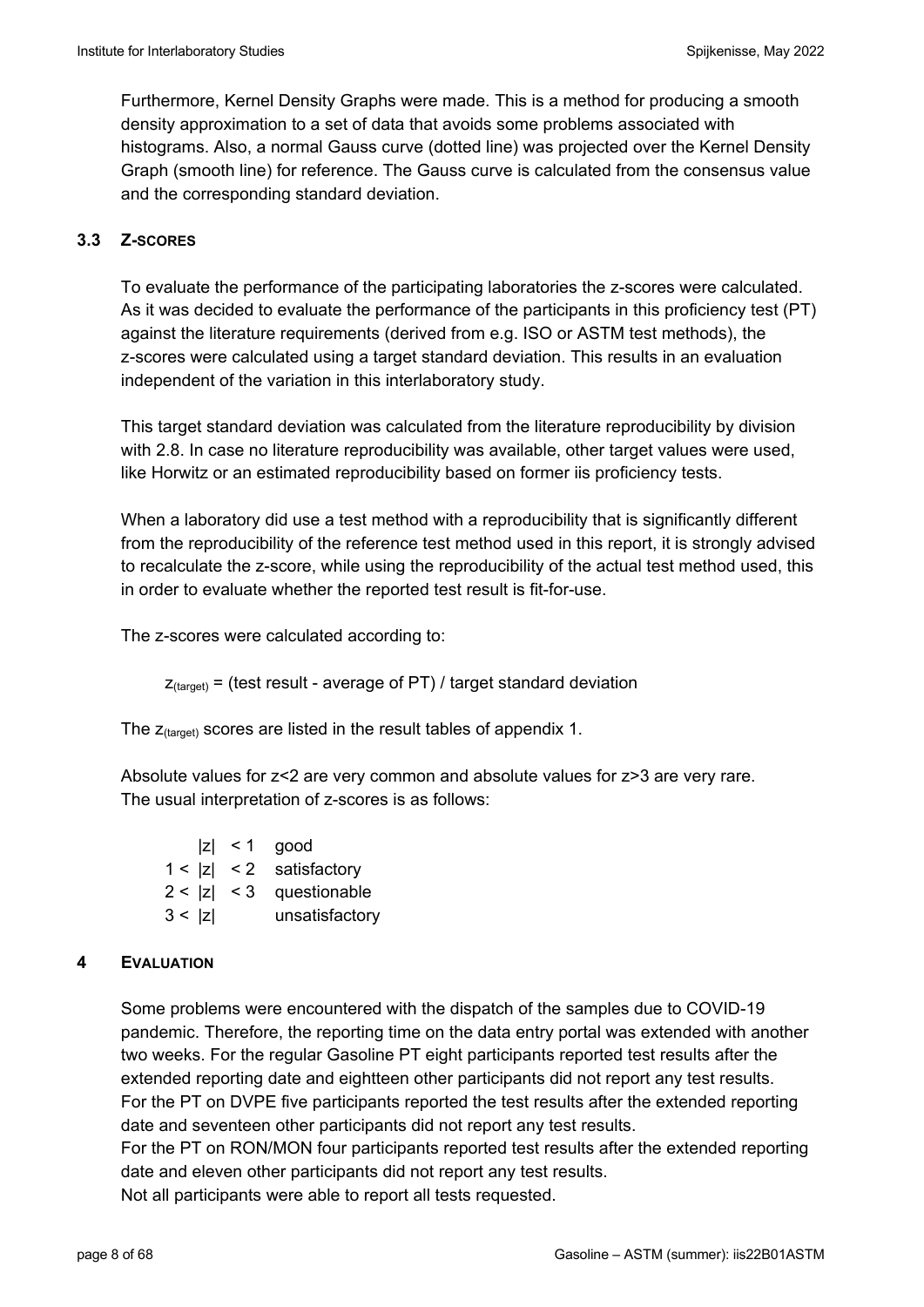In total 96 participants reported 1081 numerical test results. Observed were 39 outlying test results, which is 3.6% of the numerical test results. In proficiency studies, outlier percentages of 3%-7.5% are quite normal.

Not all data sets proved to have a normal Gaussian distribution. These are referred to as "not OK" or "suspect". The statistical evaluation of these data sets should be used with due care, see also paragraph 3.1.

## **4.1 EVALUATION PER SAMPLE AND PER TEST**

In this section the reported test results are discussed per sample and per test. The test methods which were used by the various laboratories were taken into account for explaining the observed differences when possible and applicable. These test methods are also in the tables together with the original data in appendix 1. The abbreviations, used in these tables, are explained in appendix 5.

In the iis PT reports ASTM test methods are referred to with a number (e.g. D525) and an added designation for the year that the test method was adopted or revised (e.g. D525:12a). If applicable, a designation in parentheses is added to designate the year of reapproval (e.g. D525:12a(2019)). In the test results tables of appendix 1 only the method number and year of adoption or revision (e.g.D525:12a) will be used.

## **sample #22025**

| <u>API Gravity</u> : | This determination was not problematic. Two statistical outliers were<br>observed. The calculated reproducibility after rejection of the statistical<br>outliers is in agreement with the requirements of ASTM D4052:18a.                     |
|----------------------|-----------------------------------------------------------------------------------------------------------------------------------------------------------------------------------------------------------------------------------------------|
| Appearance:          | This determination was not problematic. Almost all reporting participants<br>agreed about the appearance as Pass (Clear and Bright).                                                                                                          |
|                      | Aromatics by FIA (without oxygenates correction): This determination was not problematic.<br>No statistical outliers were observed. The calculated reproducibility is in<br>agreement with the requirements of ASTM D1319:20a.                |
| Benzene:             | This determination was not problematic. Two statistical outliers were<br>observed. The calculated reproducibility after rejection of the statistical<br>outliers is in agreement with the requirements of ASTM D3606:21 and<br>ASTM D5580:21. |
|                      | Copper Corrosion: This determination was not problematic. All reporting participants agreed<br>on classification 1 (1a).                                                                                                                      |
|                      | Silver Corrosion: This determination was not problematic. Almost all reporting participants<br>agreed on classification 0.                                                                                                                    |
|                      | Density at $15^{\circ}$ C: This determination was not problematic. Five statistical outliers were                                                                                                                                             |

observed. The calculated reproducibility after rejection of the statistical outliers is in agreement with the requirements of ASTM D4052:18a.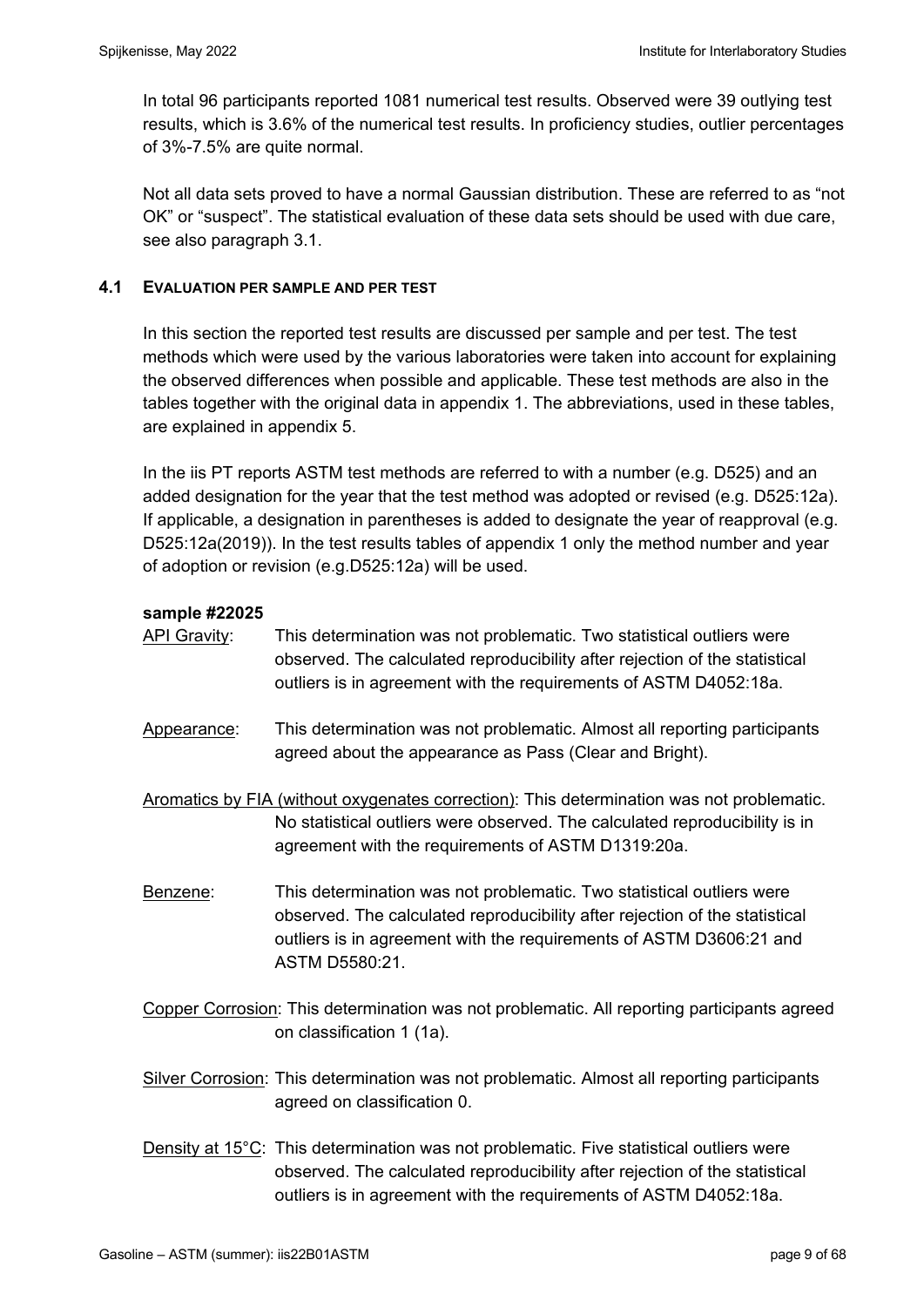- Distillation at 760 mmHg: The distillation was not problematic. In total ten statistical outliers were observed over five parameters. The calculated reproducibilities after rejection of the statistical outliers are in agreement with the requirements of ASTM D86:20 automated mode. When compared to the requirements of the manual mode only the calculated reproducibility for Final Boiling Point is not in agreement.
- Doctor Test: This determination was not problematic. All reporting participants agreed on the absence of Mercaptans or hydrogen sulfide and reported Negative.
- Gum (solvent washed): This determination was not problematic. Two statistical outliers were observed. The calculated reproducibility after rejection of the statistical outliers is in agreement with the requirements of ASTM D381:19.
- Lead as Pb: This determination was not problematic. Almost all reporting participants agreed on a test results of less than 2.5 mg/L. Therefore, no z-scores are calculated.
- Manganese as Mn:This determination was not problematic. Almost all reporting participants agreed on a test results of less than 0.5 mg/L. Therefore, no z-scores are calculated.
- Olefins by FIA (without oxygenates correction): This determination was not problematic. One statistical outlier was observed. The calculated reproducibility after rejection of the statistical outlier is in full agreement with the requirements of ASTM D1319:20a.
- Oxidation Stability: This determination was not problematic. All of the reporting participants agreed that the Oxidation Stability is >240 minutes. Therefore, no z-scores are calculated.
- Ethanol: This determination was not problematic. No statistical outliers were observed. The calculated reproducibility is in agreement with the requirements of ASTM D4815:22.
- MTBE: This determination was problematic. Two statistical outliers were observed. The calculated reproducibility after rejection of the statistical outliers is not in agreement with the requirements of ASTM D4815:22.

The majority of the participants agreed on a concentration near or below the limit of detection for the other requested Oxygenates. Therefore, no z-scores were calculated. The reported test results of these components are listed in appendix 2.

Oxygen Content: This determination was not problematic. One statistical outlier was observed. The calculated reproducibility after rejection of the statistical outlier is in agreement with the requirements of ASTM D4815:22.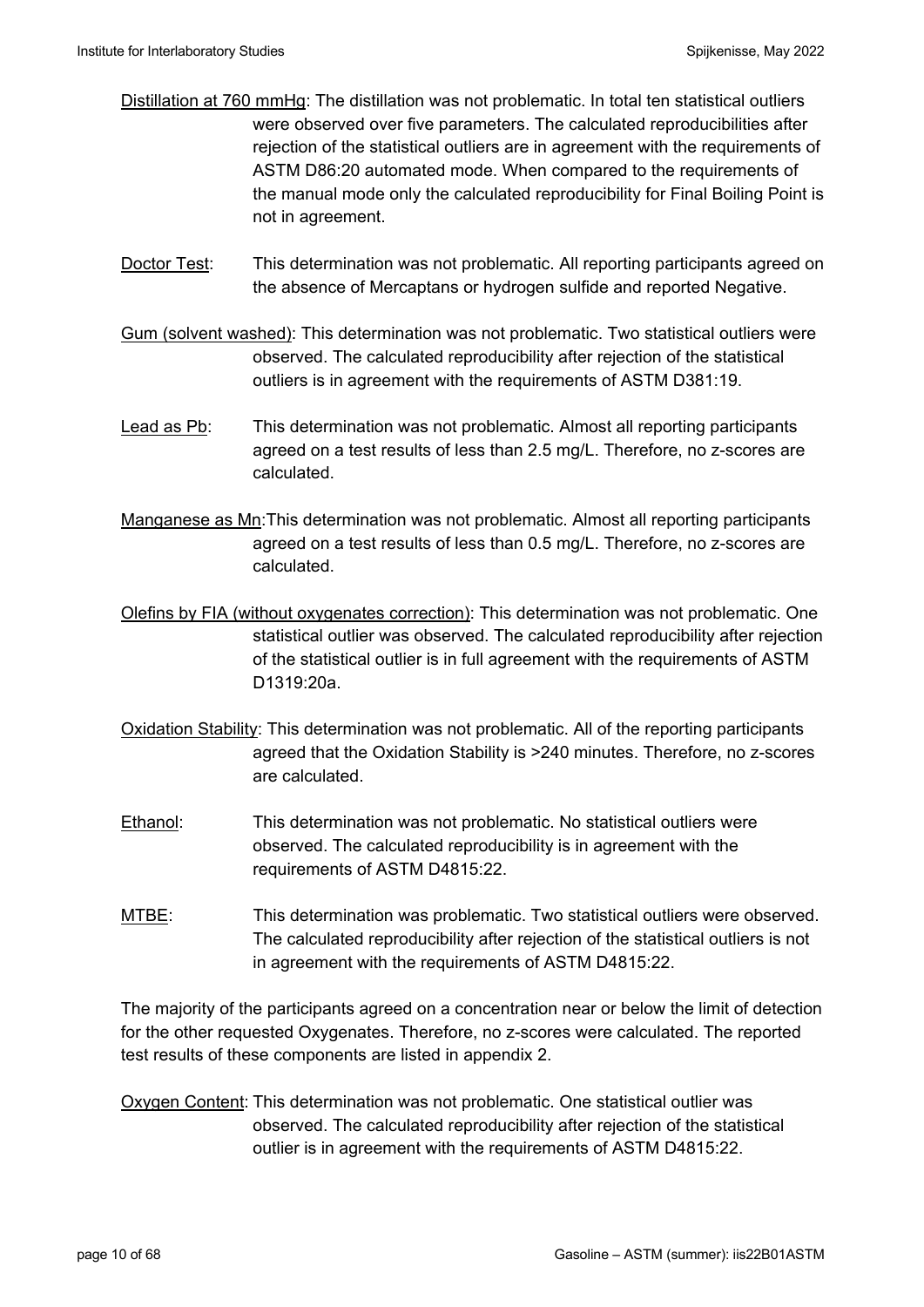- Phosphorus as P: This determination was not problematic. All reporting laboratories agreed on a Phosphorus concentration lower than 1 mg/L. Therefore, no z-scores are calculated.
- Total Sulfur: This determination was not problematic. Two statistical outliers were observed. The calculated reproducibility after rejection of the statistical outliers is in agreement with the requirements of ASTM D5453:19a.

#### **sample #22026**

- TVP: TWP: This determination was problematic for a number of participants. Four statistical outliers were observed. The calculated reproducibility after rejection of the statistical outliers is in agreement with the requirements of ASTM D5191:20.
- DVPE: The conversions of the measured Total Vapour Pressure to the Dry Vapour Pressure Equivalent (DVPE) as described in ASTM D5191:20 are not problematic. One statistical outlier was observed. The calculated reproducibility after rejection of the statistical outlier is in agreement with the requirements of ASTM D5191:20. The conversions of the measured Total Vapour Pressure to the Dry Vapour Pressure Equivalent (DVPE) as described in the U.S. EPA guidelines (40 CFR Part 80, App. E, Method 3) were not problematic. No statistical outliers were observed. The calculated reproducibility is in agreement with the requirements of the EPA guidelines.

## **sample #22027**

RON: This determination was not problematic. Three statistical outliers were observed. The calculated reproducibility after rejection of the statistical outliers is in full agreement with the requirements of ASTM D2699:21.

MON: This determination was not problematic. Four statistical outliers were observed. The calculated reproducibility after rejection of the statistical outliers is in agreement with the requirements of ASTM D2700:22.

#### **4.2 PERFORMANCE EVALUATION FOR THE GROUP OF LABORATORIES**

A comparison has been made between the reproducibility as declared by the reference test method and the reproducibility as found for the group of participating laboratories. The number of significant test results, the average, the calculated reproducibility (2.8 \* standard deviation) and the target reproducibility derived from reference test methods (in casu ASTM test methods) are presented in the next tables.

| Parameter           | unit | n  | average | $2.8 * sd$ | R(lit) |
|---------------------|------|----|---------|------------|--------|
| <b>API Gravity</b>  |      | 55 | 59.57   | 0.27       | 0.58   |
| Appearance          |      | 44 | Pass    | n.a.       | n.a.   |
| Aromatics by FIA *) | %V/V | 31 | 27.2    | 2.8        | 3.7    |
| Benzene             | %V/V | 42 | 0.89    | 0.10       | 0.17   |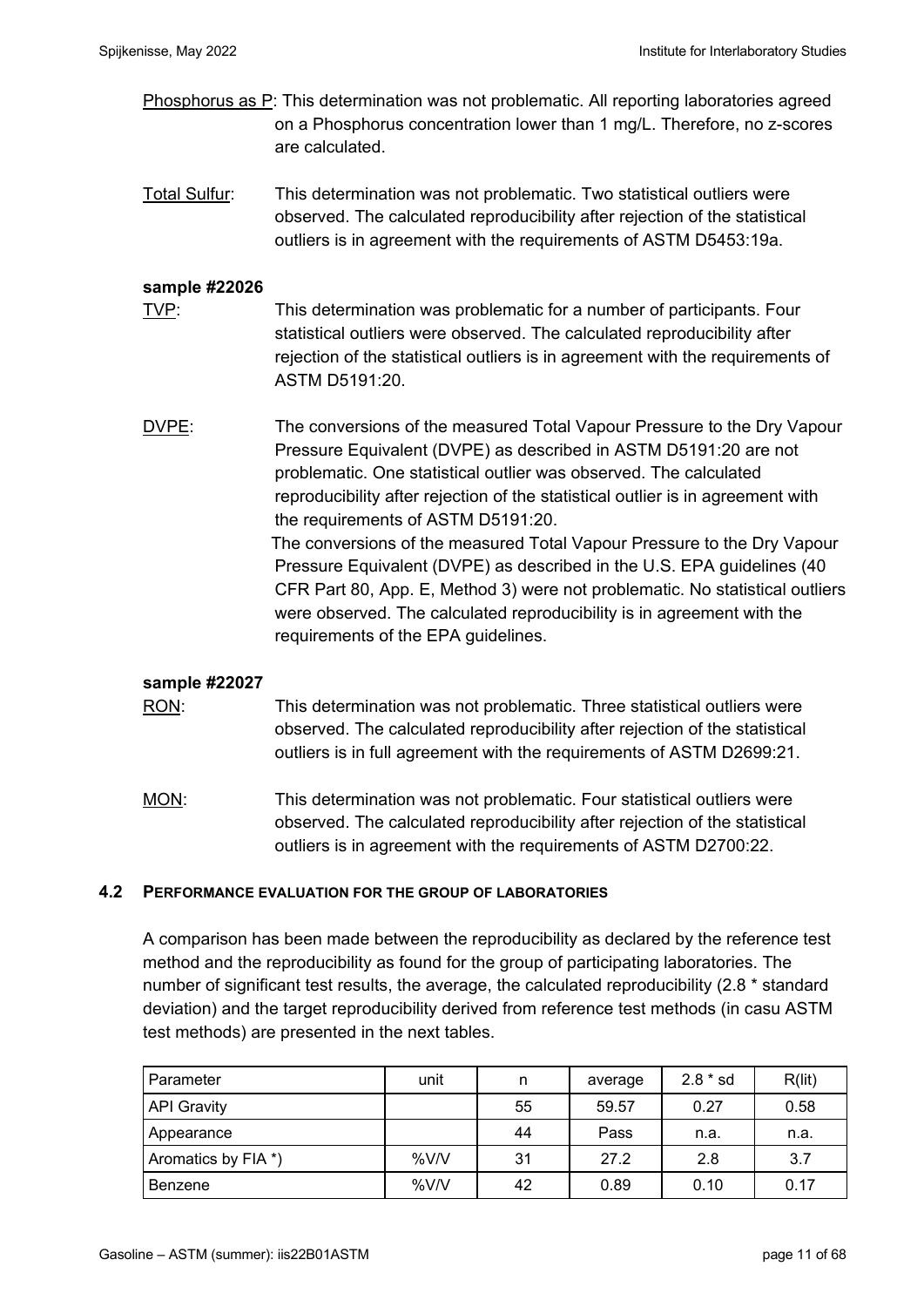| Parameter                      | unit              | n  | average  | $2.8 * sd$ | R(lit) |
|--------------------------------|-------------------|----|----------|------------|--------|
| Copper Corrosion 3 hrs at 50°C |                   | 70 | 1(1a)    | n.a.       | n.a.   |
| Silver Corrosion 3 hrs at 50°C |                   | 18 | 0        | n.a.       | n.a.   |
| Density at 15°C                | kg/m <sup>3</sup> | 84 | 740.2    | 0.7        | 2.2    |
| Initial Boiling Point          | $^{\circ}C$       | 82 | 36.3     | 4.7        | 4.7    |
| Temp. at 10% evaporated        | $^{\circ}C$       | 81 | 54.3     | 1.8        | 4.0    |
| Temp. at 50% evaporated        | $^{\circ}C$       | 80 | 94.3     | 1.9        | 3.7    |
| Temp. at 90% evaporated        | $^{\circ}C$       | 79 | 131.0    | 3.4        | 5.4    |
| <b>Final Boiling Point</b>     | $^{\circ}C$       | 83 | 172.3    | 7.0        | 7.1    |
| Doctor Test                    |                   | 45 | negative | n.a.       | n.a.   |
| Gum (solvent washed)           | mg/100mL          | 40 | 0.65     | 0.87       | 2.19   |
| Lead as Pb                     | mg/L              | 25 | 2.5      | n.e.       | n.e.   |
| Manganese as Mn                | mg/L              | 17 | < 0.5    | n.e.       | n.e.   |
| Olefins by FIA *)              | %V/V              | 31 | 12.6     | 3.4        | 3.8    |
| <b>Oxidation Stability</b>     | minutes           | 35 | >240     | n.e.       | n.e.   |
| Ethanol                        | %V/V              | 38 | 4.7      | 0.5        | 0.6    |
| <b>MTBE</b>                    | %V/V              | 34 | 4.6      | 0.4        | 0.3    |
| Oxygen content                 | %M/M              | 33 | 2.6      | 0.2        | 0.3    |
| Phosphorus as P                | mg/L              | 11 | $<$ 1    | n.e.       | n.e.   |
| <b>Total Sulfur</b>            | mg/kg             | 65 | 4.9      | 1.5        | 1.9    |

Table 6: reproducibilities of tests on sample #22025

\*) without oxygenates correction

| Parameter                    | unit | n  | average | $2.8 * sd$ | R(lit) |
|------------------------------|------|----|---------|------------|--------|
| <b>TVP</b>                   | DSİ  | 35 | 9.4     | 0.2        | 0.3    |
| DVPE according to ASTM D5191 | psi  | 51 | 8.5     | 0.2        | 0.3    |
| DVPE according to EPA        | psi  | 25 | 8.6     | 0.2        | 0.3    |

Table 7: reproducibilities of tests on sample #22026

| Parameter  | unit | n        | average | $2.8 * sd$ | R(lit) |
|------------|------|----------|---------|------------|--------|
| <b>RON</b> |      | 36       | 95.4    | 0.7        | ν. ι   |
| <b>MON</b> |      | つつ<br>∠∠ | 85.2    | 0.8        | 0.9    |

Table 8: reproducibilities of tests on sample #22027

Without further statistical calculations it can be concluded that for almost all tests there is a good compliance of the group of participants with the reference test methods. The problematic tests have been discussed in paragraph 4.1.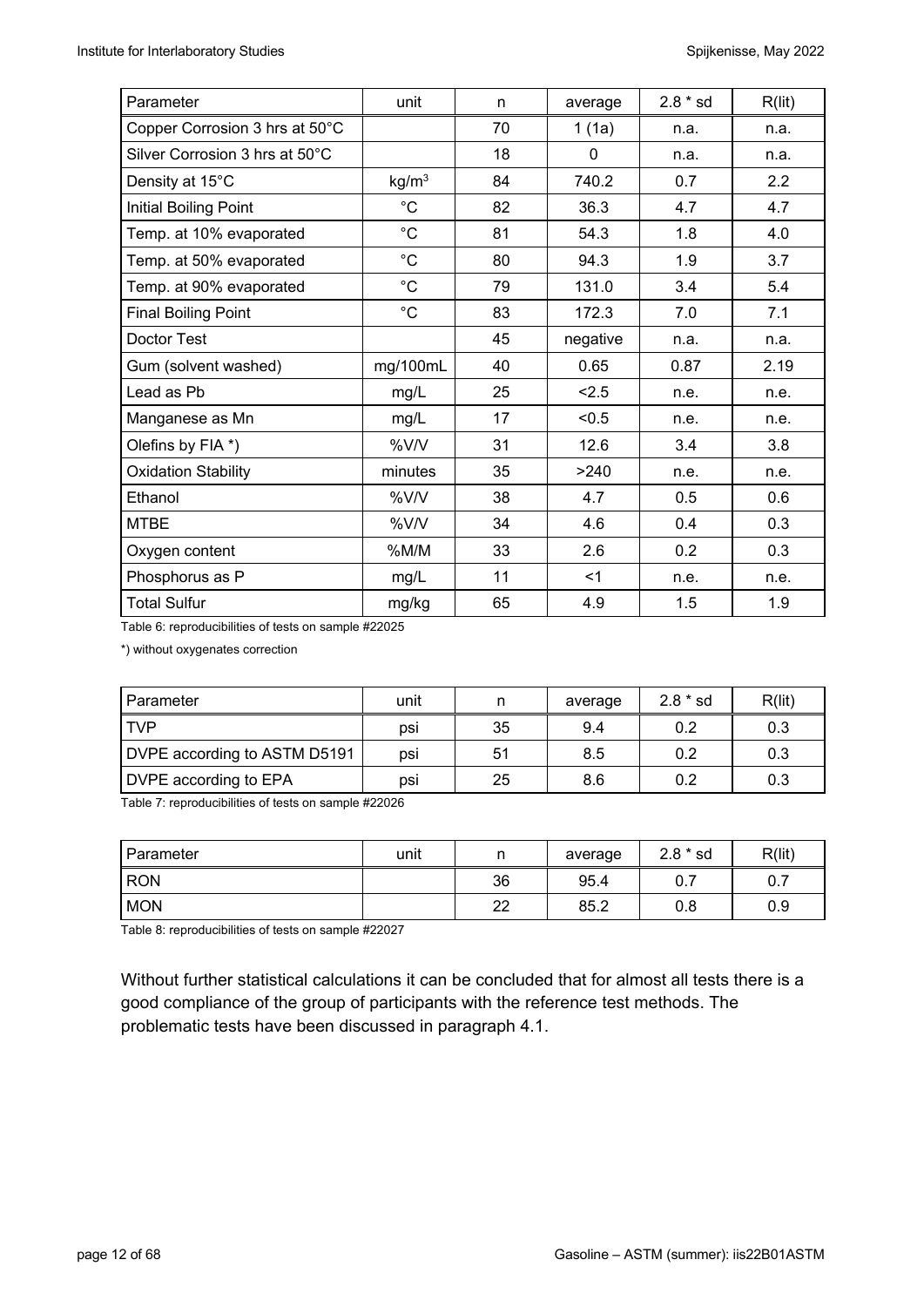#### **4.3 COMPARISON OF THE PROFICIENCY TEST OF MARCH 2022 WITH PREVIOUS PTS**

|                                    | March<br>2022 | February<br>2021 | February<br>2020 | February<br>2019 | February<br>2018 |
|------------------------------------|---------------|------------------|------------------|------------------|------------------|
| Number of reporting laboratories   | 96            | 104              | 99               | 106              | 110              |
| Number of test results             | 1081          | 1288             | 1158             | 1362             | 1327             |
| Number of statistical outliers     | 39            | 38               | 20               | 55               | 16               |
| Percentage of statistical outliers | 3.6%          | 3.0%             | 1.7%             | 4.0%             | 1.2%             |

Table 9: comparison with previous proficiency tests

In proficiency tests, outlier percentages of 3% - 7.5% are quite normal.

The performance of the determinations of the proficiency tests was compared to the requirements of the reference test methods. The conclusions are given in the following table.

| Parameter                | March<br>2022  | February<br>2021         | February<br>2020 | February<br>2019 | February<br>2018 |
|--------------------------|----------------|--------------------------|------------------|------------------|------------------|
| <b>API Gravity</b>       | $++$           | $++$                     | $++$             | $++$             | $+$              |
| Aromatics by FIA *)      | $\ddot{}$      | $\ddot{}$                | $+/-$            | $+/-$            | $+/-$            |
| <b>Benzene</b>           | $\ddot{}$      | $++$                     | $+$              | $++$             | $+$              |
| Density at 15°C          | $++$           | $++$                     | $++$             | $++$             | $++$             |
| Distillation at 760 mmHg | $\ddot{}$      | $\ddot{}$                | $+$              | $+$              | $+$              |
| Gum (solvent washed)     | $++$           | $++$                     | $++$             | $++$             | $++$             |
| Lead as Pb               | n.e.           | $\ddot{}$                | n.e.             | n.e.             | $+/-$            |
| Manganese as Mn          | n.e.           | $\ddot{}$                | n.e.             | $+$              | $++$             |
| Olefins by FIA *)        | $+/-$          | $+/-$                    | $\ddot{}$        | ۰                |                  |
| Ethanol                  | $\ddot{}$      | $\ddot{}$                | $+/-$            | $\ddot{}$        | $+/-$            |
| <b>MTBE</b>              | $\blacksquare$ | $\overline{\phantom{a}}$ | $\blacksquare$   | $\blacksquare$   | $\blacksquare$   |
| Oxygen content           | $\ddot{}$      | $\ddot{}$                | $\ddot{}$        | $+/-$            | $+/-$            |
| Phosphorus as P          | n.e.           | n.e.                     | n.e.             | --               |                  |
| <b>Total Sulfur</b>      | $\ddot{}$      | $+/-$                    | $\ddot{}$        | $+/-$            | $+/-$            |
| <b>TVP</b>               | $\ddot{}$      | $\ddot{}$                | $+/-$            | $+/-$            | $+/-$            |
| <b>DVPE</b>              | $\ddot{}$      | $+/-$                    | $+/-$            | $+/-$            | $+$              |
| <b>RON</b>               | $+/-$          | ۰                        | $\ddot{}$        |                  |                  |
| <b>MON</b>               | $\ddot{}$      | $+/-$                    | $\blacksquare$   |                  |                  |

Table 10: comparison determinations against the reference test methods

\*) without oxygenates correction

The following performance categories were used:

- ++ : group performed much better than the reference test method
- + : group performed better than the reference test method
- +/- : group performance equals the reference test method
- : group performed worse than the reference test method
- -- : group performed much worse than the reference test method
- n.e. : not evaluated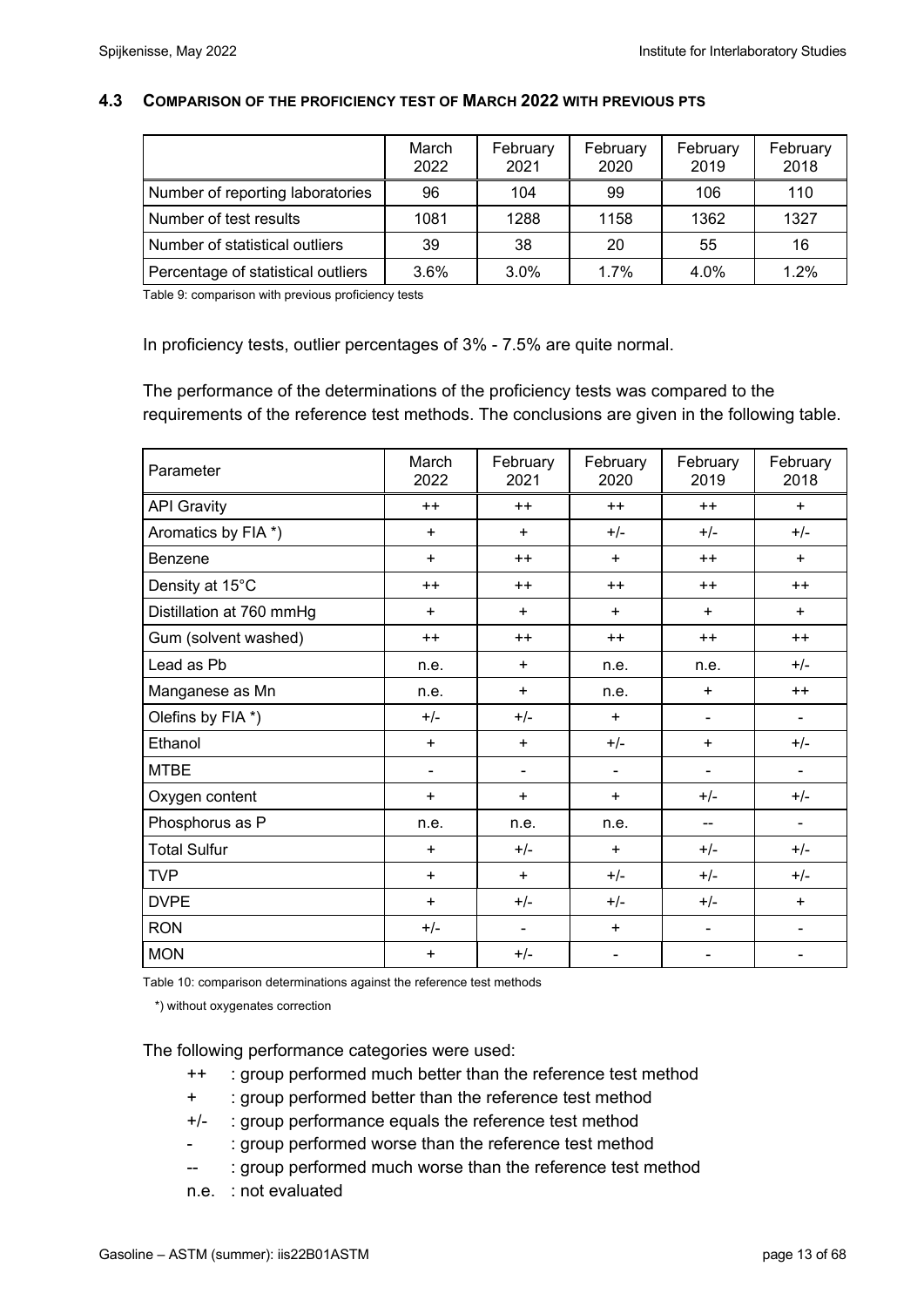# **APPENDIX 1**

| Determination of API Gravity on sample #22025; |  |  |
|------------------------------------------------|--|--|
|------------------------------------------------|--|--|

| lab        | method         | value          | mark    | z(targ)          | remarks |
|------------|----------------|----------------|---------|------------------|---------|
| 52         | D4052          | 59.6           |         | 0.16             |         |
| 62         | D4052          | 59.6           |         | 0.16             |         |
| 92         | D4052          | 59.43          |         | $-0.65$          |         |
| 120        | D4052          | 59.61          |         | 0.21             |         |
| 140<br>150 | D4052<br>D4052 | 59.6<br>59.7   |         | 0.16<br>0.64     |         |
| 158        | D4052          | 59.6           |         | 0.16             |         |
| 159        |                | -----          |         | $-----$          |         |
| 169        | D4052          | 59.5           |         | $-0.32$          |         |
| 171        | D4052          | 59.6           |         | 0.16             |         |
| 175        | D4052          | 59.6           |         | 0.16             |         |
| 206        |                | -----          |         | -----            |         |
| 207        |                |                |         |                  |         |
| 208        |                |                |         |                  |         |
| 209<br>212 | ISO12185       | 59.36          |         | -----<br>$-0.99$ |         |
| 217        | D4052          | 59.50          |         | $-0.32$          |         |
| 221        |                | -----          |         | -----            |         |
| 224        | D1298          | 59.58          |         | 0.07             |         |
| 225        | D4052          | 59.6           |         | 0.16             |         |
| 228        | D4052          | 59.58          |         | 0.07             |         |
| 235        |                | -----          |         | -----            |         |
| 237        | D4052          | 59.48          |         | $-0.41$          |         |
| 238        | D4052          | 59.79          |         | 1.08             |         |
| 253        | D4052          | 59.48          |         | $-0.41$          |         |
| 254<br>256 | D4052          | -----<br>59.64 |         | -----<br>0.36    |         |
| 258        | D4052          | 59.48          |         | $-0.41$          |         |
| 312        | D4052          | 59.63          |         | 0.31             |         |
| 323        | D4052          | 59.43          |         | $-0.65$          |         |
| 328        |                | -----          |         | -----            |         |
| 335        |                |                |         |                  |         |
| 337        |                | -----          |         | -----            |         |
| 355        | D4052          | 59.71          |         | 0.69             |         |
| 365<br>381 |                | -----<br>----- |         | -----<br>-----   |         |
| 447        | D4052          | 59.62          |         | 0.26             |         |
| 480        |                | -----          |         | -----            |         |
| 541        | D4052          | 59.60          |         | 0.16             |         |
| 551        |                |                |         |                  |         |
| 554        |                |                |         |                  |         |
| 555        |                |                |         |                  |         |
| 557        |                |                |         |                  |         |
| 558        |                |                |         |                  |         |
| 562<br>603 | D4052          | 59.5           |         | -----<br>$-0.32$ |         |
| 631        | D4052          | 59.595         |         | 0.14             |         |
| 634        | D4052          | 59.30          |         | $-1.28$          |         |
| 657        | D4052          | 59.6           |         | 0.16             |         |
| 663        | D4052          | 59.62          |         | 0.26             |         |
| 671        | D4052          | 59.58          |         | 0.07             |         |
| 753        | D4052          | 59.61          |         | 0.21             |         |
| 754        | D4052          | 59.53          |         | $-0.17$          |         |
| 823<br>845 | D4052          | 59.6           |         | 0.16             |         |
| 846        |                | -----          |         | -----<br>-----   |         |
| 854        |                |                |         |                  |         |
| 856        |                |                |         |                  |         |
| 861        |                |                |         |                  |         |
| 862        |                |                |         |                  |         |
| 864        |                |                |         | -----            |         |
| 872        | D4052          | 59.16          | R(0.01) | $-1.95$          |         |
| 912        | D4052          | 59.54          |         | $-0.13$          |         |
| 913<br>914 |                | -----<br>----- |         | -----<br>-----   |         |
| 922        | D4052          | 59.59          |         | 0.11             |         |
| 962        | D4052          | 59.5           |         | $-0.32$          |         |
| 963        | D4052          | 59.6           |         | 0.16             |         |
| 970        | D4052          | 59.61          |         | 0.21             |         |
| 971        | D4052          | 59.61          |         | 0.21             |         |
| 974        | D4052          | 59.61          |         | 0.21             |         |
| 995<br>996 | D4052          | 59.5           |         | $-0.32$          |         |
| 1006       |                | -----          |         | -----            |         |
| 1012       |                |                |         | -----            |         |
|            |                |                |         |                  |         |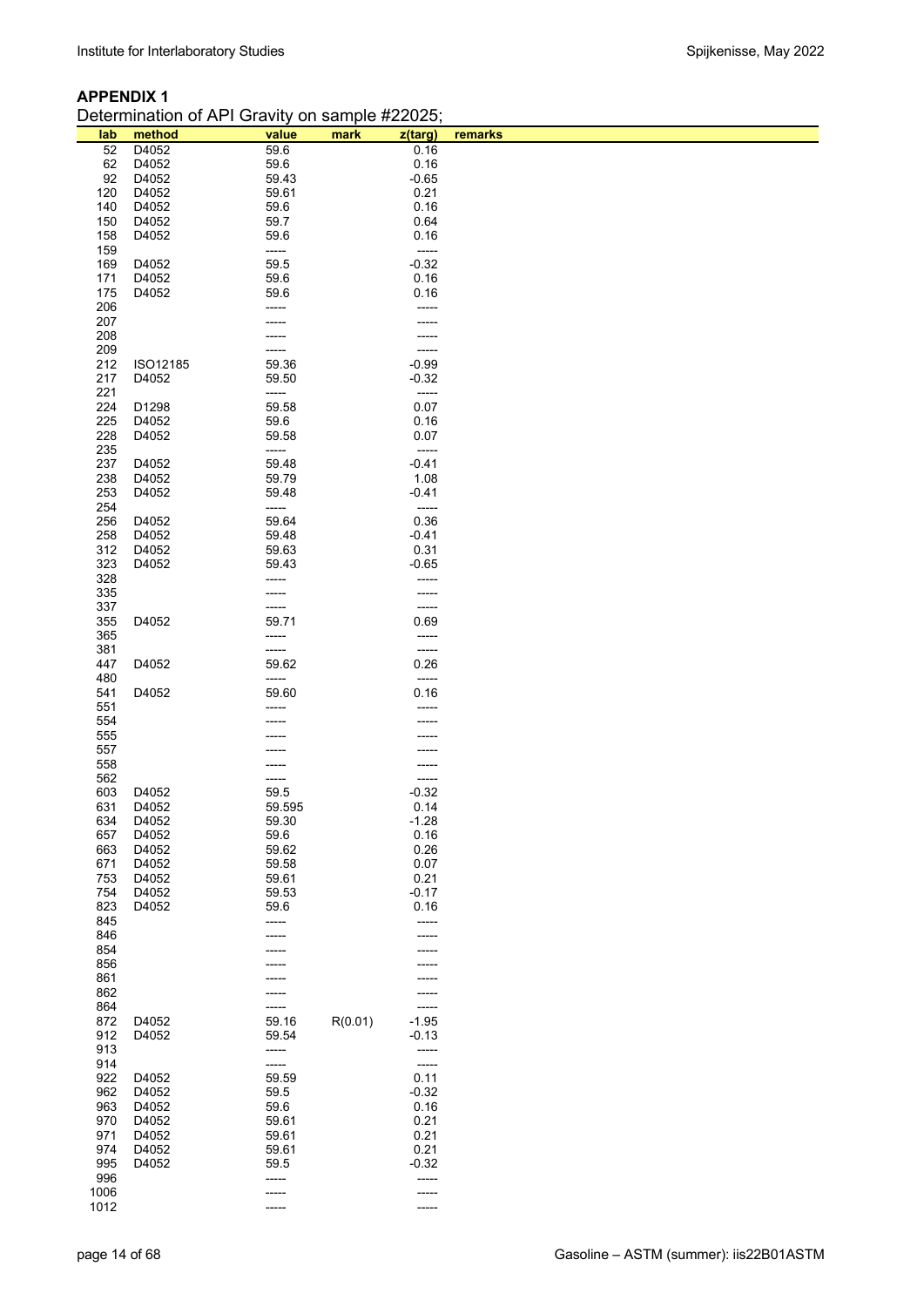| method<br>lab<br>remarks<br>value<br>mark<br>z(targ)<br>1016<br>-----<br>-----<br>1033<br>1039<br>1059<br>1080<br>1109 |  |
|------------------------------------------------------------------------------------------------------------------------|--|
|                                                                                                                        |  |
|                                                                                                                        |  |
|                                                                                                                        |  |
|                                                                                                                        |  |
|                                                                                                                        |  |
|                                                                                                                        |  |
| 1126                                                                                                                   |  |
| 1140                                                                                                                   |  |
| 1186                                                                                                                   |  |
| 1205<br>-----                                                                                                          |  |
| 1227<br>D4052<br>59.5<br>$-0.32$                                                                                       |  |
| 1254<br>D4052<br>59.63<br>0.31                                                                                         |  |
| 1297<br>D4052<br>59.43<br>$-0.65$                                                                                      |  |
| 1300<br>D4052<br>59.49<br>$-0.37$                                                                                      |  |
| 1320<br>-----<br>-----                                                                                                 |  |
| 1357<br>D4052<br>n.a<br>-----                                                                                          |  |
| 59.62<br>0.26<br>1455<br>D4052                                                                                         |  |
| 1498<br>D4052<br>$-0.32$<br>59.5                                                                                       |  |
| 1531<br>-----<br>-----                                                                                                 |  |
| 1631<br>-----<br>-----                                                                                                 |  |
| 1720<br>D4052<br>$-0.80$<br>59.4                                                                                       |  |
| 1730<br>-----                                                                                                          |  |
| 1807<br>-----<br>-----                                                                                                 |  |
| 1849<br>-----<br>-----                                                                                                 |  |
| 1982<br>D4052<br>59.6<br>0.16                                                                                          |  |
| 1984<br>-----<br>-----                                                                                                 |  |
| $-2.77$<br>6019<br>ISO12185<br>58.99<br>R(0.01)                                                                        |  |
| 6142<br>-----<br>-----                                                                                                 |  |
| 6170<br>-----<br>------                                                                                                |  |
| 6172<br>-----<br>-----                                                                                                 |  |
| 6220<br>D4052<br>59.55<br>$-0.08$                                                                                      |  |
| 6266<br>$-0.51$<br>D4052<br>59.46                                                                                      |  |
| 6364<br>59.8<br>1.12<br>D4052                                                                                          |  |
| 6404<br>-----<br>-----                                                                                                 |  |
| 6416<br>D1298<br>59.7<br>0.64                                                                                          |  |
| 6438<br>D4052<br>59.64<br>0.36                                                                                         |  |
| 6447<br>-----<br>-----                                                                                                 |  |
|                                                                                                                        |  |
| OK<br>normality                                                                                                        |  |
| 55<br>n                                                                                                                |  |
| 2<br>outliers                                                                                                          |  |
| 59.566<br>mean(n)                                                                                                      |  |
| 0.0946<br>$st.$ dev. $(n)$                                                                                             |  |
| 0.265<br>R(calc.)<br>st.dev.(D4052:18a)                                                                                |  |
| 0.2081<br>0.583<br>R(D4052:18a)                                                                                        |  |
|                                                                                                                        |  |

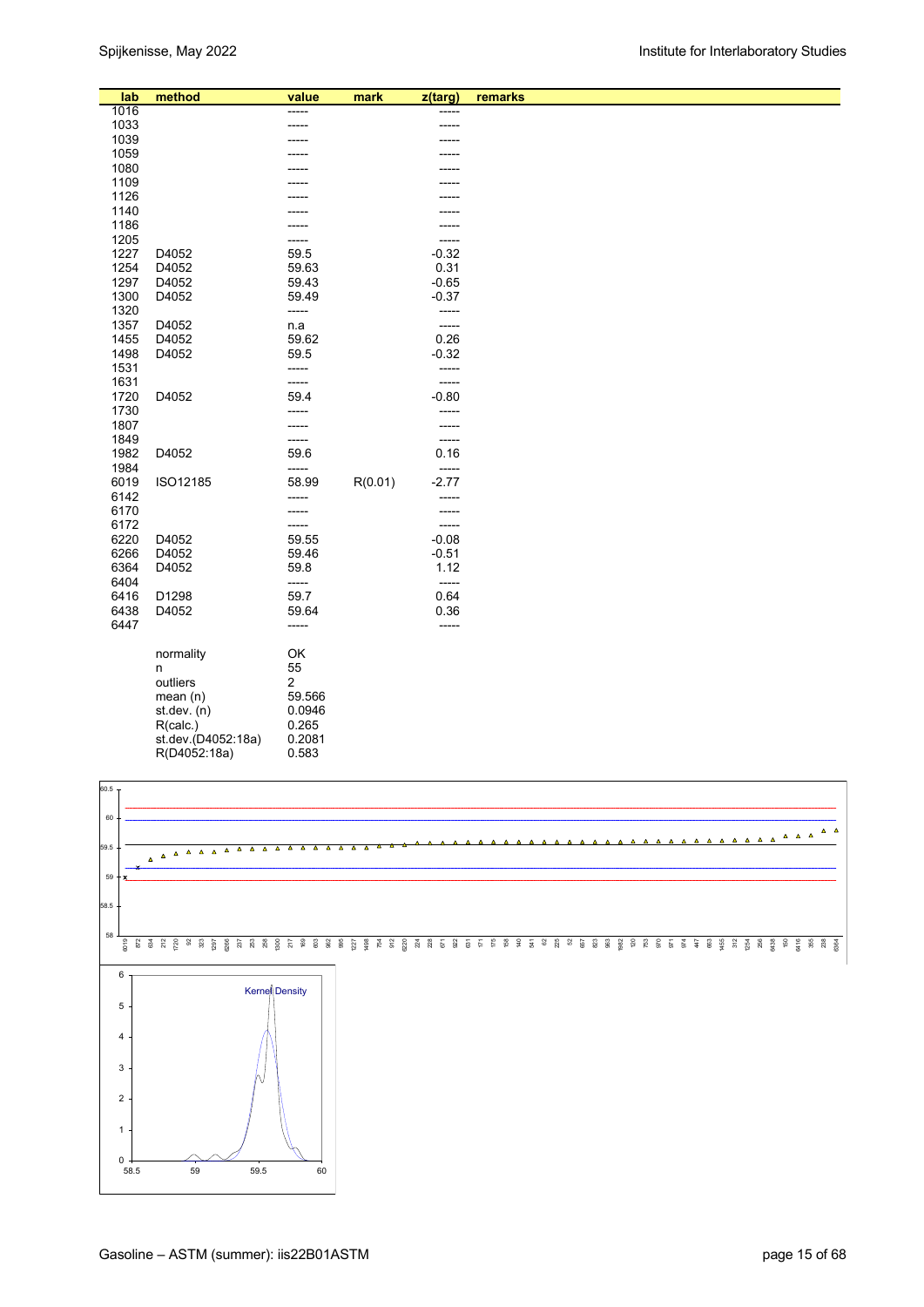# Determination of Appearance on sample #22025;

| lab  | method     | value            | mark | z(targ)     | remarks |
|------|------------|------------------|------|-------------|---------|
| 52   | D4176      | Pass             |      | -----       |         |
|      | 62 D4176   | pass             |      |             |         |
|      | 92 D4176   | Undyed           |      |             |         |
|      |            |                  |      |             |         |
| 120  | D4176      | C & B            |      |             |         |
| 140  | D4176      | Clear & bright   |      |             |         |
| 150  |            | -----            |      |             |         |
|      |            |                  |      |             |         |
| 158  | D4176      | C &B             |      | -----       |         |
| 159  |            | -----            |      | -----       |         |
| 169  | D4176      | Pass             |      |             |         |
| 171  | D4176      | Pass             |      |             |         |
|      |            |                  |      |             |         |
| 175  | D4176      | Pass             |      |             |         |
| 206  |            | -----            |      |             |         |
| 207  |            | -----            |      |             |         |
| 208  |            | -----            |      | -----       |         |
|      |            |                  |      |             |         |
| 209  |            | -----            |      |             |         |
| 212  | D4176      | CI&Br            |      |             |         |
| 217  |            | -----            |      |             |         |
| 221  |            |                  |      |             |         |
|      |            | -----            |      |             |         |
| 224  |            | -----            |      |             |         |
| 225  |            | Clear & Bright   |      | -----       |         |
| 228  | D4176      | Clear & Bright   |      |             |         |
|      |            |                  |      |             |         |
| 235  | D4176      | 1                |      | -----       |         |
| 237  | D4176      | C&B              |      | -----       |         |
| 238  |            | $-----$          |      |             |         |
| 253  | D4176      | Clear & Bright   |      | -----       |         |
|      |            |                  |      |             |         |
| 254  | D4176      | Clear & Bright   |      |             |         |
|      | 256 visual | -----            |      |             |         |
| 258  | D4176      | Bright & Clear   |      |             |         |
| 312  |            | -----            |      |             |         |
|      |            |                  |      | -----       |         |
| 323  | D4176      | pass             |      |             |         |
| 328  |            | -----            |      |             |         |
| 335  |            |                  |      |             |         |
|      |            |                  |      |             |         |
| 337  |            | -----            |      |             |         |
| 355  |            | -----            |      |             |         |
| 365  | D4176      | Pass             |      | -----       |         |
| 381  |            | -----            |      |             |         |
|      |            |                  |      |             |         |
| 447  | Visual     | Clear & Bright   |      | -----       |         |
| 480  |            | -----            |      |             |         |
| 541  |            | ------           |      |             |         |
| 551  |            |                  |      |             |         |
|      |            |                  |      |             |         |
| 554  |            |                  |      |             |         |
| 555  |            |                  |      |             |         |
| 557  |            |                  |      |             |         |
| 558  |            |                  |      |             |         |
|      |            |                  |      |             |         |
| 562  |            |                  |      |             |         |
| 603  |            | -----            |      |             |         |
|      | 631 Visual | clear & bight    |      | $- - - - -$ |         |
|      | 634 D4176  | Clear & Bright   |      | -----       |         |
|      |            |                  |      |             |         |
|      | 657 D4176  | Bright and clear |      | -----       |         |
|      | 663 D4176  | B&C              |      |             |         |
| 671  | D4176      | C/B              |      | -----       |         |
|      | 753 D4176  | Pass             |      | $--- -$     |         |
|      | 754 D4176  |                  |      |             |         |
|      |            | absent           |      | -----       |         |
| 823  | D4176      | Pass             |      | $--- -$     |         |
| 845  |            | -----            |      | -----       |         |
| 846  |            | -----            |      | -----       |         |
|      |            |                  |      |             |         |
| 854  |            | -----            |      | -----       |         |
| 856  |            |                  |      | -----       |         |
| 861  |            | -----            |      | -----       |         |
| 862  |            |                  |      | -----       |         |
|      |            |                  |      |             |         |
| 864  |            |                  |      |             |         |
|      | 872 D4176  | -----            |      |             |         |
|      | 912 D4176  | Pass             |      | -----       |         |
| 913  |            | -----            |      | -----       |         |
|      |            |                  |      |             |         |
| 914  |            | -----            |      | -----       |         |
|      | 922 Visual | Clear & Bright   |      | -----       |         |
|      | 962 D4176  | Clear & Bright   |      | $--- -$     |         |
|      | 963 D4176  | Pass             |      |             |         |
|      |            |                  |      |             |         |
|      | 970 D4176  | Clear & Bright   |      |             |         |
| 971  |            | -----            |      | -----       |         |
|      | 974 D4176  | Clear and Bright |      | -----       |         |
| 995  | D4176      | Pass [C&B]       |      |             |         |
|      |            |                  |      | -----       |         |
| 996  |            | -----            |      | -----       |         |
| 1006 |            | ------           |      | -----       |         |
| 1012 |            | ------           |      | -----       |         |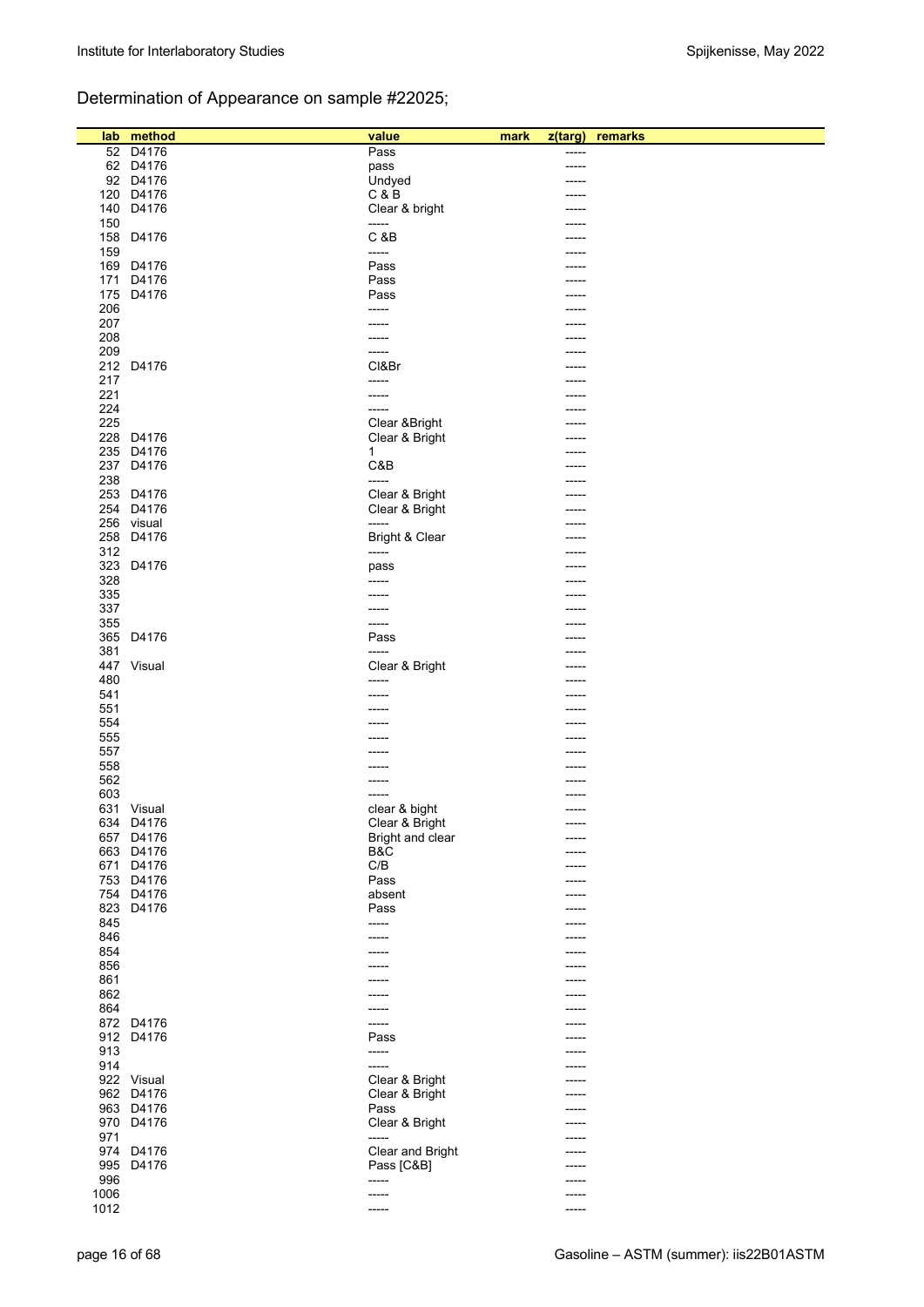| lab  | method     | value                 | mark | $z$ (targ) | remarks |
|------|------------|-----------------------|------|------------|---------|
| 1016 |            | -----                 |      | -----      |         |
| 1033 |            | -----                 |      | -----      |         |
| 1039 | D4176      | Clear & Bright        |      |            |         |
| 1059 | Visual     | clear & bright        |      | -----      |         |
| 1080 |            | -----                 |      |            |         |
| 1109 | D4176      | Pass                  |      |            |         |
| 1126 |            | -----                 |      | -----      |         |
| 1140 | D4176      | C&B                   |      |            |         |
| 1186 |            | -----                 |      | -----      |         |
| 1205 |            | -----                 |      | -----      |         |
| 1227 |            | -----                 |      | ----       |         |
| 1254 | D4176      | pass                  |      | -----      |         |
| 1297 |            | -----                 |      | -----      |         |
| 1300 | D4176      | C&B                   |      | -----      |         |
| 1320 |            | -----                 |      |            |         |
| 1357 | D4176      | Clear & Bright        |      |            |         |
| 1455 | D4176      | Clear and Bright      |      | -----      |         |
| 1498 | D4176      | -----                 |      | -----      |         |
| 1531 | D4176      | clear & bright        |      | -----      |         |
| 1631 | In house   | Clear and Bright      |      | -----      |         |
| 1720 |            | -----                 |      |            |         |
| 1730 |            | -----                 |      |            |         |
| 1807 |            |                       |      |            |         |
| 1849 |            |                       |      | -----      |         |
| 1982 |            |                       |      |            |         |
| 1984 |            |                       |      |            |         |
| 6019 |            | -----                 |      | -----      |         |
| 6142 |            | -----                 |      |            |         |
| 6170 |            |                       |      |            |         |
| 6172 |            |                       |      |            |         |
| 6220 |            | -----                 |      | -----      |         |
| 6266 |            | -----                 |      | -----      |         |
| 6364 | D4176      | <b>PASS</b>           |      | -----      |         |
| 6404 |            | -----                 |      | -----      |         |
| 6416 | D4176      | -----                 |      |            |         |
| 6438 | D4176      | Clear                 |      |            |         |
| 6447 |            | -----                 |      | -----      |         |
|      |            |                       |      |            |         |
|      | n          | 44                    |      |            |         |
|      | mean $(n)$ | Pass (Clear & Bright) |      |            |         |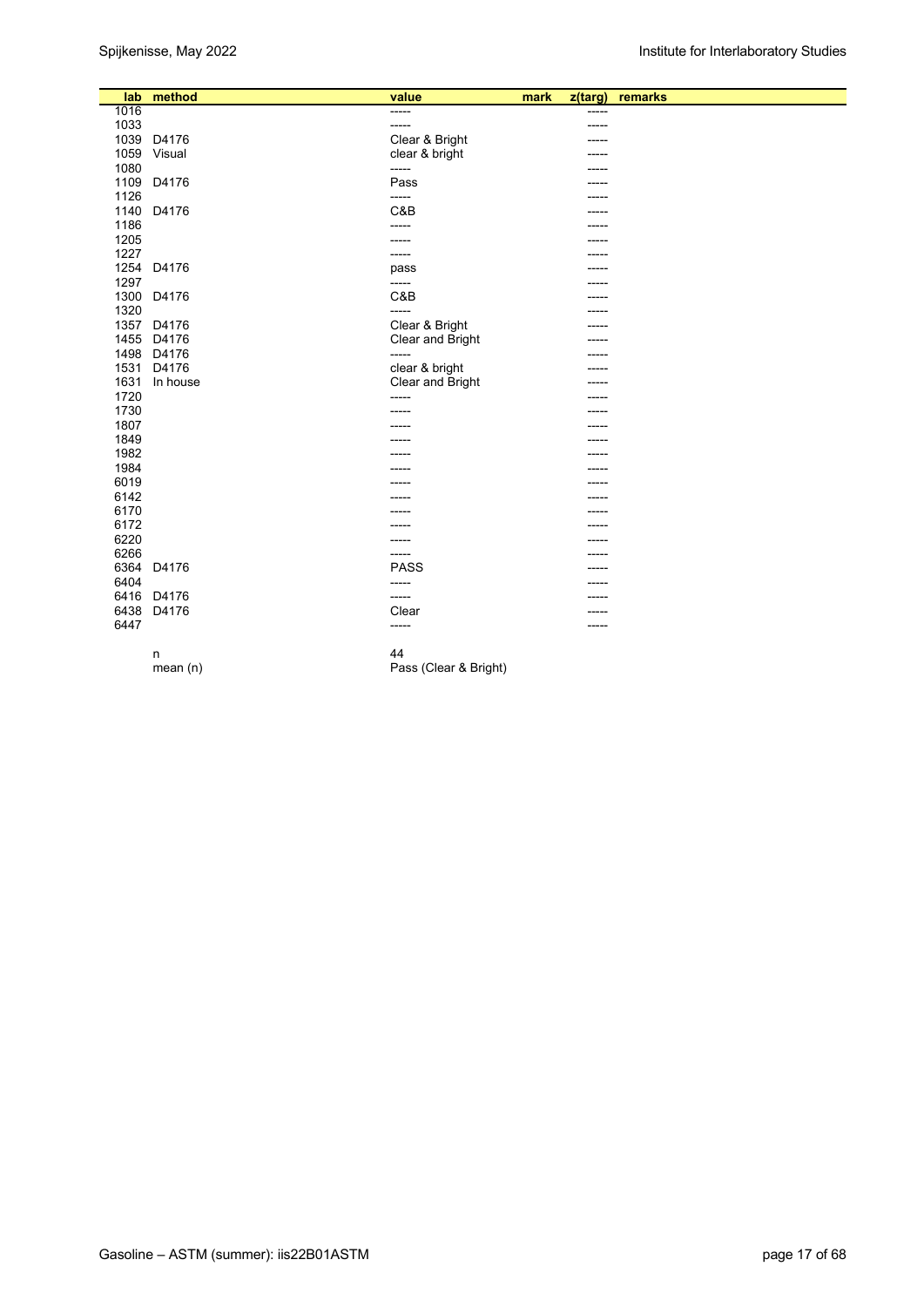# Determination of Aromatics by FIA (without oxygenates correction) on sample #22025; results in

| %V/V       |                |                |             |                                     |                     |
|------------|----------------|----------------|-------------|-------------------------------------|---------------------|
| lab        | method         | value          | mark        | z(targ)                             | remarks             |
| 52<br>62   | D1319          | -----<br>28.2  | $\mathsf C$ | -----<br>0.76                       | first reported 31.3 |
| 92         | D1319          | 26.0           |             | $-0.91$                             |                     |
| 120        |                | -----          |             | -----                               |                     |
| 140<br>150 |                |                |             | -----                               |                     |
| 158        |                |                |             | -----                               |                     |
| 159        |                | -----          |             | -----                               |                     |
| 169<br>171 | D1319          | 28.8           | $\mathsf C$ | 1.21<br>-----                       | first reported19.9  |
| 175        |                | -----<br>----- |             | -----                               |                     |
| 206        |                |                |             |                                     |                     |
| 207<br>208 |                |                |             |                                     |                     |
| 209        |                |                |             | ----                                |                     |
| 212        |                |                |             |                                     |                     |
| 217        |                |                |             |                                     |                     |
| 221<br>224 |                |                |             |                                     |                     |
| 225        |                |                |             | -----                               |                     |
| 228        |                | -----          |             | -----                               |                     |
| 235<br>237 | D1319<br>D1319 | 27.8<br>28.3   |             | 0.45<br>0.83                        |                     |
| 238        |                | -----          |             | $\overline{\phantom{a}}$            |                     |
| 253        | D1319          | 27.30          |             | 0.07                                |                     |
| 254<br>256 | D5986          | -----<br>26.6  |             | $\overline{\phantom{a}}$<br>$-0.46$ |                     |
| 258        |                | -----          |             | $-----$                             |                     |
| 312        | D1319          | 26.2           |             | $-0.76$                             |                     |
| 323<br>328 | D1319          | 26.7           |             | $-0.38$<br>-----                    |                     |
| 335        |                |                |             | -----                               |                     |
| 337        |                |                |             | -----                               |                     |
| 355<br>365 |                | -----<br>----- |             | -----<br>-----                      |                     |
| 381        | EN15553        | 26.7           |             | $-0.38$                             |                     |
| 447        | D1319          | 26.19          |             | $-0.77$                             |                     |
| 480<br>541 |                | -----<br>----- |             | -----<br>-----                      |                     |
| 551        |                |                |             | -----                               |                     |
| 554        |                |                |             |                                     |                     |
| 555<br>557 |                |                |             |                                     |                     |
| 558        |                |                |             |                                     |                     |
| 562        |                |                |             |                                     |                     |
| 603<br>631 | D1319          | 28.5           |             | -----<br>0.98                       |                     |
| 634        |                | -----          |             | $-----$                             |                     |
| 657        | D1319          | 27.2           |             | 0.00                                |                     |
| 663<br>671 | D1319          | -----<br>29.2  | $\mathsf C$ | $-----$<br>1.51                     | first reported 35.5 |
| 753        |                | -----          |             | -----                               |                     |
| 754        |                | -----          |             | $-----$                             |                     |
| 823<br>845 | D1319          | 27.5<br>-----  |             | 0.23<br>-----                       |                     |
| 846        |                | -----          |             | -----                               |                     |
| 854        |                |                |             |                                     |                     |
| 856<br>861 |                |                |             |                                     |                     |
| 862        |                |                |             | ----                                |                     |
| 864        |                |                |             |                                     |                     |
| 872<br>912 |                |                |             |                                     |                     |
| 913        |                |                |             | -----<br>-----                      |                     |
| 914        |                | -----          |             | -----                               |                     |
| 922        | D1319          | 28.3           |             | 0.83                                |                     |
| 962<br>963 | D1319<br>D1319 | 26.9<br>27.9   |             | $-0.23$<br>0.53                     |                     |
| 970        | D1319          | 27.3           |             | 0.07                                |                     |
| 971        | D1319          | 27.1           |             | $-0.08$                             |                     |
| 974<br>995 | D1319          | -----<br>25.8  |             | $-----$<br>$-1.06$                  |                     |
| 996        |                | -----          |             | -----                               |                     |
| 1006       |                | -----          |             | -----                               |                     |
| 1012       |                | -----          |             | -----                               |                     |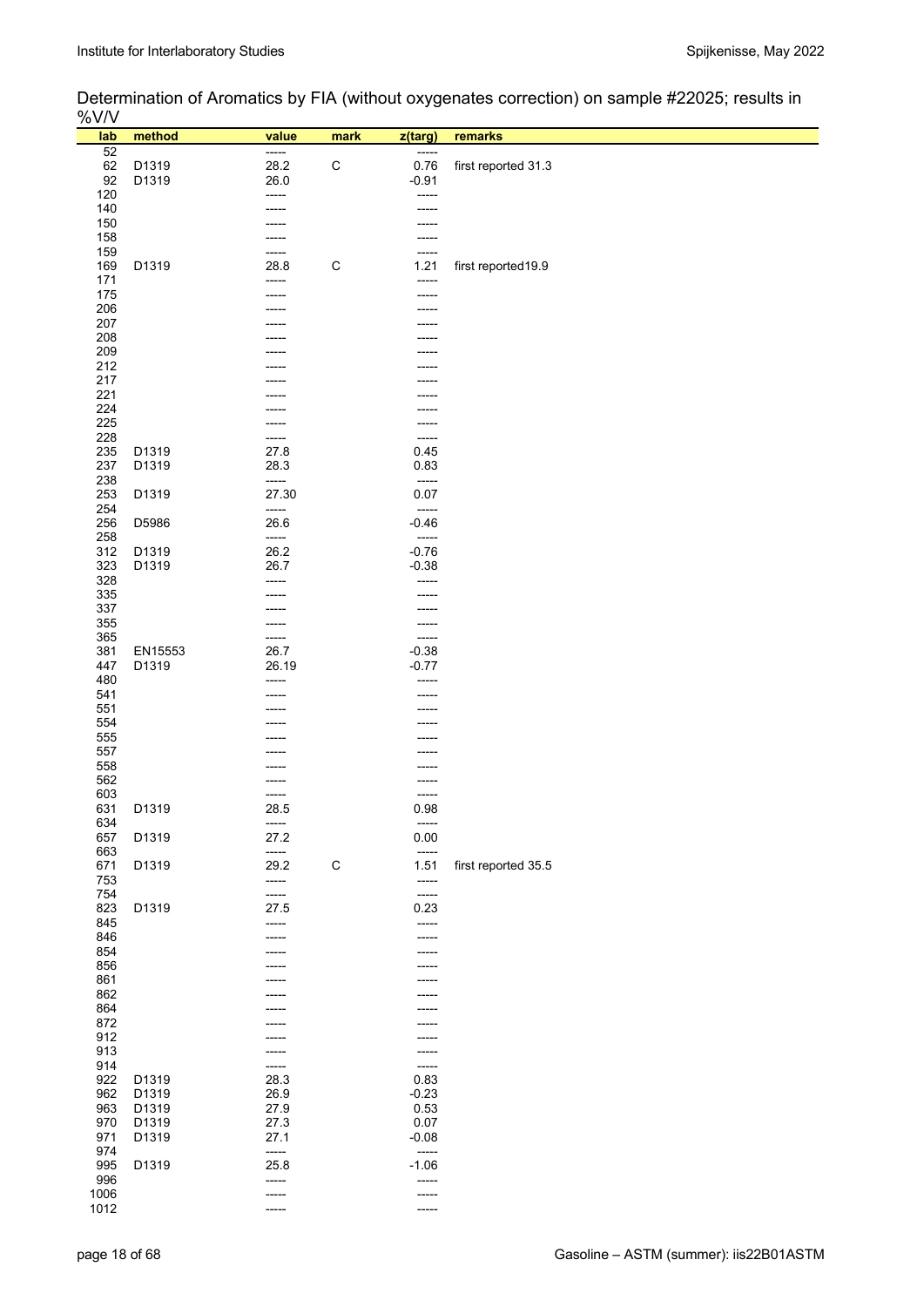| lab          | method                         | value          | mark        | z(targ)          | remarks                              |
|--------------|--------------------------------|----------------|-------------|------------------|--------------------------------------|
| 1016         |                                | -----          |             | -----            |                                      |
| 1033         |                                | -----          |             | -----            |                                      |
| 1039         |                                | -----          |             | -----            |                                      |
| 1059         | D1319                          | 27.2           |             | 0.00             |                                      |
| 1080<br>1109 | D1319                          | -----<br>26.72 |             | -----<br>$-0.36$ |                                      |
| 1126         |                                | -----          |             | -----            |                                      |
| 1140         |                                | -----          | W           | -----            | test result withdrawn, reported 22.5 |
| 1186         |                                | ------         |             | $--- -$          |                                      |
| 1205         | D1319                          | 25.3           |             | $-1.44$          |                                      |
| 1227         |                                | -----          |             | -----            |                                      |
| 1254         | D1319                          | 26.81          |             | $-0.30$          |                                      |
| 1297         |                                | -----          |             | -----            |                                      |
| 1300         | D1319                          | 27.77          |             | 0.43             |                                      |
| 1320<br>1357 | D1319                          | -----          |             | -----<br>$-----$ |                                      |
| 1455         | D1319                          | n.a<br>28.42   | $\mathsf C$ | 0.92             | first reported 58.56                 |
| 1498         |                                | -----          |             | -----            |                                      |
| 1531         |                                |                |             | -----            |                                      |
| 1631         |                                |                |             |                  |                                      |
| 1720         |                                |                |             |                  |                                      |
| 1730         |                                |                |             |                  |                                      |
| 1807         |                                |                |             | -----            |                                      |
| 1849         |                                |                |             | -----            |                                      |
| 1982<br>1984 | D1319                          | 26.97          |             | $-0.18$          |                                      |
| 6019         |                                |                |             |                  |                                      |
| 6142         |                                |                |             |                  |                                      |
| 6170         |                                |                |             | -----            |                                      |
| 6172         |                                | -----          |             | -----            |                                      |
| 6220         | D1319                          | 27.2           |             | 0.00             |                                      |
| 6266         |                                | -----          | W           | -----            | test result withdrawn, reported 45.6 |
| 6364         | D1319                          | 27.42          | C           | 0.17             | first reported 39.03                 |
| 6404         |                                | -----          |             | $-----$          |                                      |
| 6416<br>6438 | D1319                          | -----<br>24.96 |             | -----<br>$-1.70$ |                                      |
| 6447         |                                | -----          |             | -----            |                                      |
|              |                                |                |             |                  |                                      |
|              | normality                      | OK             |             |                  |                                      |
|              | n                              | 31             |             |                  |                                      |
|              | outliers                       | $\pmb{0}$      |             |                  |                                      |
|              | mean(n)                        | 27.20          |             |                  |                                      |
|              | st.dev. $(n)$                  | 0.999          |             |                  |                                      |
|              | R(calc.)<br>st.dev.(D1319:20a) | 2.80<br>1.321  |             |                  |                                      |
|              | R(D1319:20a)                   | 3.7            |             |                  |                                      |
|              |                                |                |             |                  |                                      |

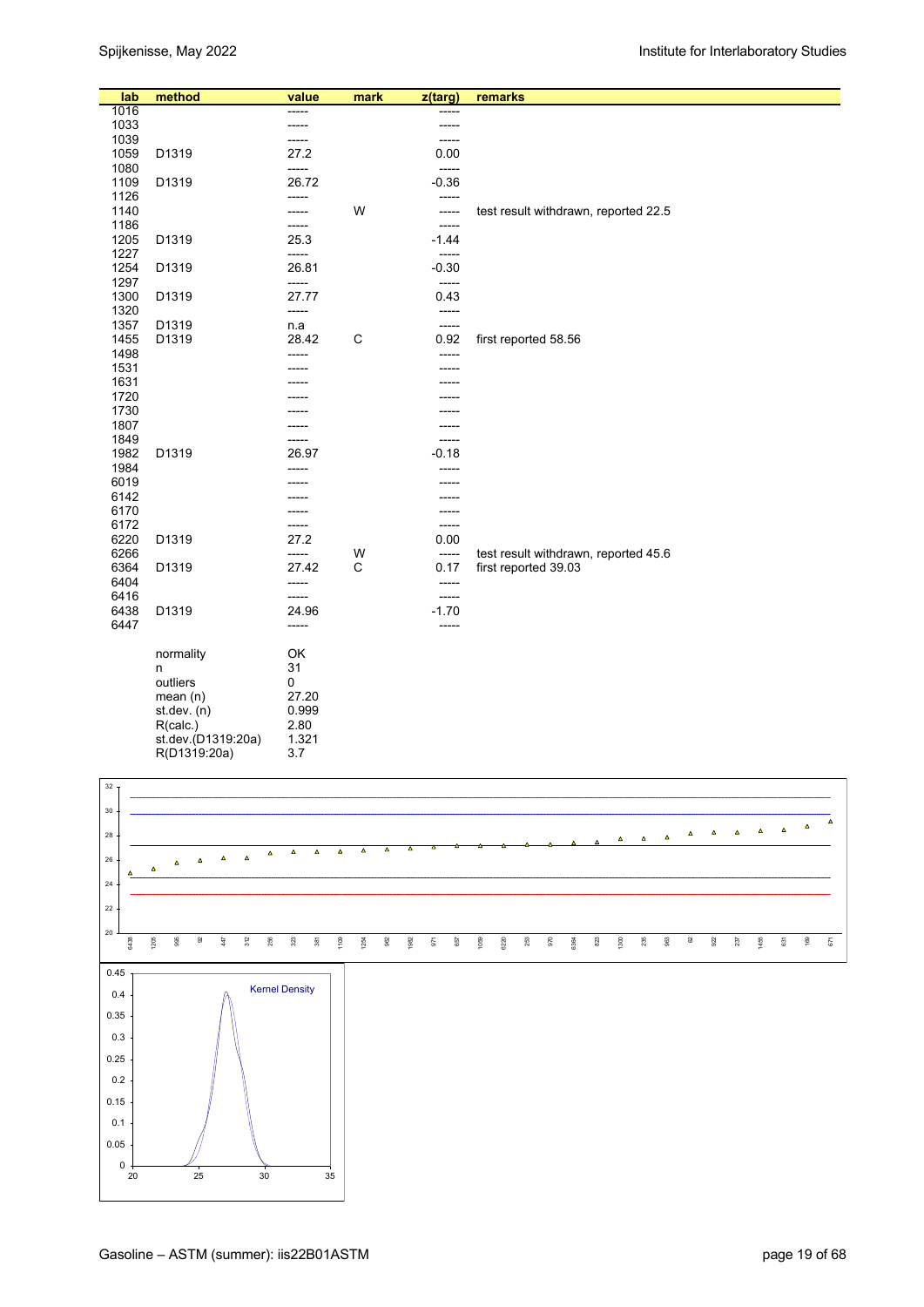# Determination of Benzene on sample #22025; results in %V/V

| lab        | method                    | value | mark    | z(targ)          | remarks |
|------------|---------------------------|-------|---------|------------------|---------|
| 52         |                           | ----- |         | -----            |         |
| 62         | CAN/CGSB 3.0 No 14.3-2022 | 0.902 |         | 0.17             |         |
| 92         | <b>INH-CM</b>             | 0.93  |         | 0.65             |         |
| 120        | D3606                     | 0.90  |         | 0.14             |         |
| 140        | D3606                     | 0.90  |         | 0.14             |         |
| 150        | D3606                     | 0.86  |         | $-0.53$          |         |
| 158        | D3606                     | 0.88  |         | $-0.20$          |         |
| 159        |                           | ----- |         | -----            |         |
| 169        | D3606                     | 0.95  |         | 0.98             |         |
| 171        | D3606                     | 0.84  |         | $-0.87$          |         |
| 175        |                           | ----- |         | -----            |         |
| 206        |                           |       |         |                  |         |
| 207        |                           |       |         |                  |         |
| 208        |                           |       |         |                  |         |
| 209        |                           |       |         |                  |         |
| 212        |                           |       |         |                  |         |
| 217        |                           |       |         |                  |         |
| 221        |                           |       |         |                  |         |
| 224        |                           |       |         |                  |         |
| 225        |                           |       |         |                  |         |
| 228        |                           |       |         |                  |         |
| 235        |                           |       |         |                  |         |
| 237        |                           |       |         |                  |         |
| 238        |                           |       |         |                  |         |
| 253        |                           |       |         |                  |         |
| 254        |                           | ----- |         | -----            |         |
| 256        | D5986                     | 0.8   |         | $-1.55$          |         |
| 258        |                           | ----- |         | -----            |         |
| 312        | D3606                     | 0.88  |         | $-0.20$          |         |
| 323        | EN22854                   | 0.91  |         | 0.31             |         |
| 328        |                           | ----- |         |                  |         |
| 335        |                           |       |         |                  |         |
| 337        |                           |       |         |                  |         |
| 355        |                           | ----- |         |                  |         |
| 365        |                           | ----- |         | -----<br>$-0.37$ |         |
| 381        | EN22854                   | 0.87  |         | $-0.87$          |         |
| 447        | <b>EN238</b>              | 0.84  |         |                  |         |
| 480        |                           |       |         |                  |         |
| 541<br>551 |                           |       |         |                  |         |
| 554        |                           |       |         |                  |         |
| 555        |                           |       |         |                  |         |
| 557        |                           |       |         |                  |         |
| 558        |                           |       |         |                  |         |
| 562        |                           |       |         |                  |         |
| 603        |                           | ----- |         |                  |         |
| 631        | D6277                     | 0.79  |         | $-1.72$          |         |
| 634        | D6277                     | 0.66  | R(0.01) | $-3.91$          |         |
| 657        | D5580                     | 0.88  |         | $-0.20$          |         |
| 663        |                           | ----- |         | -----            |         |
| 671        |                           | ----- |         |                  |         |
| 753        |                           | ----- |         | -----            |         |
| 754        | D6729                     | 0.888 |         | $-0.06$          |         |
| 823        | D5580                     | 0.88  |         | $-0.20$          |         |
| 845        |                           | ----- |         | -----            |         |
| 846        |                           |       |         |                  |         |
| 854        |                           |       |         |                  |         |
| 856        |                           |       |         |                  |         |
| 861        |                           |       |         |                  |         |
| 862        |                           |       |         |                  |         |
| 864        |                           |       |         |                  |         |
| 872        |                           |       |         |                  |         |
| 912        |                           |       |         |                  |         |
| 913        |                           | ----- |         |                  |         |
| 914        |                           | ----- |         | -----            |         |
| 922        | D6277b                    | 0.91  |         | 0.31             |         |
| 962        | D5580                     | 0.82  |         | $-1.21$          |         |
| 963        | D6839                     | 0.87  |         | $-0.37$          |         |
| 970        | D5580                     | 0.90  |         | 0.14             |         |
| 971        | D5580                     | 0.91  |         | 0.31             |         |
| 974        |                           | ----- |         | -----            |         |
| 995        | EN12177                   | 0.895 |         | 0.06             |         |
| 996        |                           | ----- |         | -----            |         |
| 1006       | D5580                     | 0.874 |         | $-0.30$          |         |
| 1012       |                           | ----- |         | -----            |         |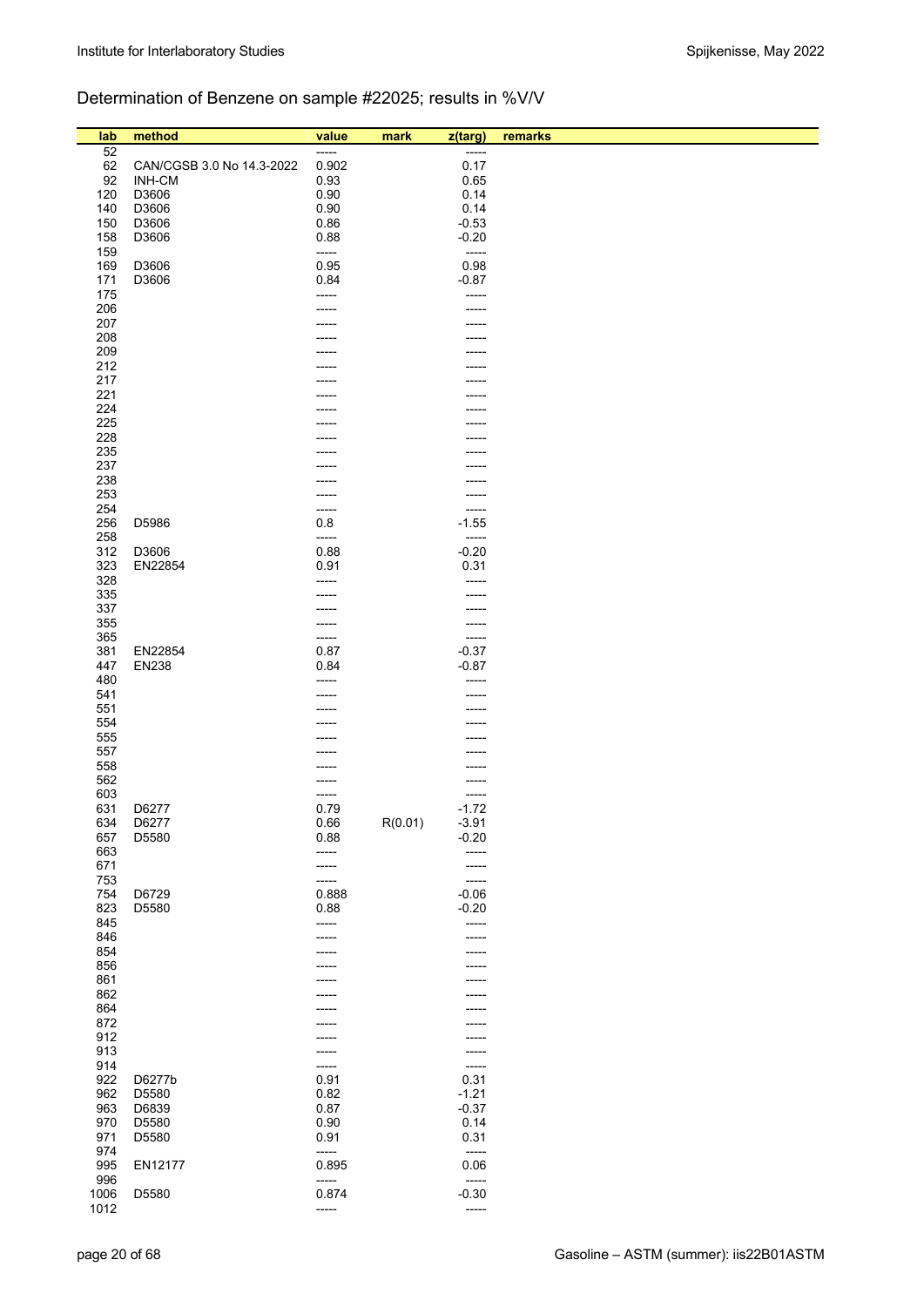| lab     | method            | value                   | mark    | z(targ) | remarks                              |
|---------|-------------------|-------------------------|---------|---------|--------------------------------------|
| 1016    | ISO22854          | 0.89                    |         | $-0.03$ |                                      |
| 1033    |                   | -----                   |         | -----   |                                      |
| 1039    | ISO22854          | 0.91                    |         | 0.31    |                                      |
| 1059    | ISO22854          | 0.91                    |         | 0.31    |                                      |
| 1080    | ISO22854          | 0.92                    |         | 0.48    |                                      |
| 1109    | D3606             | 0.901                   |         | 0.16    |                                      |
| 1126    | ISO22854          | 1.04                    | R(0.05) | 2.50    |                                      |
| 1140    | EN22854           | 0.90                    |         | 0.14    |                                      |
| 1186    |                   | -----                   |         | $-----$ |                                      |
| 1205    | ISO22854          | 0.979                   |         | 1.47    |                                      |
| 1227    |                   | -----                   |         | -----   |                                      |
| 1254    | <b>EN238</b>      | 0.867                   |         | $-0.42$ |                                      |
| 1297    |                   | -----                   |         | -----   |                                      |
| 1300    | D3606             | 0.905                   |         | 0.22    |                                      |
| 1320    |                   | -----                   |         | -----   |                                      |
| 1357    | D6839             | 0.93                    |         | 0.65    |                                      |
| 1455    | D3606             | 0.91                    |         | 0.31    |                                      |
| 1498    |                   | -----                   |         |         |                                      |
| 1531    |                   | -----                   |         | -----   |                                      |
| 1631    | EN22854           | 0.90                    |         | 0.14    |                                      |
| 1720    |                   | -----                   |         | -----   |                                      |
| 1730    |                   | -----                   |         |         |                                      |
| 1807    | EN22854           | 0.90                    |         | 0.14    |                                      |
| 1849    |                   | -----                   |         | -----   |                                      |
| 1982    | D5769             | 0.95                    |         | 0.98    |                                      |
| 1984    |                   | -----                   |         |         |                                      |
| 6019    |                   | -----                   |         | -----   |                                      |
| 6142    |                   | -----                   |         | -----   |                                      |
| 6170    | EN12177           | 0.87                    |         | $-0.37$ |                                      |
| 6172    | D5845             | 0.91                    |         | 0.31    |                                      |
| 6220    | D5580             | 0.92                    |         | 0.48    |                                      |
| 6266    |                   | -----                   | W       | -----   | test result withdrawn, reported 0.71 |
| 6364    |                   | -----                   |         | -----   |                                      |
| 6404    | EN22854           | 0.90                    |         | 0.14    |                                      |
| 6416    |                   |                         |         |         |                                      |
| 6438    |                   |                         |         |         |                                      |
| 6447    |                   | -----                   |         |         |                                      |
|         | normality         | suspect                 |         |         |                                      |
|         | n                 | 42                      |         |         |                                      |
|         | outliers          | $\overline{\mathbf{c}}$ |         |         |                                      |
|         | mean $(n)$        | 0.892                   |         |         |                                      |
|         | st.dev. (n)       | 0.0367                  |         |         |                                      |
|         | R(calc.)          | 0.103                   |         |         |                                      |
|         | st.dev.(D3606:21) | 0.0593                  |         |         |                                      |
|         | R(D3606:21)       | 0.166                   |         |         |                                      |
| Compare |                   |                         |         |         |                                      |
|         | R(D5580:21)       | 0.114                   |         |         |                                      |

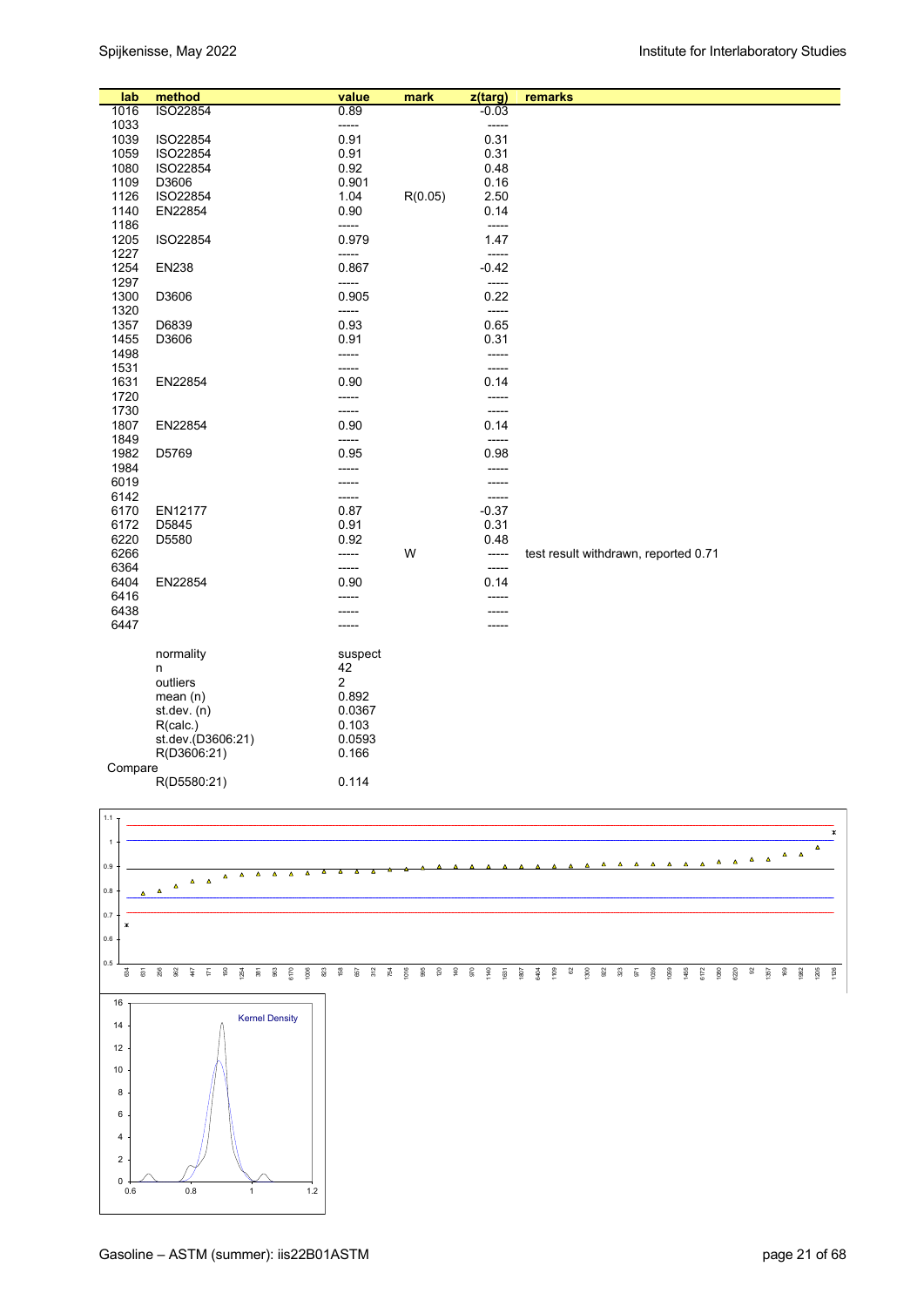# Determination of Copper Corrosion 3hrs at 50°C on sample #22025;

| lab  | method           | value | mark | z(targ) | remarks |
|------|------------------|-------|------|---------|---------|
|      |                  |       |      |         |         |
| 52   | D130             | 1a    |      | -----   |         |
| 62   | D130             | 1a    |      | -----   |         |
| 92   | D130             | 1a    |      |         |         |
| 120  | D130             | 1a    |      |         |         |
| 140  | D130             | 1a    |      |         |         |
| 150  | D130             | 1a    |      |         |         |
| 158  | D130             | 1a    |      |         |         |
| 159  |                  | ----- |      |         |         |
| 169  | D130             | 1a    |      |         |         |
| 171  | D <sub>130</sub> | 1a    |      |         |         |
| 175  |                  |       |      |         |         |
| 206  |                  |       |      |         |         |
| 207  |                  |       |      |         |         |
|      |                  |       |      |         |         |
| 208  |                  |       |      |         |         |
| 209  |                  |       |      |         |         |
| 212  | D130             | 1a    |      |         |         |
| 217  | D130             | 1a    |      |         |         |
| 221  | D130             | 1A    |      |         |         |
| 224  | D130             | 1a    |      |         |         |
| 225  | D130             | 1a    |      |         |         |
| 228  | D130             | 1a    |      |         |         |
| 235  | D130             | 1a    |      |         |         |
| 237  | D130             | 1A    |      |         |         |
| 238  | D130             | 1a    |      |         |         |
| 253  |                  | 1A    |      |         |         |
|      | D130             |       |      |         |         |
| 254  | D130             | 1a    |      |         |         |
| 256  | D130             | 1A    |      |         |         |
| 258  | D130             | 1a    |      |         |         |
| 312  | D130             | 1A    |      |         |         |
| 323  | ISO2160          | 1A    |      |         |         |
| 328  | D130             | 1a    |      |         |         |
| 335  | D130             | 1     |      |         |         |
| 337  |                  | ----- |      |         |         |
| 355  |                  | ----- |      |         |         |
| 365  | D <sub>130</sub> | 1a    |      |         |         |
| 381  |                  | ----- |      |         |         |
| 447  | D130             | 1A    |      |         |         |
| 480  |                  | ----- |      |         |         |
| 541  | D130             | 1a    |      |         |         |
|      |                  |       |      |         |         |
| 551  |                  |       |      |         |         |
| 554  |                  |       |      |         |         |
| 555  |                  |       |      |         |         |
| 557  |                  |       |      |         |         |
| 558  |                  | ----- |      |         |         |
| 562  | D130             | 1A    |      |         |         |
| 603  | D130             | 1A    |      |         |         |
| 631  | D130             | 1a    |      | -----   |         |
| 634  | D130             | 1a    |      |         |         |
| 657  | D130             | 1a    |      |         |         |
| 663  | D130             | 1a    |      |         |         |
| 671  | D130             | 1a    |      |         |         |
| 753  | D130             | 1a    |      |         |         |
| 754  | D130             | 1a    |      |         |         |
| 823  | D130             | 1a    |      | -----   |         |
|      |                  |       |      |         |         |
| 845  |                  | ----- |      |         |         |
| 846  |                  |       |      |         |         |
| 854  |                  |       |      |         |         |
| 856  |                  |       |      |         |         |
| 861  |                  |       |      | ----    |         |
| 862  |                  |       |      |         |         |
| 864  |                  |       |      | ----    |         |
| 872  |                  | ----- |      |         |         |
| 912  | D130             | 1a    |      |         |         |
| 913  |                  | ----- |      |         |         |
| 914  |                  | ----- |      |         |         |
| 922  | D130             | 1A    |      |         |         |
| 962  | D <sub>130</sub> | 1A    |      |         |         |
| 963  | D130             | 1a    |      |         |         |
|      |                  |       |      | -----   |         |
| 970  | D <sub>130</sub> | 1a    |      |         |         |
| 971  | D130             | 1a    |      |         |         |
| 974  | D130             | 1a    |      |         |         |
| 995  | D130             | 1a    |      | ----    |         |
| 996  |                  | ----- |      |         |         |
| 1006 | D130             | 1a    |      | ----    |         |
| 1012 | D130             | 1a    |      | -----   |         |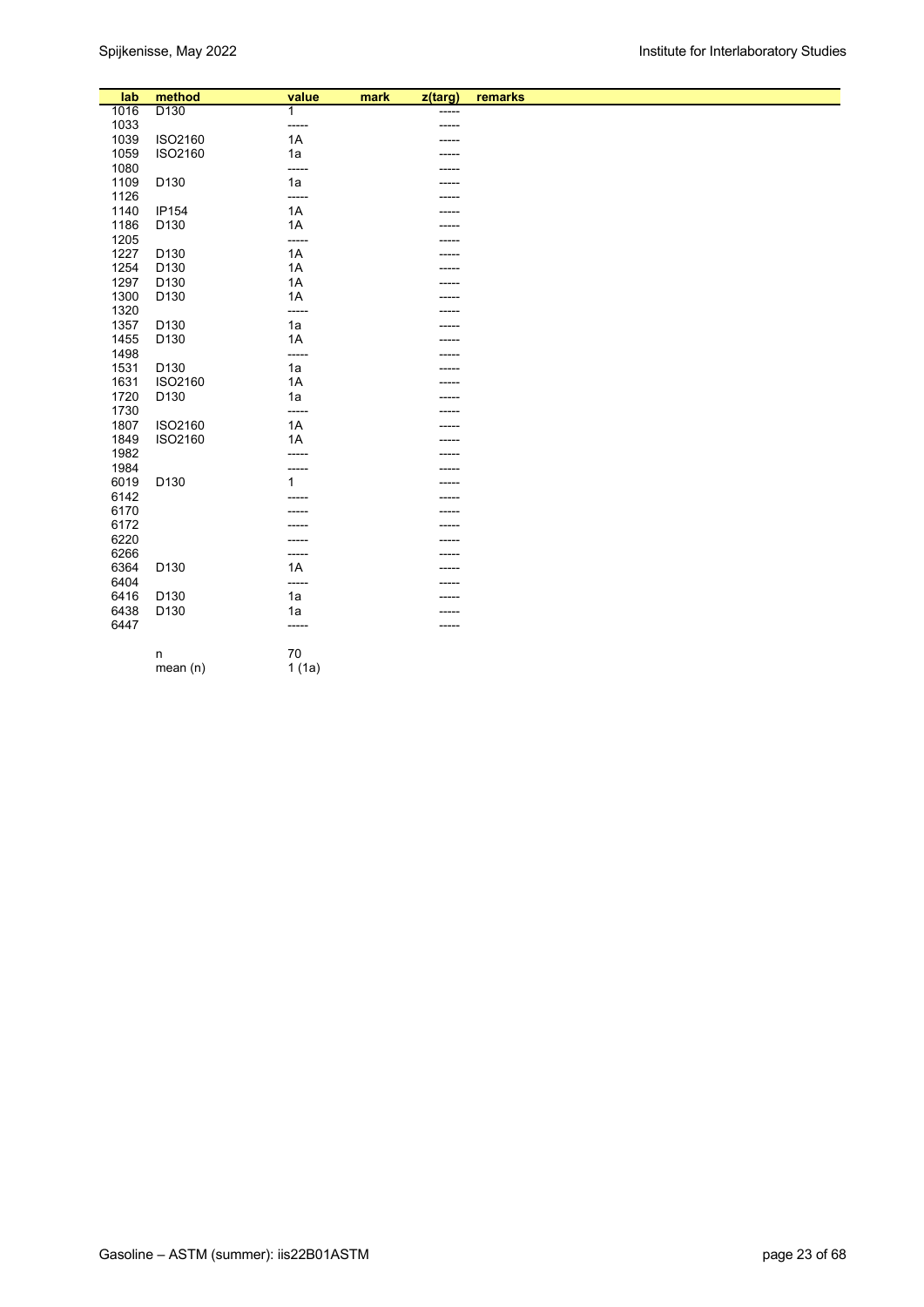# Determination of Silver Corrosion 3hrs at 50°C on sample #22025;

| lab  | method  | value       | mark<br>z(targ) | remarks |
|------|---------|-------------|-----------------|---------|
|      |         |             |                 |         |
| 52   | D7671-A | $\mathbf 0$ | -----           |         |
| 62   | D7671-A | $\pmb{0}$   | -----           |         |
| 92   |         | -----       | ----            |         |
| 120  | D7671-A | 0           |                 |         |
| 140  | D7671-B | $\pmb{0}$   | -----           |         |
| 150  | D7671-A | 0           |                 |         |
| 158  | D7671-A | 0           | -----           |         |
|      |         |             |                 |         |
| 159  |         | -----       | -----           |         |
| 169  |         | -----       |                 |         |
| 171  | D7671-A | 0           |                 |         |
| 175  |         | -----       |                 |         |
| 206  |         |             | ----            |         |
| 207  |         |             |                 |         |
| 208  |         |             |                 |         |
|      |         |             | -----           |         |
| 209  |         |             |                 |         |
| 212  |         |             |                 |         |
| 217  |         |             |                 |         |
| 221  |         |             | ----            |         |
| 224  |         |             | -----           |         |
| 225  |         |             | ----            |         |
| 228  |         |             |                 |         |
|      |         |             |                 |         |
| 235  |         |             | -----           |         |
| 237  |         |             | -----           |         |
| 238  |         |             |                 |         |
| 253  |         |             | ----            |         |
| 254  |         |             |                 |         |
| 256  |         |             | ----            |         |
| 258  |         |             |                 |         |
|      |         |             |                 |         |
| 312  | D7671-A | 0           | -----           |         |
| 323  | D7671-A | 0           |                 |         |
| 328  |         |             |                 |         |
| 335  |         |             |                 |         |
| 337  |         |             | ----            |         |
| 355  |         |             |                 |         |
|      |         |             |                 |         |
| 365  |         |             | -----           |         |
| 381  |         |             |                 |         |
| 447  | D7671-A | 0           | -----           |         |
| 480  |         |             |                 |         |
| 541  |         |             |                 |         |
| 551  |         |             | -----           |         |
| 554  |         |             | ----            |         |
|      |         |             |                 |         |
| 555  |         |             | ----            |         |
| 557  |         |             |                 |         |
| 558  |         |             |                 |         |
| 562  |         |             |                 |         |
| 603  |         |             |                 |         |
| 631  |         |             | -----           |         |
| 634  |         | -----       | -----           |         |
|      | D7671-A | $\pmb{0}$   |                 |         |
| 657  |         |             | -----           |         |
| 663  | D7671-A | $\mathbf 0$ | -----           |         |
| 671  |         | -----       | -----           |         |
| 753  |         | ------      | -----           |         |
| 754  |         | -----       | -----           |         |
| 823  | D7671-A | 1           | -----           |         |
| 845  |         | -----       | -----           |         |
| 846  |         | -----       | -----           |         |
|      |         |             |                 |         |
| 854  |         | -----       | -----           |         |
| 856  |         |             | -----           |         |
| 861  |         |             | -----           |         |
| 862  |         |             | -----           |         |
| 864  |         |             | -----           |         |
| 872  |         |             |                 |         |
| 912  |         | ----        | -----           |         |
|      |         |             |                 |         |
| 913  |         |             | -----           |         |
| 914  |         |             | -----           |         |
| 922  |         |             | -----           |         |
| 962  |         | -----       | -----           |         |
| 963  |         |             | -----           |         |
| 970  |         |             | -----           |         |
| 971  |         |             |                 |         |
|      |         |             | -----           |         |
| 974  |         |             | -----           |         |
| 995  |         |             | -----           |         |
| 996  |         |             | -----           |         |
| 1006 |         | -----       | -----           |         |
| 1012 |         | -----       | -----           |         |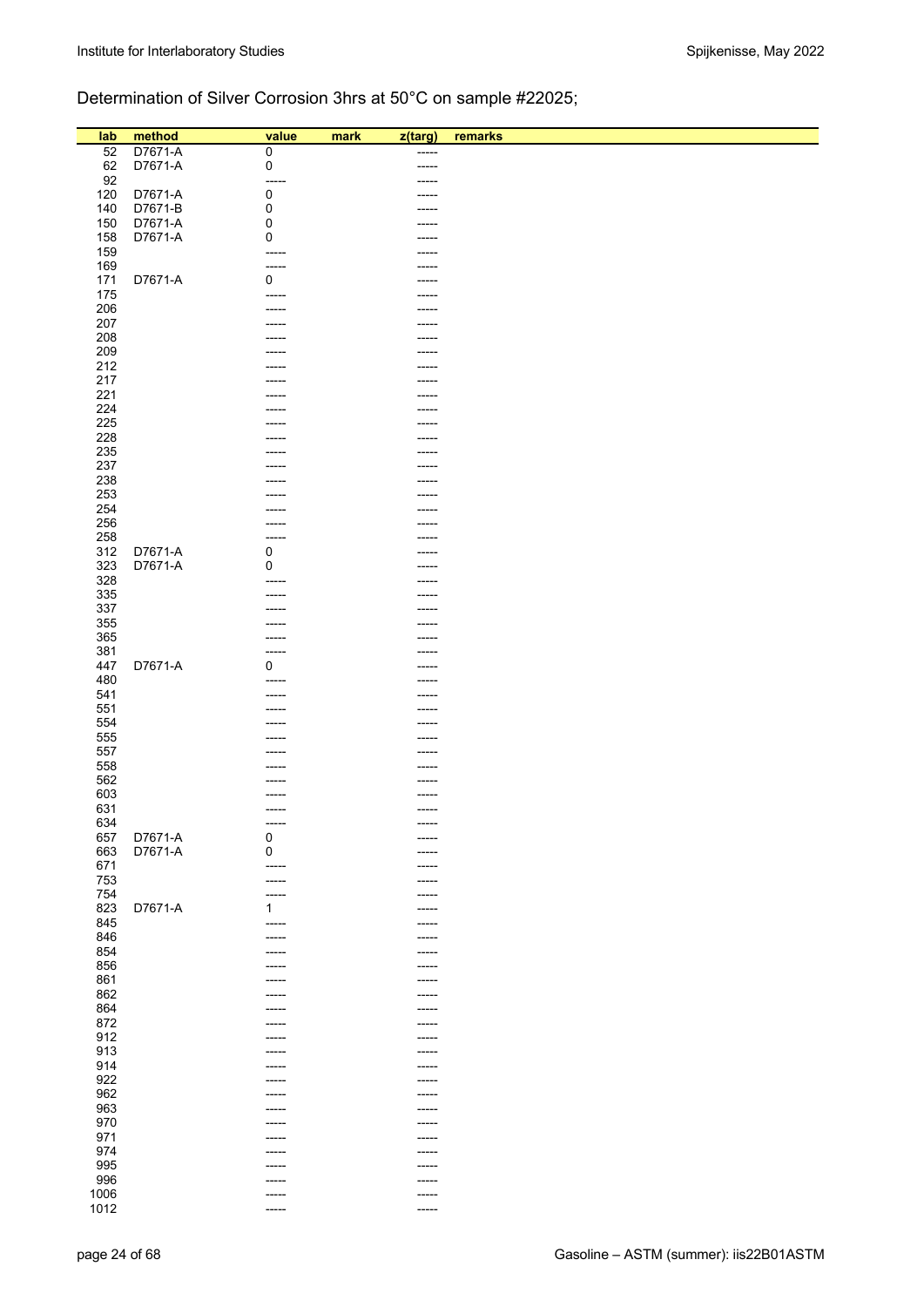| lab  | method  | value          | mark | z(targ) | remarks |
|------|---------|----------------|------|---------|---------|
| 1016 | D7671-A | $\overline{0}$ |      | -----   |         |
| 1033 |         | -----          |      | -----   |         |
| 1039 | D7671-A | $\mathbf 0$    |      |         |         |
| 1059 |         | -----          |      |         |         |
| 1080 |         | -----          |      |         |         |
| 1109 | D7671-A | 0              |      |         |         |
| 1126 |         | -----          |      |         |         |
| 1140 | D7671-A | $\mathbf 0$    |      |         |         |
| 1186 |         | -----          |      | -----   |         |
| 1205 |         |                |      |         |         |
| 1227 |         |                |      | -----   |         |
| 1254 |         |                |      | -----   |         |
| 1297 |         |                |      |         |         |
| 1300 |         |                |      |         |         |
| 1320 |         | -----          |      |         |         |
| 1357 | D7667-A | n.a            |      | -----   |         |
| 1455 | D7671-A | $\mathbf 0$    |      | -----   |         |
| 1498 |         | -----          |      | ----    |         |
| 1531 |         |                |      |         |         |
| 1631 |         |                |      |         |         |
| 1720 |         |                |      | -----   |         |
| 1730 |         |                |      |         |         |
| 1807 |         |                |      |         |         |
| 1849 |         |                |      |         |         |
| 1982 |         |                |      |         |         |
| 1984 |         |                |      | ----    |         |
| 6019 |         |                |      |         |         |
| 6142 |         |                |      | -----   |         |
| 6170 |         |                |      | -----   |         |
| 6172 |         |                |      | -----   |         |
| 6220 |         |                |      |         |         |
| 6266 |         |                |      |         |         |
| 6364 |         |                |      | -----   |         |
| 6404 |         |                |      |         |         |
| 6416 |         |                |      | -----   |         |
| 6438 |         |                |      | -----   |         |
| 6447 |         | -----          |      | ------  |         |
|      |         |                |      |         |         |
|      | n       | 18             |      |         |         |
|      | mean(n) | $\pmb{0}$      |      |         |         |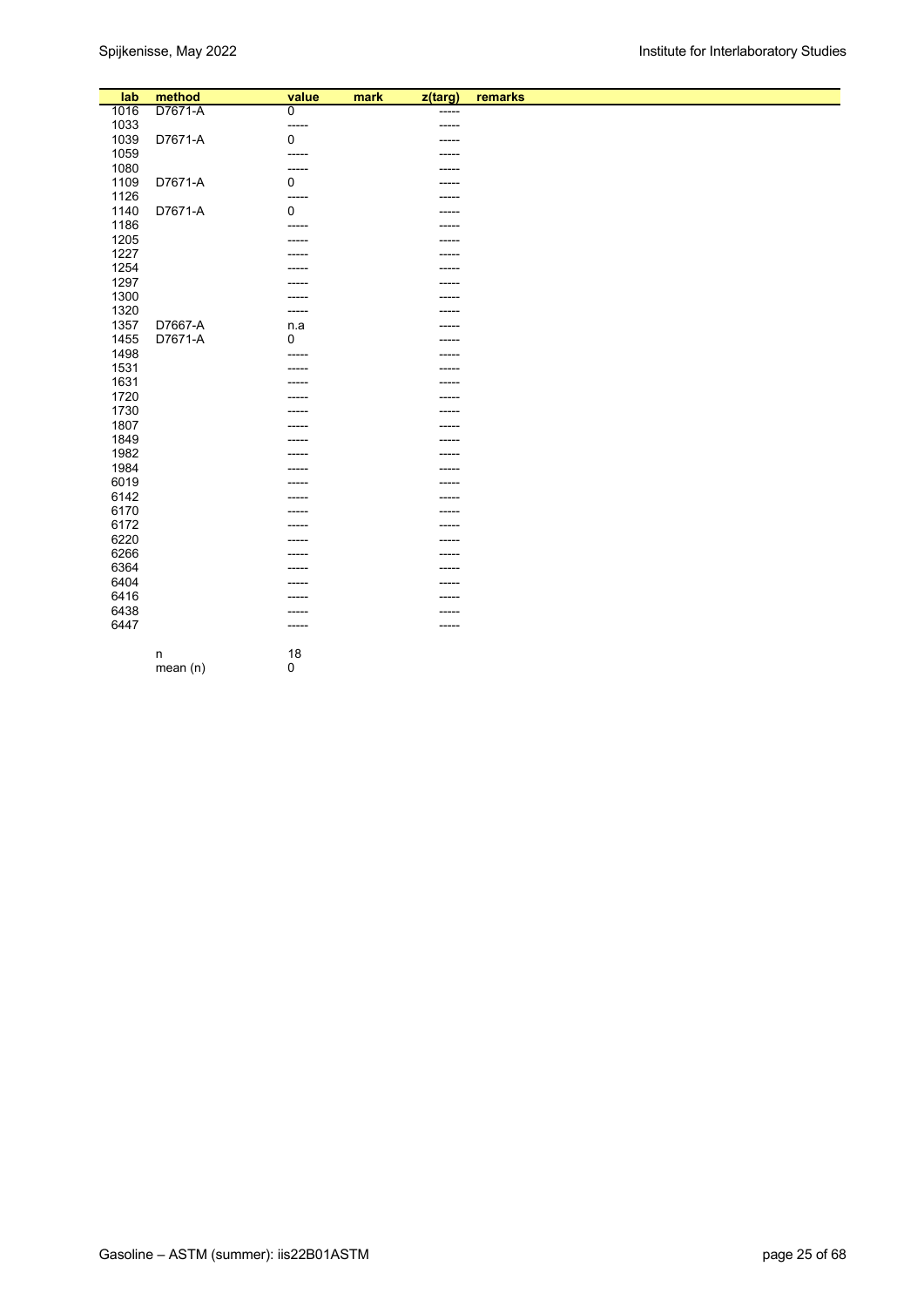# Determination of Density at 15°C on sample #22025; results in kg/m3

| lab        | method         | value           | mark       | z(targ)         | remarks               |
|------------|----------------|-----------------|------------|-----------------|-----------------------|
| 52         | D4052          | 740.3           |            | 0.09            |                       |
| 62         | D4052          | 740.2           |            | $-0.03$         |                       |
| 92         | D4052          | 740.3           |            | 0.09            |                       |
| 120        | D4052          | 740.2           |            | $-0.03$         |                       |
| 140        | D4052          | 740.1           |            | $-0.16$         |                       |
| 150        | D4052          | 739.9           |            | $-0.41$         |                       |
| 158        | D4052          | 740.1           |            | $-0.16$         |                       |
| 159        |                | -----           |            | -----           |                       |
| 169        | D4052          | 740.7           |            | 0.59            |                       |
| 171        | D4052          | 740.2           |            | $-0.03$         |                       |
| 175        | D4052          | 740.1           |            | $-0.16$         |                       |
| 206        | D7777          | 739.8           |            | $-0.53$         |                       |
| 207        | D7777          | 739.9           |            | $-0.41$         |                       |
| 208        | D7777          | 740.4           |            | 0.22            |                       |
| 209        | D7777          | 739.8           |            | $-0.53$         |                       |
| 212        | ISO12185       | 740.7           |            | 0.59<br>0.47    |                       |
| 217<br>221 | D4052<br>D4052 | 740.6<br>740.4  |            | 0.22            |                       |
| 224        | D1298          | 740.3           |            | 0.09            |                       |
| 225        | D4052          | 740.2           |            | $-0.03$         |                       |
| 228        | D4052          | 739.8           |            | $-0.53$         |                       |
| 235        | D4052          | 741.14          | C, R(0.05) | 1.14            | first reported 761.64 |
| 237        | D4052          | 740.2           |            | $-0.03$         |                       |
| 238        | D4052          | 739.5           |            | $-0.91$         |                       |
| 253        | D4052          | 740.7           |            | 0.59            |                       |
| 254        | D4052          | 739.7           |            | $-0.66$         |                       |
| 256        | D4052          | 740.1           |            | $-0.16$         |                       |
| 258        | D4052          | 740.3           |            | 0.09            |                       |
| 312        | D4052          | 740.1           |            | $-0.16$         |                       |
| 323        | D4052          | 740.8           |            | 0.72            |                       |
| 328        | D4052          | 740.1           |            | $-0.16$         |                       |
| 335        | D4052          | 740.1           |            | $-0.16$         |                       |
| 337<br>355 | D4052<br>D4052 | 740.3<br>739.8  |            | 0.09<br>$-0.53$ |                       |
| 365        | IP365          | 740.7           |            | 0.59            |                       |
| 381        |                | -----           |            | -----           |                       |
| 447        | D4052          | 740.1           |            | $-0.16$         |                       |
| 480        | D4052          | 740.07          |            | $-0.20$         |                       |
| 541        | D4052          | 740.30          |            | 0.09            |                       |
| 551        |                |                 |            | -----           |                       |
| 554        |                |                 |            |                 |                       |
| 555        |                |                 |            |                 |                       |
| 557        |                |                 |            |                 |                       |
| 558        |                |                 |            |                 |                       |
| 562        |                |                 |            | -----           |                       |
| 603<br>631 | D4052<br>D4052 | 740.2<br>740.24 |            | $-0.03$<br>0.02 |                       |
| 634        | D4052          | 741.4           | R(0.01)    | 1.47            |                       |
| 657        | D4052          | 740.1           |            | $-0.16$         |                       |
| 663        | D4052          | 740.14          |            | $-0.11$         |                       |
| 671        | D4052          | 740.3           |            | 0.09            |                       |
| 753        | D4052          | 740.2           |            | $-0.03$         |                       |
| 754        | D4052          | 740.45          |            | 0.28            |                       |
| 823        | ISO12185       | 740.2           |            | $-0.03$         |                       |
| 845        |                | -----           |            | -----           |                       |
| 846        |                |                 |            |                 |                       |
| 854        |                |                 |            |                 |                       |
| 856        |                |                 |            |                 |                       |
| 861<br>862 |                |                 |            |                 |                       |
| 864        |                |                 |            | -----           |                       |
| 872        | D4052          | 740.7           |            | 0.59            |                       |
| 912        | D4052          | 740.3           |            | 0.09            |                       |
| 913        |                | -----           |            | -----           |                       |
| 914        |                | -----           |            | -----           |                       |
| 922        | D4052          | 740.3           |            | 0.09            |                       |
| 962        | D4052          | 740.1           |            | $-0.16$         |                       |
| 963        | D4052          | 740.2           |            | $-0.03$         |                       |
| 970        | D4052          | 740.2           |            | $-0.03$         |                       |
| 971        | D4052          | 740.2           |            | $-0.03$         |                       |
| 974<br>995 | D4052<br>D4052 | 740.2<br>740.5  |            | $-0.03$<br>0.34 |                       |
| 996        |                | -----           |            | -----           |                       |
| 1006       | D4052          | 740.4           |            | 0.22            |                       |
| 1012       | D4052          | 740.5           |            | 0.34            |                       |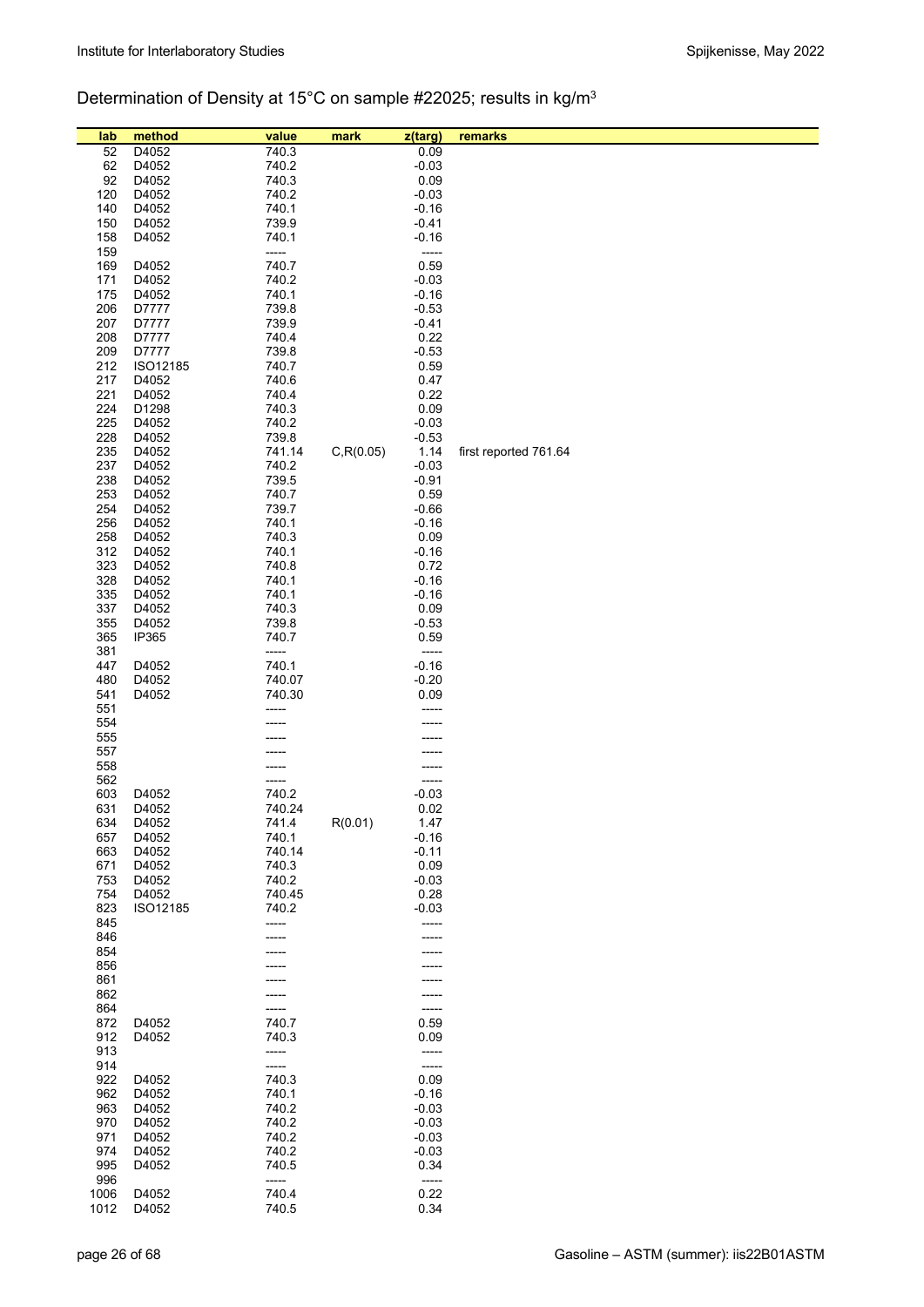| lab  | method             | value   | mark        | z(targ) | remarks                                  |
|------|--------------------|---------|-------------|---------|------------------------------------------|
| 1016 |                    |         |             |         |                                          |
| 1033 |                    |         |             | -----   |                                          |
| 1039 | ISO12185           | 740.1   |             | $-0.16$ |                                          |
| 1059 | ISO12185           | 740.4   |             | 0.22    |                                          |
| 1080 | ISO12185           | 740.1   |             | $-0.16$ |                                          |
| 1109 | D4052              | 740.19  |             | $-0.05$ |                                          |
| 1126 | D4052              | 740.36  |             | 0.17    |                                          |
| 1140 | IP365              | 740.1   |             | $-0.16$ |                                          |
| 1186 | D4052              | 742.4   | R(0.01)     | 2.72    |                                          |
| 1205 | ISO12185           | 740.53  |             | 0.38    |                                          |
| 1227 | D4052              | 740.3   |             | 0.09    |                                          |
| 1254 | D4052              | 740.15  |             | $-0.10$ |                                          |
| 1297 | D4052              | 740.43  |             | 0.25    |                                          |
| 1300 | D4052              | 740.15  |             | $-0.10$ |                                          |
| 1320 |                    | -----   |             | -----   |                                          |
| 1357 | D4052              | 740.2   |             | $-0.03$ |                                          |
| 1455 | D4052              | 740.1   |             | $-0.16$ |                                          |
| 1498 | D4052              | 740.5   |             | 0.34    |                                          |
| 1531 | ISO12185           | 740.78  |             | 0.69    |                                          |
| 1631 | ISO12185           | 740.1   |             | $-0.16$ |                                          |
| 1720 | D4052              | 740.1   |             | $-0.16$ |                                          |
| 1730 | D4052              | 740.38  |             | 0.19    |                                          |
| 1807 | ISO12185           | 740.27  | $\mathsf C$ | 0.05    | first reported 0.74027 kg/m <sup>3</sup> |
| 1849 | ISO12185           | 740.24  |             | 0.02    |                                          |
| 1982 | D4052              | 740.4   |             | 0.22    |                                          |
| 1984 | ISO12185           | 740.1   |             | $-0.16$ |                                          |
| 6019 | ISO12185           | 742.6   | R(0.01)     | 2.97    |                                          |
| 6142 |                    | -----   |             | -----   |                                          |
| 6170 | D1298              | 740.2   |             | $-0.03$ |                                          |
| 6172 | D4052              | 741.7   | R(0.01)     | 1.84    |                                          |
| 6220 | D4052              | 740.4   |             | 0.22    |                                          |
| 6266 | D4052              | 739.98  |             | $-0.31$ |                                          |
| 6364 | D4052              | 739.7   |             | $-0.66$ |                                          |
| 6404 |                    | -----   |             | -----   |                                          |
| 6416 | D1298              | 739.8   |             | $-0.53$ |                                          |
| 6438 | D4052              | 740.1   |             | $-0.16$ |                                          |
| 6447 | D4052              | 740.6   |             | 0.47    |                                          |
|      | normality          | OK      |             |         |                                          |
|      | n                  | 84      |             |         |                                          |
|      | outliers           | 5       |             |         |                                          |
|      | mean $(n)$         | 740.227 |             |         |                                          |
|      | st.dev. $(n)$      | 0.2534  |             |         |                                          |
|      | R(calc.)           | 0.710   |             |         |                                          |
|      | st.dev.(D4052:18a) | 0.7986  |             |         |                                          |
|      | R(D4052:18a)       | 2.236   |             |         |                                          |
|      |                    |         |             |         |                                          |

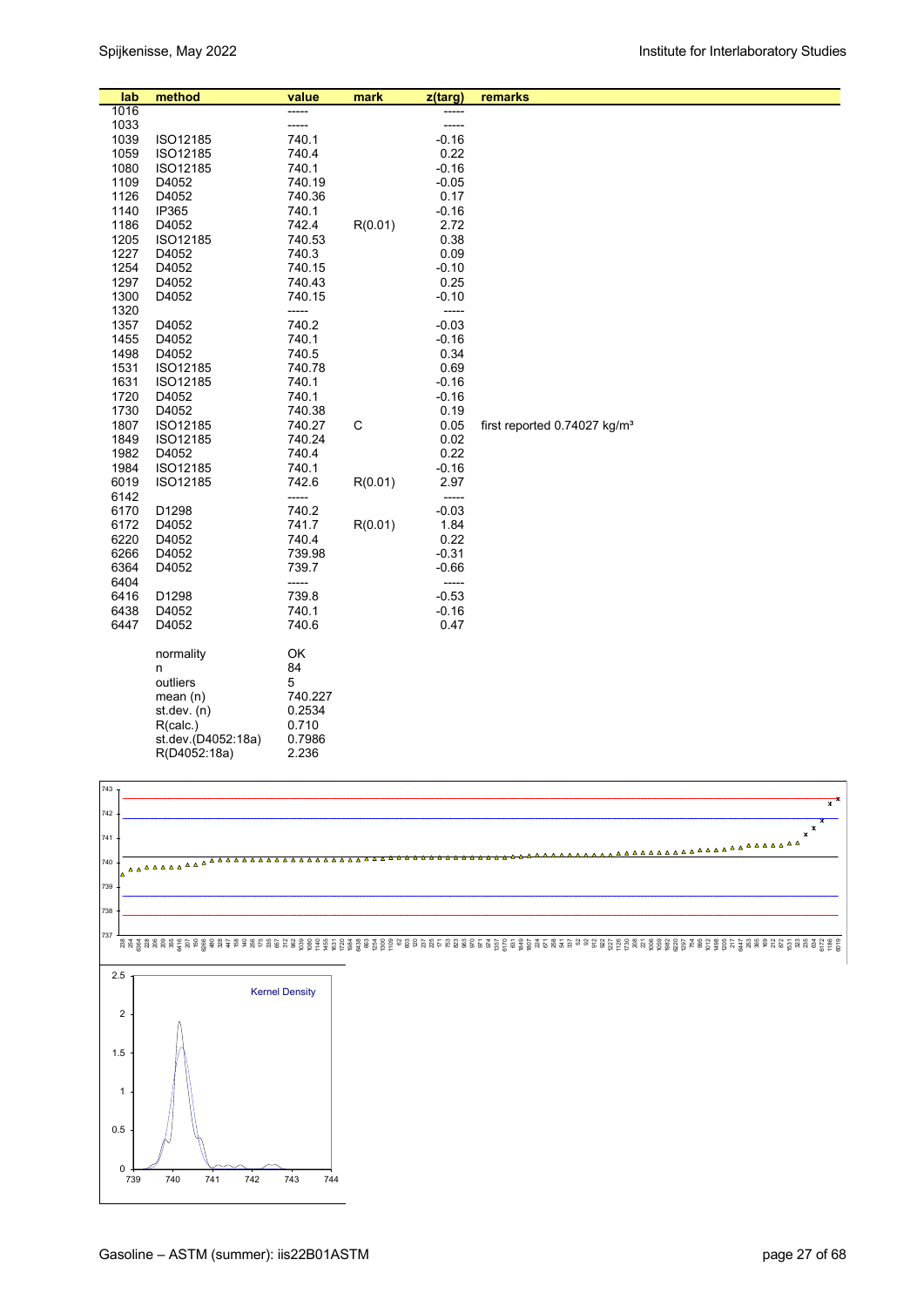# Determination of Distillation at 760 mmHg on sample #22025; results in °C

| lab  | <b>Method</b>     | <b>IBP</b> | 10%-evaporated  | 50%-evaporated   | 90%-evaporated   | <b>FBP</b> |
|------|-------------------|------------|-----------------|------------------|------------------|------------|
| 52   | D86-automated     | 34.8       | 54.1            | 94.3             | 130.9            | 172.2      |
| 62   | D86-automated     | 34.1<br>C  | 54.1            | 94.5             | 131              | 170.3      |
| 92   | D86-automated     | 39.2       | 55.0            | 94.8             | 130.3            | 175.7      |
| 120  | D86-automated     | 35.7       | 54.8            | 94.6             | 130.9            | 173.8      |
| 140  | D86-automated     | 34.8       | C<br>54.6       | 94.9             | 131.8            | 176.2      |
| 150  |                   | 36.3       | 53.8            |                  | 130.4            |            |
|      | D86-automated     |            |                 | 93.7             |                  | 171.1      |
| 158  |                   | -----      | -----           | -----            | -----            | -----      |
| 159  |                   | -----      | -----           | -----            | -----            | -----      |
| 169  | D86-automated     | 37.6       | 53.3            | 93.5             | 130.5            | 172.7      |
| 171  | D86-automated     | 34.5       | 54.4            | 94.7             | 131.1            | 172.4      |
| 175  | D86-automated     | 36.9       | 54.0            | 93.9             | 130.8            | 171.0      |
| 206  | D7345             | 35.9       | 53.8            | 93.7             | 131.5            | 170.8      |
| 207  | D7345             | 35.5       | 53.6            | 93.5             | 130.5            | 172.7      |
| 208  | D7345             | 35.5       | 53.9            | 92.8             | 130.5            | 174.1      |
| 209  | D7345             | 35.2       | 52.9            | 93.1             | 131.5            | 173.1      |
| 212  | ISO3405-automated | 37.0       | 54.4            | 93.9             | 133.0            | 167.3      |
| 217  | D86-automated     | 36.7       | 54.2            | 94.3             | 130.4            | 171.3      |
| 221  |                   | -----      | -----           | -----            | -----            | -----      |
| 224  | D86-manual        | 39.71      | 54.57           | 91.21<br>R(0.05) | 128.82           | 168.25     |
| 225  | D86-manual        | 37.0       | 56.0            | 97.0<br>R(0.05)  | 136.0<br>R(0.05) | 169.0      |
| 228  |                   | 37.0       | 55.0            | 94.0             | 130.9            | 175.0      |
| 235  | D86-automated     | 36.8       | 53.9            | 92.4             | 129.6            | 165.7      |
| 237  | D86-manual        | 38.5       | 54.7            | 94.4             | 132.8            | 173.5      |
|      |                   |            |                 |                  |                  |            |
| 238  | D86-manual        | 38.5       | 54.5            | 94.0             | 133.5            | 174.5      |
| 253  | D86-manual        | 36.0       | 52.8            | 93.6             | 134.2            | 170        |
| 254  |                   | 38.0       | 55.0            | 94.0             | 131.0            | 174.0      |
| 256  | D86               | 38         | 55.0            | 94               | 129              | 171        |
| 258  | D86-automated     | 37.8       | 55.7            | 94.5             | 129.6            | 171.9      |
| 312  | D86-automated     | 34.9       | 54.3            | 94.6             | 131.1            | 173.9      |
| 323  | D86-automated     | 36.6       | 53.9            | 94.2             | 131.2            | 173.9      |
| 328  | D86-automated     | 34.7       | 53.8            | 94.1             | 130.9            | 171.0      |
| 335  | D86-automated     | 40.1       | 55.0            | 94.3             | 130.7            | 167.1      |
| 337  |                   | 37.0       | 53.7            | 94.4             | 130.4            | 166.1      |
| 355  |                   | 35.15      | 54.14           | 93.755           | 131.803          | 172.855    |
| 365  | IP123-automated   | 35.4       | 54.9            | 94.5             | 131.1            | 171.8      |
| 381  | D86-automated     | 36.3       | 55.0            | 95.8             | 132.7            | 173.7      |
| 447  | D86-automated     | 33.9       | 54.3            | 94.4             | 131.2            | 174.2      |
| 480  | D86-automated     | 39.0       | 54.35           | 94.35            | 131.45           | 169.15     |
| 541  | D86-automated     | 35.57      | 53.88           | 94.53            | 131.14           | 174.05     |
| 551  |                   | -----      | -----           | -----            | -----            | -----      |
| 554  |                   |            |                 |                  | -----            |            |
| 555  |                   | -----      |                 |                  | -----            |            |
|      |                   |            |                 |                  |                  |            |
| 557  |                   | -----      | ------          | -----            | -----            | -----      |
| 558  |                   | -----      | -----           | -----            | -----            |            |
| 562  | D86-automated     | 34.6       | 54.9            | 95.4             | 133.0            | 174.2      |
| 603  |                   | 39.4       | 55.5            | 95.4             | 135.3<br>R(0.05) | 176.2      |
| 631  | D86-manual        | 37.0       | 53.0            | 94.5             | 132.0<br>C       | 174.5      |
| 634  | D86-automated     | 35.O       | 54.7            | 95.3             | 133.5            | 171.9      |
| 657  | D86-automated     | 35.7       | 54.7            | 94.7             | 131.4            | 172.2      |
| 663  | D86-automated     | 36.90      | 55.20           | 94.50            | 130.80           | 171.20     |
| 671  |                   | -----      | -----           | -----            | -----            | -----      |
| 753  | D86-manual        | 37.5       | 54.5            | 94.5             | 132.0            | 174.5      |
| 754  | D86-automated     | 36.5       | 54.3            | 94.5             | 131.2            | 175.6      |
| 823  | D86-automated     | 39.9       | R(0.01)<br>60.0 | 93.3             | 128.3            | 166.4      |
| 845  |                   | -----      | -----           | -----            | -----            | -----      |
| 846  |                   | -----      | -----           | -----            | -----            |            |
| 854  |                   | -----      |                 |                  | -----            |            |
| 856  |                   | -----      | -----           | -----            | -----            |            |
| 861  |                   | -----      |                 |                  | -----            |            |
| 862  |                   | -----      | -----           | $---$            | -----            |            |
| 864  |                   | -----      | -----           | -----            | -----            |            |
| 872  |                   | -----      | -----           | -----            | -----            | -----      |
| 912  | D86-manual        | 39         | 54.0            | 95.0             | 131.0            | 173        |
| 913  |                   | -----      | -----           | -----            | -----            | -----      |
|      |                   |            |                 |                  |                  |            |
| 914  |                   | -----      | -----           | -----            | -----            | -----      |
| 922  | D86-automated     | 36.8       | 53.3            | 93.7             | 132.8            | 174.3      |
| 962  | D86-automated     | 35.8       | 54.8            | 93.5             | 129.0            | 172.1      |
| 963  | D86-automated     | 35.5       | 55.2            | 95.7             | 132.9            | 174.2      |
| 970  | D86-automated     | 36.5       | 54.5            | 94.1             | 130.6            | 172.2      |
| 971  | D86-automated     | 36.5       | 54.5            | 94.1             | 130.4            | 171.5      |
| 974  | D86-automated     | 36.2       | 54.5            | 94.1             | 131.6            | 172.0      |
| 995  | D86-manual        | 34.5       | 54.2            | 94.5             | 134.8 R(0.05)    | 171.0      |
| 996  |                   | -----      | -----           | -----            | -----            | -----      |
| 1006 | D86-automated     | 35.0       | 55.0            | 95.1             | 131.4            | 174.0      |
| 1012 | D86               | 35.9       | 54.3            | 94.4             | 131.1            | 175.2      |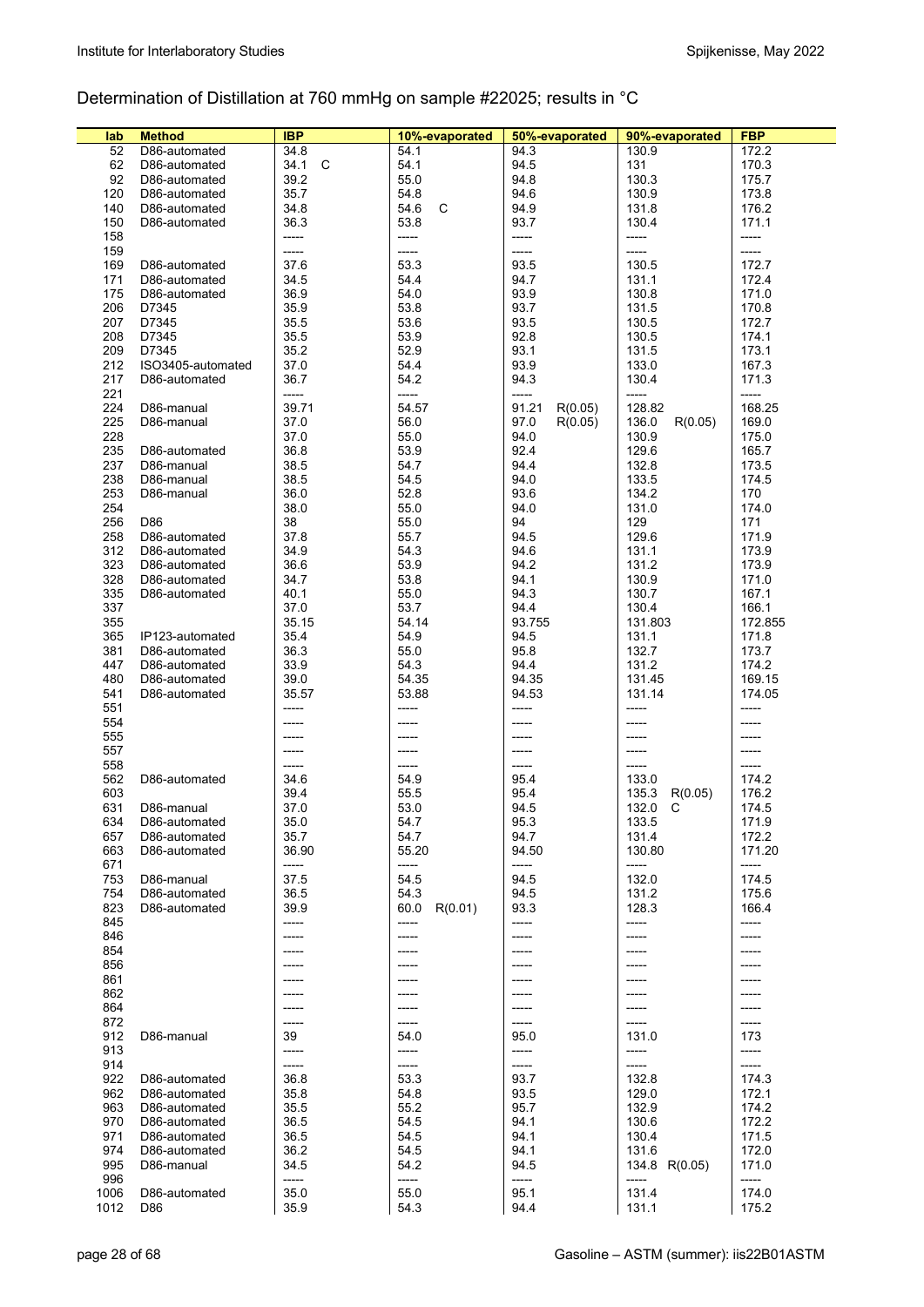| lab     | <b>Method</b>      | <b>IBP</b> | 10%-evaporated  | 50%-evaporated  | 90%-evaporated   | <b>FBP</b>     |
|---------|--------------------|------------|-----------------|-----------------|------------------|----------------|
| 1016    |                    | -----      |                 |                 | -----            | -----          |
| 1033    |                    | -----      | $-----$         | -----           | -----            | -----          |
| 1039    | ISO3405-automated  | 35.6       | 54.1            | 94.6            | 131.2            | 174.5          |
| 1059    | D86-automated      | 36.2       | 53.8            | 94.0            | 131.1            | 171.8          |
| 1080    |                    | -----      | -----           | -----           | -----            | -----          |
| 1109    | D86-automated      | 35.9       | 54.5            | 95.0            | 131.8            | 172.6          |
| 1126    | D86-automated      | 33.4       | 53.1            | 94.6            | 130.8            | 171.2          |
| 1140    | IP123-automated    | 34.7       | 52.8            | 92.6            | 129.5            | 170.4          |
| 1186    |                    | 40.79      | 52.0<br>R(0.05) | 93.0            | 128.0            | 162.79 R(0.05) |
| 1205    | D86-automated      | 36.9       | 54.7            | 94.7            | 131.5            | 172.2          |
| 1227    | D86-automated      | 38.8       | 53.6            | 93.3            | 129.7            | 167.3          |
| 1254    | D86-automated      | 37.55      | 55.1            | 95.0            | 132.3            | 170.35         |
| 1297    | D86-automated      | 36.9       | 53.9            | 94.0            | 130.8            | 174.1          |
| 1300    | D86-automated      | 37.4       | 54.8            | 94.9            | 131.9            | 172.5          |
| 1320    |                    | -----      | -----           | -----           | -----            | -----          |
| 1357    | D86-automated      | n.a        | 53.5            | 94.0            | 130.1            | 173.7          |
| 1455    | D86-automated      | 32.6       | 54.1            | 94.2            | 129.7            | 170.4          |
| 1498    | D86                | 36.8       | 54.3            | 94.5            | 131.9            | 175.1          |
| 1531    | D86-automated      | 33.0       | 55.0            | 95.0            | 130.0            | 170.9          |
| 1631    |                    | -----      | -----           | -----           | -----            | 171.1          |
| 1720    | D86                | 35.9       | 54.0            | 93.8            | 130.6            | 171.3          |
| 1730    |                    | -----      | -----           | -----           | -----            | $-----$        |
| 1807    | ISO3405-manual     | 33.8       | 53.8            | 93.9            | 130.4            | 171.2          |
| 1849    | ISO3405-automated  | 37.6       | 54.1            | 94.3            | 131.6            | 173            |
| 1982    | D86-automated      | 36.31      | 54.38           | 94.56           | 131.67           | 174.13         |
| 1984    | ISO3405-automated  | 34.15      | 54.15           | 94.6            | 130.95           | 171.2          |
| 6019    | ISO3405-automated  | 35.6       | 55.0            | 95.5            | 132.2            | 177.6          |
| 6142    |                    | -----      | -----           | -----           | -----            | -----          |
| 6170    | D86-manual         | 35.5       | 54.5            | 93.5            | 130.5            | 170.0          |
| 6172    | D86-automated      | 34.7       | 54.5            | 96              | 135.5<br>R(0.05) | 172.3          |
| 6220    | D86-automated      | 34.9       | 53.7<br>C       | 91.5<br>R(0.05) | 129<br>C         | 177.1          |
| 6266    |                    | 33.7       | 54.1            | 93.7            | 127.7            | 176.1          |
| 6364    | D86-automated      | 36.7       | 55.1            | 94.7            | 131.6            | 168.7          |
| 6404    |                    | -----      | -----           | -----           | -----            | -----          |
| 6416    | D86                | 36.2       | 54.2            | 94.4            | 131.7            | 174.9          |
| 6438    | D86-automated      | 37.4       | 54.5            | 94.9            | 131.2            | 175.0          |
| 6447    |                    | -----      | -----           | -----           | $-----$          | -----          |
|         |                    |            |                 |                 |                  |                |
|         | normality          | OK         | OK              | OK              | OK               | <b>OK</b>      |
|         | n                  | 82         | 81              | 80              | 79               | 83             |
|         | outliers           | 0          | 2               | 3               | 4                | $\mathbf{1}$   |
|         | mean $(n)$         | 36.33      | 54.32           | 94.29           | 131.02           | 172.32         |
|         | st.dev. (n)        | 1.681      | 0.641           | 0.691           | 1.215            | 2.508          |
|         | R(calc.)           | 4.71       | 1.79            | 1.93            | 3.40             | 7.02           |
|         | st.dev.(D86-A:20b) | 1.679      | 1.417           | 1.331           | 1.911            | 2.536          |
|         | R(D86-A:20b)       | 4.7        | 3.97            | 3.73            | 5.35             | 7.1            |
| Compare |                    |            |                 |                 |                  |                |
|         | R(D86-M:20b)       | 4.47       | 3.34            | 3.08            | 3.88             | 3.10           |
|         |                    |            |                 |                 |                  |                |

Lab 62 first reported 29.7 (IBP)

Lab 140 first reported 50.4 (10%)

Lab 631 first reported 146.0 (90%)

Lab 6220 first reported 50.6 (10%) and 145.9 (90%)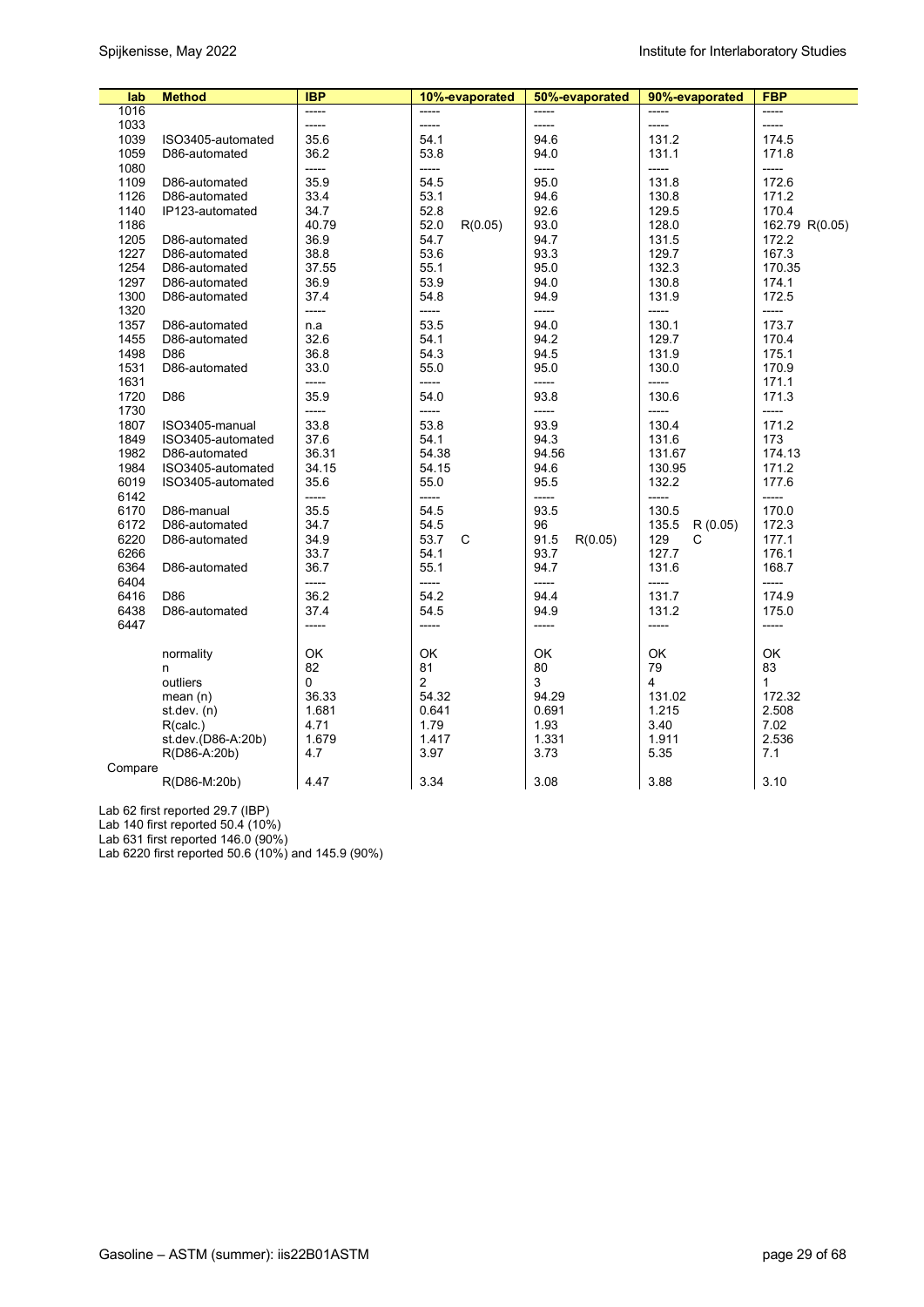

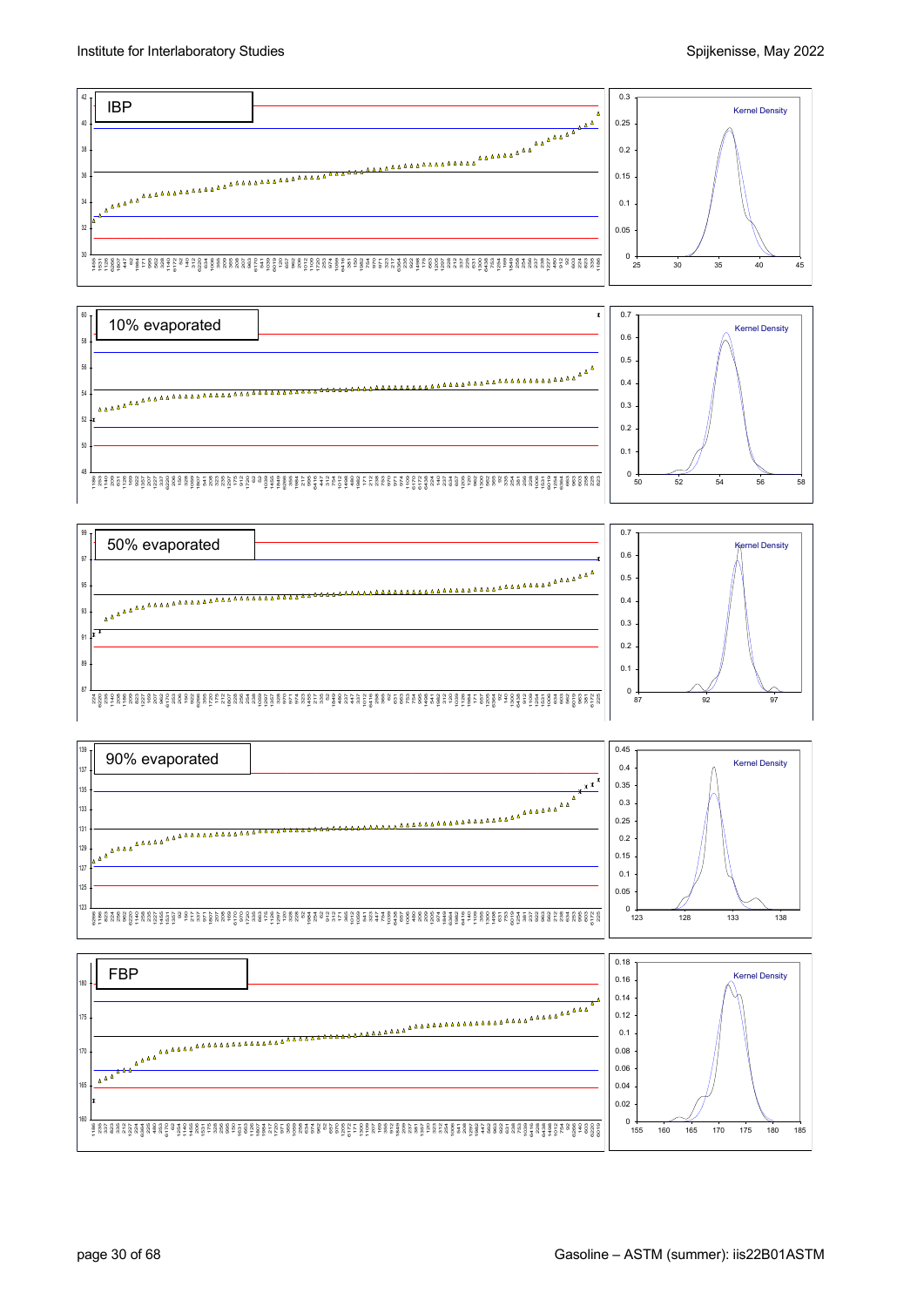# Determination of Doctor Test on sample #22025;

| lab        | method      | value           | mark<br>z(targ) | remarks |
|------------|-------------|-----------------|-----------------|---------|
| 52         | D4952       | Negative        | -----           |         |
| 62         |             | -----           | -----           |         |
| 92         | D4952       | Neg             | -----           |         |
| 120        |             | -----           | -----           |         |
| 140        | D4952       | Negative        | -----           |         |
| 150        | D4952       | Negative/sweet  | -----           |         |
| 158        | D4952       | negative        | -----           |         |
| 159        |             | -----           | -----           |         |
| 169        |             | -----           | -----           |         |
| 171<br>175 | D4952       | Negative        | -----           |         |
| 206        |             | -----           | -----           |         |
| 207        |             | -----<br>-----  | -----           |         |
| 208        |             |                 |                 |         |
| 209        |             | -----<br>-----  | -----<br>-----  |         |
| 212        |             | -----           | -----           |         |
| 217        | D4952       | negative        | -----           |         |
| 221        |             | -----           | ------          |         |
| 224        |             | -----           | ------          |         |
| 225        | D4952       | Negative        | -----           |         |
| 228        | D4952       | Negative        | -----           |         |
| 235        | D4952       | negative        | -----           |         |
| 237        | D4952       | <b>NEGATIVE</b> | -----           |         |
| 238        | D4952       | Negative        | -----           |         |
| 253        |             | -----           | -----           |         |
| 254        | D4952       | Negative        | -----           |         |
| 256        |             | -----           | -----           |         |
| 258        | D4952       | Negative        | -----           |         |
| 312        | <b>IP30</b> | negative        | -----           |         |
| 323        | D4952       | <b>NEG</b>      | -----           |         |
| 328        | D4952       | negative        | -----           |         |
| 335        |             | -----           | -----           |         |
| 337        |             | -----           | -----           |         |
| 355        |             | -----           | -----           |         |
| 365        |             | -----           | -----           |         |
| 381        |             | -----           | -----           |         |
| 447        | D4952       | Negative        | -----           |         |
| 480        |             | -----           | -----           |         |
| 541        |             | -----           | -----           |         |
| 551        |             | -----           | -----           |         |
| 554        |             | -----           | -----           |         |
| 555        |             |                 |                 |         |
| 557        |             |                 | -----           |         |
| 558        |             |                 | -----           |         |
| 562        |             | -----           | -----           |         |
| 603        |             | -----           | ------          |         |
| 631        |             | -----           | -----           |         |
| 634        |             | -----           | -----           |         |
| 657        | IP30        | Negative        |                 |         |
| 663        | D4952       | Negative        |                 |         |
| 671        |             | -----           | -----           |         |
| 753        |             | -----           | -----           |         |
| 754        | D4952       | negative        |                 |         |
| 823        | D4952       | Negative        | -----           |         |
| 845        |             | -----           | -----           |         |
| 846        |             | -----           | -----           |         |
| 854        |             | -----           |                 |         |
| 856        |             | -----           | ----            |         |
| 861        |             | -----           | -----           |         |
| 862        |             | -----           | -----           |         |
| 864        |             | -----           | -----           |         |
| 872        |             | -----           | -----           |         |
| 912        | IP30        | Negative        | -----           |         |
| 913        |             | -----           | -----           |         |
| 914        |             | -----           | -----           |         |
| 922        | D4952       | Negative        |                 |         |
| 962        | D4952       | Negative        | -----           |         |
| 963        | D4952       | Negative        | -----           |         |
| 970        | D4952       | Negative        | -----           |         |
| 971        | D4952       | Negative        | -----           |         |
| 974        | D4952       | Negative        | -----           |         |
| 995        | D4952       | negative        |                 |         |
| 996        |             | -----           | -----           |         |
| 1006       |             | -----           | -----           |         |
| 1012       |             | -----           | -----           |         |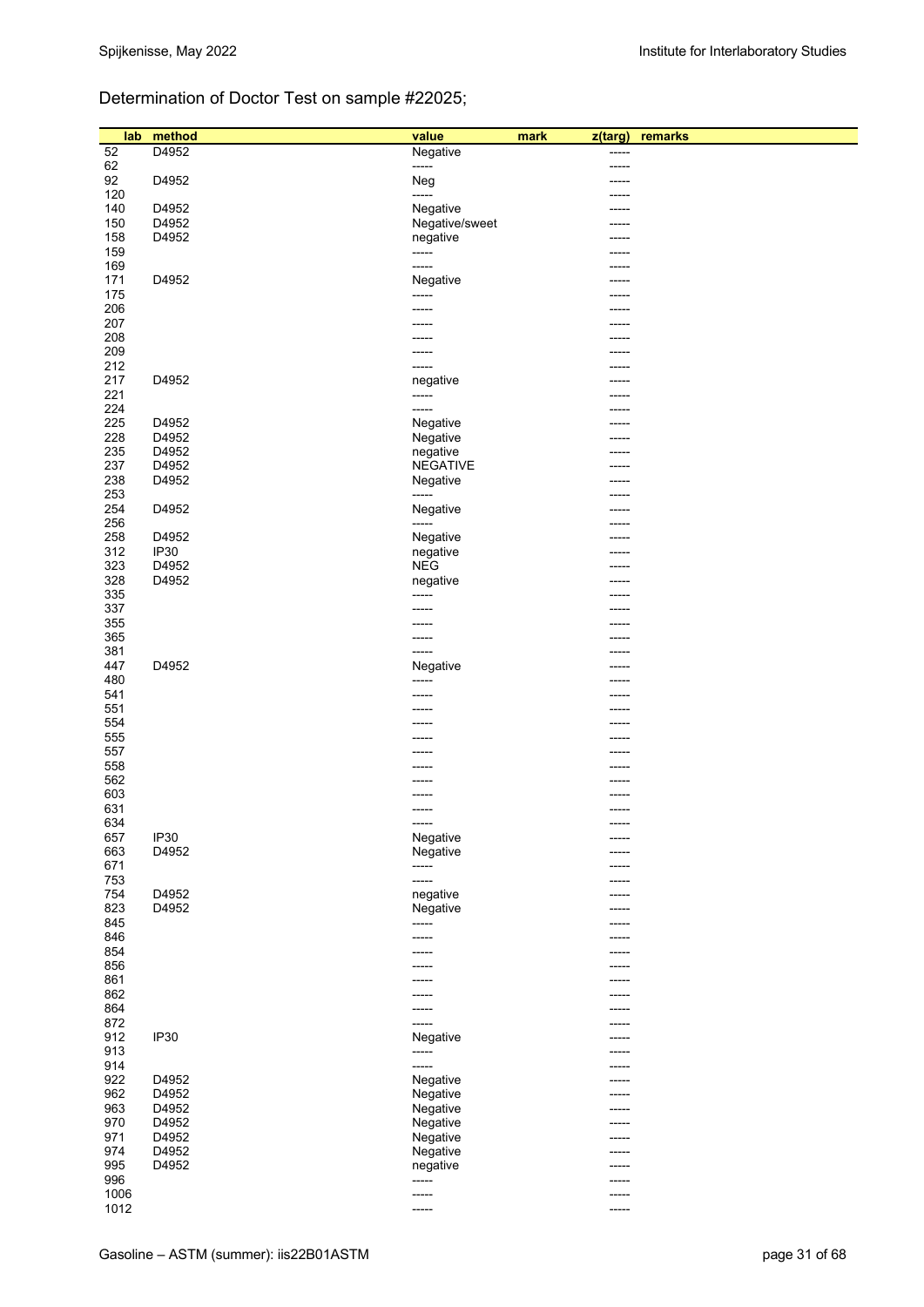| 1016<br>D4952<br>negative<br>-----<br>1033<br>-----<br>----- |  |
|--------------------------------------------------------------|--|
|                                                              |  |
|                                                              |  |
| 1039<br>D4952<br>negative                                    |  |
| 1059<br>D4952<br>negative<br>-----                           |  |
| 1080<br>-----<br>-----                                       |  |
| 1109<br>IP <sub>30</sub><br>Negative<br>-----                |  |
| 1126<br>-----<br>-----                                       |  |
| 1140<br><b>IP30</b><br>Negative<br>-----                     |  |
| 1186<br>-----<br>-----                                       |  |
| 1205<br>-----<br>-----                                       |  |
| 1227<br>-----<br>-----                                       |  |
| 1254<br>D4952<br>negative<br>----                            |  |
| 1297<br>D4952<br><b>NEGATIVE</b><br>-----                    |  |
| 1300<br>D4952<br>Negative<br>-----                           |  |
| 1320<br>-----                                                |  |
| 1357<br>D4952<br>Negative<br>-----                           |  |
| 1455<br>IP <sub>30</sub><br>Negative<br>-----                |  |
| 1498<br>-----<br>-----                                       |  |
| 1531<br>-----                                                |  |
| 1631<br>-----<br>-----                                       |  |
| 1720<br>D4952<br>$-ve$<br>-----                              |  |
| 1730<br>-----<br>-----                                       |  |
| 1807<br>D4952<br><b>NEGATIVE</b><br>-----                    |  |
| 1849<br>Other (mention below)<br><b>NEGATIVE</b><br>-----    |  |
| 1982<br>-----<br>-----                                       |  |
| 1984                                                         |  |
| 6019<br>-----<br>-----                                       |  |
| 6142<br>-----<br>-----                                       |  |
| 6170<br>-----                                                |  |
| 6172<br>-----<br>-----                                       |  |
| 6220<br>-----<br>-----                                       |  |
| 6266<br>-----<br>-----                                       |  |
| <b>NEGATIVE</b><br>6364<br>D4952<br>-----                    |  |
| 6404<br>-----<br>-----                                       |  |
| 6416<br>-----<br>-----                                       |  |
| 6438<br><b>IP30</b><br>$-Ve$<br>-----                        |  |
| 6447<br>-----<br>-----                                       |  |
| 45<br>n                                                      |  |
| negative<br>mean(n)                                          |  |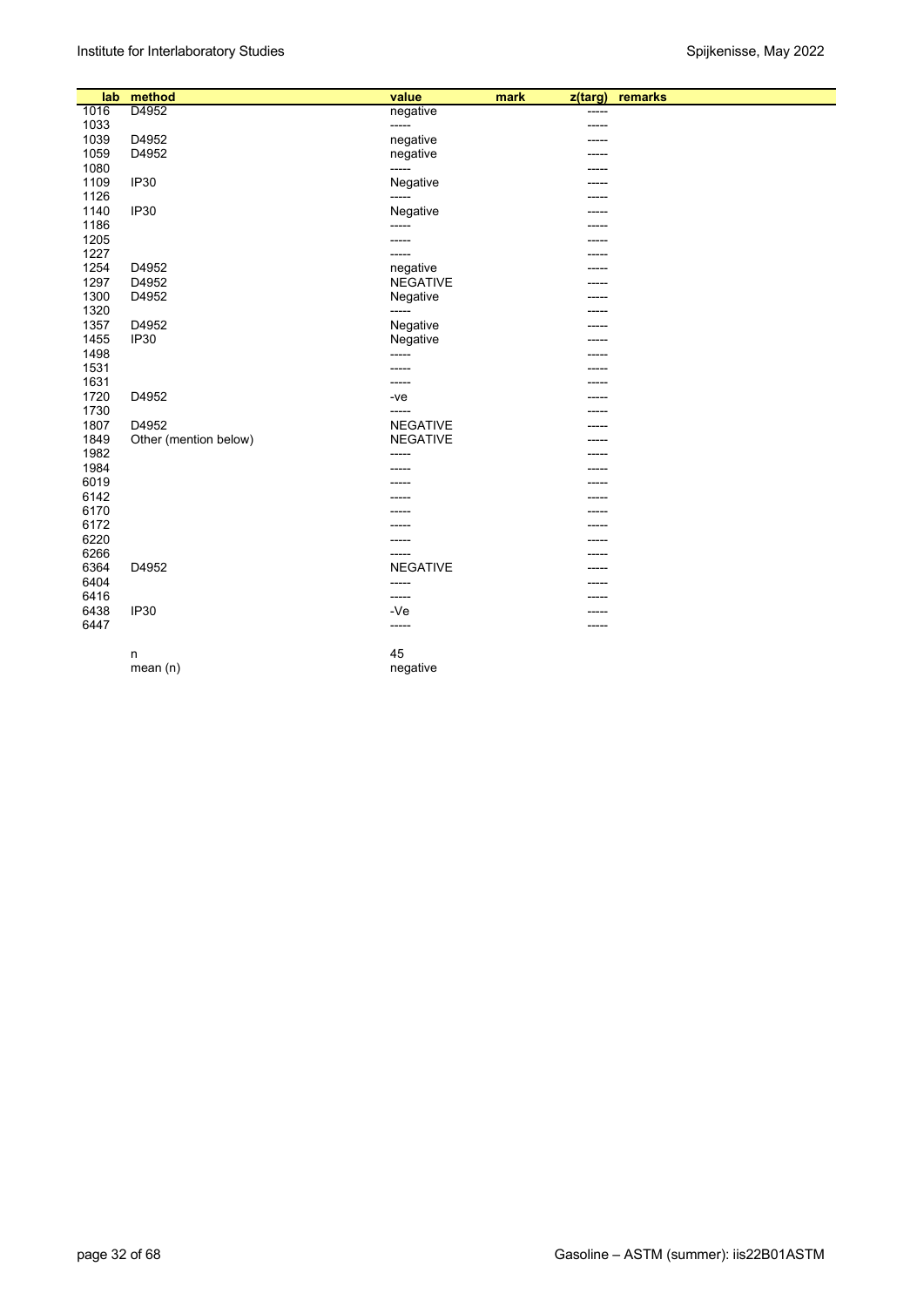# Determination of Gum (solvent washed) on sample #22025; results in mg/100mL

| lab        | method       | value          | mark<br>z(targ)    | remarks |
|------------|--------------|----------------|--------------------|---------|
| 52         | D381         | 0.5            | $-0.19$            |         |
| 62         | D381         | < 0.5          | -----              |         |
| 92         |              | -----          | -----              |         |
| 120        |              | -----          | -----              |         |
| 140        | D381         | 0.5            | $-0.19$            |         |
| 150        | D381         | 0.5            | $-0.19$            |         |
| 158        | D381         | < 0.5          | -----              |         |
| 159        |              | -----          | -----              |         |
| 169        | D381         | < 0.5          |                    |         |
| 171        | D381         | < 0.5          |                    |         |
| 175<br>206 |              | -----          |                    |         |
| 207        |              |                |                    |         |
| 208        |              |                |                    |         |
| 209        |              |                | -----              |         |
| 212        |              |                | -----              |         |
| 217        | D381         | 0.4            | $-0.32$            |         |
| 221        | D381         | < 0.5          | -----              |         |
| 224        |              | -----          | -----              |         |
| 225        | D381         | 0.8            | 0.19               |         |
| 228        | D381         | 0.5            | $-0.19$<br>-----   |         |
| 235<br>237 | D381<br>D381 | < 0.5<br>1.0   | 0.45               |         |
| 238        |              | -----          | -----              |         |
| 253        |              | -----          | -----              |         |
| 254        | D381         | $0.6\,$        | $-0.06$            |         |
| 256        | D381         | 0.6            | $-0.06$            |         |
| 258        | D381         | 0.3            | $-0.45$            |         |
| 312        | D381         | 1.0            | 0.45               |         |
| 323        | D381         | ${}_{0.5}$     | -----              |         |
| 328        | D381         | 0.5            | $-0.19$            |         |
| 335        |              | -----          | -----              |         |
| 337<br>355 |              | -----<br>----- | -----<br>-----     |         |
| 365        | <b>IP131</b> | $1.2$          | 0.70               |         |
| 381        |              | -----          | -----              |         |
| 447        | D381         | 0.6            | $-0.06$            |         |
| 480        |              | -----          | -----              |         |
| 541        | D381         | < 0.5          |                    |         |
| 551        |              |                |                    |         |
| 554        |              |                |                    |         |
| 555        |              |                |                    |         |
| 557        |              |                |                    |         |
| 558<br>562 | D381         | -----<br>0.5   | -----<br>$-0.19$   |         |
| 603        | D381         | < 1            | -----              |         |
| 631        | D381         | 0.65           | 0.00               |         |
| 634        | D381         | $1.0$          | 0.45               |         |
| 657        | D381         | 0.5            | $-0.19$            |         |
| 663        | D381         | < 0.5          | -----              |         |
| 671        | <b>IP540</b> | 0.5            | $-0.19$            |         |
| 753        |              | -----          | -----              |         |
| 754<br>823 | D381         | 0.2<br>0.6     | $-0.57$<br>$-0.06$ |         |
| 845        | D381         | -----          | -----              |         |
| 846        |              |                | -----              |         |
| 854        |              |                |                    |         |
| 856        |              |                |                    |         |
| 861        |              |                |                    |         |
| 862        |              | -----          | -----              |         |
| 864        |              | -----          | -----              |         |
| 872        | D381         | 0.9            | 0.32               |         |
| 912        | D381         | 0.80           | 0.19               |         |
| 913<br>914 |              | -----          | -----              |         |
| 922        | D381         | -----<br>< 0.5 | -----              |         |
| 962        | D381         | 1.0            | 0.45               |         |
| 963        | D381         | 1.2            | 0.70               |         |
| 970        | D381         | 0.5            | $-0.19$            |         |
| 971        | D381         | 0.5            | $-0.19$            |         |
| 974        | D381         | 0.6            | $-0.06$            |         |
| 995        |              | -----          | -----              |         |
| 996        |              | -----          | -----              |         |
| 1006       | D381         | $0.5\,$        | $-0.19$            |         |
| 1012       | D381         | 1              | 0.45               |         |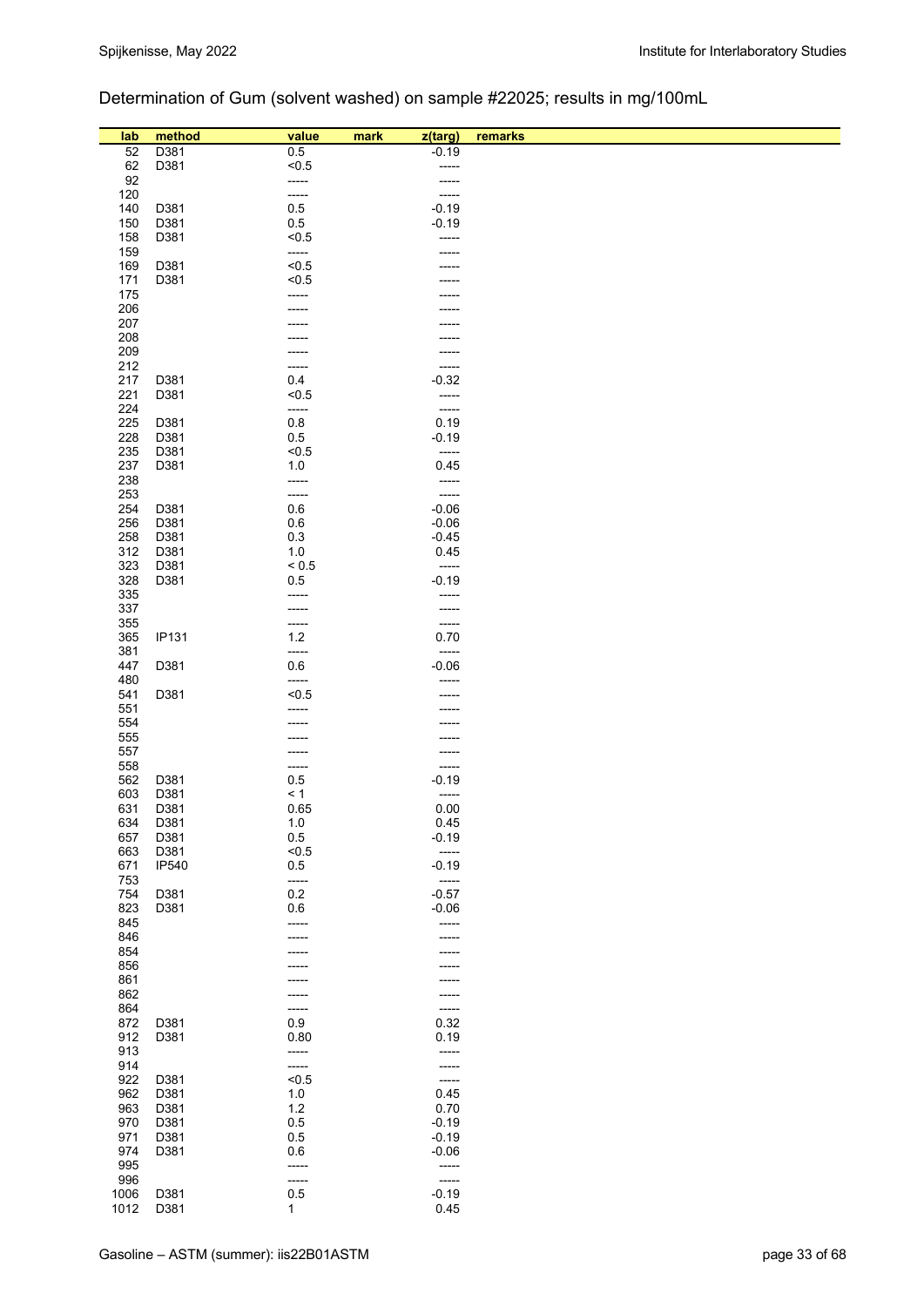| lab  | method           | value               | mark        | z(targ) | remarks            |
|------|------------------|---------------------|-------------|---------|--------------------|
| 1016 |                  | -----               |             | -----   |                    |
| 1033 |                  | -----               |             | $-----$ |                    |
| 1039 | <b>ISO6246</b>   | 1                   |             | 0.45    |                    |
| 1059 | <b>ISO6246</b>   | 0.5                 |             | $-0.19$ |                    |
| 1080 | <b>ISO6246</b>   | 15.6                | R(0.01)     | 19.10   |                    |
| 1109 | D381             | 1.5                 |             | 1.09    |                    |
| 1126 |                  | -----               |             | $-----$ |                    |
| 1140 | <b>IP131</b>     | 0.8                 |             | 0.19    |                    |
| 1186 |                  | -----               |             | -----   |                    |
| 1205 |                  |                     |             | -----   |                    |
| 1227 |                  |                     |             |         |                    |
| 1254 | D381             | -----<br>${}_{0.5}$ |             |         |                    |
| 1297 |                  |                     |             |         |                    |
|      |                  | -----<br>0.3        |             | -----   |                    |
| 1300 | D381             |                     |             | $-0.45$ |                    |
| 1320 |                  | -----               |             | $-----$ |                    |
| 1357 | D381             | 0.5                 |             | $-0.19$ |                    |
| 1455 | D381             | 0                   |             | $-0.83$ |                    |
| 1498 | D381             | 0.1                 |             | $-0.70$ |                    |
| 1531 |                  | -----               |             | -----   |                    |
| 1631 | <b>ISO6246</b>   | < 0.5               |             | $-----$ |                    |
| 1720 | D381             | 7.6                 | R(0.01)     | 8.88    |                    |
| 1730 |                  | -----               |             | -----   |                    |
| 1807 | <b>ISO6246</b>   | $<$ 1               |             | -----   |                    |
| 1849 | ISO6246          | 0.53                |             | $-0.15$ |                    |
| 1982 |                  |                     |             |         |                    |
| 1984 |                  |                     |             |         |                    |
| 6019 |                  |                     |             |         |                    |
| 6142 |                  |                     |             |         |                    |
| 6170 |                  |                     |             |         |                    |
| 6172 |                  |                     |             |         |                    |
| 6220 |                  |                     |             | -----   |                    |
| 6266 |                  | -----               |             | -----   |                    |
| 6364 | D381             | 0.8                 | $\mathsf C$ | 0.19    | first reported 2.8 |
| 6404 |                  | -----               |             | -----   |                    |
| 6416 | D381             | < 0.5               |             |         |                    |
| 6438 | D381             | < 0.5               |             |         |                    |
| 6447 |                  | -----               |             |         |                    |
|      |                  |                     |             |         |                    |
|      | normality        | OK                  |             |         |                    |
|      | n                | 40                  |             |         |                    |
|      | outliers         | 2                   |             |         |                    |
|      | mean $(n)$       | 0.650               |             |         |                    |
|      | st.dev. $(n)$    | 0.3109              |             |         |                    |
|      | R(calc.)         | 0.870               |             |         |                    |
|      | st.dev.(D381:19) | 0.7826              |             |         |                    |
|      | R(D381:19)       | 2.191               |             |         |                    |
|      |                  |                     |             |         |                    |

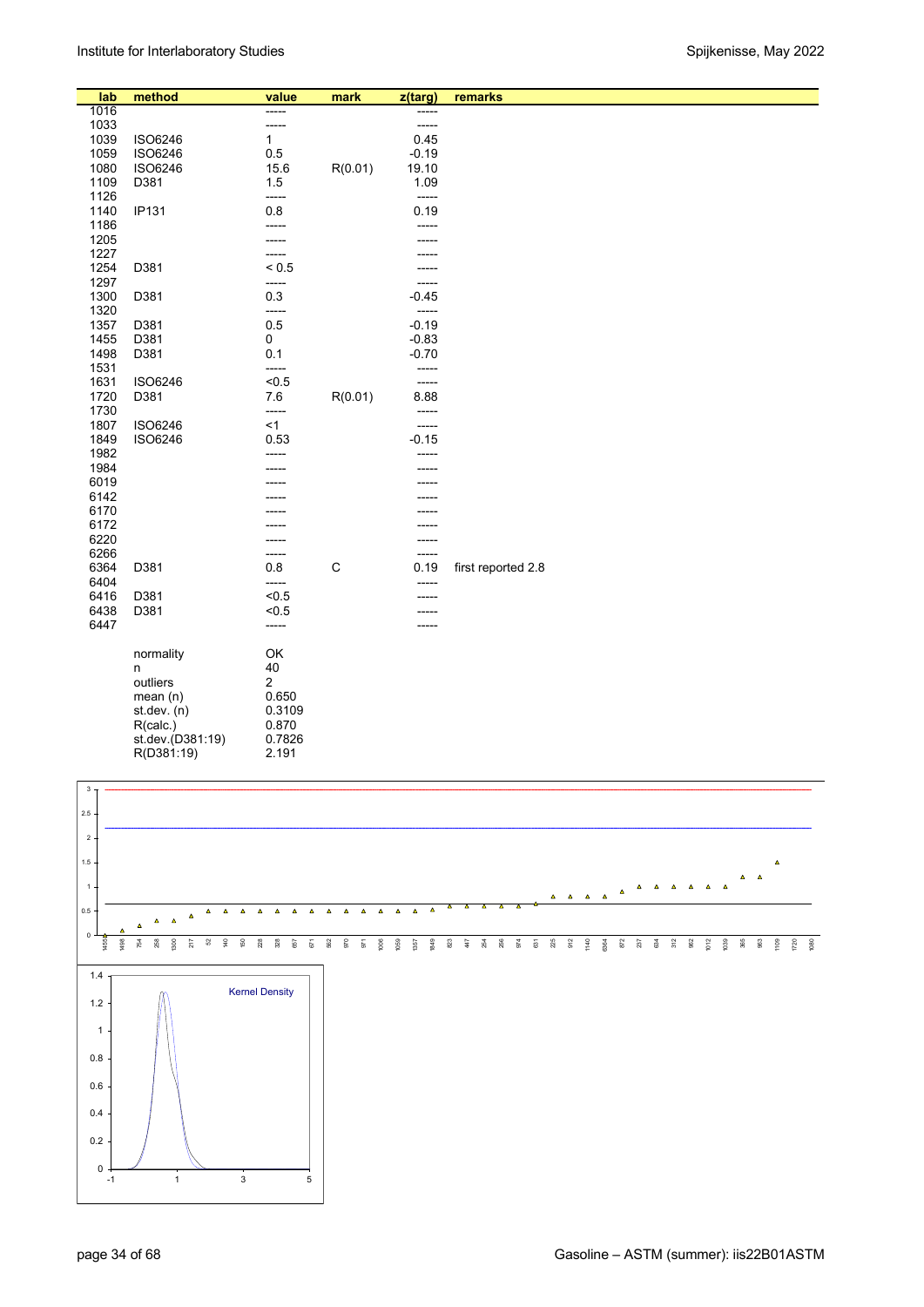# Determination of Lead as Pb on sample #22025; results in mg/L

| lab        | method       | value        | mark<br>z(targ) | remarks                                |
|------------|--------------|--------------|-----------------|----------------------------------------|
| 52         | D3237        | 2.5          |                 |                                        |
| 62         |              | -----        | -----           |                                        |
| 92         |              | -----        |                 |                                        |
| 120        |              | -----        |                 |                                        |
| 140        | D3237        | 2.5<br>----- |                 |                                        |
| 150        |              |              |                 |                                        |
| 158        | D3237        | 2.5          |                 |                                        |
| 159        |              | -----        |                 |                                        |
| 169        | D3237        | -----        |                 |                                        |
| 171        |              | 2.5          |                 |                                        |
| 175        |              | -----        |                 |                                        |
| 206<br>207 |              |              |                 |                                        |
| 208        |              |              |                 |                                        |
| 209        |              |              |                 |                                        |
| 212        |              |              |                 |                                        |
| 217        |              |              |                 |                                        |
| 221        |              |              |                 |                                        |
| 224        |              | -----        |                 |                                        |
| 225        |              | -----        |                 |                                        |
| 228        |              | 0.0          |                 |                                        |
| 235        | D3237        | 4.75         | -----           | possibly a false positive test result? |
| 237        |              | -----        |                 |                                        |
| 238        |              |              |                 |                                        |
| 253        |              |              |                 |                                        |
| 254        |              |              |                 |                                        |
| 256        |              |              |                 |                                        |
| 258        |              |              |                 |                                        |
| 312        | D3237        | 2.5          |                 |                                        |
| 323        | D3237        | < 2.5        |                 |                                        |
| 328        |              | -----        |                 |                                        |
| 335        |              |              |                 |                                        |
| 337        |              |              |                 |                                        |
| 355        |              | -----        |                 |                                        |
| 365        |              | -----        |                 |                                        |
| 381        | <b>EN237</b> | 2,5          |                 |                                        |
| 447        | IP428        | 0.08         |                 |                                        |
| 480        |              | -----        |                 |                                        |
| 541        | D3237        | 2.5          |                 |                                        |
| 551        |              | -----        |                 |                                        |
| 554        |              |              |                 |                                        |
| 555        |              |              |                 |                                        |
| 557        |              |              |                 |                                        |
| 558        |              |              |                 |                                        |
| 562        |              |              |                 |                                        |
| 603        |              | -----        |                 |                                        |
| 631        | D3237        | $3$          | -----           |                                        |
| 634        |              | -----        |                 |                                        |
| 657        | D3237        | 2.5          |                 |                                        |
| 663        |              | -----        |                 |                                        |
| 671        |              |              |                 |                                        |
| 753        |              | -----        |                 |                                        |
| 754        |              | -----        |                 |                                        |
| 823        | D3237        | 2.5          |                 |                                        |
| 845        |              | -----        | -----           |                                        |
| 846        |              | -----        |                 |                                        |
| 854        |              |              |                 |                                        |
| 856        |              |              |                 |                                        |
| 861        |              | -----        | -----           |                                        |
| 862        |              |              |                 |                                        |
| 864        |              |              |                 |                                        |
| 872        |              |              |                 |                                        |
| 912        |              |              | -----           |                                        |
| 913        |              | -----        | -----           |                                        |
| 914        |              | -----        |                 |                                        |
| 922        | D3237        | 2.5          | -----           |                                        |
| 962        | D3237        | 2.5          |                 |                                        |
| 963        |              | -----        |                 |                                        |
| 970        |              | -----        |                 |                                        |
| 971        | D3237        | < 2.5        |                 |                                        |
| 974        |              | -----        |                 |                                        |
| 995        | D3237        | less 2.5     |                 |                                        |
| 996        |              | -----        |                 |                                        |
| 1006       |              | -----        | -----           |                                        |
| 1012       |              | -----        | -----           |                                        |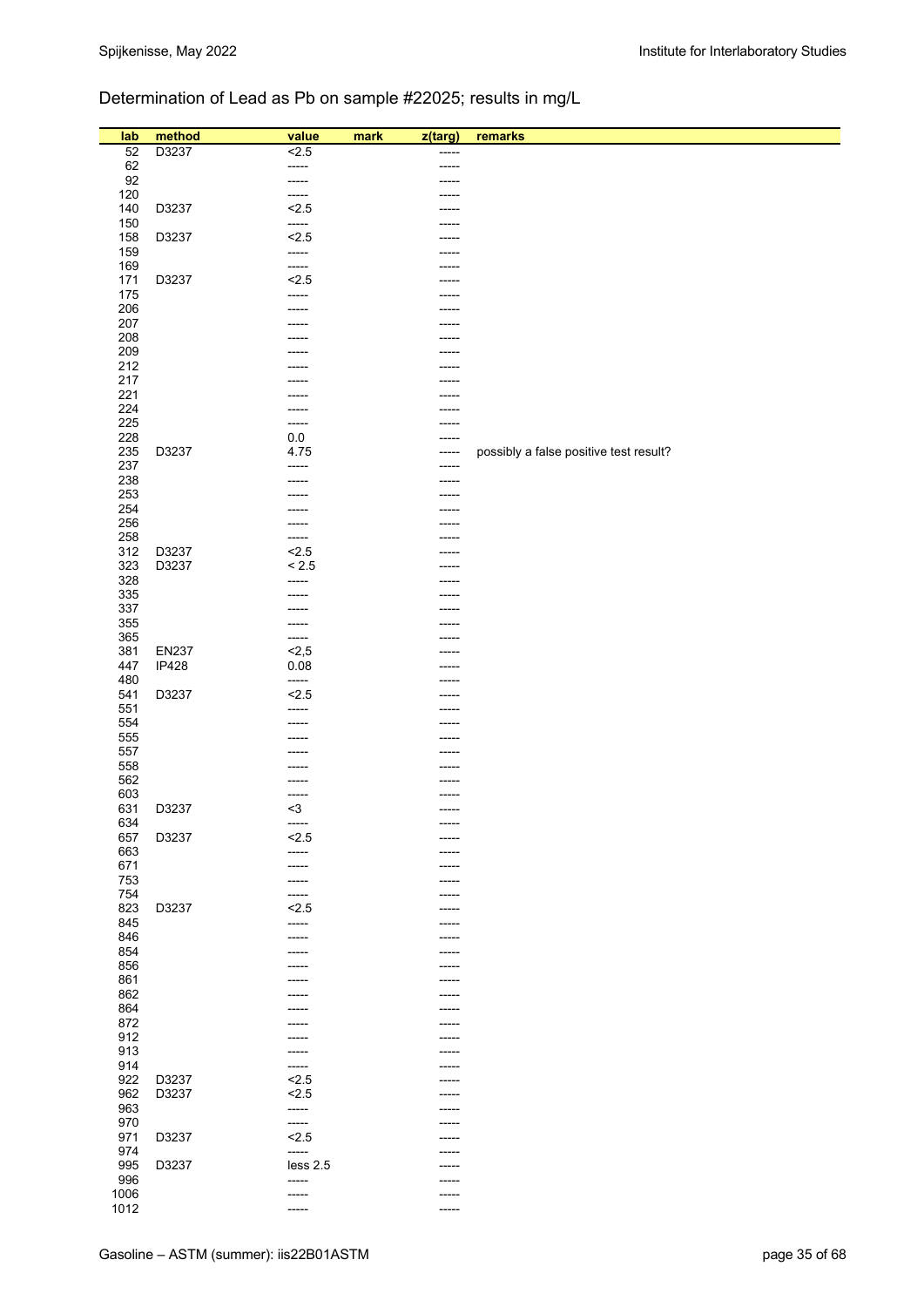| lab  | method       | value   | mark | z(targ) | remarks |
|------|--------------|---------|------|---------|---------|
| 1016 |              | -----   |      | -----   |         |
| 1033 |              | -----   |      | -----   |         |
| 1039 |              | -----   |      | -----   |         |
| 1059 | EN13723      | 2,5     |      |         |         |
| 1080 |              | -----   |      |         |         |
| 1109 |              | -----   |      |         |         |
| 1126 |              | -----   |      |         |         |
| 1140 | <b>EN237</b> | < 0.1   |      |         |         |
| 1186 |              | -----   |      |         |         |
| 1205 |              |         |      |         |         |
| 1227 |              | -----   |      |         |         |
| 1254 | D3237        | < 2.5   |      |         |         |
| 1297 |              | -----   |      | -----   |         |
| 1300 | D3237        | 2.5     |      |         |         |
| 1320 | <b>EN237</b> | $\leq$  |      | -----   |         |
| 1357 | D3237        | n.a     |      | -----   |         |
| 1455 | <b>EN237</b> | < 2.5   |      | -----   |         |
| 1498 |              | -----   |      |         |         |
| 1531 |              | -----   |      | -----   |         |
| 1631 | <b>EN237</b> | 3.0     |      |         |         |
| 1720 | D3237        | 0.0055  |      |         |         |
| 1730 |              | -----   |      |         |         |
| 1807 |              | -----   |      |         |         |
| 1849 |              | -----   |      | -----   |         |
| 1982 |              |         |      | -----   |         |
| 1984 |              |         |      |         |         |
| 6019 |              |         |      | -----   |         |
| 6142 |              |         |      | -----   |         |
| 6170 |              |         |      |         |         |
| 6172 |              | -----   |      |         |         |
| 6220 | IP224        | < 0.003 |      |         |         |
| 6266 |              | -----   |      |         |         |
| 6364 |              |         |      |         |         |
| 6404 |              | -----   |      |         |         |
| 6416 |              | -----   |      |         |         |
| 6438 | D3237        | 2.5     |      |         |         |
| 6447 |              | -----   |      | -----   |         |
|      |              | 25      |      |         |         |
|      | n            | 2.5     |      |         |         |
|      | mean(n)      |         |      |         |         |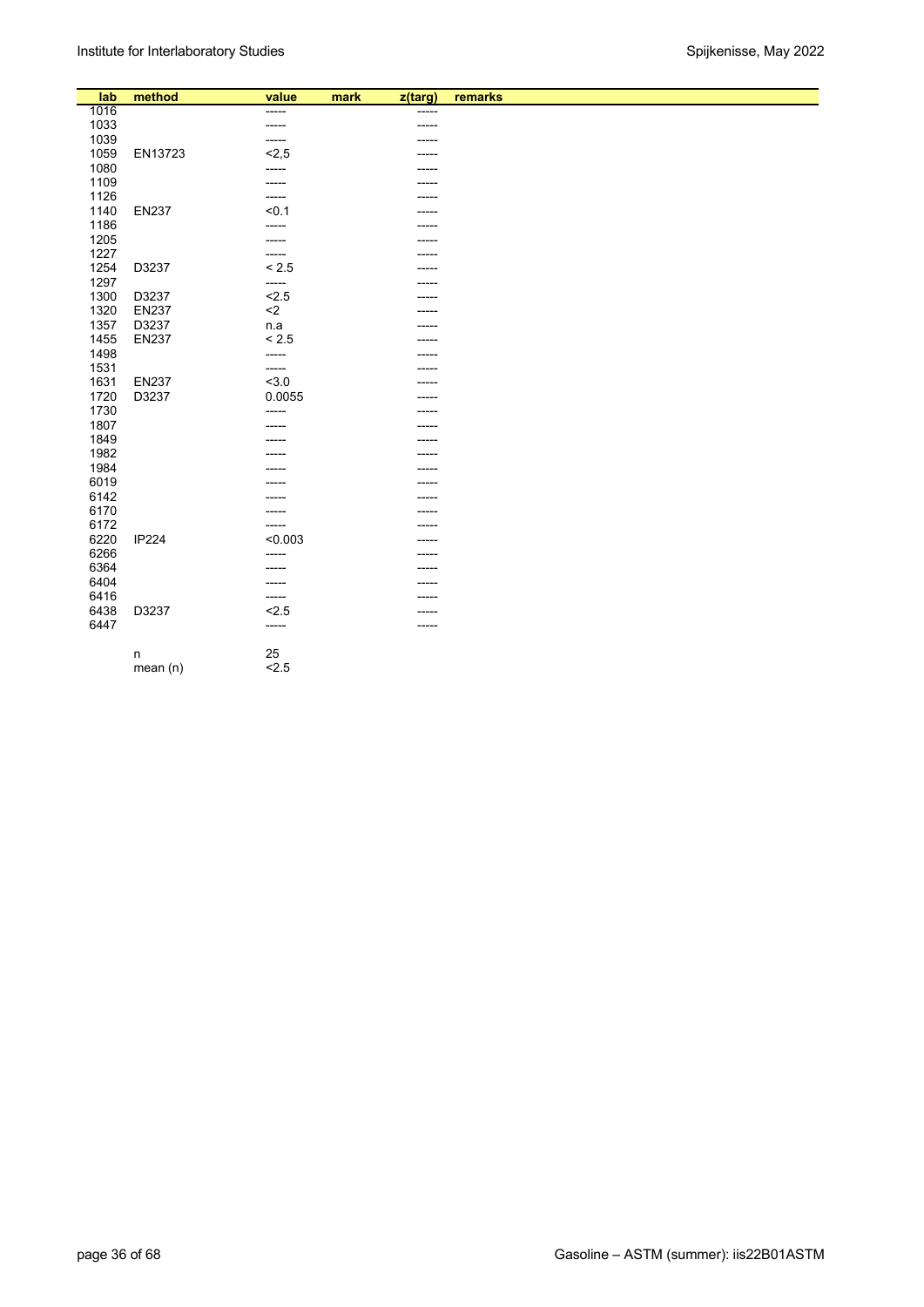# Determination of Manganese as Mn on sample #22025; results in mg/L

| lab        | method  | value           | mark        | z(targ)        | remarks          |
|------------|---------|-----------------|-------------|----------------|------------------|
| 52         | D3831   | < 0.25          |             | -----          |                  |
| 62         |         | -----           |             | -----          |                  |
| 92         |         | -----           |             |                |                  |
| 120        |         | -----           |             |                |                  |
| 140        | D3831   | < 0.25          |             | -----          |                  |
| 150        |         | -----           |             |                |                  |
| 158        | D3831   | < 0.25          |             |                |                  |
| 159        |         | -----           |             |                |                  |
| 169        |         | -----           |             | -----          |                  |
| 171        | D3831   | < 0.25          |             | -----          |                  |
| 175        |         | -----           |             | -----          |                  |
| 206        |         | -----           |             | -----          |                  |
| 207<br>208 |         |                 |             | -----          |                  |
| 209        |         |                 |             | -----          |                  |
| 212        |         |                 |             | -----          |                  |
| 217        |         |                 |             |                |                  |
| 221        |         |                 |             |                |                  |
| 224        |         |                 |             |                |                  |
| 225        |         |                 |             |                |                  |
| 228        |         | -----           |             |                |                  |
| 235        | EN16135 | 0.36            |             |                |                  |
| 237        | EN16136 | < 0.5           |             |                |                  |
| 238        |         | -----           |             | -----          |                  |
| 253        |         | -----           |             |                |                  |
| 254        |         |                 |             | -----          |                  |
| 256        |         | -----           |             | -----          |                  |
| 258<br>312 | EN16136 | -----<br>< 0.25 |             |                |                  |
| 323        | D3831   | ${}_{0.50}$     |             |                |                  |
| 328        |         | -----           |             | -----          |                  |
| 335        |         | -----           |             |                |                  |
| 337        |         |                 |             |                |                  |
| 355        |         | -----           |             |                |                  |
| 365        |         | -----           |             |                |                  |
| 381        | EN16135 | 2,0             |             |                |                  |
| 447        | EN16135 | 0.1             |             |                |                  |
| 480        |         | -----           |             | -----          |                  |
| 541        | D3831   | < 0.25          |             | -----          |                  |
| 551        |         | -----           |             |                |                  |
| 554        |         | -----           |             | -----          |                  |
| 555<br>557 |         |                 |             | -----<br>----- |                  |
| 558        |         |                 |             |                |                  |
| 562        |         |                 |             |                |                  |
| 603        |         | -----           |             | -----          |                  |
| 631        | D3831   | $\leq$          |             | -----          |                  |
| 634        |         | -----           |             | -----          |                  |
| 657        | D3831   | < 0.25          |             | -----          |                  |
| 663        |         | -----           |             | -----          |                  |
| 671        |         | -----           |             | -----          |                  |
| 753        |         | -----           |             | -----          |                  |
| 754        |         | -----           |             | -----          |                  |
| 823        | D3831   | $2$             |             | -----          |                  |
| 845        |         | -----           |             | -----          |                  |
| 846<br>854 |         | -----           |             | -----          |                  |
| 856        |         |                 |             | -----<br>----- |                  |
| 861        |         |                 |             | -----          |                  |
| 862        |         |                 |             |                |                  |
| 864        |         | -----           |             | -----          |                  |
| 872        |         |                 |             | -----          |                  |
| 912        |         |                 |             | -----          |                  |
| 913        |         |                 |             |                |                  |
| 914        |         | -----           |             | -----          |                  |
| 922        | D3831   | 0.41            |             |                |                  |
| 962        | D3831   | $2$             | $\mathsf C$ | -----          | first reported 2 |
| 963        |         | -----           |             | ------         |                  |
| 970        |         | -----           |             | -----          |                  |
| 971<br>974 | D3831   | <1              |             | -----          |                  |
| 995        |         | -----<br>-----  |             | -----<br>----- |                  |
| 996        |         | -----           |             | -----          |                  |
| 1006       |         | -----           |             | -----          |                  |
| 1012       |         | -----           |             | -----          |                  |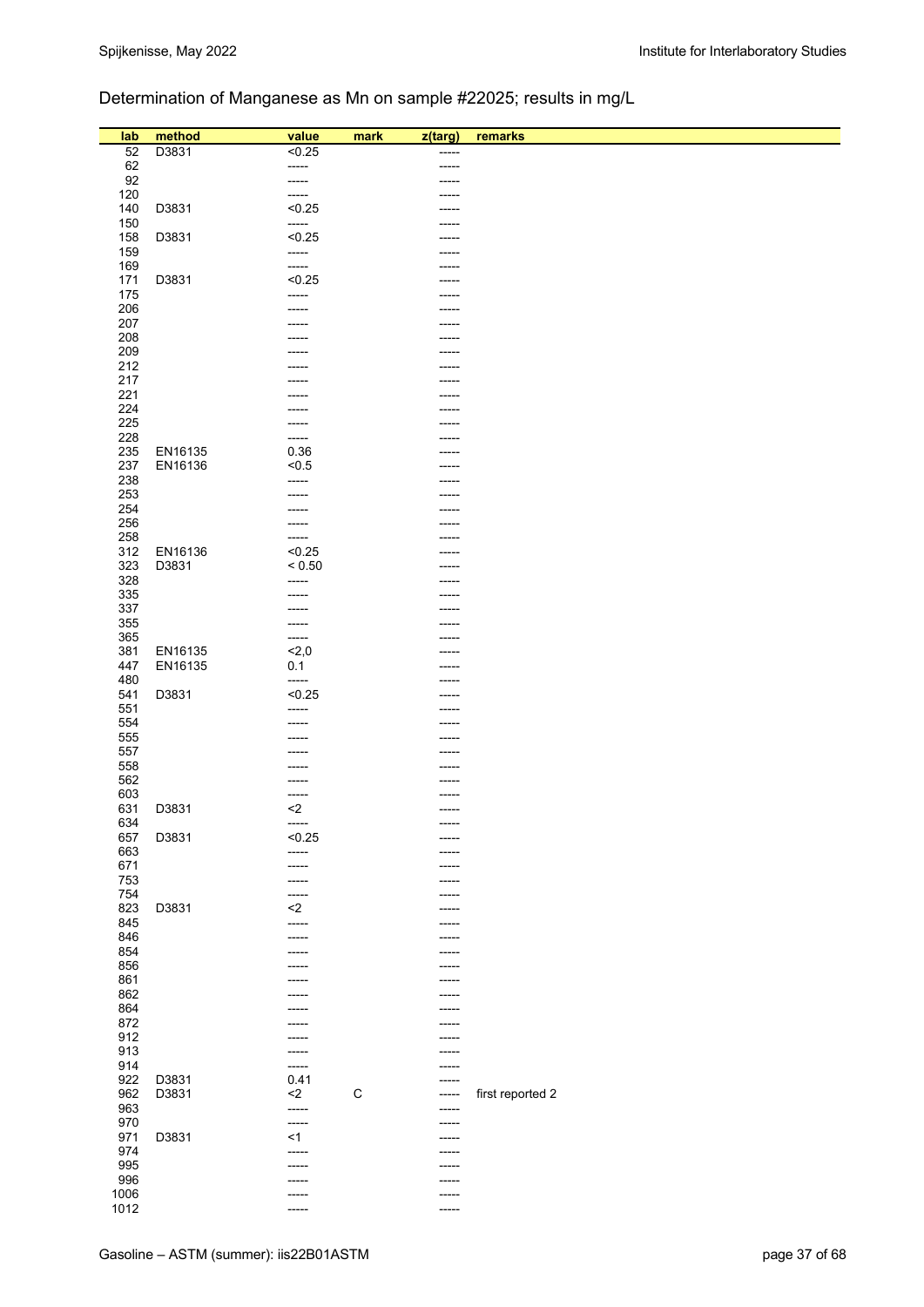| lab  | method   | value       | mark | z(targ) | remarks                            |
|------|----------|-------------|------|---------|------------------------------------|
| 1016 | EN16136  | 0.037       |      | -----   |                                    |
| 1033 |          | -----       |      | -----   |                                    |
| 1039 |          | -----       |      | -----   |                                    |
| 1059 |          |             |      | -----   |                                    |
| 1080 |          |             |      | -----   |                                    |
| 1109 |          |             |      | -----   |                                    |
| 1126 |          | -----       |      |         |                                    |
| 1140 | EN16136  | < 0.5       |      |         |                                    |
| 1186 |          |             |      |         |                                    |
| 1205 |          |             |      |         |                                    |
| 1227 |          | -----       |      | -----   |                                    |
| 1254 |          |             |      |         |                                    |
| 1297 |          | -----       |      | -----   |                                    |
| 1300 | D3831    | 0.32        |      | -----   |                                    |
| 1320 | EN16135  | $\leq$      |      | -----   |                                    |
| 1357 | D3831    | n.a         |      | -----   |                                    |
| 1455 | EN16135  | ${}_{0.5}$  |      | -----   |                                    |
| 1498 |          | -----       |      |         |                                    |
| 1531 |          | -----       |      |         |                                    |
| 1631 | EN16136  | 2.0         |      |         |                                    |
| 1720 |          | -----       |      |         |                                    |
| 1730 |          | -----       |      | -----   |                                    |
| 1807 |          |             |      |         |                                    |
| 1849 |          |             |      | -----   |                                    |
| 1982 |          |             |      | -----   |                                    |
| 1984 |          |             |      | -----   |                                    |
| 6019 |          |             |      |         |                                    |
| 6142 |          |             |      | -----   |                                    |
| 6170 |          |             |      |         |                                    |
| 6172 |          | $- - - - -$ |      | -----   |                                    |
| 6220 | D7111    | < 0.1       |      |         |                                    |
| 6266 |          | -----       |      | -----   |                                    |
| 6364 |          | -----       |      | -----   |                                    |
| 6404 |          |             |      |         |                                    |
| 6416 |          |             |      |         |                                    |
| 6438 |          | -----       |      | -----   |                                    |
| 6447 |          | ------      |      | -----   |                                    |
|      | n        | 17          |      |         |                                    |
|      | mean (n) | < 0.5       |      |         | ASTM D3831:12 range 0.25 - 40 mg/L |
|      |          |             |      |         |                                    |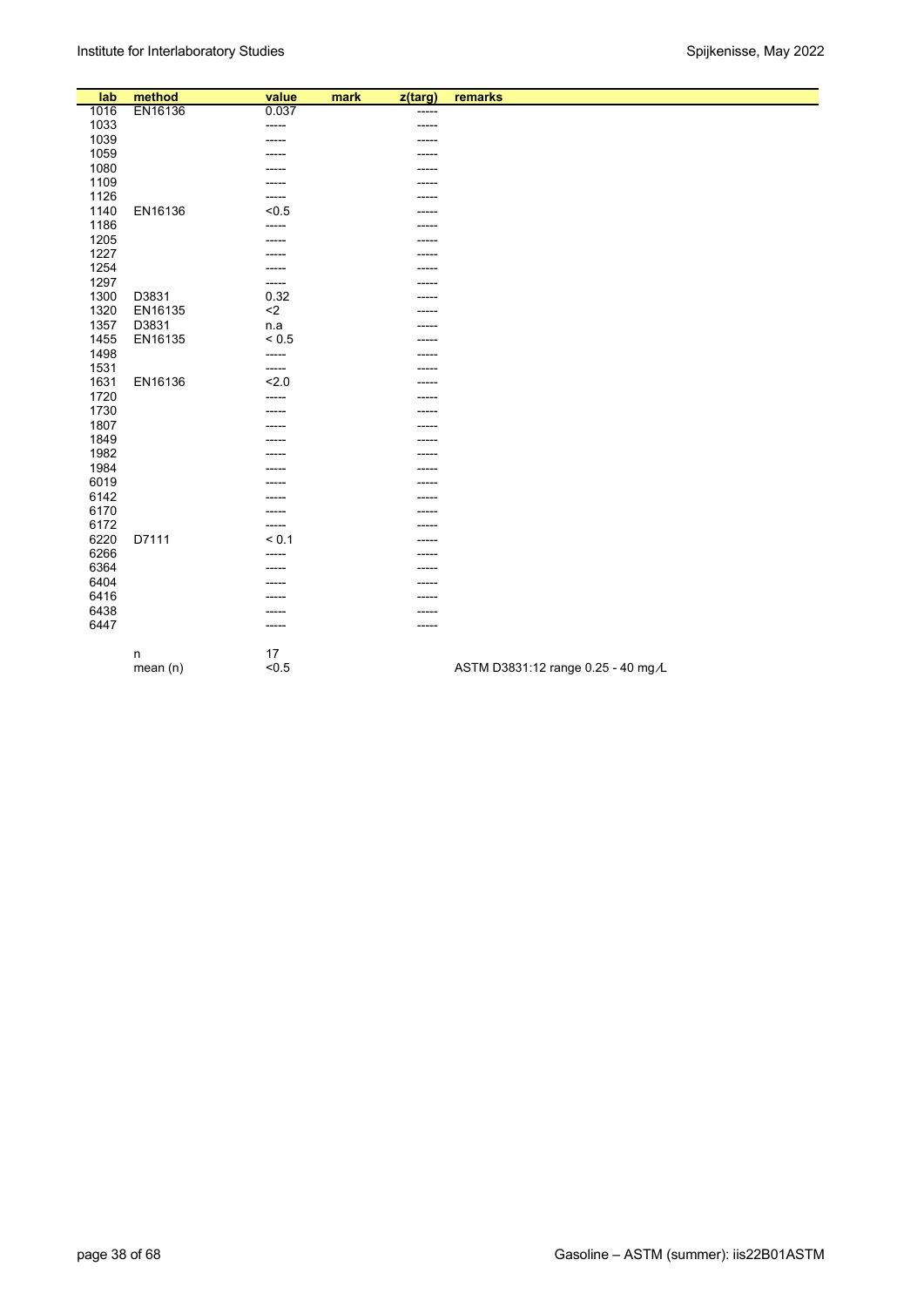Determination of Olefins by FIA (without oxygenates correction) on sample #22025; results in

| %V/V                |                | ◢                        |             |                               |                     |
|---------------------|----------------|--------------------------|-------------|-------------------------------|---------------------|
| lab                 | method         | value                    | mark        | z(targ)                       | remarks             |
| 52<br>62            | D1319          | -----<br>12.5            |             | -----<br>$-0.08$              |                     |
| 92                  | D1319          | 13.9                     |             | 0.97                          |                     |
| 120<br>140          |                | -----                    |             | -----<br>-----                |                     |
| 150                 |                |                          |             |                               |                     |
| 158<br>159          |                | -----<br>-----           |             | -----<br>-----                |                     |
| 169                 | D1319          | 11.8                     | $\mathsf C$ | $-0.60$                       | first reported 7.6  |
| 171<br>175          |                | -----<br>-----           |             | -----<br>-----                |                     |
| 206                 |                |                          |             |                               |                     |
| 207<br>208          |                |                          |             |                               |                     |
| 209                 |                |                          |             |                               |                     |
| 212<br>217          |                |                          |             |                               |                     |
| 221                 |                |                          |             |                               |                     |
| 224                 |                |                          |             |                               |                     |
| 225<br>228          |                | -----                    |             | -----                         |                     |
| 235                 | D1319          | 15.1                     |             | 1.87                          |                     |
| 237<br>238          | D1319          | 14.8<br>-----            |             | 1.64<br>-----                 |                     |
| 253                 | D1319          | 13.80                    |             | 0.90                          |                     |
| 254<br>256          |                | -----<br>-----           |             | -----<br>-----                |                     |
| 258                 |                | -----                    |             | -----                         |                     |
| 312<br>323          | D1319<br>D1319 | 12.9<br>13.0             |             | 0.22<br>0.30                  |                     |
| 328                 |                |                          |             | -----                         |                     |
| 335<br>337          |                |                          |             | -----<br>-----                |                     |
| 355                 |                |                          |             | -----                         |                     |
| 365<br>381          | EN15553        | -----<br>13.4            |             | -----<br>0.60                 |                     |
| 447                 | D1319          | 13.01                    |             | 0.31                          |                     |
| 480<br>541          |                | -----                    |             | -----                         |                     |
| 551                 |                |                          |             |                               |                     |
| 554<br>555          |                |                          |             |                               |                     |
| 557                 |                |                          |             |                               |                     |
| 558<br>562          |                |                          |             |                               |                     |
| 603                 |                |                          |             |                               |                     |
| 631<br>634          |                | ------<br>-----          |             | -----<br>-----                |                     |
| 657                 | D1319          | 13.8                     |             | 0.90                          |                     |
| 663<br>671          | D1319          | -----<br>2.72            | C, R(0.01)  | -----<br>$-7.38$              | first reported 8.53 |
| 753                 |                | -----                    |             | -----                         |                     |
| 754<br>823          | D1319          | -----<br>10.5            |             | -----<br>$-1.57$              |                     |
| 845                 |                | -----                    |             | -----                         |                     |
| 846<br>854          |                | -----                    |             | -----                         |                     |
| 856                 |                |                          |             | -----                         |                     |
| 861<br>862          |                |                          |             |                               |                     |
| 864                 |                |                          |             |                               |                     |
| 872<br>912          |                |                          |             | -----                         |                     |
| 913                 |                |                          |             | -----                         |                     |
| 914<br>922          | D1319          | 11.5                     |             | -----<br>$-0.82$              |                     |
| 962                 | D1319          | 11.8                     |             | $-0.60$                       |                     |
| 963<br>970          | D1319<br>D1319 | 11.4<br>12.5             |             | $-0.90$<br>$-0.08$            |                     |
| 971                 | D1319          | 12.5                     |             | $-0.08$                       |                     |
| 974<br>995          | D1319          | -----<br>10.6            |             | $-----$<br>$-1.49$<br>$-----$ |                     |
| 996<br>1006<br>1012 | D1319          | -----<br>11.1<br>$-----$ |             | $-1.12$<br>-----              |                     |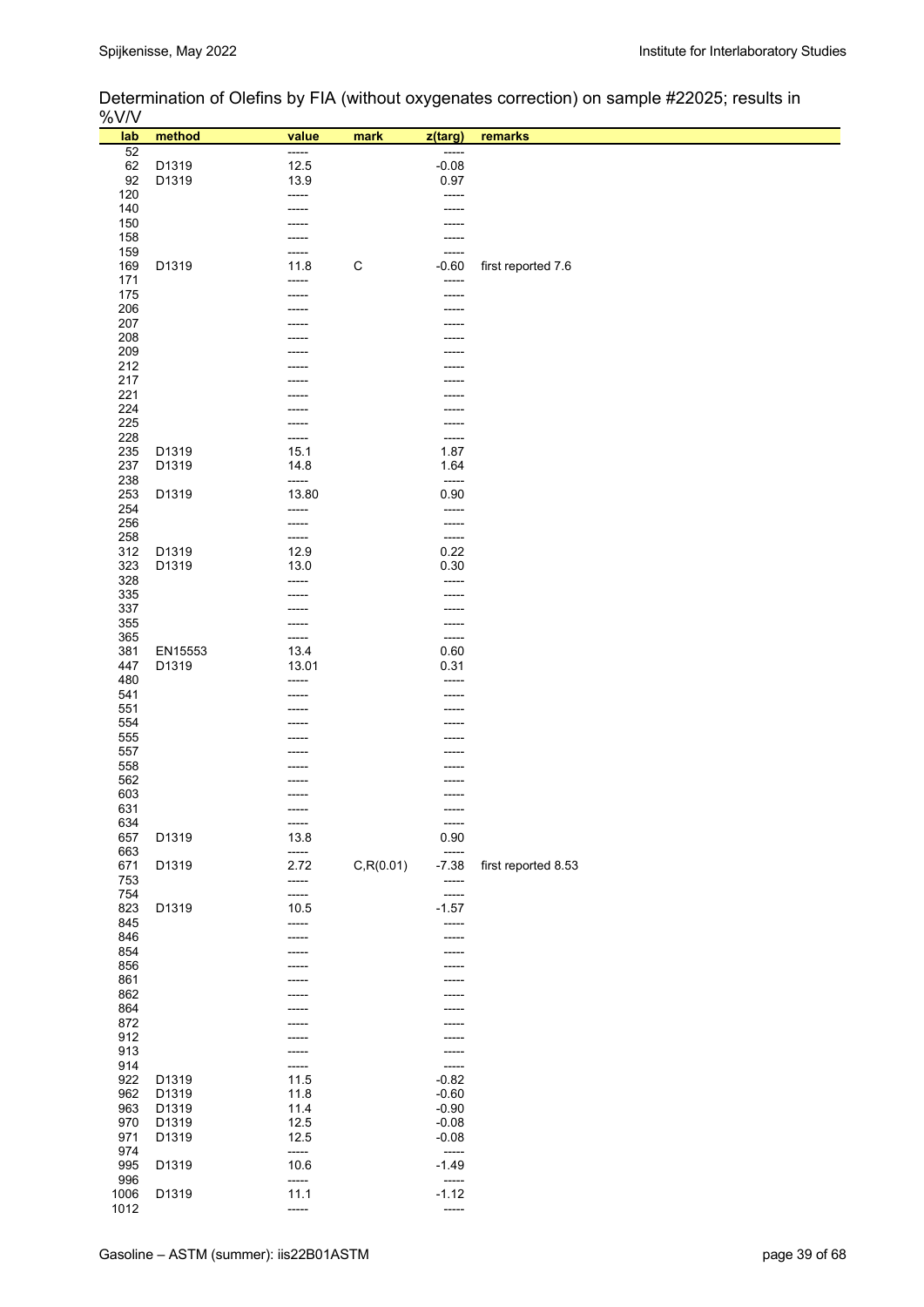| lab          | method             | value  | mark         | z(targ) | remarks             |
|--------------|--------------------|--------|--------------|---------|---------------------|
| 1016         |                    | -----  |              |         |                     |
| 1033         |                    | -----  |              |         |                     |
| 1039         |                    | -----  |              | -----   |                     |
| 1059         | D1319              | 13.5   |              | 0.67    |                     |
| 1080         |                    | -----  |              | -----   |                     |
| 1109         | D1319              | 10.76  |              | $-1.37$ |                     |
| 1126         |                    | -----  |              | -----   |                     |
| 1140         | <b>IP156</b>       | 12.1   |              | $-0.37$ |                     |
| 1186         |                    | -----  |              | -----   |                     |
| 1205         | D1319              | 11.8   |              | $-0.60$ |                     |
| 1227         |                    | -----  |              | -----   |                     |
| 1254         | D1319              | 14.28  |              | 1.25    |                     |
| 1297         |                    | -----  |              | -----   |                     |
| 1300         | D1319              | 10.76  |              | $-1.37$ |                     |
| 1320         |                    | -----  |              | -----   |                     |
| 1357         | D1319              | 12.8   |              | 0.15    |                     |
| 1455         | D1319              | 13.0   |              | 0.30    |                     |
| 1498         |                    |        |              | -----   |                     |
| 1531         |                    | -----  |              |         |                     |
|              |                    |        |              |         |                     |
| 1631<br>1720 |                    |        |              |         |                     |
|              |                    |        |              |         |                     |
| 1730         |                    |        |              |         |                     |
| 1807         |                    |        |              |         |                     |
| 1849         |                    | -----  |              | -----   |                     |
| 1982         | D1319              | 13.58  |              | 0.73    |                     |
| 1984         |                    | -----  |              |         |                     |
| 6019         |                    |        |              |         |                     |
| 6142         |                    |        |              |         |                     |
| 6170         |                    |        |              |         |                     |
| 6172         |                    | -----  |              | -----   |                     |
| 6220         | D1319              | 12.2   |              | $-0.30$ |                     |
| 6266         |                    | -----  |              | -----   |                     |
| 6364         | D1319              | 13.56  | $\mathsf{C}$ | 0.72    | first reported 1.97 |
| 6404         |                    | -----  |              | -----   |                     |
| 6416         |                    | -----  |              | -----   |                     |
| 6438         | D1319              | 12.38  |              | $-0.16$ |                     |
| 6447         |                    | -----  |              | -----   |                     |
|              |                    |        |              |         |                     |
|              | normality          | OK     |              |         |                     |
|              | n                  | 31     |              |         |                     |
|              | outliers           | 1      |              |         |                     |
|              | mean (n)           | 12.601 |              |         |                     |
|              | st.dev. (n)        | 1.2237 |              |         |                     |
|              | R(calc.)           | 3.426  |              |         |                     |
|              | st.dev.(D1319:20a) | 1.3394 |              |         |                     |
|              | R(D1319:20a)       | 3.750  |              |         |                     |
|              |                    |        |              |         |                     |

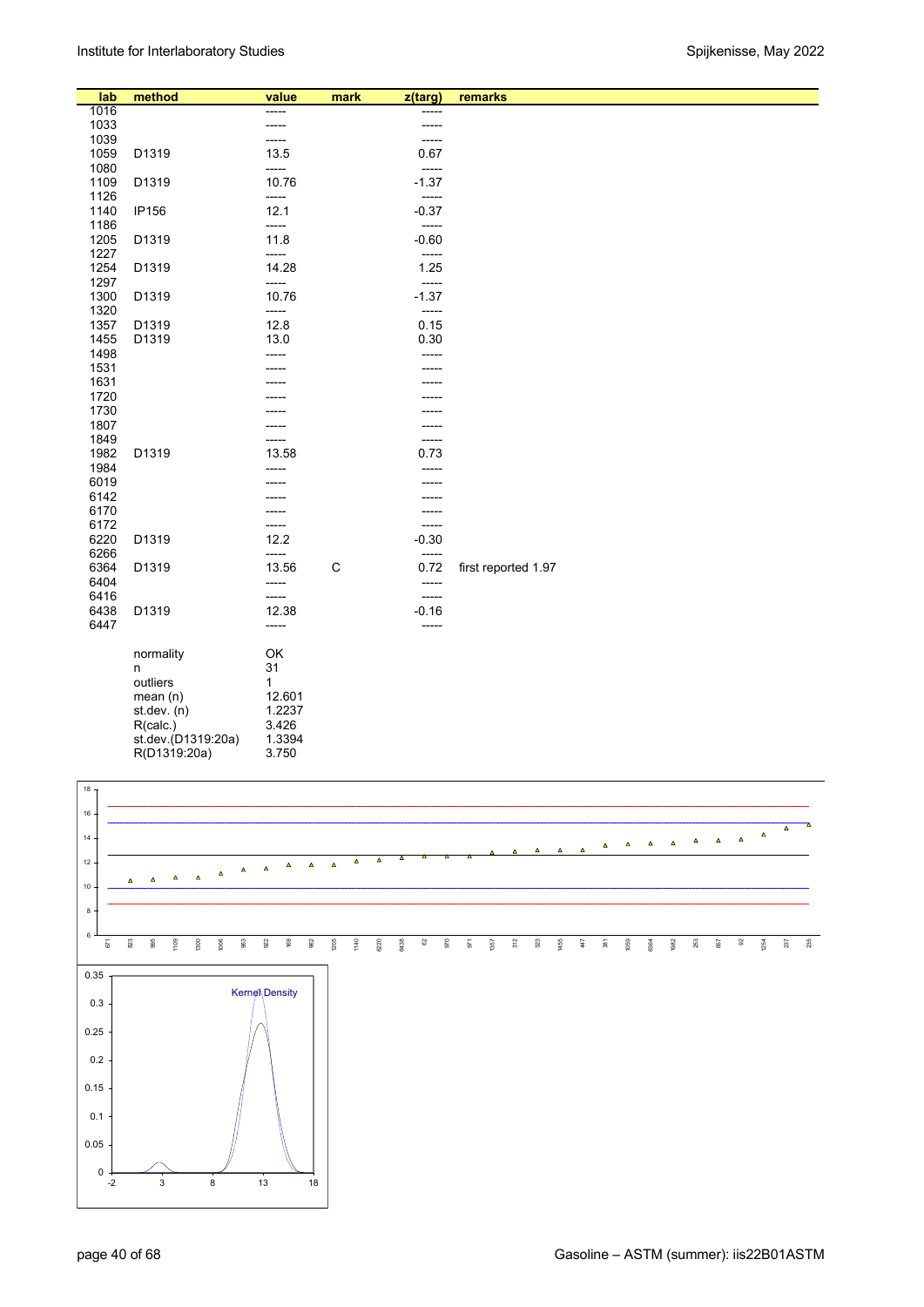# Determination of Oxidation Stability on sample #22025; results in minutes

| lab        | method           | value           | mark | z(targ) | remarks |
|------------|------------------|-----------------|------|---------|---------|
|            |                  |                 |      |         |         |
| 52         | D <sub>525</sub> | >480            |      | -----   |         |
| 62         |                  | -----           |      | -----   |         |
| 92         |                  | -----           |      |         |         |
| 120        |                  | -----           |      |         |         |
| 140        |                  | -----           |      | -----   |         |
| 150        | D525             | 312             |      | -----   |         |
| 158        | D525             | >900            |      |         |         |
| 159        |                  | -----           |      |         |         |
| 169        |                  | -----           |      | -----   |         |
| 171        | D525             | >240            |      | -----   |         |
| 175        |                  | -----           |      |         |         |
| 206        |                  | -----           |      | -----   |         |
| 207        |                  |                 |      |         |         |
| 208        |                  |                 |      |         |         |
| 209        |                  |                 |      |         |         |
| 212        |                  |                 |      |         |         |
| 217        |                  |                 |      |         |         |
| 221        |                  |                 |      | -----   |         |
| 224        |                  |                 |      |         |         |
| 225        |                  | -----           |      | -----   |         |
| 228        | D525             | >900            |      |         |         |
| 235        | D525             | >360            |      |         |         |
| 237        | D525             | >900            |      |         |         |
| 238        |                  | -----           |      |         |         |
| 253        |                  | -----           |      |         |         |
| 254        | D525             | >900            |      |         |         |
| 256        | D525             | >900            |      | -----   |         |
| 258        |                  | -----           |      |         |         |
| 312        | D <sub>525</sub> | >900            |      |         |         |
| 323        | D <sub>525</sub> | 900             |      |         |         |
| 328        | D <sub>525</sub> | >900            |      | -----   |         |
| 335        |                  | -----           |      |         |         |
| 337        |                  | -----           |      |         |         |
| 355        |                  |                 |      |         |         |
| 365        |                  | -----           |      | -----   |         |
| 381        |                  | -----           |      | -----   |         |
| 447        | D525             | >900            |      |         |         |
| 480        |                  | -----           |      | -----   |         |
| 541        |                  | -----           |      | -----   |         |
| 551        |                  |                 |      | -----   |         |
| 554        |                  |                 |      |         |         |
| 555        |                  |                 |      | -----   |         |
| 557        |                  |                 |      |         |         |
| 558        |                  |                 |      |         |         |
| 562        |                  |                 |      |         |         |
| 603        |                  | -----           |      | -----   |         |
| 631        | D525             | >900            |      | -----   |         |
| 634        |                  | -----           |      |         |         |
| 657        | D525             | >900            |      | -----   |         |
|            |                  |                 |      | -----   |         |
| 663<br>671 |                  | -----<br>------ |      | -----   |         |
|            |                  |                 |      | -----   |         |
| 753        |                  | -----           |      | -----   |         |
| 754<br>823 | D525             | -----<br>>720   |      | -----   |         |
|            |                  |                 |      | -----   |         |
| 845        |                  | -----           |      | -----   |         |
| 846        |                  |                 |      |         |         |
| 854        |                  | -----           |      | -----   |         |
| 856        |                  |                 |      |         |         |
| 861        |                  |                 |      |         |         |
| 862        |                  |                 |      |         |         |
| 864        |                  | -----           |      | -----   |         |
| 872        |                  | -----           |      |         |         |
| 912        | D525             | >420            |      | -----   |         |
| 913        |                  | -----           |      |         |         |
| 914        |                  | -----           |      | -----   |         |
| 922        | D <sub>525</sub> | >360            |      |         |         |
| 962        | D <sub>525</sub> | >480            |      | -----   |         |
| 963        | D525             | >480            |      | -----   |         |
| 970        | D <sub>525</sub> | >900            |      | -----   |         |
| 971        | D525             | >900            |      | -----   |         |
| 974        |                  | -----           |      |         |         |
| 995        |                  | -----           |      | -----   |         |
| 996        |                  |                 |      |         |         |
| 1006       |                  |                 |      |         |         |
| 1012       |                  |                 |      |         |         |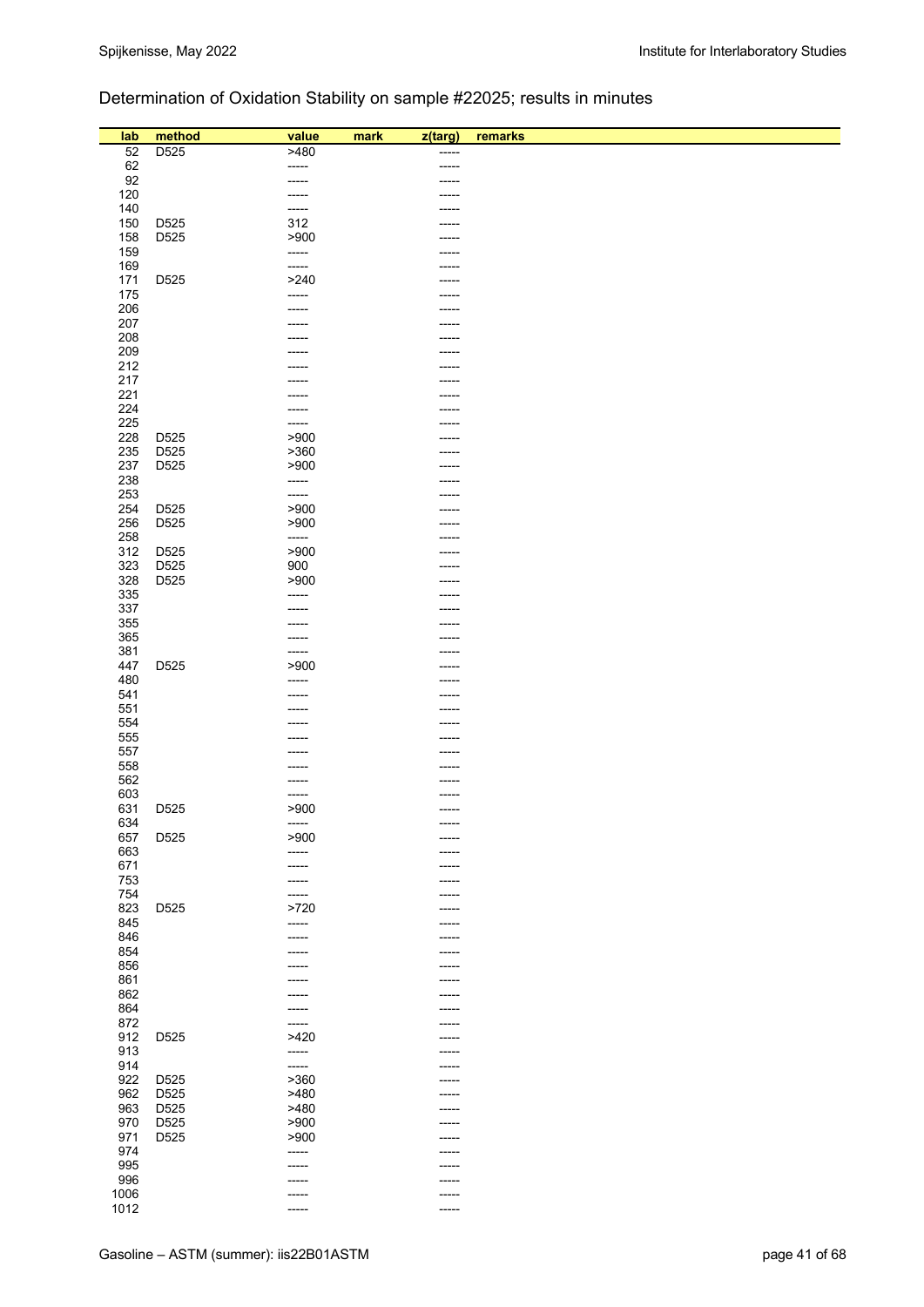| lab  | method             | value   | mark | z(targ)     | remarks |
|------|--------------------|---------|------|-------------|---------|
| 1016 | D <sub>525</sub>   | > 900   |      | -----       |         |
| 1033 |                    | -----   |      | $- - - - -$ |         |
| 1039 | <b>ISO7536</b>     | >900    |      |             |         |
| 1059 | ISO7536            | >900    |      |             |         |
| 1080 |                    | -----   |      |             |         |
| 1109 | D525               | >930    |      |             |         |
| 1126 |                    | -----   |      | -----       |         |
| 1140 | D525               | >900    |      | -----       |         |
| 1186 |                    | -----   |      |             |         |
| 1205 |                    | -----   |      |             |         |
| 1227 |                    | -----   |      | -----       |         |
| 1254 | D525               | > 900   |      | -----       |         |
| 1297 |                    | -----   |      | .           |         |
| 1300 | D525               | >241    |      | -----       |         |
| 1320 |                    | -----   |      |             |         |
| 1357 | D525               | >360    |      |             |         |
| 1455 | D <sub>525</sub>   | $1200+$ |      |             |         |
| 1498 |                    | -----   |      |             |         |
| 1531 |                    | -----   |      |             |         |
| 1631 | <b>ISO7536</b>     | >360    |      |             |         |
| 1720 |                    | -----   |      | -----       |         |
| 1730 |                    | -----   |      |             |         |
| 1807 | D525               | >380    |      |             |         |
| 1849 | ISO7536            | >900    |      |             |         |
| 1982 |                    | -----   |      |             |         |
| 1984 |                    |         |      | -----       |         |
| 6019 |                    |         |      | -----       |         |
| 6142 |                    |         |      |             |         |
| 6170 |                    |         |      | -----       |         |
| 6172 |                    |         |      | -----       |         |
| 6220 |                    | -----   |      | -----       |         |
| 6266 |                    | -----   |      |             |         |
| 6364 | D525               | >360    |      |             |         |
| 6404 |                    | -----   |      |             |         |
| 6416 |                    |         |      |             |         |
| 6438 |                    | -----   |      | -----       |         |
| 6447 |                    | -----   |      |             |         |
|      |                    | 35      |      |             |         |
|      | $\sf n$<br>mean(n) | >240    |      |             |         |
|      |                    |         |      |             |         |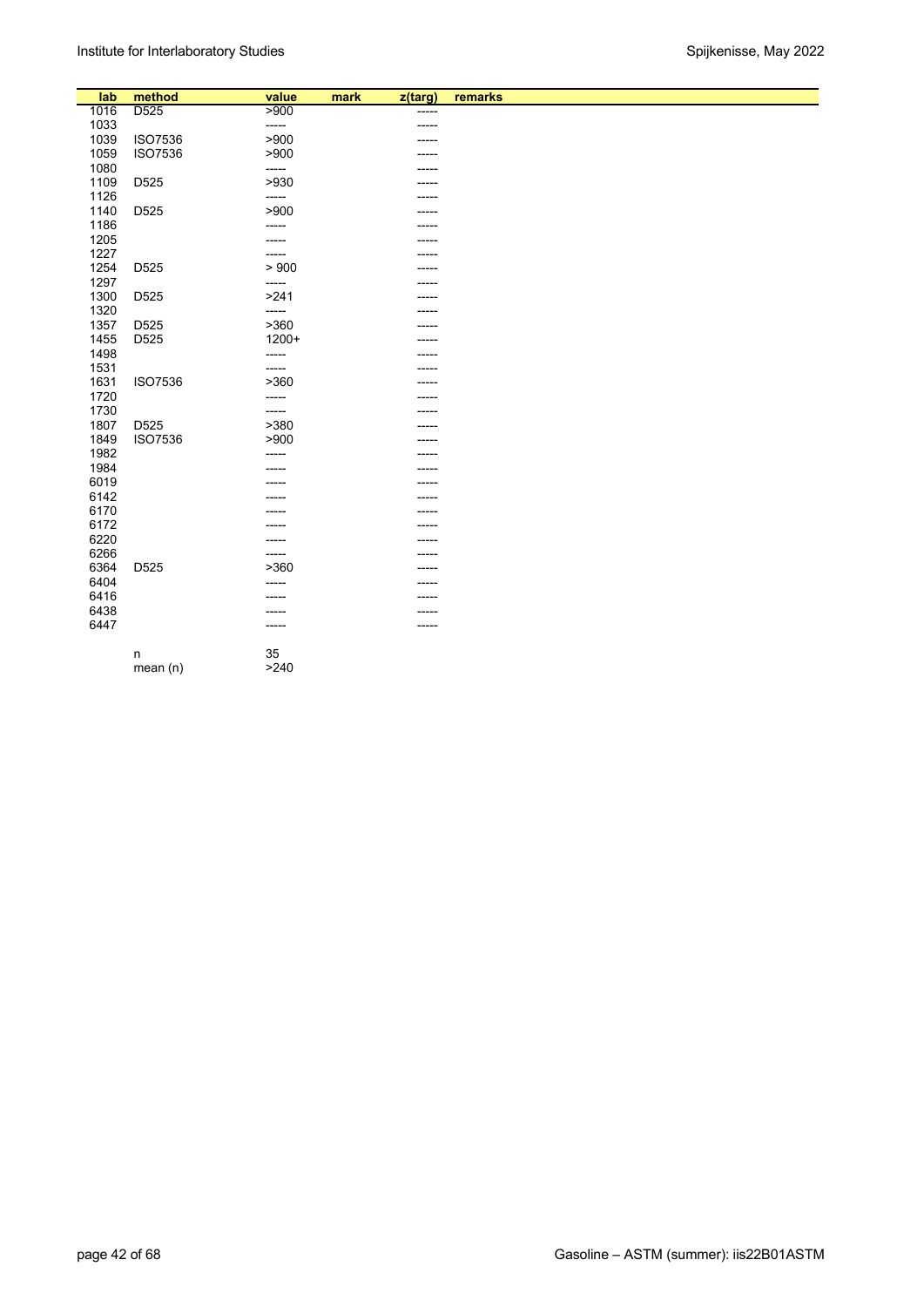# Determination of Ethanol on sample #22025; results in %V/V

| lab        | method         | value         | z(targ)<br>mark  | remarks |  |
|------------|----------------|---------------|------------------|---------|--|
| 52         |                | -----         | -----            |         |  |
| 62         |                | -----         | -----            |         |  |
| 92         | <b>INH-CM</b>  | 4.43          | $-1.22$          |         |  |
| 120        | D5599          | 4.82<br>4.67  | 0.76             |         |  |
| 140<br>150 | D5599<br>D5599 | -----         | 0.00<br>-----    |         |  |
| 158        | D4815          | 4.71          | 0.20             |         |  |
| 159        |                | -----         | -----            |         |  |
| 169        |                | -----         | -----            |         |  |
| 171        | D4815          | 4.43          | $-1.22$          |         |  |
| 175        |                | ------        | -----            |         |  |
| 206<br>207 |                |               | -----            |         |  |
| 208        |                |               |                  |         |  |
| 209        |                |               |                  |         |  |
| 212        |                |               |                  |         |  |
| 217        |                |               |                  |         |  |
| 221        |                |               | -----            |         |  |
| 224        |                |               |                  |         |  |
| 225<br>228 |                |               |                  |         |  |
| 235        |                |               |                  |         |  |
| 237        |                |               |                  |         |  |
| 238        |                |               |                  |         |  |
| 253        |                |               |                  |         |  |
| 254        |                |               |                  |         |  |
| 256<br>258 |                |               | -----<br>-----   |         |  |
| 312        | D4815          | 4.63          | $-0.20$          |         |  |
| 323        | ISO22854-A     | 4.65          | $-0.10$          |         |  |
| 328        |                | -----         | -----            |         |  |
| 335        |                |               | -----            |         |  |
| 337        |                | -----         | -----            |         |  |
| 355        |                | -----         | -----            |         |  |
| 365<br>381 | ISO22854-A     | -----<br>4.62 | -----<br>$-0.25$ |         |  |
| 447        | <b>IP466</b>   | 4.7           | 0.15             |         |  |
| 480        |                |               | -----            |         |  |
| 541        |                |               | -----            |         |  |
| 551        |                |               | -----            |         |  |
| 554        |                |               |                  |         |  |
| 555<br>557 |                |               |                  |         |  |
| 558        |                |               |                  |         |  |
| 562        |                |               |                  |         |  |
| 603        |                | -----         | -----            |         |  |
| 631        | D5845          | 4.6           | $-0.36$          |         |  |
| 634        | D5845          | 4.9           | 1.16             |         |  |
| 657<br>663 | D4815          | 4.59<br>----- | $-0.41$<br>----- |         |  |
| 671        |                | -----         | -----            |         |  |
| 753        |                | -----         | -----            |         |  |
| 754        |                | -----         | -----            |         |  |
| 823        | D4815          | 4.57          | $-0.51$          |         |  |
| 845        |                | -----         | -----            |         |  |
| 846<br>854 |                |               |                  |         |  |
| 856        |                |               |                  |         |  |
| 861        |                |               |                  |         |  |
| 862        |                |               |                  |         |  |
| 864        |                |               |                  |         |  |
| 872        |                |               |                  |         |  |
| 912<br>913 |                |               | -----            |         |  |
| 914        |                | -----         | -----            |         |  |
| 922        | D4815          | 4.60          | -----<br>$-0.36$ |         |  |
| 962        | D4815          | 4.63          | $-0.20$          |         |  |
| 963        |                | 4.65          | $-0.10$          |         |  |
| 970        | D4815          | 4.6           | $-0.36$          |         |  |
| 971        | D4815          | 4.6           | $-0.36$          |         |  |
| 974        |                | -----         | $\frac{1}{2}$    |         |  |
| 995<br>996 | EN13132        | 5.01<br>----- | 1.72<br>-----    |         |  |
| 1006       | D4815          | 4.49          | $-0.91$          |         |  |
| 1012       |                | -----         | $\frac{1}{2}$    |         |  |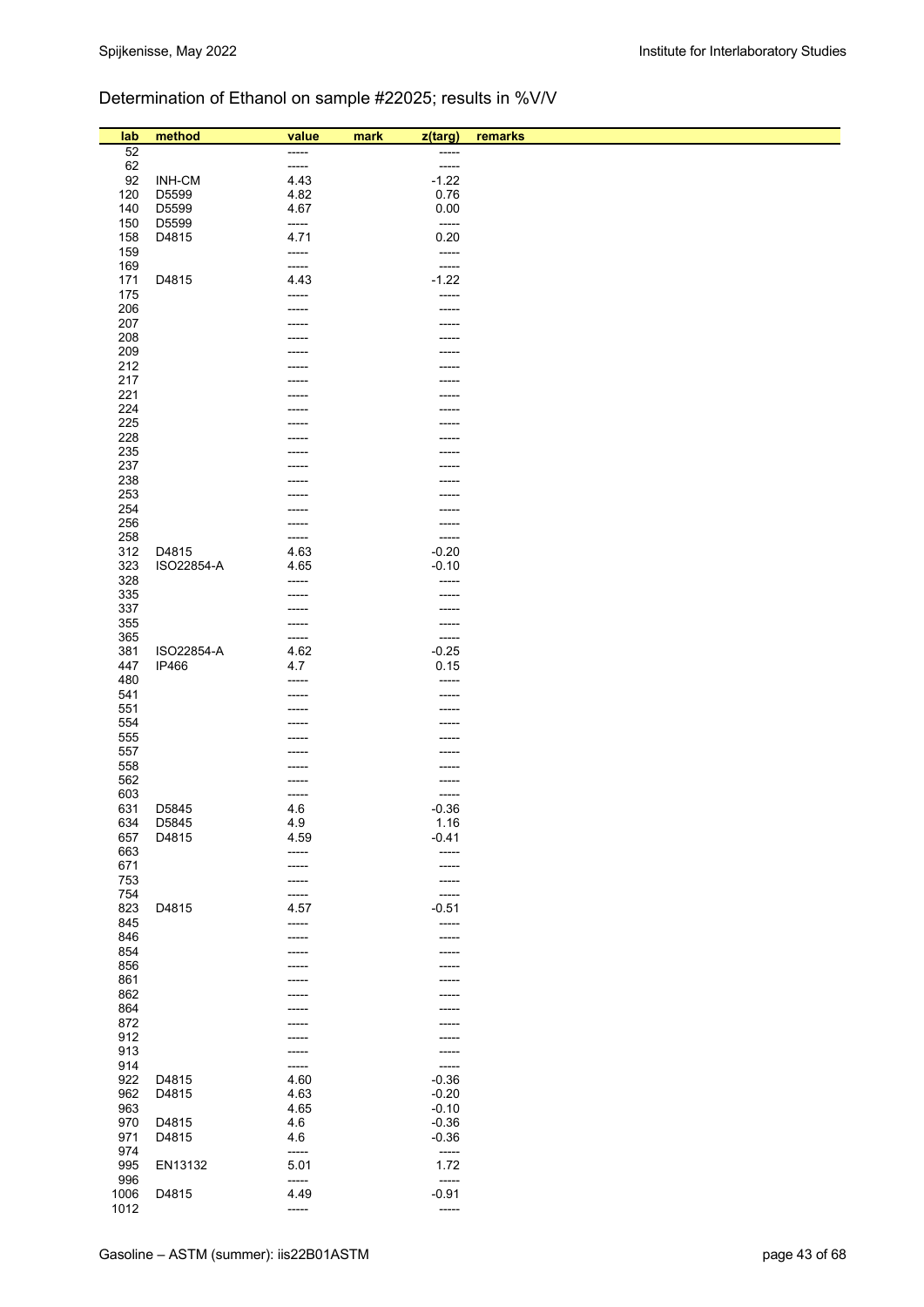| lab  | method            | value  | mark | z(targ) | remarks                              |
|------|-------------------|--------|------|---------|--------------------------------------|
| 1016 | ISO22854-A        | 4.58   |      | $-0.46$ |                                      |
| 1033 |                   | -----  |      | -----   |                                      |
| 1039 | ISO22854-A        | 4.67   |      | 0.00    |                                      |
| 1059 | ISO22854-A        | 4.56   |      | $-0.56$ |                                      |
| 1080 | ISO22854-A        | 4.49   |      | $-0.91$ |                                      |
| 1109 | D6839             | 4.53   |      | $-0.71$ |                                      |
| 1126 |                   | 4.80   |      | 0.66    |                                      |
| 1140 | <b>IP566</b>      | 4.60   |      | $-0.36$ |                                      |
|      |                   | -----  |      |         |                                      |
| 1186 |                   |        |      | -----   |                                      |
| 1205 | D8071             | 4.992  |      | 1.63    |                                      |
| 1227 |                   | -----  |      | -----   |                                      |
| 1254 | D4815             | 4.61   |      | $-0.30$ |                                      |
| 1297 |                   | -----  |      | -----   |                                      |
| 1300 | D4815             | 4.801  |      | 0.66    |                                      |
| 1320 |                   | -----  |      | -----   |                                      |
| 1357 | D6839             | n.a    |      | -----   |                                      |
| 1455 | ISO22854-A        | 4.67   |      | 0.00    |                                      |
| 1498 |                   |        |      | -----   |                                      |
| 1531 |                   |        |      | -----   |                                      |
| 1631 |                   |        | W    | -----   | test result withdrawn, reported 3.92 |
| 1720 |                   |        |      | -----   |                                      |
| 1730 |                   |        |      | -----   |                                      |
| 1807 | ISO22854-A        | 4.85   |      | 0.91    |                                      |
| 1849 |                   | -----  |      | -----   |                                      |
| 1982 | D4815             | 4.757  |      | 0.44    |                                      |
| 1984 |                   |        |      | -----   |                                      |
| 6019 |                   | -----  |      | -----   |                                      |
| 6142 |                   | -----  |      | -----   |                                      |
| 6170 | EN13132           | 5.0    |      | 1.67    |                                      |
| 6172 | D5745             | 4.9    |      | 1.16    |                                      |
|      |                   |        |      |         |                                      |
| 6220 |                   | 4.86   |      | 0.96    |                                      |
| 6266 |                   | -----  |      | -----   |                                      |
| 6364 |                   | -----  |      | -----   |                                      |
| 6404 | ISO22854-A        | 4.60   |      | $-0.36$ |                                      |
| 6416 |                   | -----  |      | -----   |                                      |
| 6438 | D4815             | 4.3    |      | $-1.87$ |                                      |
| 6447 |                   | -----  |      | -----   |                                      |
|      |                   |        |      |         |                                      |
|      | normality         | OK     |      |         |                                      |
|      | n                 | 38     |      |         |                                      |
|      | outliers          | 0      |      |         |                                      |
|      | mean $(n)$        | 4.670  |      |         |                                      |
|      | st. dev. (n)      | 0.1629 |      |         |                                      |
|      | R(calc.)          | 0.456  |      |         |                                      |
|      | st.dev.(D4815:22) | 0.1977 |      |         |                                      |
|      | R(D4815:22)       | 0.554  |      |         |                                      |

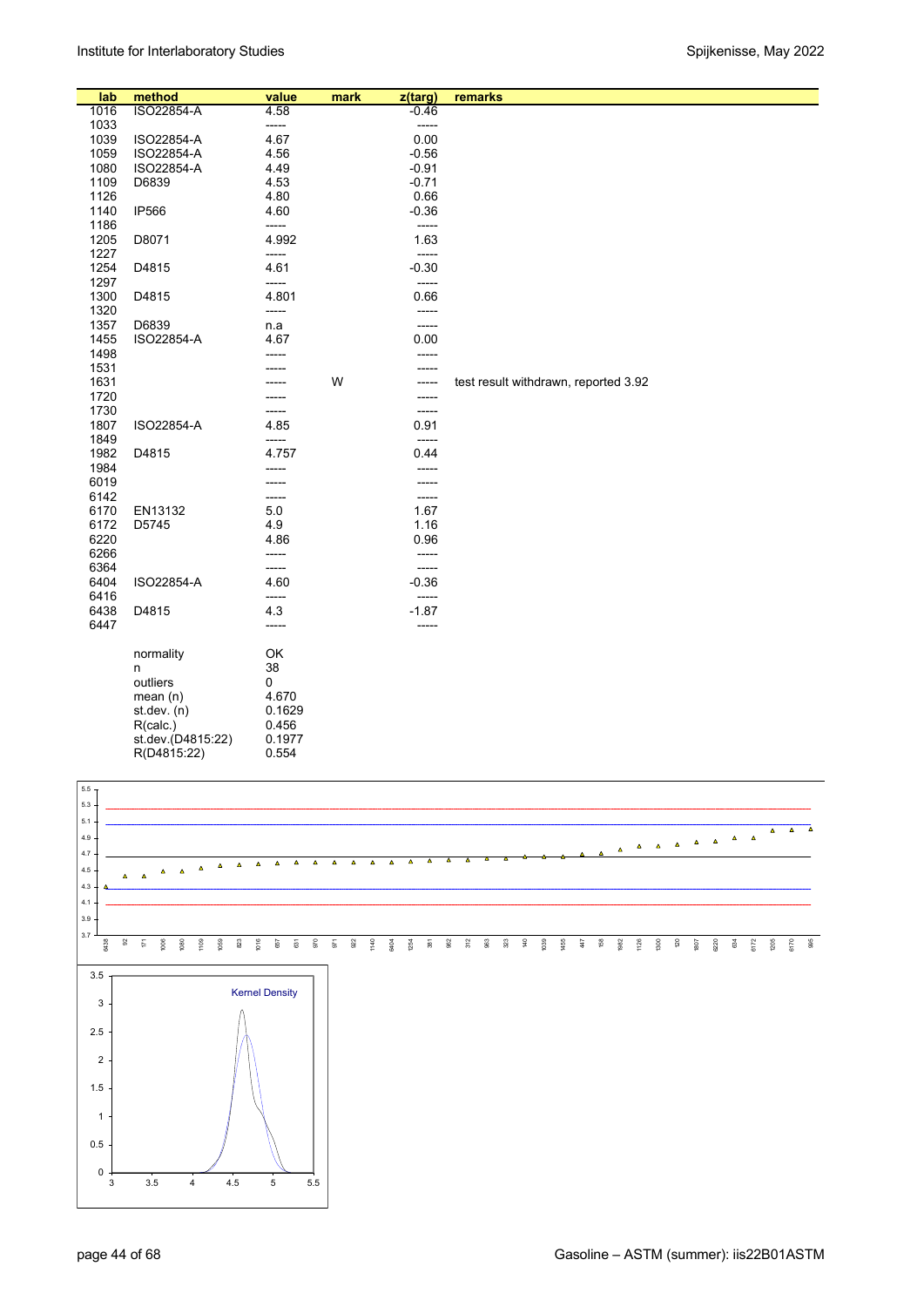# Determination of MTBE on sample #22025; results in %V/V

| lab        | method     | value          | mark        | z(targ)          | remarks             |
|------------|------------|----------------|-------------|------------------|---------------------|
| 52         |            | -----          |             | -----            |                     |
| 62         |            | -----          |             | -----            |                     |
| 92         | INH-CM     | 4.68           |             | 0.93             |                     |
| 120        | D5599      | 4.73           |             | 1.35             |                     |
| 140        |            | -----          |             | -----            |                     |
| 150        |            | -----          |             | -----            |                     |
| 158        |            |                |             | -----            |                     |
| 159        |            | -----          |             | -----            |                     |
| 169        | D4815      | -----          |             | -----<br>$-1.34$ |                     |
| 171<br>175 |            | 4.41<br>-----  |             | -----            |                     |
| 206        |            | -----          |             | -----            |                     |
| 207        |            |                |             |                  |                     |
| 208        |            |                |             | -----            |                     |
| 209        |            |                |             |                  |                     |
| 212        |            |                |             |                  |                     |
| 217        |            |                |             |                  |                     |
| 221        |            |                |             | -----            |                     |
| 224        |            |                |             |                  |                     |
| 225        |            |                |             |                  |                     |
| 228<br>235 |            |                |             | -----            |                     |
| 237        |            |                |             |                  |                     |
| 238        |            |                |             |                  |                     |
| 253        |            |                |             | -----            |                     |
| 254        |            |                |             | -----            |                     |
| 256        |            |                |             | -----            |                     |
| 258        |            | -----          |             | -----            |                     |
| 312        | D4815      | 4.69           |             | 1.02             |                     |
| 323        | ISO22854-A | 4.54           |             | $-0.25$          |                     |
| 328        |            | -----          |             | -----            |                     |
| 335<br>337 |            |                |             | -----            |                     |
| 355        |            |                |             | -----<br>-----   |                     |
| 365        |            | -----          |             | -----            |                     |
| 381        | ISO22854-A | 4.46           |             | $-0.92$          |                     |
| 447        | IP466      | 4.7            |             | 1.10             |                     |
| 480        |            | -----          |             | -----            |                     |
| 541        |            |                |             | -----            |                     |
| 551        |            |                |             | -----            |                     |
| 554        |            |                |             |                  |                     |
| 555<br>557 |            |                |             |                  |                     |
| 558        |            |                |             | -----            |                     |
| 562        |            |                |             | -----            |                     |
| 603        |            |                |             | -----            |                     |
| 631        | D5845      | 4.39           | $\mathsf C$ | $-1.51$          | first reported 4.13 |
| 634        | D5845      | 4.0            | R(0.05)     | $-4.80$          |                     |
| 657        | D4815      | 4.51           |             | $-0.50$          |                     |
| 663        |            | -----          |             | -----            |                     |
| 671        |            |                |             | -----            |                     |
| 753<br>754 |            | -----<br>----- |             | -----            |                     |
| 823        | D4815      | 4.78           |             | -----<br>1.77    |                     |
| 845        |            | -----          |             | -----            |                     |
| 846        |            |                |             | -----            |                     |
| 854        |            |                |             | -----            |                     |
| 856        |            |                |             |                  |                     |
| 861        |            |                |             | -----            |                     |
| 862        |            |                |             |                  |                     |
| 864        |            |                |             |                  |                     |
| 872        |            |                |             |                  |                     |
| 912<br>913 |            |                |             | -----            |                     |
| 914        |            | -----          |             | -----            |                     |
| 922        | D4815      | 4.69           |             | 1.02             |                     |
| 962        | D4815      | 4.37           |             | $-1.68$          |                     |
| 963        |            | 4.53           |             | $-0.33$          |                     |
| 970        | D4815      | 4.5            |             | $-0.59$          |                     |
| 971        | D4815      | 4.5            |             | $-0.59$          |                     |
| 974        |            | -----          |             | -----            |                     |
| 995<br>996 | EN13132    | 4.78<br>-----  | $\mathsf C$ | 1.77<br>-----    | first reported 5.11 |
| 1006       | D4815      | 4.54           |             | $-0.25$          |                     |
| 1012       |            | -----          |             | $\frac{1}{2}$    |                     |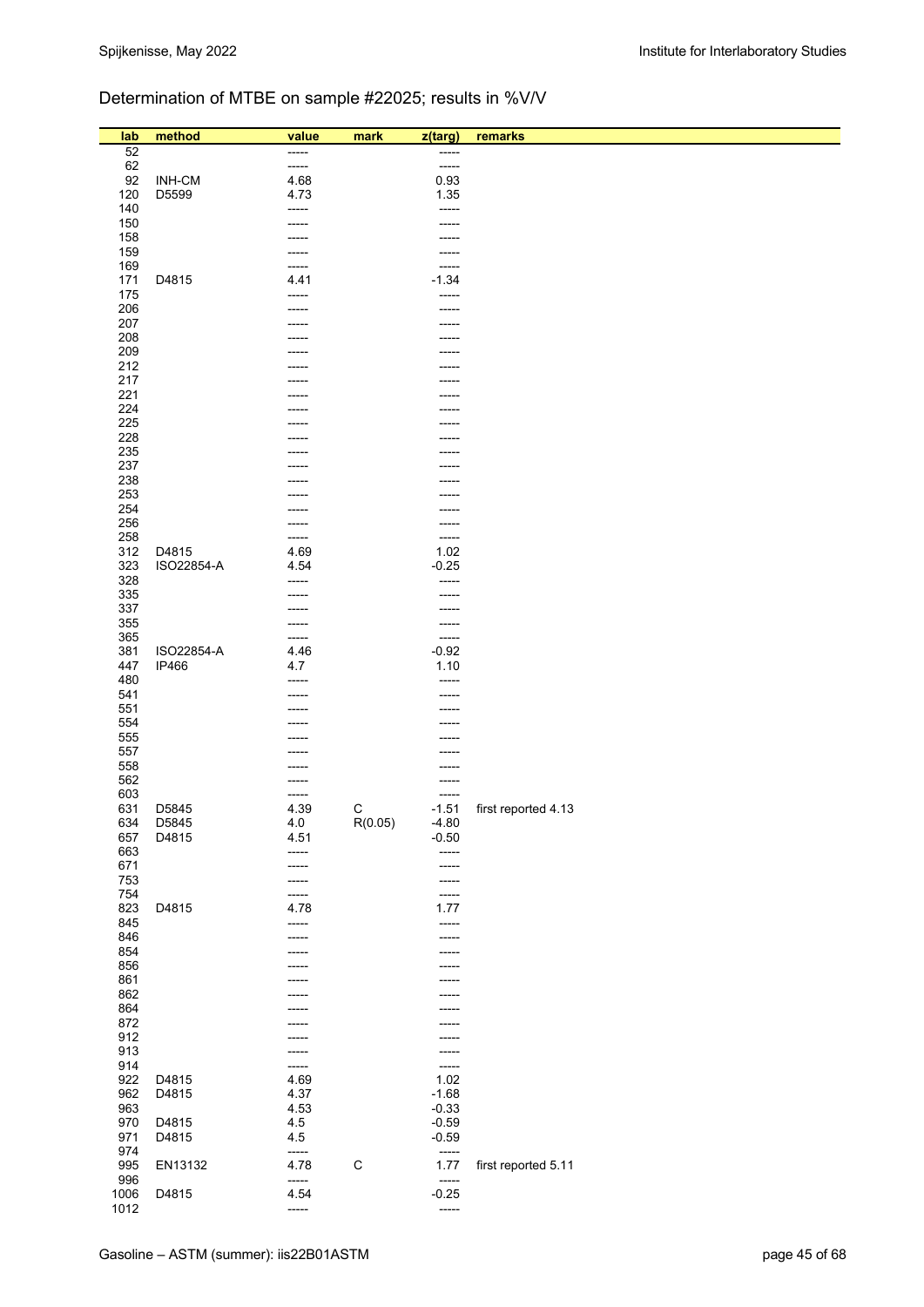| ISO22854-A<br>1.27<br>1016<br>4.72<br>1033<br>-----<br>-----<br>$-0.84$<br>1039<br>ISO22854-A<br>4.47<br>1059<br>ISO22854-A<br>4.52<br>$-0.42$<br>1080<br>ISO22854-A<br>4.26<br>$-2.61$<br>0.09<br>1109<br>D6839<br>4.58<br>$-0.33$<br>1126<br>4.53<br>1140<br><b>IP566</b><br>4.60<br>0.26<br>1186<br>-----<br>-----<br>1205<br>-----<br>1227<br>-----<br>-----<br>1254<br>4.323<br>$-2.08$<br>D4815<br>1297<br>-----<br>-----<br>4.630<br>0.51<br>1300<br>D4815<br>1320<br>-----<br>-----<br>4.7<br>1.10<br>D6839<br>1357<br>1455<br>ISO22854-A<br>4.50<br>$-0.59$<br>1498<br>-----<br>-----<br>1531<br>-----<br>-----<br>$-0.75$<br>1631<br>ISO22854-A<br>4.48<br>1720<br>1730<br>1807<br>L<br>1849<br>-----<br>4.629<br>0.50<br>1982<br>D4815<br>1984<br>-----<br>6019<br>-----<br>6142<br>-----<br>-----<br>1.10<br>6170<br>EN13132<br>4.7<br>6172<br>R(0.05)<br>D5745<br>5.1<br>4.47<br>6220<br>0.93<br>4.68<br>6266<br>-----<br>-----<br>6364<br>-----<br>-----<br>$-0.25$<br>6404<br>ISO22854-A<br>4.54<br>6416<br>-----<br>-----<br>6438<br>D4815<br>4.7<br>1.10<br>6447<br>-----<br>-----<br>OK<br>normality<br>34<br>n<br>2<br>outliers<br>4.569<br>mean $(n)$<br>0.1322<br>st.dev. (n) | lab | method | value | mark | z(targ) | remarks |
|----------------------------------------------------------------------------------------------------------------------------------------------------------------------------------------------------------------------------------------------------------------------------------------------------------------------------------------------------------------------------------------------------------------------------------------------------------------------------------------------------------------------------------------------------------------------------------------------------------------------------------------------------------------------------------------------------------------------------------------------------------------------------------------------------------------------------------------------------------------------------------------------------------------------------------------------------------------------------------------------------------------------------------------------------------------------------------------------------------------------------------------------------------------------------------------------------|-----|--------|-------|------|---------|---------|
|                                                                                                                                                                                                                                                                                                                                                                                                                                                                                                                                                                                                                                                                                                                                                                                                                                                                                                                                                                                                                                                                                                                                                                                                    |     |        |       |      |         |         |
|                                                                                                                                                                                                                                                                                                                                                                                                                                                                                                                                                                                                                                                                                                                                                                                                                                                                                                                                                                                                                                                                                                                                                                                                    |     |        |       |      |         |         |
|                                                                                                                                                                                                                                                                                                                                                                                                                                                                                                                                                                                                                                                                                                                                                                                                                                                                                                                                                                                                                                                                                                                                                                                                    |     |        |       |      |         |         |
|                                                                                                                                                                                                                                                                                                                                                                                                                                                                                                                                                                                                                                                                                                                                                                                                                                                                                                                                                                                                                                                                                                                                                                                                    |     |        |       |      |         |         |
|                                                                                                                                                                                                                                                                                                                                                                                                                                                                                                                                                                                                                                                                                                                                                                                                                                                                                                                                                                                                                                                                                                                                                                                                    |     |        |       |      |         |         |
|                                                                                                                                                                                                                                                                                                                                                                                                                                                                                                                                                                                                                                                                                                                                                                                                                                                                                                                                                                                                                                                                                                                                                                                                    |     |        |       |      |         |         |
|                                                                                                                                                                                                                                                                                                                                                                                                                                                                                                                                                                                                                                                                                                                                                                                                                                                                                                                                                                                                                                                                                                                                                                                                    |     |        |       |      |         |         |
|                                                                                                                                                                                                                                                                                                                                                                                                                                                                                                                                                                                                                                                                                                                                                                                                                                                                                                                                                                                                                                                                                                                                                                                                    |     |        |       |      |         |         |
|                                                                                                                                                                                                                                                                                                                                                                                                                                                                                                                                                                                                                                                                                                                                                                                                                                                                                                                                                                                                                                                                                                                                                                                                    |     |        |       |      |         |         |
|                                                                                                                                                                                                                                                                                                                                                                                                                                                                                                                                                                                                                                                                                                                                                                                                                                                                                                                                                                                                                                                                                                                                                                                                    |     |        |       |      |         |         |
|                                                                                                                                                                                                                                                                                                                                                                                                                                                                                                                                                                                                                                                                                                                                                                                                                                                                                                                                                                                                                                                                                                                                                                                                    |     |        |       |      |         |         |
|                                                                                                                                                                                                                                                                                                                                                                                                                                                                                                                                                                                                                                                                                                                                                                                                                                                                                                                                                                                                                                                                                                                                                                                                    |     |        |       |      |         |         |
|                                                                                                                                                                                                                                                                                                                                                                                                                                                                                                                                                                                                                                                                                                                                                                                                                                                                                                                                                                                                                                                                                                                                                                                                    |     |        |       |      |         |         |
|                                                                                                                                                                                                                                                                                                                                                                                                                                                                                                                                                                                                                                                                                                                                                                                                                                                                                                                                                                                                                                                                                                                                                                                                    |     |        |       |      |         |         |
|                                                                                                                                                                                                                                                                                                                                                                                                                                                                                                                                                                                                                                                                                                                                                                                                                                                                                                                                                                                                                                                                                                                                                                                                    |     |        |       |      |         |         |
|                                                                                                                                                                                                                                                                                                                                                                                                                                                                                                                                                                                                                                                                                                                                                                                                                                                                                                                                                                                                                                                                                                                                                                                                    |     |        |       |      |         |         |
|                                                                                                                                                                                                                                                                                                                                                                                                                                                                                                                                                                                                                                                                                                                                                                                                                                                                                                                                                                                                                                                                                                                                                                                                    |     |        |       |      |         |         |
|                                                                                                                                                                                                                                                                                                                                                                                                                                                                                                                                                                                                                                                                                                                                                                                                                                                                                                                                                                                                                                                                                                                                                                                                    |     |        |       |      |         |         |
|                                                                                                                                                                                                                                                                                                                                                                                                                                                                                                                                                                                                                                                                                                                                                                                                                                                                                                                                                                                                                                                                                                                                                                                                    |     |        |       |      |         |         |
|                                                                                                                                                                                                                                                                                                                                                                                                                                                                                                                                                                                                                                                                                                                                                                                                                                                                                                                                                                                                                                                                                                                                                                                                    |     |        |       |      |         |         |
|                                                                                                                                                                                                                                                                                                                                                                                                                                                                                                                                                                                                                                                                                                                                                                                                                                                                                                                                                                                                                                                                                                                                                                                                    |     |        |       |      |         |         |
|                                                                                                                                                                                                                                                                                                                                                                                                                                                                                                                                                                                                                                                                                                                                                                                                                                                                                                                                                                                                                                                                                                                                                                                                    |     |        |       |      |         |         |
|                                                                                                                                                                                                                                                                                                                                                                                                                                                                                                                                                                                                                                                                                                                                                                                                                                                                                                                                                                                                                                                                                                                                                                                                    |     |        |       |      |         |         |
|                                                                                                                                                                                                                                                                                                                                                                                                                                                                                                                                                                                                                                                                                                                                                                                                                                                                                                                                                                                                                                                                                                                                                                                                    |     |        |       |      |         |         |
|                                                                                                                                                                                                                                                                                                                                                                                                                                                                                                                                                                                                                                                                                                                                                                                                                                                                                                                                                                                                                                                                                                                                                                                                    |     |        |       |      |         |         |
|                                                                                                                                                                                                                                                                                                                                                                                                                                                                                                                                                                                                                                                                                                                                                                                                                                                                                                                                                                                                                                                                                                                                                                                                    |     |        |       |      |         |         |
|                                                                                                                                                                                                                                                                                                                                                                                                                                                                                                                                                                                                                                                                                                                                                                                                                                                                                                                                                                                                                                                                                                                                                                                                    |     |        |       |      |         |         |
|                                                                                                                                                                                                                                                                                                                                                                                                                                                                                                                                                                                                                                                                                                                                                                                                                                                                                                                                                                                                                                                                                                                                                                                                    |     |        |       |      |         |         |
|                                                                                                                                                                                                                                                                                                                                                                                                                                                                                                                                                                                                                                                                                                                                                                                                                                                                                                                                                                                                                                                                                                                                                                                                    |     |        |       |      |         |         |
|                                                                                                                                                                                                                                                                                                                                                                                                                                                                                                                                                                                                                                                                                                                                                                                                                                                                                                                                                                                                                                                                                                                                                                                                    |     |        |       |      |         |         |
|                                                                                                                                                                                                                                                                                                                                                                                                                                                                                                                                                                                                                                                                                                                                                                                                                                                                                                                                                                                                                                                                                                                                                                                                    |     |        |       |      |         |         |
|                                                                                                                                                                                                                                                                                                                                                                                                                                                                                                                                                                                                                                                                                                                                                                                                                                                                                                                                                                                                                                                                                                                                                                                                    |     |        |       |      |         |         |
|                                                                                                                                                                                                                                                                                                                                                                                                                                                                                                                                                                                                                                                                                                                                                                                                                                                                                                                                                                                                                                                                                                                                                                                                    |     |        |       |      |         |         |
|                                                                                                                                                                                                                                                                                                                                                                                                                                                                                                                                                                                                                                                                                                                                                                                                                                                                                                                                                                                                                                                                                                                                                                                                    |     |        |       |      |         |         |
|                                                                                                                                                                                                                                                                                                                                                                                                                                                                                                                                                                                                                                                                                                                                                                                                                                                                                                                                                                                                                                                                                                                                                                                                    |     |        |       |      |         |         |
|                                                                                                                                                                                                                                                                                                                                                                                                                                                                                                                                                                                                                                                                                                                                                                                                                                                                                                                                                                                                                                                                                                                                                                                                    |     |        |       |      |         |         |
|                                                                                                                                                                                                                                                                                                                                                                                                                                                                                                                                                                                                                                                                                                                                                                                                                                                                                                                                                                                                                                                                                                                                                                                                    |     |        |       |      |         |         |
|                                                                                                                                                                                                                                                                                                                                                                                                                                                                                                                                                                                                                                                                                                                                                                                                                                                                                                                                                                                                                                                                                                                                                                                                    |     |        |       |      |         |         |
|                                                                                                                                                                                                                                                                                                                                                                                                                                                                                                                                                                                                                                                                                                                                                                                                                                                                                                                                                                                                                                                                                                                                                                                                    |     |        |       |      |         |         |
|                                                                                                                                                                                                                                                                                                                                                                                                                                                                                                                                                                                                                                                                                                                                                                                                                                                                                                                                                                                                                                                                                                                                                                                                    |     |        |       |      |         |         |
|                                                                                                                                                                                                                                                                                                                                                                                                                                                                                                                                                                                                                                                                                                                                                                                                                                                                                                                                                                                                                                                                                                                                                                                                    |     |        |       |      |         |         |
|                                                                                                                                                                                                                                                                                                                                                                                                                                                                                                                                                                                                                                                                                                                                                                                                                                                                                                                                                                                                                                                                                                                                                                                                    |     |        |       |      |         |         |
|                                                                                                                                                                                                                                                                                                                                                                                                                                                                                                                                                                                                                                                                                                                                                                                                                                                                                                                                                                                                                                                                                                                                                                                                    |     |        |       |      |         |         |
|                                                                                                                                                                                                                                                                                                                                                                                                                                                                                                                                                                                                                                                                                                                                                                                                                                                                                                                                                                                                                                                                                                                                                                                                    |     |        |       |      |         |         |
| 0.370<br>R(calc.)                                                                                                                                                                                                                                                                                                                                                                                                                                                                                                                                                                                                                                                                                                                                                                                                                                                                                                                                                                                                                                                                                                                                                                                  |     |        |       |      |         |         |
| 0.1186<br>st.dev.(D4815:22)                                                                                                                                                                                                                                                                                                                                                                                                                                                                                                                                                                                                                                                                                                                                                                                                                                                                                                                                                                                                                                                                                                                                                                        |     |        |       |      |         |         |
| 0.332<br>R(D4815:22)                                                                                                                                                                                                                                                                                                                                                                                                                                                                                                                                                                                                                                                                                                                                                                                                                                                                                                                                                                                                                                                                                                                                                                               |     |        |       |      |         |         |

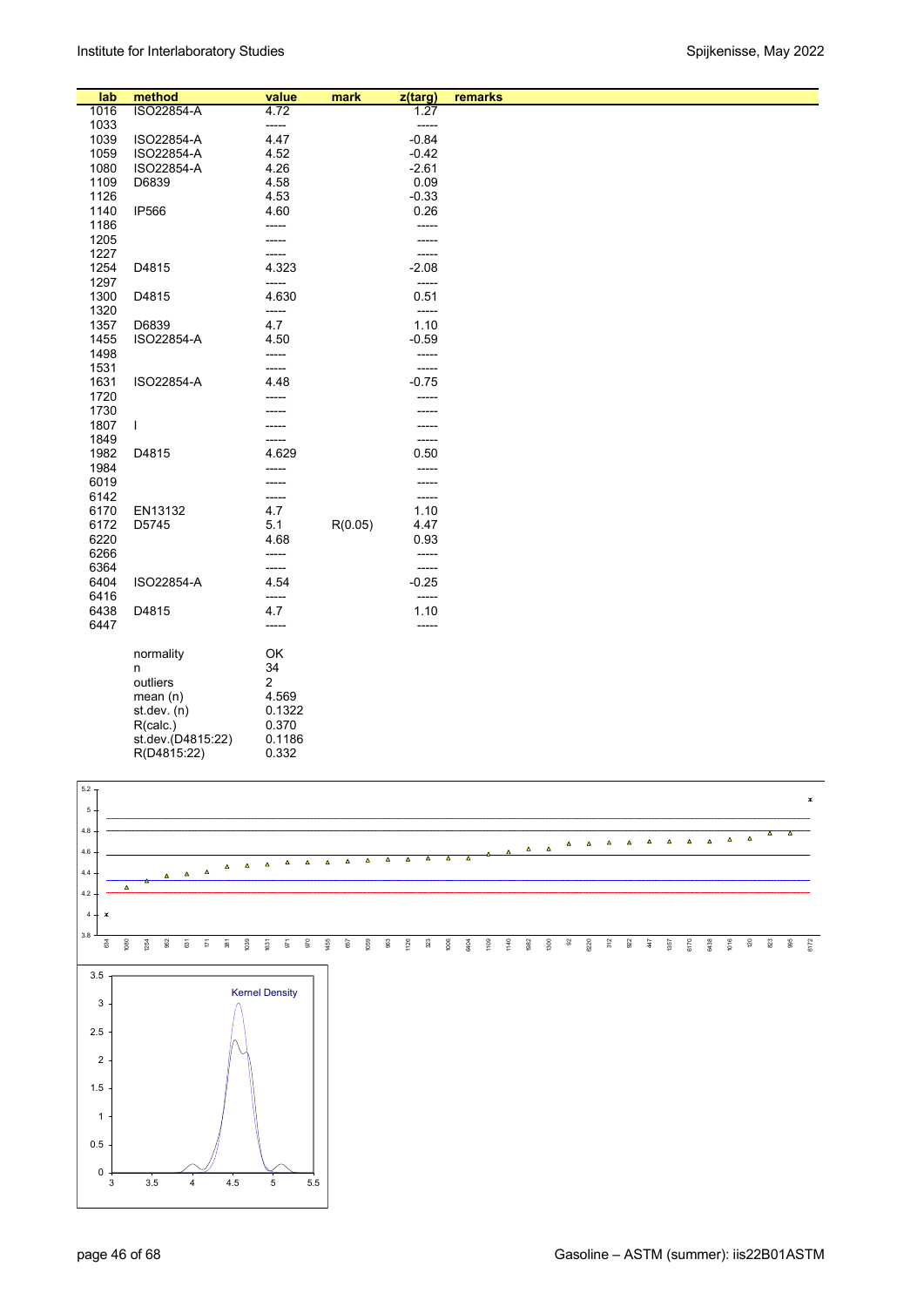# Determination of Oxygen Content on sample #22025; results in %M/M

| lab        | method   | value           | mark        | z(targ)          | remarks            |
|------------|----------|-----------------|-------------|------------------|--------------------|
| 52         |          | -----           |             | -----            |                    |
| 62         |          | -----           |             | -----            |                    |
| 92         | INH-CM   | 2.504           |             | $-0.54$          |                    |
| 120        | D5599    | 2.65            |             | 0.84             |                    |
| 140        | D5599    | 2.58            |             | 0.18             |                    |
| 150        | D5599    | 2.52            | $\mathsf C$ | $-0.38$          | first reported 9.6 |
| 158        |          | -----           |             | -----            |                    |
| 159<br>169 |          | -----<br>-----  |             | -----<br>-----   |                    |
| 171        | D4815    | 2.46            |             | $-0.95$          |                    |
| 175        |          | -----           |             | -----            |                    |
| 206        |          |                 |             | -----            |                    |
| 207        |          |                 |             | -----            |                    |
| 208        |          |                 |             | -----            |                    |
| 209        |          |                 |             | -----            |                    |
| 212        |          |                 |             |                  |                    |
| 217<br>221 |          |                 |             |                  |                    |
| 224        |          |                 |             |                  |                    |
| 225        |          |                 |             |                  |                    |
| 228        |          |                 |             |                  |                    |
| 235        |          |                 |             |                  |                    |
| 237        |          |                 |             |                  |                    |
| 238        |          |                 |             |                  |                    |
| 253        |          |                 |             |                  |                    |
| 254<br>256 |          |                 |             | -----<br>-----   |                    |
| 258        |          | -----           |             | -----            |                    |
| 312        | D4815    | 2.58            |             | 0.18             |                    |
| 323        | ISO22854 | 2.56            |             | $-0.01$          |                    |
| 328        |          | -----           |             | -----            |                    |
| 335        |          | -----           |             | -----            |                    |
| 337        |          | -----           |             | -----            |                    |
| 355        |          | -----           |             | -----            |                    |
| 365<br>381 | ISO22854 | -----<br>2.55   |             | -----<br>$-0.10$ |                    |
| 447        | EN13132  | 2.6             |             | 0.37             |                    |
| 480        |          | -----           |             | -----            |                    |
| 541        |          | -----           |             | -----            |                    |
| 551        |          | -----           |             | -----            |                    |
| 554        |          |                 |             | -----            |                    |
| 555        |          |                 |             |                  |                    |
| 557        |          |                 |             |                  |                    |
| 558<br>562 |          | -----           |             | -----<br>-----   |                    |
| 603        |          | -----           |             | -----            |                    |
| 631        | D5845    | 2.5             |             | $-0.57$          |                    |
| 634        |          | -----           |             | -----            |                    |
| 657        | D4815    | 2.53            |             | $-0.29$          |                    |
| 663<br>671 |          | -----<br>-----  |             | -----<br>-----   |                    |
| 753        |          | -----           |             | -----            |                    |
| 754        |          | -----           |             | $-----$          |                    |
| 823        | D4815    | 2.58            |             | 0.18             |                    |
| 845        |          | -----           |             | -----            |                    |
| 846<br>854 |          | -----           |             | -----            |                    |
| 856        |          |                 |             |                  |                    |
| 861        |          |                 |             | -----            |                    |
| 862        |          |                 |             | -----            |                    |
| 864        |          |                 |             |                  |                    |
| 872        |          |                 |             |                  |                    |
| 912<br>913 |          | -----           |             | -----<br>-----   |                    |
| 914        |          | -----           |             | -----            |                    |
| 922        | D4815    | 2.56            |             | $-0.01$          |                    |
| 962        | D4815    | 2.54            |             | $-0.20$          |                    |
| 963        | D4815    | 2.6             |             | 0.37             |                    |
| 970        | D4815    | 2.54            |             | $-0.20$          |                    |
| 971        | D4815    | 2.54            |             | $-0.20$          |                    |
| 974<br>995 |          | -----<br>------ |             | -----<br>-----   |                    |
| 996        |          | -----           |             | -----            |                    |
| 1006       | D4815    | 2.51            |             | $-0.48$          |                    |
| 1012       |          | -----           |             | -----            |                    |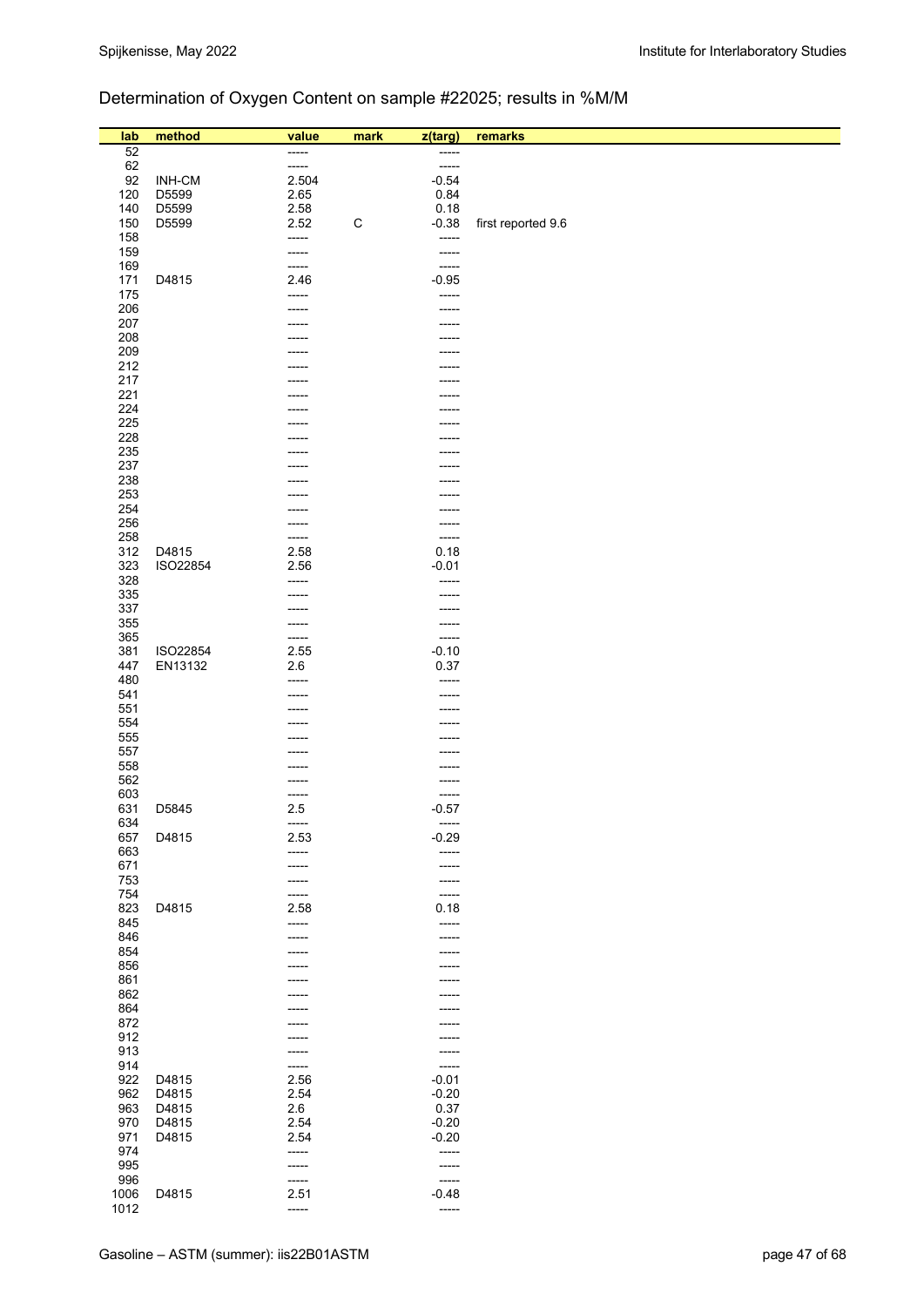| lab  | method            | value   | mark    | z(targ)       | remarks                              |
|------|-------------------|---------|---------|---------------|--------------------------------------|
| 1016 | ISO22854          | 2.63    |         | 0.65          |                                      |
| 1033 |                   | -----   |         | $-----$       |                                      |
| 1039 | ISO22854          | 2.57    |         | 0.09          |                                      |
| 1059 | ISO22854          | 2.54    |         | $-0.20$       |                                      |
|      |                   |         |         |               |                                      |
| 1080 | ISO22854          | 1.7     | R(0.01) | $-8.11$       |                                      |
| 1109 | D6839             | 2.53    | С       | $-0.29$       | first reported 9.51                  |
| 1126 | ISO22854          | 2.50    |         | $-0.57$       |                                      |
| 1140 |                   | 2.57    |         | 0.09          |                                      |
| 1186 |                   | -----   |         | -----         |                                      |
| 1205 |                   |         |         | -----         |                                      |
| 1227 |                   |         |         | -----         |                                      |
| 1254 | D4815             | 2.508   |         | $-0.50$       |                                      |
| 1297 |                   | -----   |         | -----         |                                      |
| 1300 | D4815             | 2.665   |         | 0.98          |                                      |
| 1320 |                   | -----   |         | -----         |                                      |
| 1357 | D4815             | n.a     |         | -----         |                                      |
| 1455 | ISO22854          | 2.59    |         | 0.28          |                                      |
| 1498 |                   |         |         | -----         |                                      |
| 1531 |                   |         |         | -----         |                                      |
| 1631 |                   |         | W       | -----         | test result withdrawn, reported 2.29 |
| 1720 |                   |         |         | -----         |                                      |
| 1730 |                   |         |         |               |                                      |
| 1807 |                   |         |         | -----         |                                      |
| 1849 |                   |         |         |               |                                      |
| 1982 | D4815             |         |         | -----<br>0.65 |                                      |
|      |                   | 2.63    |         |               |                                      |
| 1984 |                   |         |         | -----         |                                      |
| 6019 |                   |         |         | -----         |                                      |
| 6142 |                   | -----   |         | -----         |                                      |
| 6170 | EN13132           | 2.73    |         | 1.59          |                                      |
| 6172 |                   | -----   |         | $-----$       |                                      |
| 6220 | D4815             | 2.66    |         | 0.93          |                                      |
| 6266 |                   | -----   |         | -----         |                                      |
| 6364 |                   | -----   |         | -----         |                                      |
| 6404 | ISO22854          | 2.58    |         | 0.18          |                                      |
| 6416 |                   | -----   |         | -----         |                                      |
| 6438 | D4815             | 2.5     |         | $-0.57$       |                                      |
| 6447 | D5622             | 2.4     |         | $-1.52$       |                                      |
|      |                   |         |         |               |                                      |
|      | normality         | suspect |         |               |                                      |
|      | n                 | 33      |         |               |                                      |
|      | outliers          | 1       |         |               |                                      |
|      | mean(n)           | 2.561   |         |               |                                      |
|      | st.dev. $(n)$     | 0.0646  |         |               |                                      |
|      | R(calc.)          | 0.181   |         |               |                                      |
|      | st.dev.(D4815:22) | 0.1061  |         |               |                                      |
|      | R(D4815:22)       | 0.297   |         |               |                                      |
|      |                   |         |         |               |                                      |

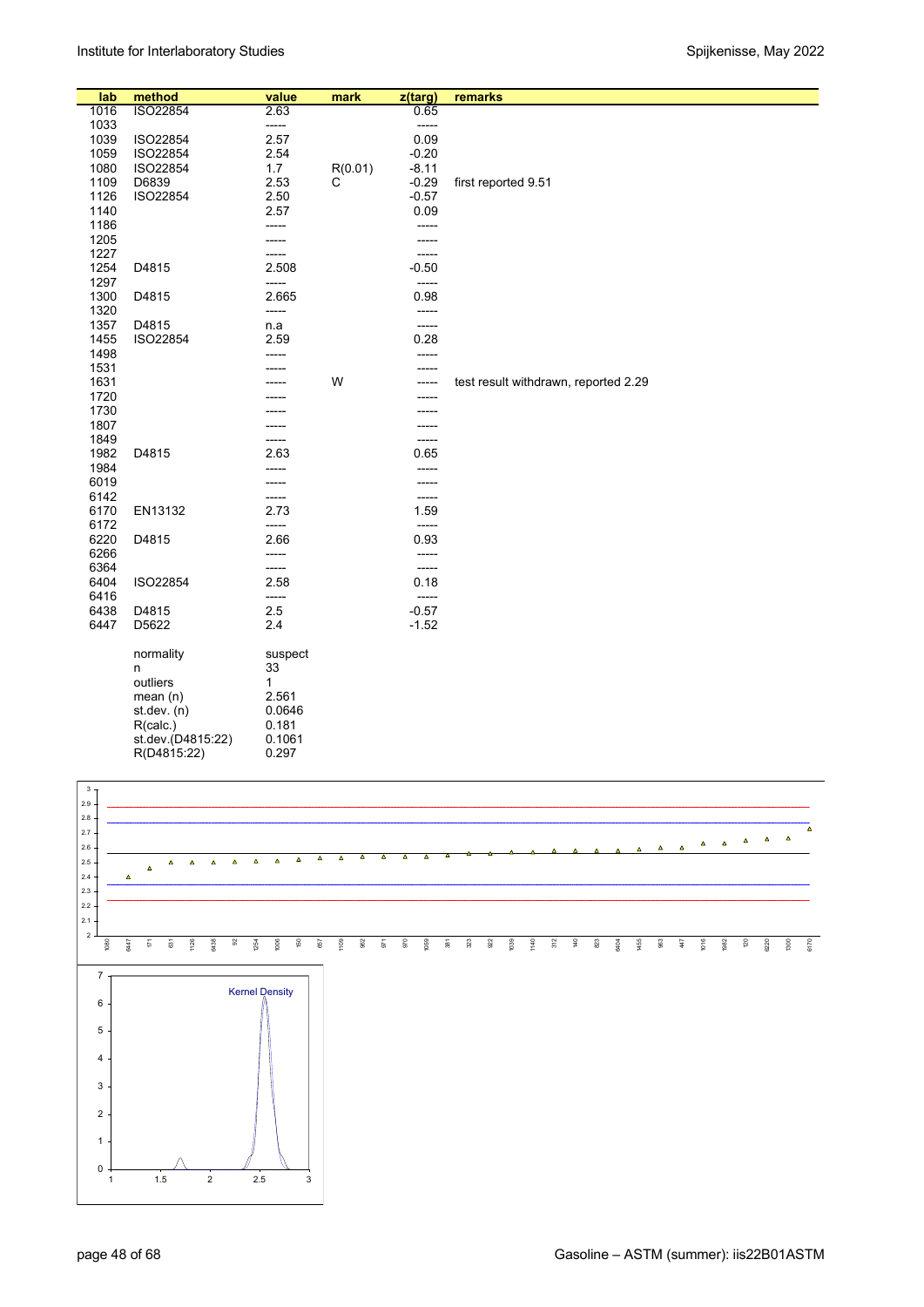# Determination of Phosphorus as P on sample #22025; results in mg/L

| lab<br>52   | method         | value<br>50.20    | mark<br>z(targ) |                  | remarks |
|-------------|----------------|-------------------|-----------------|------------------|---------|
| 62          | D3231<br>D3231 | < 0.2             |                 | $-----$<br>----- |         |
| 92          |                | $-----$           |                 | -----            |         |
| 120         |                | -----             |                 | -----            |         |
| 140         |                | -----             |                 |                  |         |
| 150         | D3231          | < 0.2             |                 | -----            |         |
| 158         |                | -----             |                 | -----            |         |
| 159         |                | -----             |                 | -----            |         |
| 169         |                | -----             |                 | -----            |         |
| 171         | D3231          | < 0.20            |                 | -----            |         |
| 175         |                | -----             |                 | -----            |         |
| 206         |                | -----             |                 |                  |         |
| 207<br>208  |                |                   |                 | -----            |         |
| 209         |                |                   |                 | -----<br>-----   |         |
| 212         |                |                   |                 |                  |         |
| 217         |                |                   |                 |                  |         |
| 221         |                |                   |                 | -----            |         |
| 224         |                |                   |                 | -----            |         |
| 225         |                |                   |                 |                  |         |
| 228         |                |                   |                 |                  |         |
| 235         |                |                   |                 |                  |         |
| 237         |                |                   |                 | -----            |         |
| 238         |                |                   |                 |                  |         |
| 253         |                | $--- -$           |                 | -----            |         |
| 254<br>256  |                | -----             |                 | -----<br>-----   |         |
| 258         |                | -----             |                 | -----            |         |
| 312         | D3231          | < 0.2             |                 | -----            |         |
| 323         |                | -----             |                 | -----            |         |
| 328         |                | -----             |                 | -----            |         |
| 335         |                |                   |                 |                  |         |
| 337         |                |                   |                 |                  |         |
| 355         |                |                   |                 | -----            |         |
| 365         |                |                   |                 |                  |         |
| 381         |                |                   |                 |                  |         |
| 447         |                |                   |                 |                  |         |
| 480<br>541  |                |                   |                 | -----            |         |
| 551         |                | -----             |                 | $-----$          |         |
| 554         |                | -----             |                 | -----            |         |
| 555         |                |                   |                 | -----            |         |
| 557         |                |                   |                 | -----            |         |
| 558         |                |                   |                 | -----            |         |
| 562         |                | -----             |                 | -----            |         |
| 603         |                | ----              |                 | -----            |         |
| 631         |                | $-----$           |                 | $-----$          |         |
| 634         |                | $-----$           |                 |                  |         |
| 657         | D3231          | < 0.20<br>$-----$ |                 |                  |         |
| 663<br>671  |                | -----             |                 | -----            |         |
| 753         |                | -----             |                 | -----            |         |
| 754         | D3231          | 0.008             |                 | -----            |         |
| 823         | D3231          | < 1               |                 | -----            |         |
| 845         |                | -----             |                 | $--- -$          |         |
| 846         |                | $-----1$          |                 | $-----$          |         |
| 854         |                | -----             |                 | -----            |         |
| 856         |                | -----             |                 | -----            |         |
| 861         |                | -----             |                 | -----            |         |
| 862         |                | -----             |                 | -----            |         |
| 864<br>872  |                | -----             |                 | -----            |         |
| 912         |                | -----<br>-----    |                 | -----<br>$-----$ |         |
| 913         |                | -----             |                 | $-----$          |         |
| 914         |                |                   |                 |                  |         |
| 922         |                | -----             |                 | -----            |         |
| 962         |                | -----             |                 | -----            |         |
| 963         |                | -----             |                 | $-----$          |         |
| 970         |                | -----             |                 | -----            |         |
| 971         |                | -----             |                 | $------$         |         |
| 974         |                | -----             |                 | $-----$          |         |
| 995         |                | -----             |                 | -----            |         |
|             |                |                   |                 |                  |         |
| 996<br>1006 |                | -----<br>-----    |                 | -----<br>-----   |         |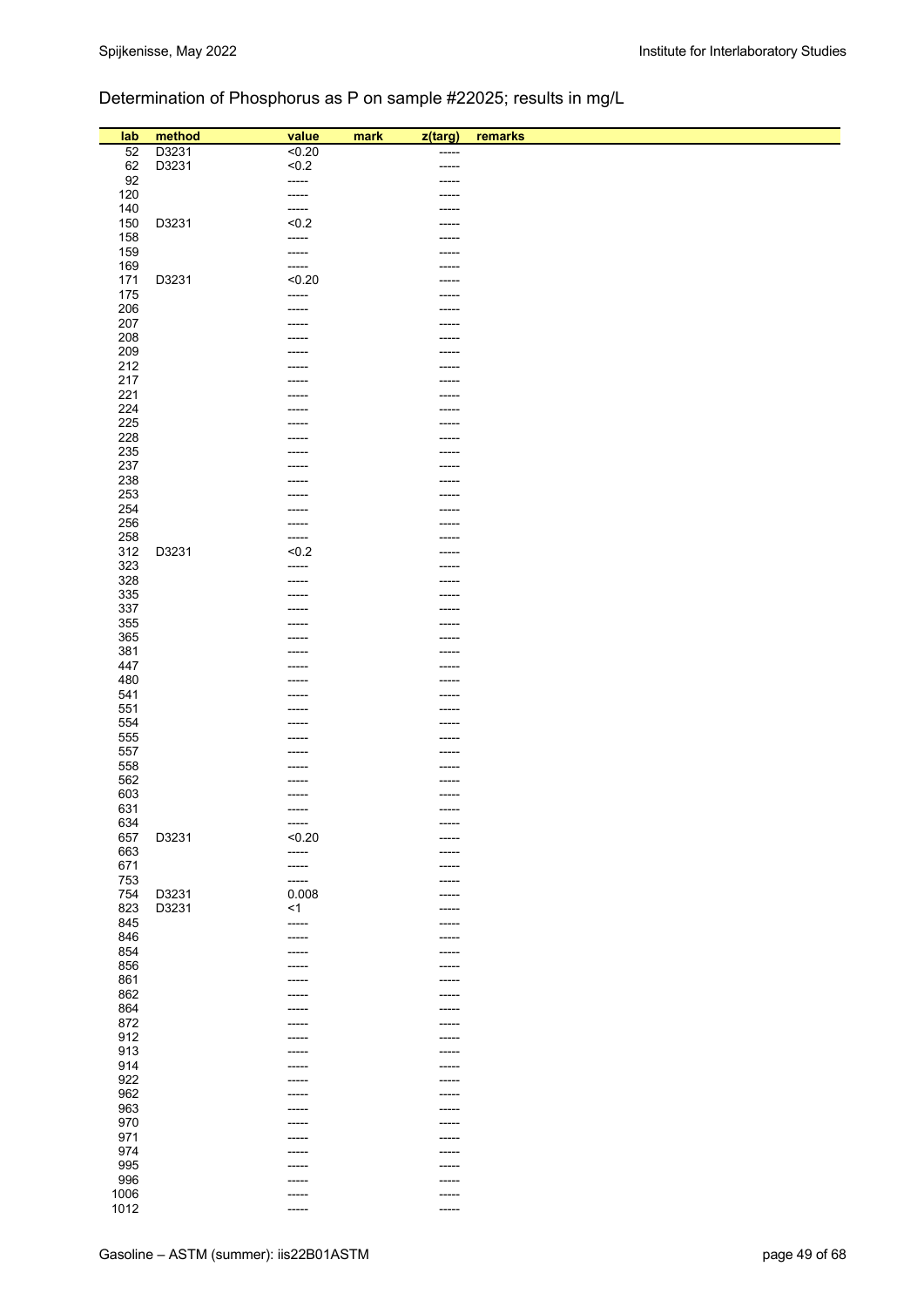| lab  | method   | value  | mark | z(targ)     | remarks |
|------|----------|--------|------|-------------|---------|
| 1016 |          | -----  |      | -----       |         |
| 1033 |          | -----  |      | -----       |         |
| 1039 |          | -----  |      | -----       |         |
| 1059 |          |        |      | -----       |         |
| 1080 |          | -----  |      | -----       |         |
| 1109 | D3231    | 0.121  |      | -----       |         |
| 1126 |          | -----  |      | -----       |         |
| 1140 | In house | < 0.1  |      |             |         |
| 1186 |          | -----  |      | -----       |         |
| 1205 |          | -----  |      | -----       |         |
| 1227 |          | -----  |      | -----       |         |
| 1254 |          | -----  |      | -----       |         |
| 1297 |          | -----  |      | -----       |         |
| 1300 | D3231    | 0.333  |      |             |         |
| 1320 |          | -----  |      | -----       |         |
| 1357 | D3231    | n.a    |      | -----       |         |
| 1455 |          | -----  |      | -----       |         |
| 1498 |          | -----  |      | -----       |         |
| 1531 |          |        |      |             |         |
| 1631 |          | -----  |      | -----       |         |
| 1720 |          |        |      | -----       |         |
| 1730 |          | -----  |      | -----       |         |
| 1807 |          |        |      | -----       |         |
| 1849 |          |        |      |             |         |
| 1982 |          |        |      |             |         |
| 1984 |          |        |      | -----       |         |
| 6019 |          |        |      | -----       |         |
| 6142 |          |        |      | -----       |         |
| 6170 |          |        |      | -----       |         |
| 6172 |          |        |      | -----       |         |
| 6220 |          |        |      | -----       |         |
| 6266 |          | -----  |      | -----       |         |
| 6364 |          |        |      | -----       |         |
| 6404 |          |        |      | -----       |         |
| 6416 |          |        |      |             |         |
| 6438 |          | -----  |      | -----       |         |
| 6447 |          | ------ |      | $- - - - -$ |         |
|      |          |        |      |             |         |
|      | $\sf n$  | 11     |      |             |         |
|      | mean(n)  | < 1    |      |             |         |
|      |          |        |      |             |         |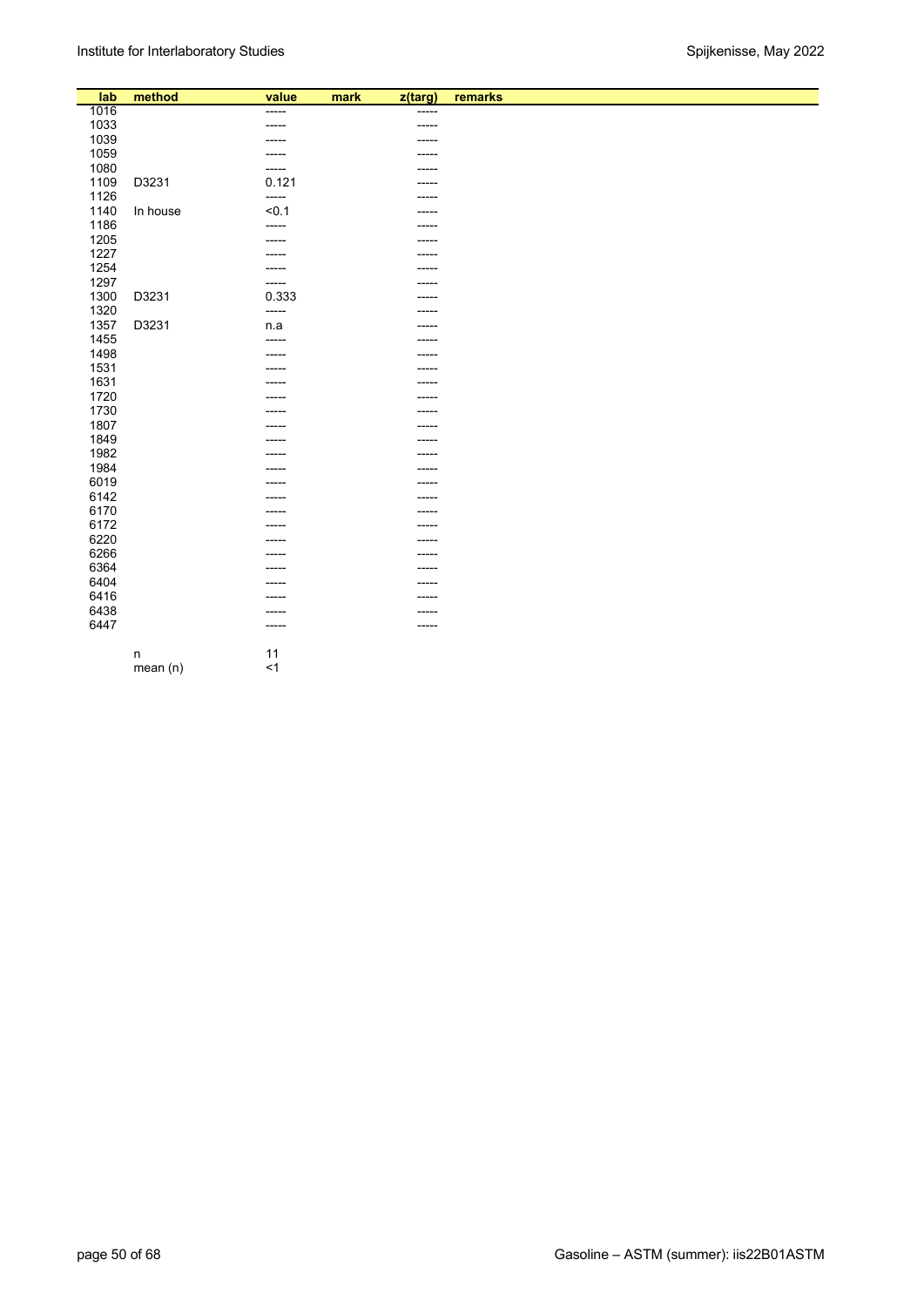# Determination of Total Sulfur on sample #22025; results in mg/kg

| lab        | method         | value          | mark        | z(targ)          | remarks            |
|------------|----------------|----------------|-------------|------------------|--------------------|
| 52         | D5453          | 4.7            |             | $-0.34$          |                    |
| 62         | D5453          | 6.4            |             | 2.14             |                    |
| 92         | D5453          | 4.4            |             | $-0.78$          |                    |
| 120        |                | -----          |             | -----            |                    |
| 140<br>150 | D2622<br>D5453 | 5.0<br>4.98    |             | 0.10<br>0.07     |                    |
| 158        | D5453          | 4.6            |             | $-0.48$          |                    |
| 159        |                | -----          |             | -----            |                    |
| 169        | D5453          | 4.8            |             | $-0.19$          |                    |
| 171        | D5453          | 4.6            |             | $-0.48$          |                    |
| 175        | D5453          | 4.8            |             | $-0.19$          |                    |
| 206<br>207 |                | -----          |             | -----            |                    |
| 208        |                |                |             |                  |                    |
| 209        |                |                |             |                  |                    |
| 212        |                |                |             |                  |                    |
| 217        |                |                |             |                  |                    |
| 221<br>224 |                |                |             |                  |                    |
| 225        |                |                |             |                  |                    |
| 228        |                | -----          |             | -----            |                    |
| 235        | D5453          | 4.552          |             | $-0.55$          |                    |
| 237        | D5453          | 5.0            | $\mathsf C$ | 0.10             | first reported 7.2 |
| 238<br>253 |                | -----<br>----- |             | -----            |                    |
| 254        | D4294          | <17            |             |                  |                    |
| 256        |                | -----          |             | -----            |                    |
| 258        | D5453          | 3.73           |             | $-1.75$          |                    |
| 312        | D5453          | 4.4            |             | $-0.78$          |                    |
| 323<br>328 | D5453<br>D5453 | 5.2<br>5.6     |             | 0.39<br>0.98     |                    |
| 335        | ISO20846       | 4.69           |             | $-0.35$          |                    |
| 337        | D5453          | 4.8            |             | $-0.19$          |                    |
| 355        | D2622          | 6.22           |             | 1.88             |                    |
| 365        | ISO20846       | 5.16           |             | 0.33             |                    |
| 381        | ISO20846       | 4.9<br>5.11    |             | $-0.05$<br>0.26  |                    |
| 447<br>480 | ISO20846       | -----          |             | -----            |                    |
| 541        | D5453          | 2.37           | R(0.01)     | $-3.74$          |                    |
| 551        |                |                |             | -----            |                    |
| 554        |                |                |             |                  |                    |
| 555<br>557 |                |                |             |                  |                    |
| 558        |                | -----          |             | -----            |                    |
| 562        | D5453          | 4.7            |             | $-0.34$          |                    |
| 603        |                | -----          |             | -----            |                    |
| 631        | D4294          | 6.1            |             | 1.71             |                    |
| 634<br>657 | D4294          | $20$<br>5.3    |             | -----<br>0.54    |                    |
| 663        | D5453<br>D5453 | 5.05           |             | 0.17             |                    |
| 671        | D7039          | 4.11           |             | $-1.20$          |                    |
| 753        | D4294          | $20$           |             | -----            |                    |
| 754        | D5453          | 5.396          |             | 0.68             |                    |
| 823        | D5453          | 4.6<br>-----   |             | $-0.48$<br>----- |                    |
| 845<br>846 |                |                |             |                  |                    |
| 854        |                |                |             |                  |                    |
| 856        |                |                |             |                  |                    |
| 861        |                |                |             |                  |                    |
| 862        |                |                |             |                  |                    |
| 864<br>872 |                |                |             | -----            |                    |
| 912        | D5453          | 4.46           |             | $-0.69$          |                    |
| 913        |                |                |             | -----            |                    |
| 914        |                | -----          |             | -----            |                    |
| 922<br>962 | D5453          | 4.5<br>4.7     |             | $-0.63$          |                    |
| 963        | D5453<br>D5453 | 5.5            |             | $-0.34$<br>0.83  |                    |
| 970        | D5453          | 4.9            |             | $-0.05$          |                    |
| 971        | D5453          | 5.1            |             | 0.25             |                    |
| 974        | D5453          | 5.0            |             | 0.10             |                    |
| 995<br>996 | D5453          | 4.3<br>-----   |             | $-0.92$<br>----- |                    |
| 1006       | D5453          | 4.8            |             | $-0.19$          |                    |
| 1012       |                | -----          |             | -----            |                    |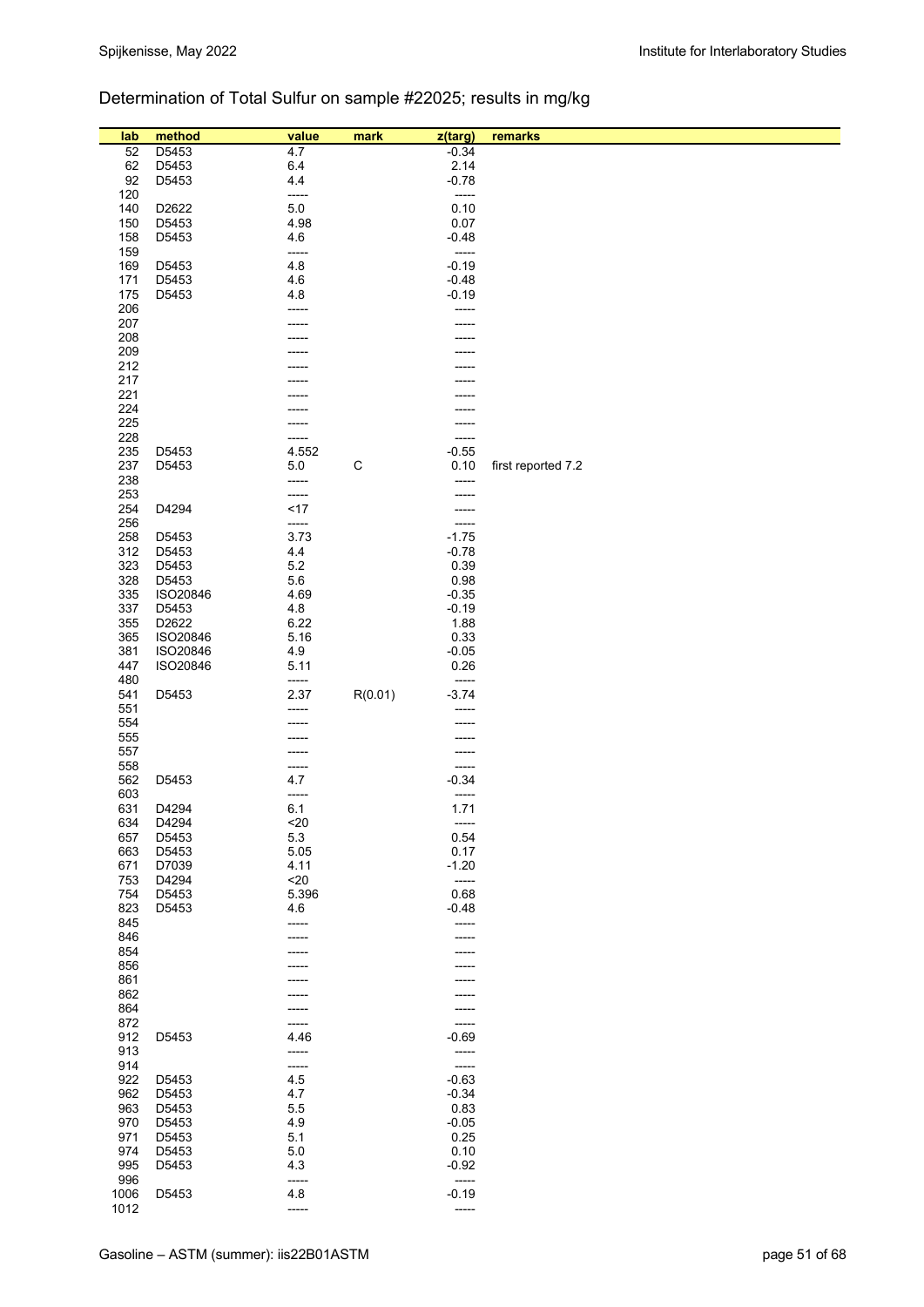| lab  | method             | value          | mark    | z(targ) | remarks              |
|------|--------------------|----------------|---------|---------|----------------------|
| 1016 |                    | -----          |         | -----   |                      |
| 1033 |                    | -----          |         | -----   |                      |
| 1039 | ISO20846           | 4.98           |         | 0.07    |                      |
| 1059 | ISO20846           | 4.3            |         | $-0.92$ |                      |
| 1080 | D5453              | 5.047          |         | 0.17    |                      |
| 1109 | D7039              | 5.00           |         | 0.10    |                      |
| 1126 | D5453              | 5.2            |         | 0.39    |                      |
| 1140 | D5453              | 4.155          |         | $-1.13$ |                      |
| 1186 |                    | -----          |         | -----   |                      |
| 1205 | ISO20846           | 4.62           |         | $-0.45$ |                      |
| 1227 | D5453              | 4.6            |         | $-0.48$ |                      |
| 1254 | D5453              | 5.533          |         | 0.88    |                      |
| 1297 | D5453              | 3.73           |         | $-1.75$ |                      |
| 1300 | D5453              | 5.09           |         | 0.23    |                      |
| 1320 |                    | -----          |         | -----   |                      |
| 1357 | D5453              | 5.1            |         | 0.25    |                      |
| 1455 | ISO20846           | 5.35           |         | 0.61    |                      |
| 1498 | D5453              | 5.0            |         | 0.10    |                      |
| 1531 | ISO20846           | 4.00           |         | $-1.36$ |                      |
| 1631 | ISO20846           | 5.01           |         | 0.11    |                      |
| 1720 | D5453              | 4.94           |         | 0.01    |                      |
| 1730 | ISO20846           | 4.98           |         | 0.07    |                      |
| 1807 | ISO20846           | 4.29           |         | $-0.94$ |                      |
| 1849 | ISO20846           | 4.75           |         | $-0.26$ |                      |
| 1982 | D5453              | 5.29           |         | 0.52    |                      |
| 1984 | ISO20846           | 5.45           |         | 0.76    |                      |
| 6019 | ISO20846           | 5.48           |         | 0.80    |                      |
| 6142 |                    | -----          |         | -----   |                      |
| 6170 | D5453              | 5.65           |         | 1.05    |                      |
| 6172 | D5453              | 4.85           |         | $-0.12$ |                      |
| 6220 | D5453              | $\overline{7}$ | R(0.05) | 3.02    |                      |
| 6266 |                    | -----          |         | -----   |                      |
| 6364 | D5453              | 4.58           | C       | $-0.51$ | first reported 2.858 |
| 6404 |                    | -----          |         | -----   |                      |
| 6416 |                    | -----          |         | -----   |                      |
| 6438 | D5453              | 5.4            |         | 0.68    |                      |
| 6447 | D2622              | 6              |         | 1.56    |                      |
|      |                    |                |         |         |                      |
|      | normality          | OK             |         |         |                      |
|      | n                  | 65             |         |         |                      |
|      | outliers           | 2              |         |         |                      |
|      | mean $(n)$         | 4.931          |         |         |                      |
|      | st.dev. $(n)$      | 0.5324         |         |         |                      |
|      | R(calc.)           | 1.491          |         |         |                      |
|      | st.dev.(D5453:19a) | 0.6851         |         |         |                      |
|      | R(D5453:19a)       | 1.918          |         |         |                      |

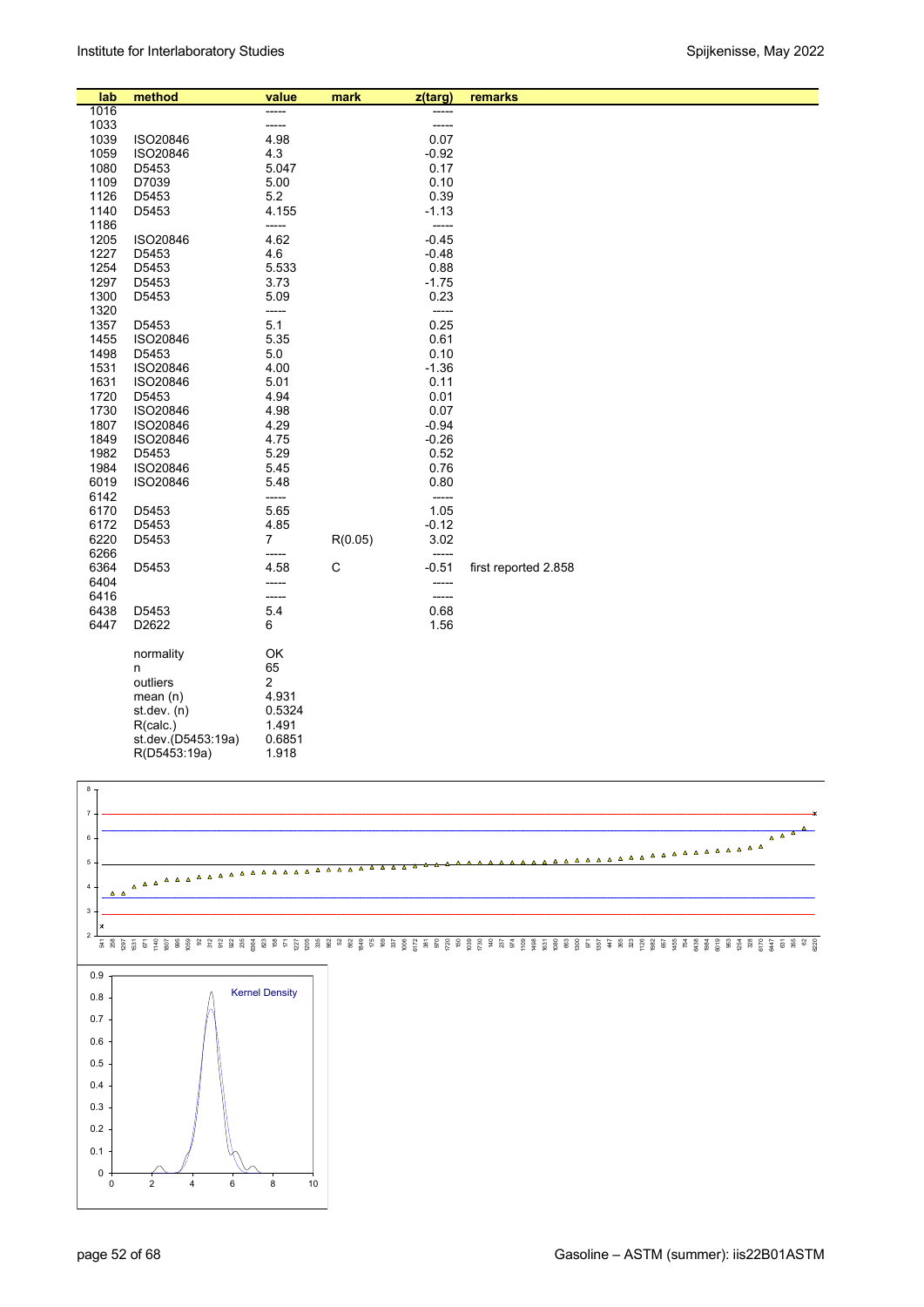# Determination of Total Vapour Pressure on sample #22026; results in psi

| lab          | method         | value         | mark    | z(targ)         | remarks |
|--------------|----------------|---------------|---------|-----------------|---------|
| 52           | D5191          | 9.40          |         | 0.02            |         |
| 62<br>92     | D5191<br>D5191 | 9.40<br>9.37  |         | 0.02<br>$-0.24$ |         |
| 120          | D5191          | 9.295         |         | $-0.87$         |         |
| 140          | D5191          | 9.46          |         | 0.53            |         |
| 150          | D5191          | 9.31          |         | $-0.74$         |         |
| 158          | D5191          | 9.40          |         | 0.02            |         |
| 159          |                | -----         |         | -----           |         |
| 169          | D5191          | 9.44          |         | 0.36            |         |
| 171          | D5191          | 9.43          |         | 0.27            |         |
| 175          | D5191          | 9.44          |         | 0.36            |         |
| 177          | D5191          | 10.60         | R(0.01) | 10.18           |         |
| 225          |                | -----         |         | -----           |         |
| 228          |                | -----         |         | -----           |         |
| 235          | D5191          | 9.35          |         | $-0.41$         |         |
| 237          | D5191          | 9.50          |         | 0.86            |         |
| 238          |                | -----         |         | -----           |         |
| 256          | D5191          | 9.05          | R(0.01) | $-2.95$         |         |
| 258<br>312   | D5191<br>D5191 | 9.355<br>9.47 |         | $-0.36$<br>0.61 |         |
| 323          |                | -----         |         | -----           |         |
| 328          | D5191          | 9.60          |         | 1.71            |         |
| 335          | D5191          | 9.40          |         | 0.02            |         |
| 337          |                | -----         |         | -----           |         |
| 365          |                | -----         |         | -----           |         |
| 381          | EN13016-1      | 9.59          |         | 1.63            |         |
| 433          |                |               |         | -----           |         |
| 480          |                |               |         |                 |         |
| 541          |                |               |         |                 |         |
| 551          |                |               |         |                 |         |
| 557<br>562   |                |               |         |                 |         |
| 603          |                |               |         | -----           |         |
| 631          | D5191          | 9.372         |         | $-0.22$         |         |
| 634          |                | -----         |         | -----           |         |
| 657          | D5191          | 9.44          |         | 0.36            |         |
| 753          | D5191          | 9.50          |         | 0.86            |         |
| 754          |                | -----         |         | -----           |         |
| 823          | D5191          | 9.28          |         | $-1.00$         |         |
| 845          |                |               |         |                 |         |
| 846          |                |               |         |                 |         |
| 854          |                |               |         |                 |         |
| 856          |                |               |         |                 |         |
| 861<br>862   |                |               |         |                 |         |
| 963          |                |               |         | -----           |         |
| 970          | D5191          | 9.29          |         | $-0.91$         |         |
| 971          | D5191          | 9.29          |         | $-0.91$         |         |
| 974          | D5191          | 9.28          |         | $-1.00$         |         |
| 1006         |                | -----         |         | -----           |         |
| 1033         |                | -----         |         | ----            |         |
| 1039         | EN13016-1      | 8.48          | R(0.01) | $-7.78$         |         |
| 1059         | D5191          | 9.387         |         | $-0.09$         |         |
| 1109         | D5191          | 9.38          |         | $-0.15$         |         |
| 1140         | D5191          | 9.46          |         | 0.53            |         |
| 1227<br>1254 | D5191<br>D5191 | 9.38<br>9.49  |         | $-0.15$<br>0.78 |         |
| 1300         | D5191          | 9.4482        |         | 0.43            |         |
| 1357         | D5191          | n.a           |         | -----           |         |
| 1455         | D5191          | 9.43          |         | 0.27            |         |
| 1498         | D5191          | 9.35          |         | $-0.41$         |         |
| 1631         |                | -----         |         | -----           |         |
| 1720         |                |               |         |                 |         |
| 1730         |                | -----         |         | -----           |         |
| 1807         | D5191          | 9.30          |         | $-0.83$         |         |
| 1849         |                | -----         |         | -----           |         |
| 1984         |                | -----         |         | -----           |         |
| 6019         | EN13016-1      | 9.37          |         | $-0.24$         |         |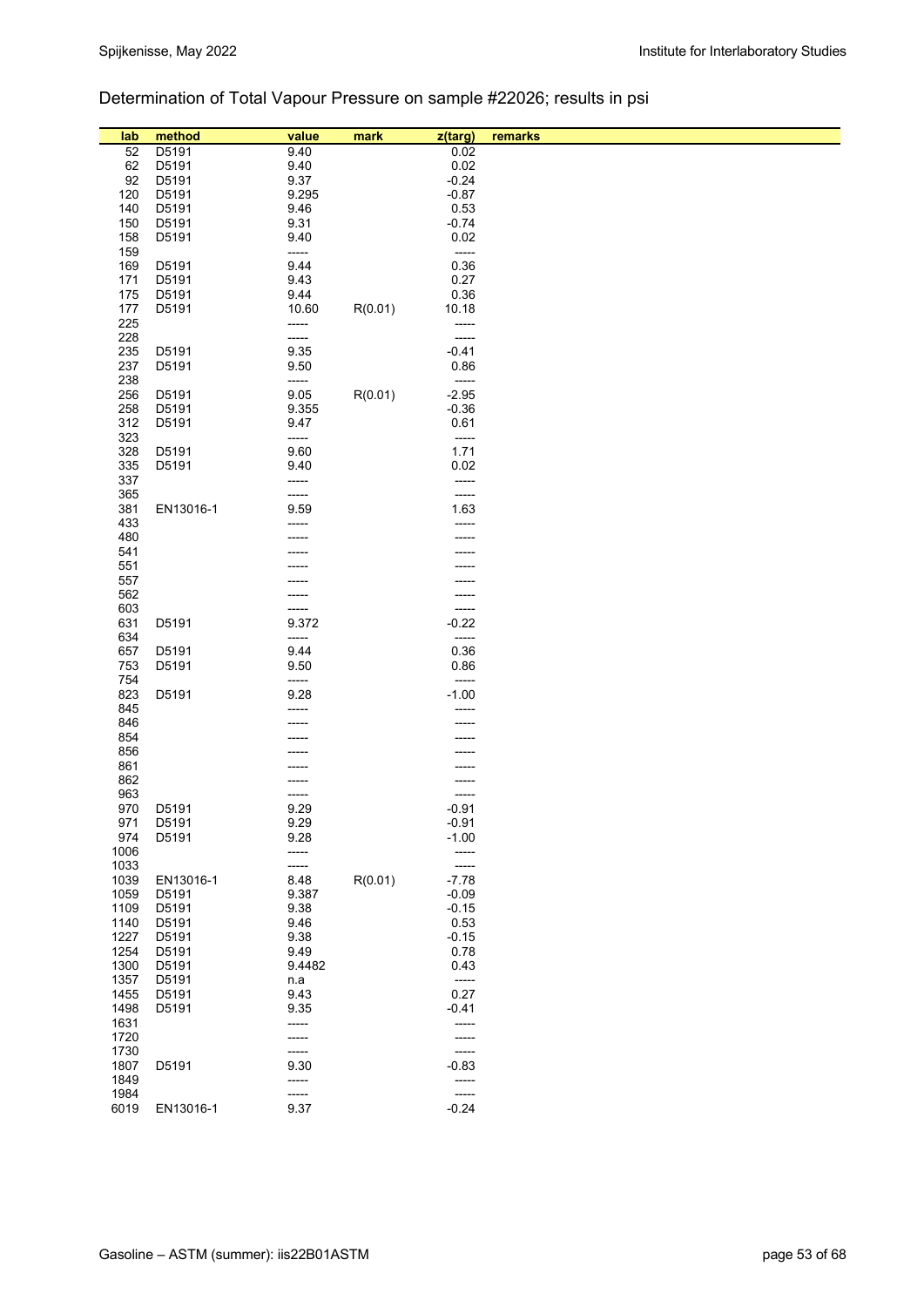| lab  |                   | method | value  | mark    | z(targ) | remarks |
|------|-------------------|--------|--------|---------|---------|---------|
| 6142 |                   |        | -----  |         | -----   |         |
| 6170 |                   |        | -----  |         | -----   |         |
| 6220 | D5191             |        | 9.27   |         | $-1.08$ |         |
| 6416 | D5191             |        | 8.63   | R(0.01) | $-6.50$ |         |
| 6438 |                   |        | -----  |         | -----   |         |
|      | normality         |        | OK     |         |         |         |
|      | n                 |        | 35     |         |         |         |
|      | outliers          |        | 4      |         |         |         |
|      | mean $(n)$        |        | 9.398  |         |         |         |
|      | st.dev. $(n)$     |        | 0.0831 |         |         |         |
|      | R(calc.)          |        | 0.233  |         |         |         |
|      | st.dev.(D5191:20) |        | 0.1181 |         |         |         |
|      | R(D5191:20)       |        | 0.331  |         |         |         |

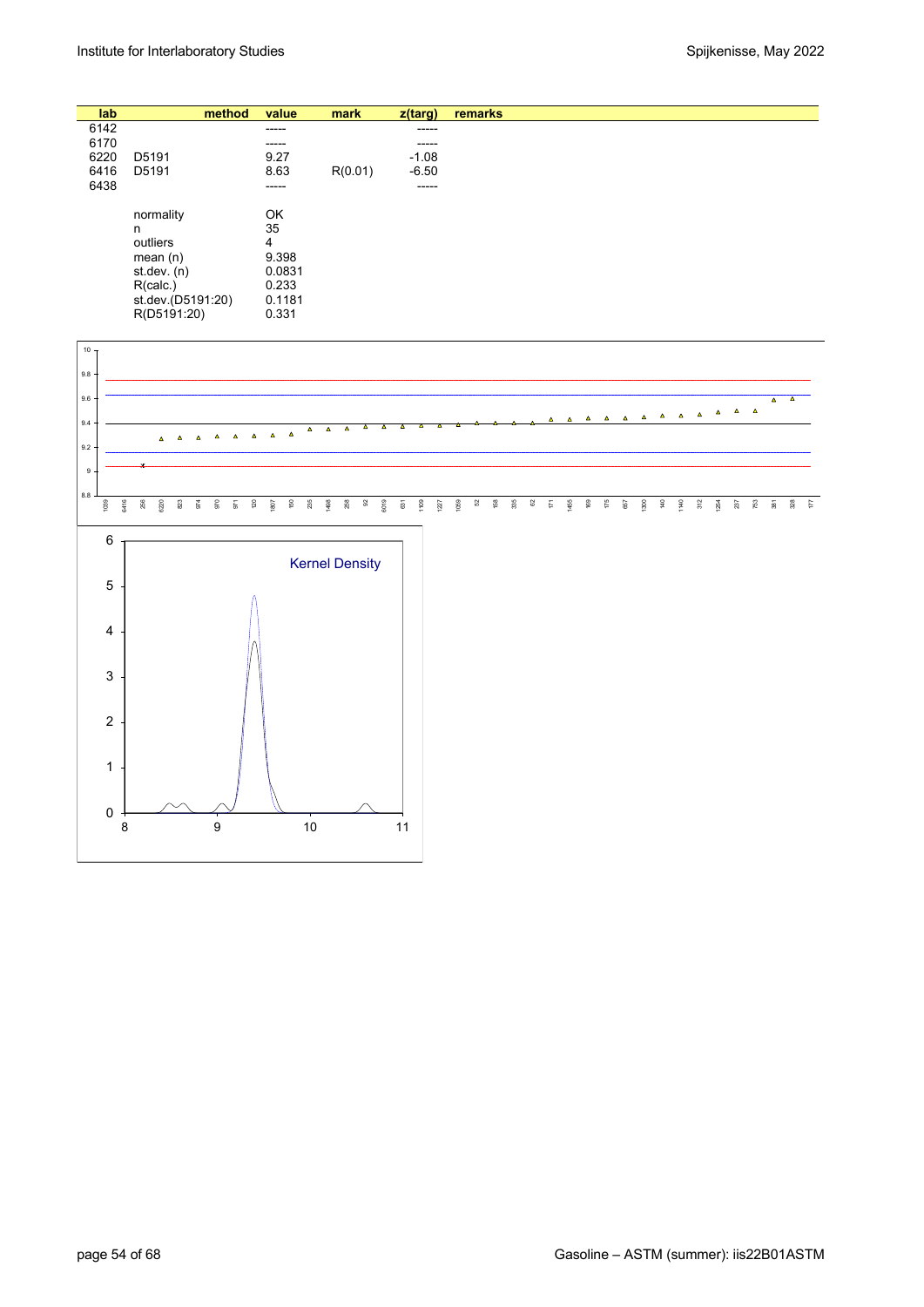# Determination of DVPE acc. to ASTM D5191 on sample #22026; results in psi

| lab          |                 |                |             |                    |                       |
|--------------|-----------------|----------------|-------------|--------------------|-----------------------|
| 52           | method<br>D5191 | value<br>8.53  | mark        | z(targ)<br>$-0.04$ | remarks               |
| 62           | D5191           | 8.53           |             | $-0.04$            |                       |
| 92           | D5191           | 8.48           |             | $-0.48$            |                       |
| 120          | D5191           | 8.34           | Ε           | $-1.70$            | lis calculated 8.42   |
| 140          | D5191           | 8.58           |             | 0.39               |                       |
| 150          | D5191           | 8.43           |             | $-0.91$            |                       |
| 158          |                 | -----          |             | -----              |                       |
| 159          |                 | -----          |             | -----              |                       |
| 169          | D5191           | 8.56           |             | 0.22               |                       |
| 171          | D5191           | 8.55           |             | 0.13               |                       |
| 175          | D5191           | 8.56           |             | 0.22               |                       |
| 177          | D5191           | 8.56           | Ε           | 0.22               | lis calculated 9.68   |
| 225          | D5191           | 8.63           |             | 0.83               |                       |
| 228          |                 | -----          |             | -----              |                       |
| 235          | D5191           | 8.48           |             | $-0.48$            |                       |
| 237<br>238   | D5191<br>D5191  | 8.60<br>8.60   |             | 0.57<br>0.57       |                       |
| 256          | D5191           | 8.18           | R(0.01)     | $-3.09$            |                       |
| 258          | D5191           | 8.479          |             | $-0.49$            |                       |
| 312          | D5191           | 8.59           |             | 0.48               |                       |
| 323          | D5191           | 8.60           |             | 0.57               |                       |
| 328          | D5191           | 8.72           |             | 1.61               |                       |
| 335          | D5191           | 8.53           |             | $-0.04$            |                       |
| 337          | EN13016-1       | 8.57           |             | 0.30               |                       |
| 365          |                 | -----          |             | -----              |                       |
| 381          | EN13016-1       | 8.70           |             | 1.44               |                       |
| 433          |                 | -----          |             | -----              |                       |
| 480          | D5191           | 8.56           |             | 0.22               |                       |
| 541<br>551   | D6378           | 8.505<br>----- |             | $-0.26$<br>-----   |                       |
| 557          |                 | -----          |             | -----              |                       |
| 562          | D5191           | 8.65           |             | 1.00               |                       |
| 603          |                 | -----          |             | -----              |                       |
| 631          | D5191           | 8.496          |             | $-0.34$            |                       |
| 634          |                 | -----          |             | -----              |                       |
| 657          | D5191           | 8.56           |             | 0.22               |                       |
| 753          | D5191           | 8.62           |             | 0.74               |                       |
| 754          | D5191           | -----          |             | -----<br>$-1.09$   |                       |
| 823<br>845   |                 | 8.41           |             |                    |                       |
| 846          |                 |                |             |                    |                       |
| 854          |                 |                |             |                    |                       |
| 856          |                 |                |             |                    |                       |
| 861          |                 |                |             |                    |                       |
| 862          |                 | -----          |             | -----              |                       |
| 963          | D5191           | 8.3            |             | $-2.05$            |                       |
| 970          | D5191           | 8.42           |             | $-1.00$            |                       |
| 971          | D5191           | 8.42           |             | $-1.00$            |                       |
| 974          | D5191           | 8.4072         |             | $-1.11$            |                       |
| 1006<br>1033 | D5191           | 8.59<br>-----  |             | 0.48<br>-----      |                       |
| 1039         |                 | -----          |             | -----              |                       |
| 1059         | D5191           | 8.510          |             | $-0.22$            |                       |
| 1109         | D5191           | 8.50           |             | $-0.30$            |                       |
| 1140         | D5191           | 8.58           |             | 0.39               |                       |
| 1227         | D5191           | 8.50           |             | $-0.30$            |                       |
| 1254         | D5191           | 8.61           |             | 0.65               |                       |
| 1300         | D5191           | 8.5695         |             | 0.30               |                       |
| 1357         | D5191           | 8.70           |             | 1.44               |                       |
| 1455         | D5191           | 8.55           |             | 0.13               |                       |
| 1498         | D5191           | 8.56           | E           | 0.22               | iis calculated 8.47   |
| 1631<br>1720 | D5191<br>D5191  | 8.59<br>8.54   | $\mathsf C$ | 0.48<br>0.04       | first reported as TVP |
| 1730         | EN13016-1       | 8.60           |             | 0.57               |                       |
| 1807         | D5191           | 8.43           |             | $-0.91$            |                       |
| 1849         | EN13016-1       | 8.60           |             | 0.57               |                       |
| 1984         | EN13016-1       | 8.46           |             | $-0.65$            |                       |
| 6019         | EN13016-1       | 8.48           |             | $-0.48$            |                       |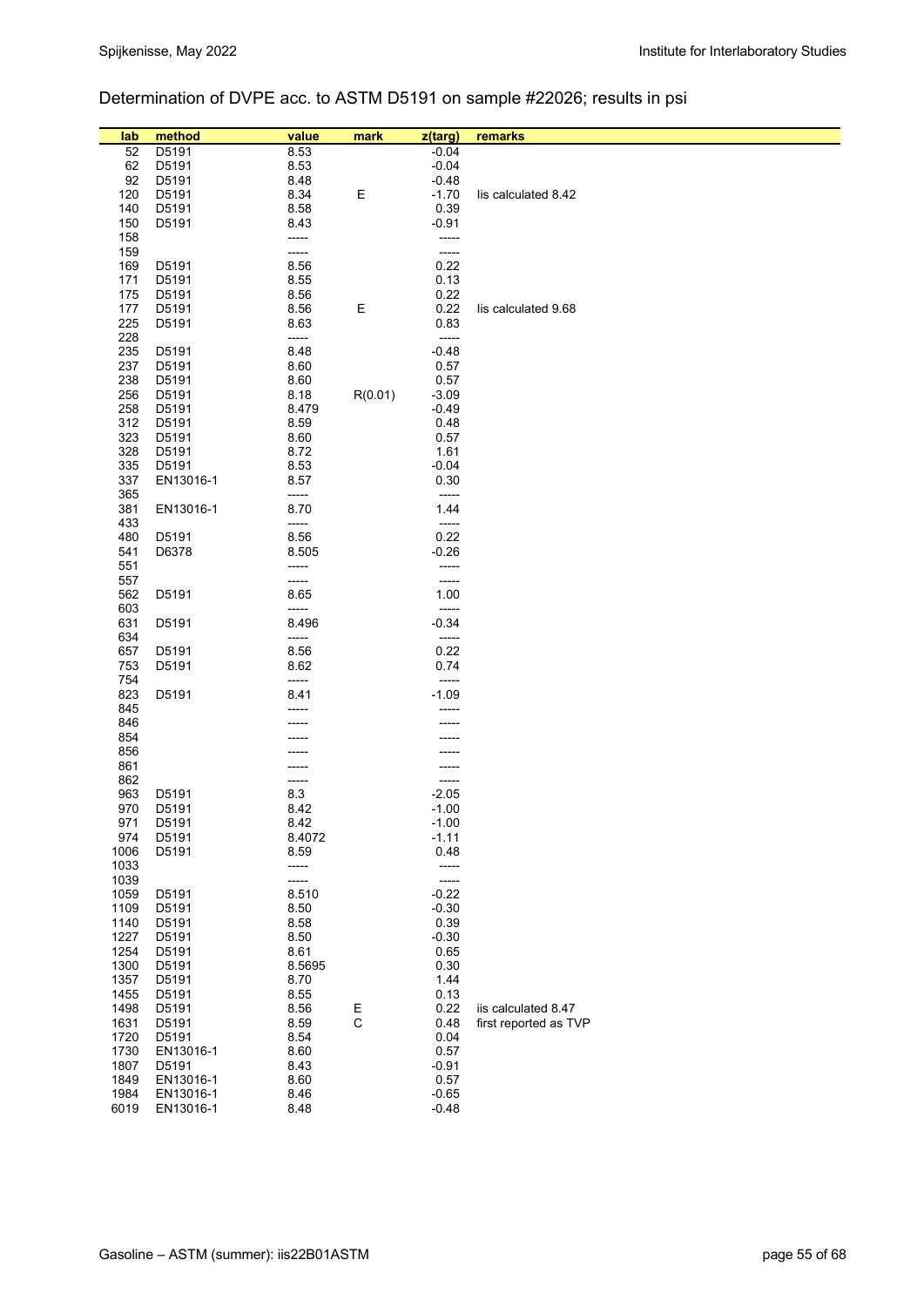| lab  |                   | method | value  | mark | z(targ) | remarks |
|------|-------------------|--------|--------|------|---------|---------|
| 6142 |                   |        | -----  |      | -----   |         |
| 6170 |                   |        | -----  |      | -----   |         |
| 6220 | D5191             |        | 8.4    |      | $-1.17$ |         |
| 6416 |                   |        | ------ |      | -----   |         |
| 6438 | D5191             |        | 8.55   |      | 0.13    |         |
|      |                   |        |        |      |         |         |
|      | normality         |        | OK     |      |         |         |
|      | n                 |        | 51     |      |         |         |
|      | outliers          |        | 1      |      |         |         |
|      | mean $(n)$        |        | 8.535  |      |         |         |
|      | st.dev. (n)       |        | 0.0872 |      |         |         |
|      | R(calc.)          |        | 0.244  |      |         |         |
|      | st.dev.(D5191:20) |        | 0.1149 |      |         |         |
|      | R(D5191:20)       |        | 0.322  |      |         |         |

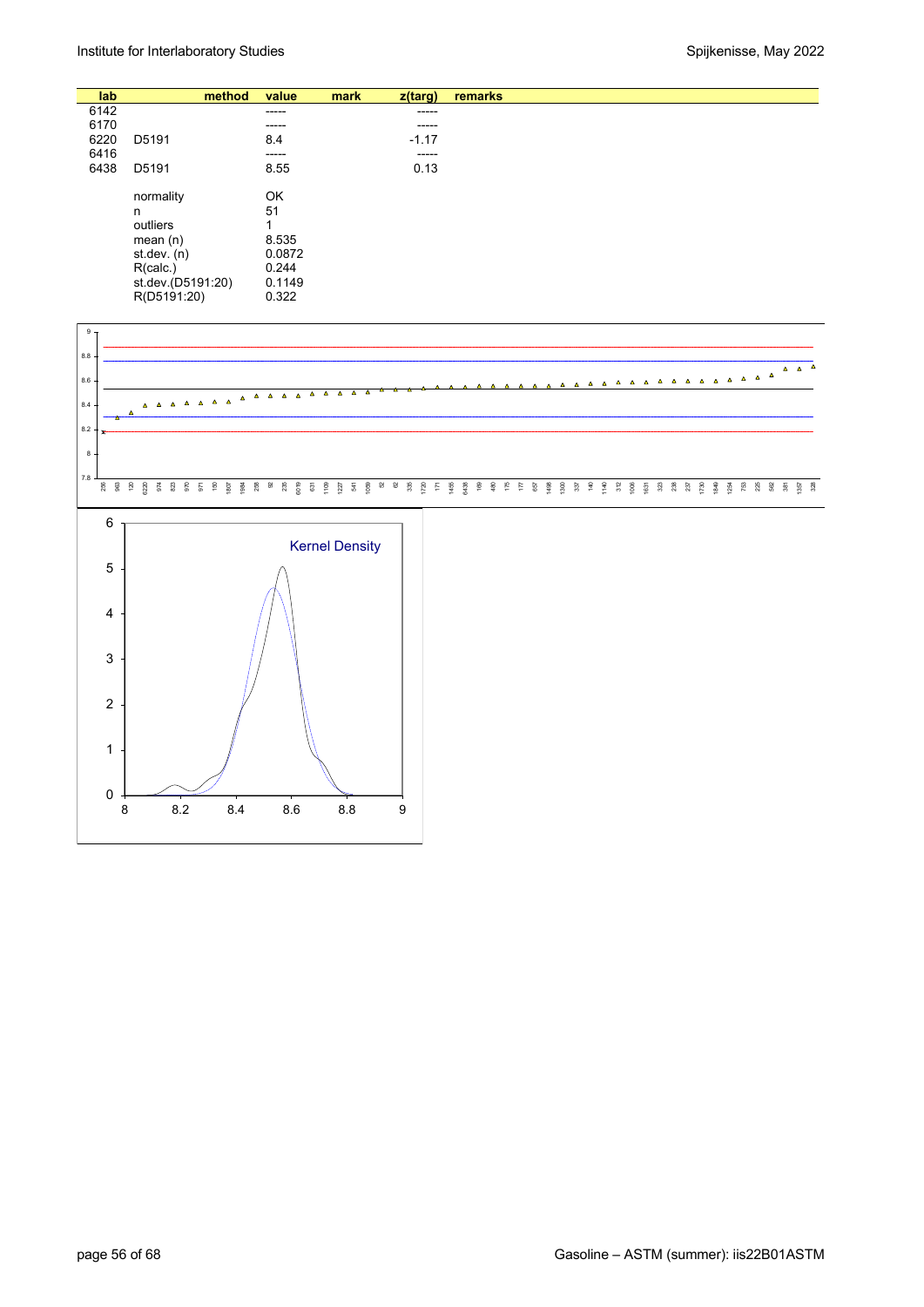# Determination of DVPE acc. to EPA on sample #22026; results in psi

| lab          | method    | value          | mark | z(targ)        | remarks             |
|--------------|-----------|----------------|------|----------------|---------------------|
| 52           | D5191     | 8.64           |      | 0.10           |                     |
| 62           | D5191     | 8.64           |      | 0.10           |                     |
| 92           | D5191     | 8.62           |      | $-0.07$        |                     |
| 120          | D5191     | 8.54           |      | $-0.77$        |                     |
| 140          | D5191     | 8.70           |      | 0.62           |                     |
| 150          |           | -----          |      | -----          |                     |
| 158          |           |                |      | -----          |                     |
| 159          |           | -----          |      | -----          |                     |
| 169          | D5191     | 8.68           |      | 0.45           |                     |
| 171<br>175   | D5191     | -----<br>8.68  |      | -----<br>0.45  |                     |
| 177          |           | -----          |      | -----          |                     |
| 225          |           | -----          |      | -----          |                     |
| 228          |           | -----          |      | -----          |                     |
| 235          | D5191     | 8.60           |      | $-0.25$        |                     |
| 237          | D5191     | 8.72           |      | 0.79           |                     |
| 238          |           | -----          |      | -----          |                     |
| 256          |           | -----          |      | -----          |                     |
| 258          |           | -----          |      | -----          |                     |
| 312          | D5191     | 8.70           |      | 0.62           |                     |
| 323          |           |                |      | -----          |                     |
| 328<br>335   |           |                |      |                |                     |
| 337          |           |                |      |                |                     |
| 365          |           |                |      |                |                     |
| 381          |           |                |      | -----          |                     |
| 433          | EN13016-1 | 8.59           |      | $-0.33$        |                     |
| 480          |           |                |      |                |                     |
| 541          |           |                |      |                |                     |
| 551          |           |                |      |                |                     |
| 557          |           |                |      |                |                     |
| 562          |           |                |      |                |                     |
| 603<br>631   | D5191     | -----<br>8.697 | Ε    | -----<br>0.59  | lis calculated 8.61 |
| 634          |           | -----          |      | -----          |                     |
| 657          | D5191     | 8.67           |      | 0.36           |                     |
| 753          |           | -----          |      | -----          |                     |
| 754          |           | -----          |      | -----          |                     |
| 823          | D5191     | 8.53           |      | $-0.85$        |                     |
| 845          |           | -----          |      | -----          |                     |
| 846          |           |                |      |                |                     |
| 854<br>856   |           |                |      |                |                     |
| 861          |           |                |      |                |                     |
| 862          |           |                |      |                |                     |
| 963          |           | -----          |      | -----          |                     |
| 970          | D5191     | 8.53           |      | $-0.85$        |                     |
| 971          | D5191     | 8.53           |      | $-0.85$        |                     |
| 974          | D5191     | 8.5246         |      | $-0.90$        |                     |
| 1006         |           | -----          |      | -----          |                     |
| 1033<br>1039 |           | -----<br>----- |      | -----<br>----- |                     |
| 1059         | D5191     | 8.627          |      | $-0.01$        |                     |
| 1109         | D5191     | 8.62           |      | $-0.07$        |                     |
| 1140         |           | -----          |      | -----          |                     |
| 1227         |           | -----          |      | -----          |                     |
| 1254         | D5191     | 8.72           |      | 0.79           |                     |
| 1300         | D5191     | 8.6850         |      | 0.49           |                     |
| 1357         | D5191     | n.a            |      | $-----$        |                     |
| 1455         | D5191     | 8.66           |      | 0.27           |                     |
| 1498<br>1631 | D5191     | 8.69<br>-----  | Ε    | 0.53           | lis calculated 8.59 |
| 1720         |           | -----          |      | -----<br>----- |                     |
| 1730         |           | -----          |      | -----          |                     |
| 1807         |           |                |      |                |                     |
| 1849         |           | ------         |      | -----          |                     |
| 1984         |           | -----          |      | -----          |                     |
| 6019         | EN13016-1 | 8.60           |      | $-0.25$        |                     |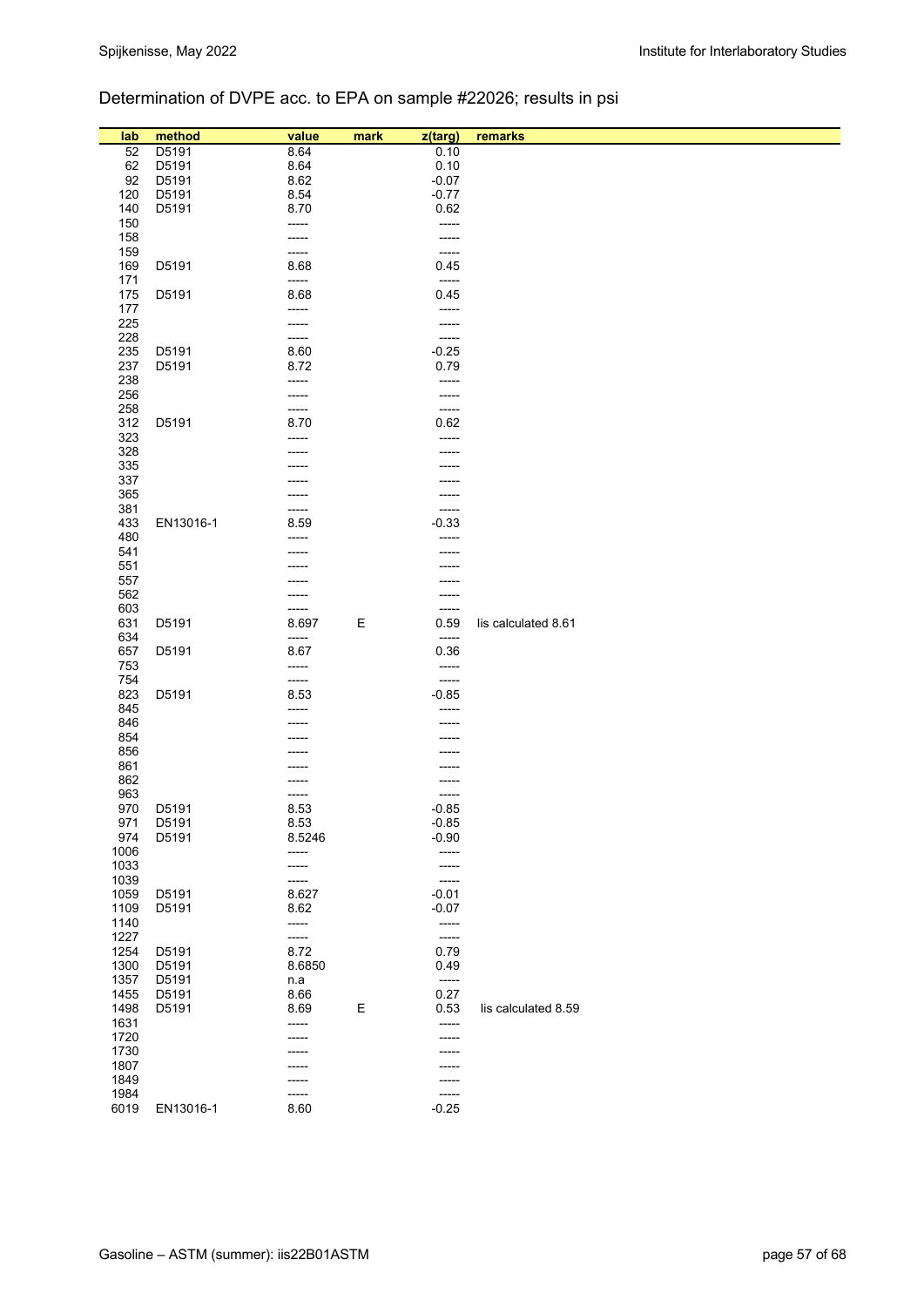| lab  |                   | method | value  | mark | z(targ) | remarks |
|------|-------------------|--------|--------|------|---------|---------|
| 6142 |                   |        | -----  |      | -----   |         |
| 6170 |                   |        | -----  |      | -----   |         |
| 6220 | D5191             |        | 8.52   |      | $-0.94$ |         |
| 6416 |                   |        | -----  |      | -----   |         |
| 6438 |                   |        | -----  |      | -----   |         |
|      | normality         |        | OK     |      |         |         |
|      | n                 |        | 25     |      |         |         |
|      | outliers          |        | 0      |      |         |         |
|      | mean(n)           |        | 8.629  |      |         |         |
|      | st.dev. (n)       |        | 0.0676 |      |         |         |
|      | R(calc.)          |        | 0.189  |      |         |         |
|      | st.dev.(D5191:20) |        | 0.1153 |      |         |         |
|      | R(D5191:20)       |        | 0.323  |      |         |         |

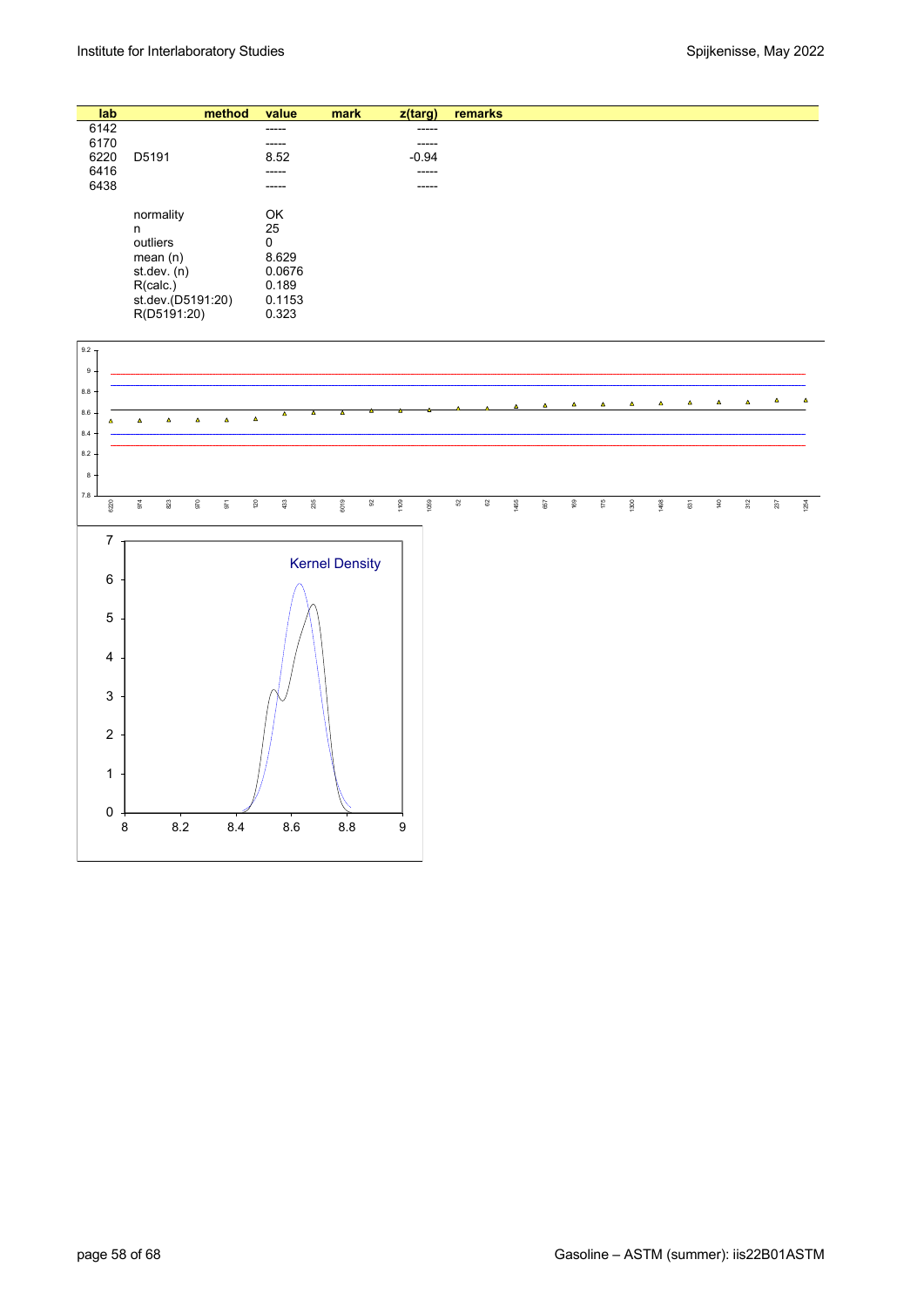# Determination of RON on sample #22027;

| lab          | method            | value        | mark        | z(targ)         | remarks             |
|--------------|-------------------|--------------|-------------|-----------------|---------------------|
| 52           | D2699             | 95.6         |             | 0.75            |                     |
| 62           | D2699             | 95.7         | $\mathsf C$ | 1.15            | first reported 95.9 |
| 92           | D2699             | 95.48        |             | 0.27            |                     |
| 120          | D2699             | 95.5         |             | 0.35            |                     |
| 140          |                   | -----        |             | -----           |                     |
| 150          | D2699             | 95.5         |             | 0.35            |                     |
| 159          |                   | -----        |             | -----           |                     |
| 169          |                   | -----        |             | -----           |                     |
| 171          | D2699             | 95.6         |             | 0.75            |                     |
| 206          | INH FTIR          | 96.7         | R(0.01)     | 5.15            |                     |
| 207          | INH_FTIR          | 96.8         | R(0.01)     | 5.55            |                     |
| 209          | INH FTIR          | 96.6         | R(0.01)     | 4.75            |                     |
| 228          | D2699             | 95.2         |             | $-0.85$         |                     |
| 237          | D2699             | 95.4         |             | $-0.05$         |                     |
| 256          |                   | -----        |             | -----           |                     |
| 312          | D2699             | 95.3         |             | $-0.45$         |                     |
| 323          |                   | -----        |             | -----           |                     |
| 381          | D2699             | 95.4         |             | $-0.05$         |                     |
| 541          |                   | -----        |             | -----           |                     |
| 562          | D2699             | 95.6         |             | 0.75            |                     |
| 631          | D2699             | 95.56        |             | 0.59            |                     |
| 657          | D2699             | 95.3         |             | $-0.45$         |                     |
| 754          | D2699             | 95.33        |             | $-0.33$         |                     |
| 823          |                   |              |             |                 |                     |
| 845          |                   |              |             |                 |                     |
| 846          |                   |              |             |                 |                     |
| 856          |                   |              |             |                 |                     |
| 861          |                   |              |             |                 |                     |
| 862          |                   |              |             | -----           |                     |
| 922          | D <sub>2699</sub> | 96.1         |             | 2.75            |                     |
| 962          | D2699             | 95.3         |             | $-0.45$         |                     |
| 963          | D2699             | 95.1         |             | $-1.25$         |                     |
| 970          | D2699             | 95.0         |             | $-1.65$         |                     |
| 971          | D2699             | 95.0         |             | $-1.65$         |                     |
| 995          | D2699             | 95.8         | $\mathsf C$ | 1.55            | first reported 96.4 |
| 1006         | D2699             | 95.3         |             | $-0.45$         |                     |
| 1039         | ISO5164           | 95.30        |             | $-0.45$         |                     |
| 1059         | ISO5164           | 95.3         |             | $-0.45$         |                     |
| 1109         | D2699             | 95.6         |             | 0.75            |                     |
| 1140         | D2699             | 95.6         |             | 0.75            |                     |
| 1186         | D2699             | 95.0         |             | $-1.65$         |                     |
| 1254         | D2699             | 95.44        |             | 0.11            |                     |
| 1300<br>1320 | D2699<br>ISO5164  | 95.57        |             | 0.63            |                     |
| 1357         |                   | 95.5         |             | 0.35            |                     |
| 1498         | D2699<br>D2699    | 95.5<br>95.4 |             | 0.35            |                     |
| 1720         | D2699             | 95.7         |             | $-0.05$<br>1.15 |                     |
| 6142         |                   | -----        |             | -----           |                     |
| 6220         | D2699             | 95.3         |             | $-0.45$         |                     |
| 6266         | D2699             | 95.4         |             | $-0.05$         |                     |
| 6416         | D2699             | 95.2         |             | $-0.85$         |                     |
| 6438         | D2699             | 95.0         | $\mathsf C$ | $-1.65$         | first reported 94.9 |
|              |                   |              |             |                 |                     |
|              | normality         | OK           |             |                 |                     |
|              | n                 | 36           |             |                 |                     |
|              | outliers          | 3            |             |                 |                     |
|              | mean(n)           | 95.413       |             |                 |                     |
|              | st.dev. (n)       | 0.2397       |             |                 |                     |
|              | R(calc.)          | 0.671        |             |                 |                     |
|              | st.dev.(D2699:21) | 0.2500       |             |                 |                     |
|              | R(D2699:21)       | 0.7          |             |                 |                     |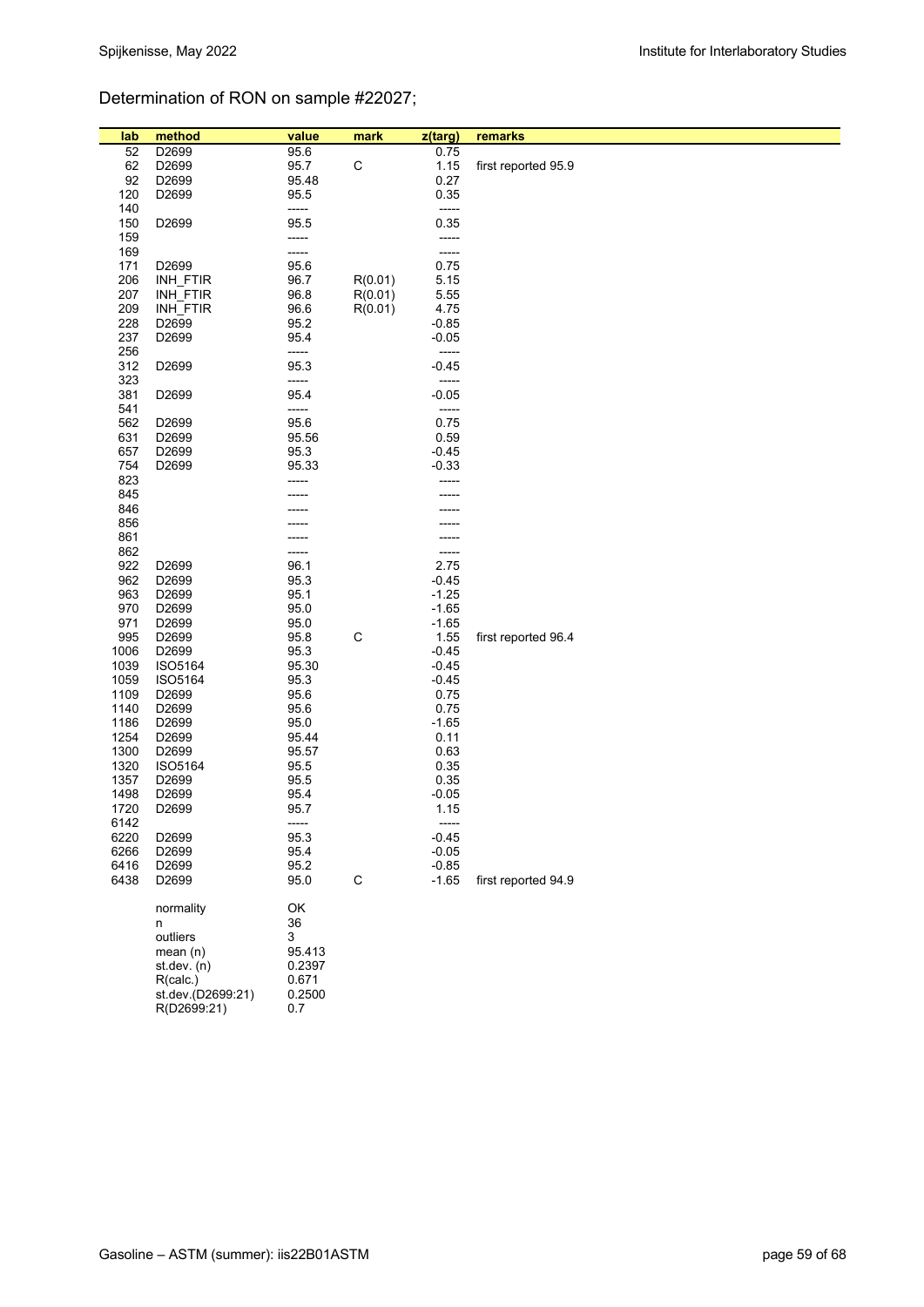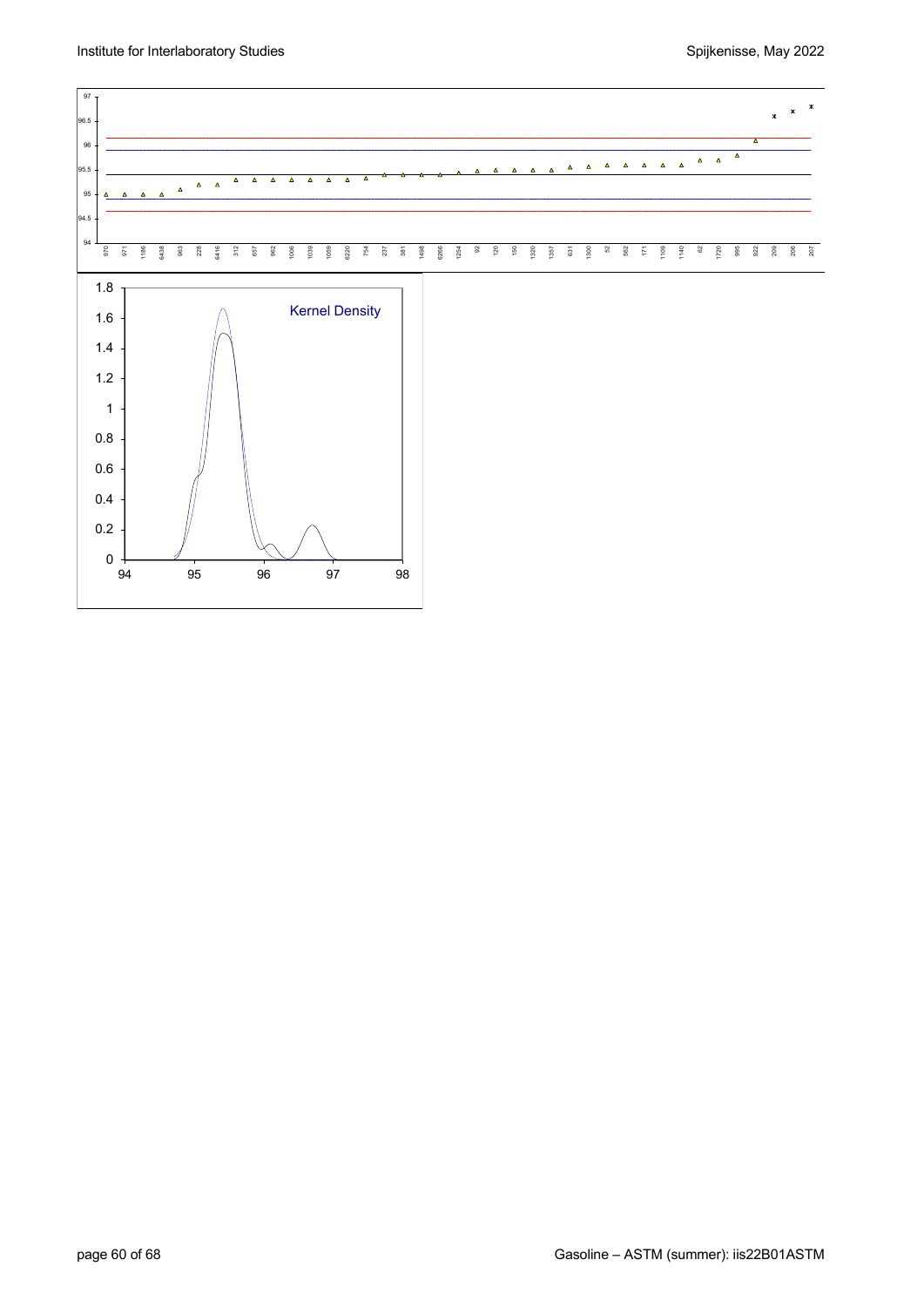# Determination of MON on sample #22027;

| lab        | method            | value         | mark    | z(targ)          | remarks |
|------------|-------------------|---------------|---------|------------------|---------|
| 52         | D2700             | 85.3          |         | 0.29             |         |
| 62         | D2700             | 85.2          |         | $-0.02$          |         |
| 92         | D2700             | 85.23         |         | 0.07             |         |
| 120        | D2700             | 85.2          |         | $-0.02$          |         |
| 140        | D2700             | 85.4          |         | 0.60             |         |
| 150        | D2700             | 85.4          |         | 0.60             |         |
| 159<br>169 |                   | -----         |         | -----<br>-----   |         |
| 171        | D2700             | -----<br>85.6 |         | 1.23             |         |
| 206        | <b>INH-FTIR</b>   | 86.6          | R(0.01) | 4.34             |         |
| 207        | <b>INH-FTIR</b>   | 86.6          | R(0.01) | 4.34             |         |
| 209        | <b>INH-FTIR</b>   | 86.4          | R(0.01) | 3.71             |         |
| 228        |                   | -----         |         | -----            |         |
| 237        |                   | -----         |         | -----            |         |
| 256        |                   | -----         |         | -----            |         |
| 312        | D2700             | 84.9          |         | $-0.95$          |         |
| 323        | D2700             | 85.0          |         | $-0.64$          |         |
| 381        | D2700             | 85.1          |         | $-0.33$          |         |
| 541        |                   | -----         |         | -----            |         |
| 562        |                   | -----         |         | -----            |         |
| 631        | D2700             | 85.38         |         | 0.54             |         |
| 657        | D2700             | 84.8          |         | $-1.26$          |         |
| 754        | D2700             | 85.11         |         | $-0.30$          |         |
| 823        |                   |               |         | -----            |         |
| 845        |                   |               |         |                  |         |
| 846        |                   |               |         |                  |         |
| 856        |                   |               |         |                  |         |
| 861        |                   |               |         |                  |         |
| 862        |                   |               |         |                  |         |
| 922        |                   | -----         |         | -----            |         |
| 962        | D2700             | 85.3          |         | 0.29             |         |
| 963        | D2700             | 85.2          |         | $-0.02$          |         |
| 970<br>971 | D2700             | -----<br>85.1 |         | -----<br>$-0.33$ |         |
| 995        | D2700             | 85.5          |         | 0.91             |         |
| 1006       |                   | -----         |         | -----            |         |
| 1039       | ISO5163           | 85.00         |         | $-0.64$          |         |
| 1059       | ISO5163           | 84.6          |         | $-1.89$          |         |
| 1109       | D2700             | 85.9          |         | 2.16             |         |
| 1140       | D2700             | 84.2          | R(0.01) | $-3.13$          |         |
| 1186       |                   | -----         |         | -----            |         |
| 1254       | D2700             | 85.18         |         | $-0.08$          |         |
| 1300       | D2700             | 85.13         |         | $-0.24$          |         |
| 1320       |                   | -----         |         |                  |         |
| 1357       | D2700             | n.a           |         |                  |         |
| 1498       |                   | -----         |         |                  |         |
| 1720       |                   | -----         |         | -----            |         |
| 6142       |                   |               |         |                  |         |
| 6220       |                   |               |         |                  |         |
| 6266       |                   |               |         |                  |         |
| 6416       |                   |               |         |                  |         |
| 6438       |                   |               |         |                  |         |
|            | normality         | suspect       |         |                  |         |
|            | n                 | 22            |         |                  |         |
|            | outliers          | 4             |         |                  |         |
|            | mean $(n)$        | 85.206        |         |                  |         |
|            | st.dev. (n)       | 0.2757        |         |                  |         |
|            | R(calc.)          | 0.772         |         |                  |         |
|            | st.dev.(D2700:22) | 0.3214        |         |                  |         |
|            | R(D2700:22)       | 0.9           |         |                  |         |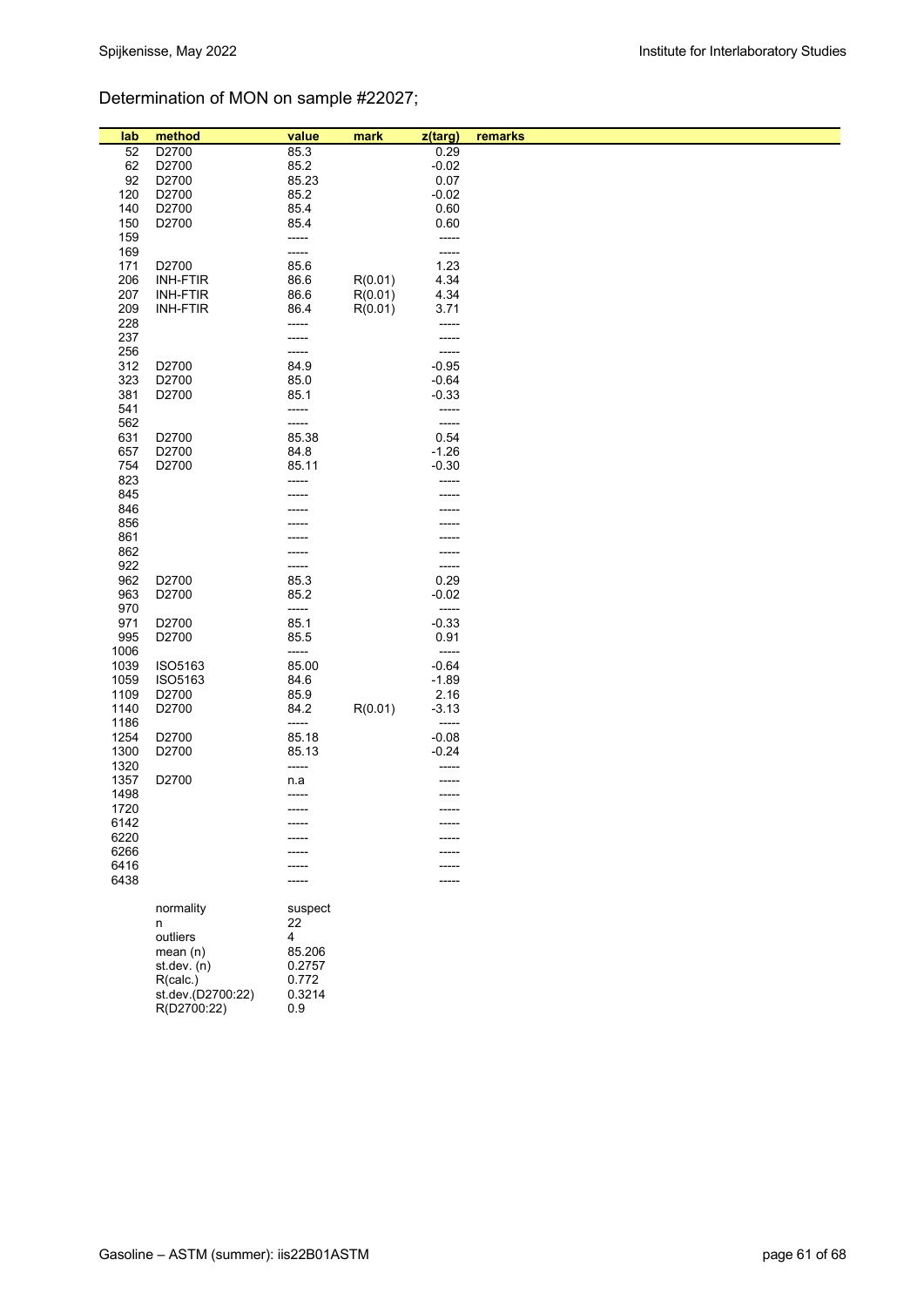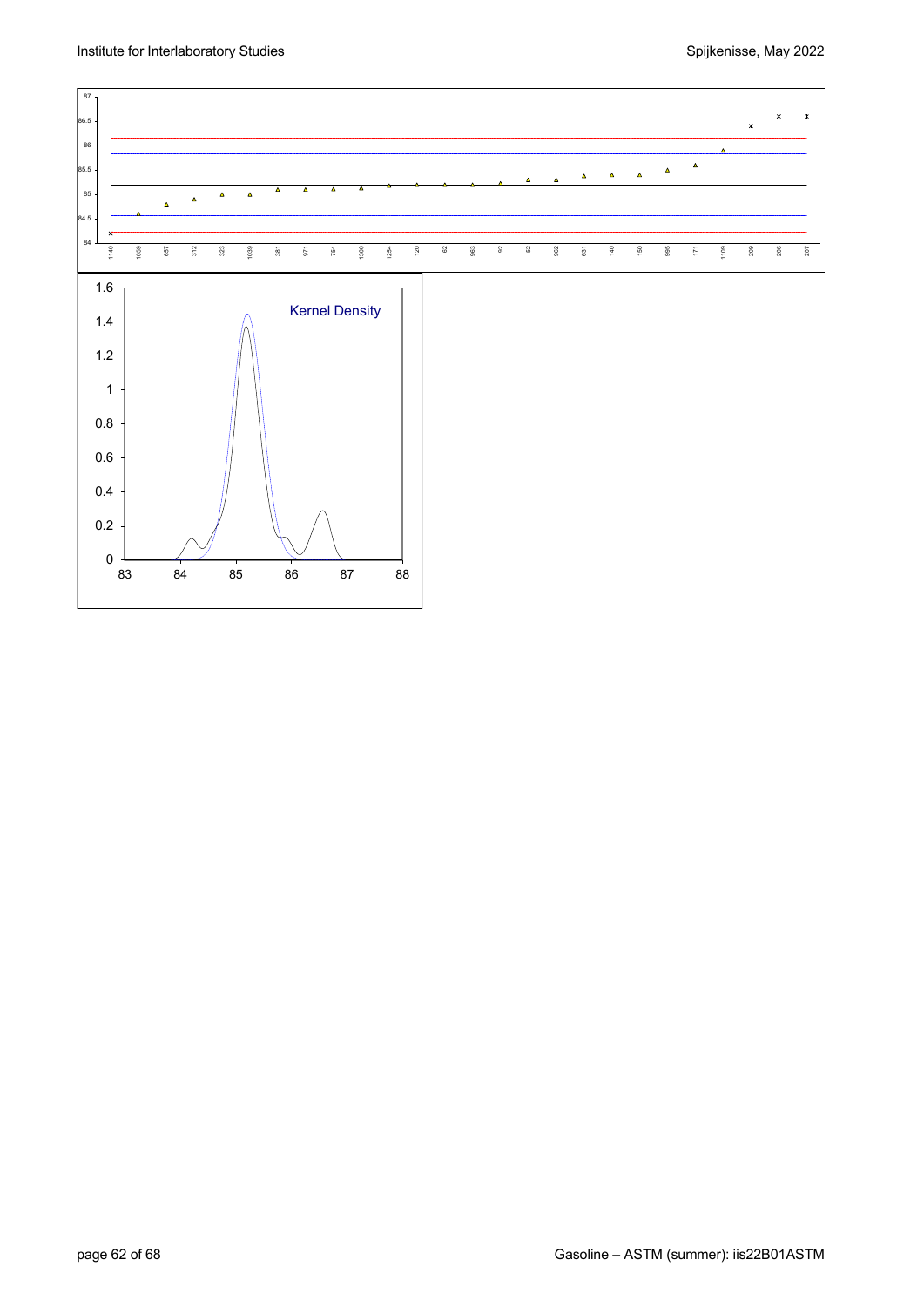#### **APPENDIX 2**

Determination of other oxygenates on sample #22025; in %V/V

| lab        | <u>stemmation of calor extgenates on cample measure, in fort t</u><br><b>DIPE</b> | <b>ETBE</b>    | <b>Methanol</b> | <b>TAME</b>    | <b>Other Oxygenates</b> |
|------------|-----------------------------------------------------------------------------------|----------------|-----------------|----------------|-------------------------|
| 52         | -----                                                                             | -----          | -----           | -----          | -----                   |
| 62         | $-----$                                                                           | -----          | -----           | -----          | -----                   |
| 92         | -----                                                                             | -----          | -----           | -----          | -----                   |
| 120        | 0.00                                                                              | 0.00           | 0.00            | 0.00           | 0.00                    |
| 140        | -----                                                                             | -----          | -----           | -----          | -----                   |
| 150        | < 0.10                                                                            | < 0.10         | < 0.10          | < 0.10         | < 0.10                  |
| 158        | -----                                                                             | -----          | -----           | -----          | -----                   |
| 159        | -----                                                                             | $-----$        | -----           | -----          | -----                   |
| 169        | $-----$                                                                           | $-----$        | -----           | -----          | -----                   |
| 171        | $-----1$                                                                          | -----          | -----           | -----          | -----                   |
| 175        | -----                                                                             | -----          | -----           | -----          | -----                   |
| 206<br>207 | $-----$<br>-----                                                                  | -----<br>----- | -----<br>-----  | -----<br>----- | -----<br>-----          |
| 208        | $-----$                                                                           | -----          | -----           | -----          | -----                   |
| 209        | $-----$                                                                           | -----          | -----           | -----          | -----                   |
| 212        | $-----$                                                                           | -----          | -----           | -----          | -----                   |
| 217        | $-----$                                                                           | -----          | -----           | -----          | $- - - - -$             |
| 221        | -----                                                                             | -----          | -----           | -----          | -----                   |
| 224        | $-----$                                                                           |                |                 |                |                         |
| 225        | -----                                                                             | -----          | -----           | -----          | -----                   |
| 228        | $-----$                                                                           | -----          | -----           | -----          | -----                   |
| 235        | -----                                                                             | -----          | -----           | -----          | -----                   |
| 237        | $-----$                                                                           | -----          |                 | -----          | -----                   |
| 238        | $-----$                                                                           | -----          | -----           | -----          | -----                   |
| 253        | $-----$                                                                           | -----          | -----           | -----          | -----                   |
| 254        | $-----$                                                                           | -----          | -----           | -----          | -----                   |
| 256        | $-----1$                                                                          | -----          | -----           | -----          | -----                   |
| 258        | $-----1$                                                                          | -----          | $-----$         | -----          | -----                   |
| 312        | < 0.2                                                                             | < 0.2          | < 0.2           | < 0.2          | < 0.2                   |
| 323        | < 0.10                                                                            | < 0.10         | < 0.10          | < 0.10         | < 0.10                  |
| 328        | -----                                                                             | $-----$        | -----           | -----          | -----                   |
| 335        | -----                                                                             | -----          | -----           | -----          | -----                   |
| 337        | -----                                                                             | -----<br>----- | -----<br>-----  | -----<br>----- | -----<br>-----          |
| 355<br>365 | $-----$<br>-----                                                                  | -----          | -----           | -----          | -----                   |
| 381        | < 0, 8                                                                            | $0,8$          | $0,8$           | $0,8$          | $0,8$                   |
| 447        | < 0.17                                                                            | < 0.17         | < 0.17          | < 0.17         | < 0.17                  |
| 480        | $-----1$                                                                          | -----          | -----           | -----          | -----                   |
| 541        | -----                                                                             | $-----$        | -----           | -----          | -----                   |
| 551        | $-----$                                                                           | -----          | -----           | -----          | -----                   |
| 554        | -----                                                                             | -----          | -----           | -----          | -----                   |
| 555        | -----                                                                             | -----          | -----           | -----          | -----                   |
| 557        | -----                                                                             | -----          | -----           | -----          | -----                   |
| 558        | -----                                                                             | -----          | -----           | -----          | -----                   |
| 562        | -----                                                                             |                | -----           | -----          | -----                   |
| 603        | -----                                                                             | -----          | -----           | -----          | -----                   |
| 631        | -----                                                                             | ------         | < 0.1           | $- - - - -$    | -----                   |
| 634        | 5.0                                                                               | $5 - 8$        | $5 - 0.8$       | < 0.8          | -----                   |
| 657        | N.D.                                                                              | N.D.           | N.D.            | N.D.           | N.D.                    |
| 663        | -----                                                                             | -----          | -----           | -----          | -----                   |
| 671        | -----                                                                             |                |                 |                |                         |
| 753        | -----                                                                             | -----          | -----           | -----          | -----                   |
| 754        | -----                                                                             | -----          | -----           | -----          | -----                   |
| 823        | < 0.20                                                                            | < 0.20         | < 0.20          | < 0.20         | < 0.20                  |
| 845        | -----                                                                             | -----<br>----- | -----<br>-----  | -----<br>----- | -----                   |
| 846<br>854 | $-----$<br>-----                                                                  | -----          | -----           | -----          | -----                   |
| 856        | -----                                                                             | -----          | -----           | -----          | -----<br>-----          |
| 861        | -----                                                                             | -----          | -----           |                | -----                   |
| 862        | -----                                                                             |                |                 |                | -----                   |
| 864        | -----                                                                             | -----          | -----           | -----          | -----                   |
| 872        | $-----$                                                                           |                |                 |                | -----                   |
| 912        | -----                                                                             |                |                 | -----          | -----                   |
| 913        | -----                                                                             |                |                 | -----          |                         |
| 914        | -----                                                                             | -----          | -----           | -----          | -----                   |
| 922        | < 0.2                                                                             | < 0.2          | < 0.2           | < 0.2          | < 0.2                   |
| 962        | < 0.2                                                                             | < 0.2          | < 0.2           | < 0.2          | < 0.2                   |
| 963        | < 0.2                                                                             | < 0.2          | < 0.2           | < 0.2          | < 0.2                   |
| 970        | -----                                                                             | -----          | -----           | -----          | 9.1                     |
| 971        | < 0.2                                                                             | < 0.2          | < 0.2           | < 0.2          | 50.2                    |
| 974        | -----                                                                             | -----          | -----           | -----          | -----                   |
| 995        | -----                                                                             | -----          | < 0.17          | -----          | -----                   |
| 996        | -----                                                                             | -----          | -----           | -----          | -----                   |
| 1006       | < 0.02                                                                            | < 0.02         | < 0.02          | 0.05           | -----                   |
| 1012       | -----                                                                             |                |                 |                |                         |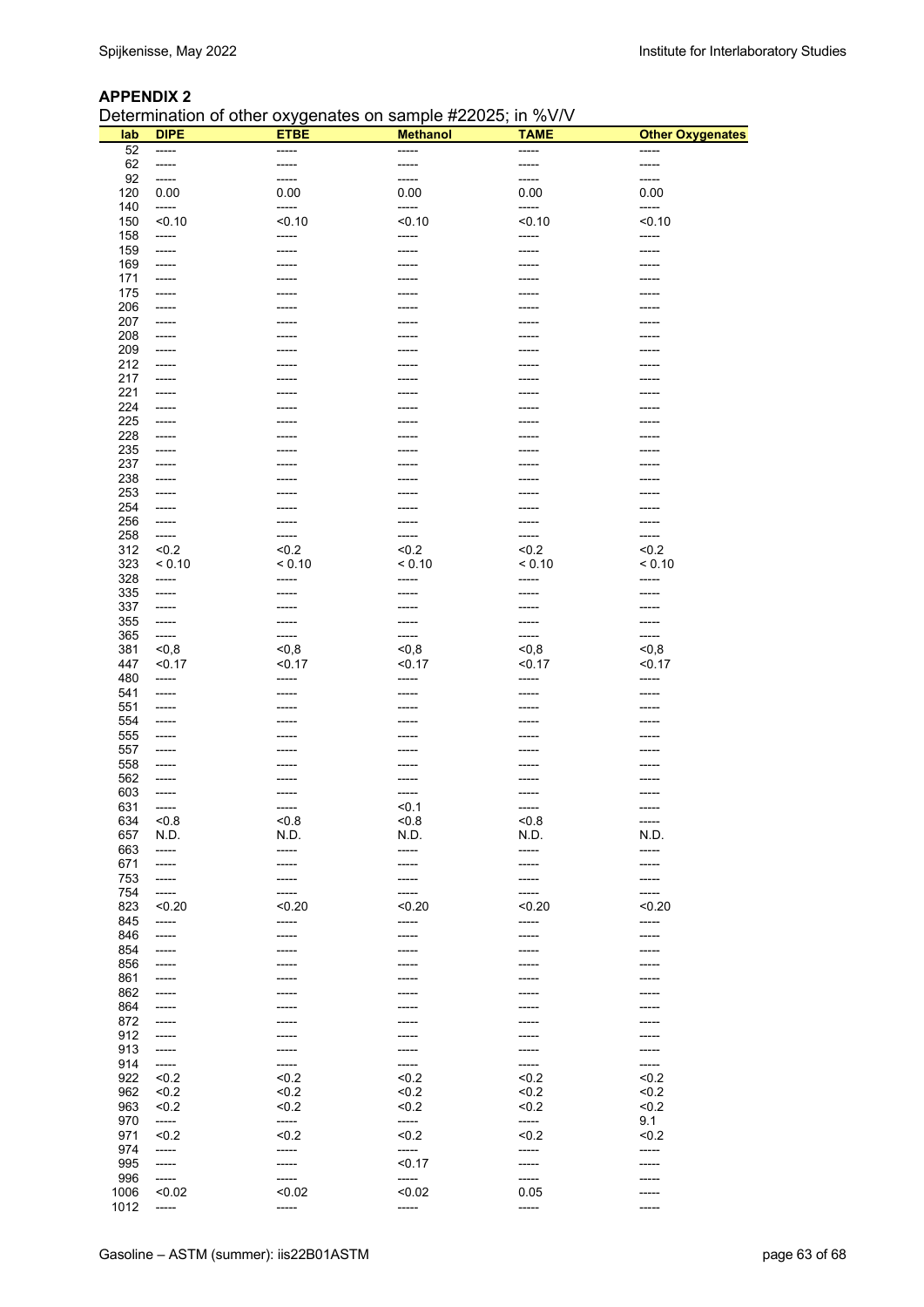| lab  | <b>DIPE</b> | <b>ETBE</b> | <b>Methanol</b> | <b>TAME</b> | <b>Other Oxygenates</b> |
|------|-------------|-------------|-----------------|-------------|-------------------------|
| 1016 | 50.01       | 50.01       | 0.06            | -----       | -----                   |
| 1033 | -----       | -----       | -----           | -----       | -----                   |
| 1039 | -----       | -----       | -----           | -----       | -----                   |
| 1059 | < 0.20      | < 0.20      | < 0, 20         | < 0.20      | < 0.20                  |
| 1080 | < 0.01      | 0.02        | < 0.01          | < 0.01      | 0.1                     |
| 1109 | 0.03        | 0.0         | 0.0             | 0.0         | -----                   |
| 1126 | -----       | -----       | -----           | -----       | -----                   |
| 1140 | -----       | 0.02        | -----           | -----       | 0.02                    |
| 1186 | -----       | -----       | -----           |             | -----                   |
| 1205 | -----       | -----       | -----           |             | -----                   |
| 1227 | -----       | -----       | -----           | -----       | -----                   |
| 1254 | < 0.20      | ${}_{0.20}$ | < 0.20          | < 0.20      | ${}_{0.20}$             |
| 1297 | -----       | -----       | -----           | -----       | -----                   |
| 1300 | 0.004       | 0.001       | 0.001           | 0.035       | 0.075                   |
| 1320 | -----       | -----       | -----           | -----       | -----                   |
| 1357 | n.a         | n.a         | n.a             | n.a         | n.a                     |
| 1455 | 0           | 0.03        | $\mathbf 0$     | 0           | 0.04                    |
| 1498 | -----       | -----       | -----           | -----       | -----                   |
| 1531 | -----       |             | -----           | -----       | -----                   |
| 1631 | -----       |             | < 0.8           | < 0.8       | < 0.8                   |
| 1720 | -----       |             | -----           | -----       | -----                   |
| 1730 | -----       |             | -----           | -----       | -----                   |
| 1807 | -----       |             |                 |             |                         |
| 1849 | -----       | -----       | -----           | -----       | -----                   |
| 1982 | $0,20$      | < 0.20      | < 0.20          | $0,20$      | 0.038                   |
| 1984 | -----       | -----       | -----           | -----       | -----                   |
| 6019 | -----       | -----       | -----           |             |                         |
| 6142 | -----       |             |                 | -----       |                         |
| 6170 | -----       | -----       | -----           | -----       |                         |
| 6172 | 0.1         | $\mathbf 0$ | $\mathbf 0$     | 0.5         |                         |
| 6220 | -----       |             | -----           | -----       |                         |
| 6266 | -----       | -----       | -----           | -----       |                         |
| 6364 | -----       | -----       | -----           | -----       | -----                   |
| 6404 | 0.00        | 0.00        | 0.04            | 0.03        | 0.00                    |
| 6416 | -----       |             | -----           |             | -----                   |
| 6438 | < 0.5       | < 0.5       | < 0.2           | < 0.2       | < 0.2                   |
| 6447 | -----       | -----       | -----           | -----       | -----                   |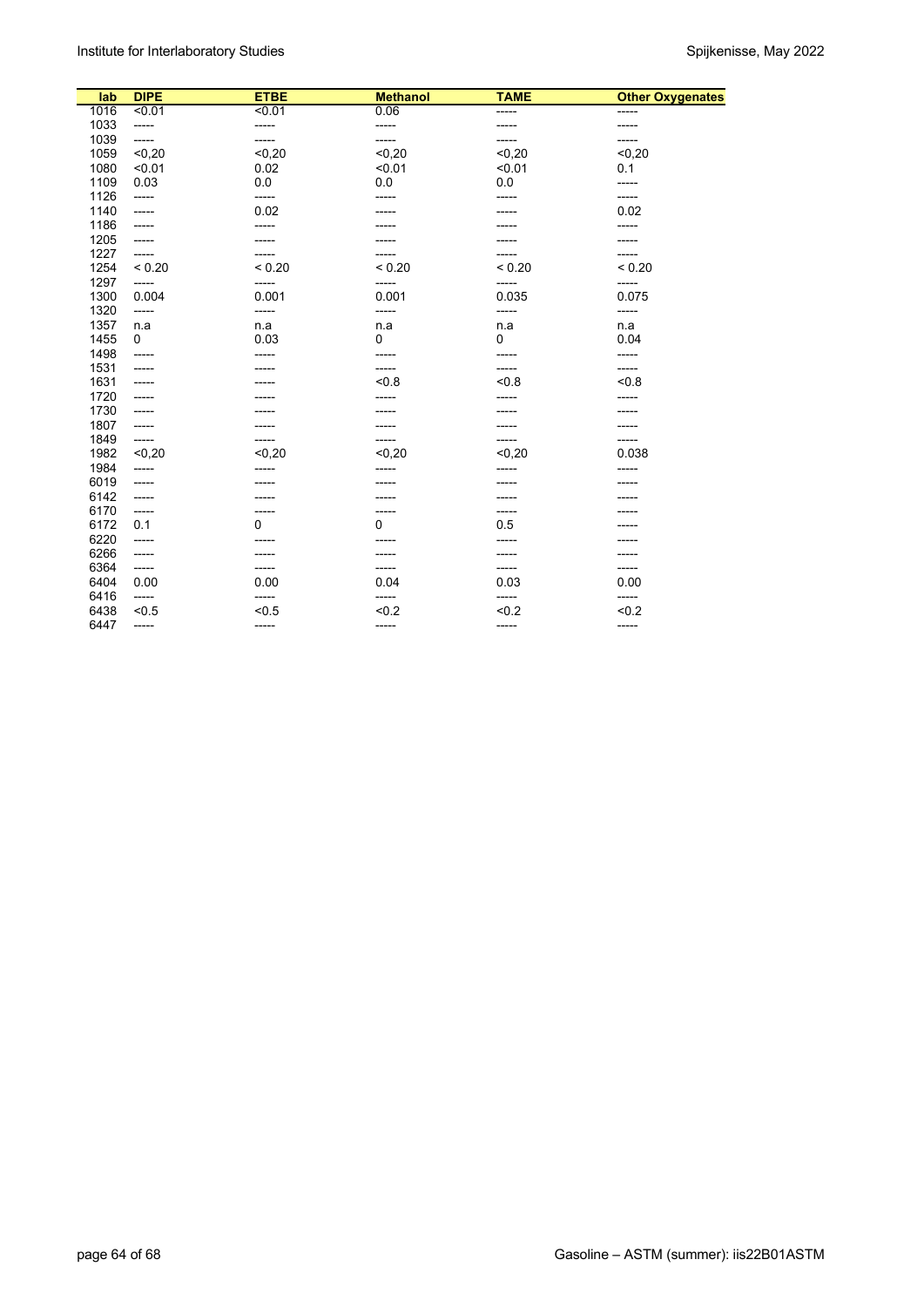#### **APPENDIX 3**

|            | <b>Distillation Z-scores</b> |                 |                    |                    |                 |
|------------|------------------------------|-----------------|--------------------|--------------------|-----------------|
| lab        | <b>IBP</b>                   | 10%evaporated   | 50%evaporated      | 90%evaporated      | <b>FBP</b>      |
| 52         | $-0.91$                      | $-0.15$         | 0.00               | $-0.06$            | $-0.05$         |
| 62         | $-1.33$                      | $-0.15$         | 0.15               | $-0.01$            | $-0.79$         |
| 92         | 1.71                         | 0.48            | 0.38               | $-0.38$            | 1.33            |
| 120        | $-0.37$                      | 0.34            | 0.23               | $-0.06$            | 0.59            |
| 140        | $-0.91$                      | 0.20            | 0.45               | 0.41               | 1.53            |
| 150<br>158 | $-0.02$                      | $-0.37$         | $-0.45$            | $-0.32$            | $-0.48$         |
| 159        |                              |                 |                    |                    |                 |
| 169        | 0.76                         | $-0.72$         | $-0.60$            | $-0.27$            | 0.15            |
| 171        | $-1.09$                      | 0.06            | 0.30               | 0.04               | 0.03            |
| 175        | 0.34                         | $-0.22$         | $-0.30$            | $-0.12$            | $-0.52$         |
| 206        | $-0.25$                      | $-0.37$         | $-0.45$            | 0.25               | $-0.60$         |
| 207        | $-0.49$                      | $-0.51$         | $-0.60$            | $-0.27$            | 0.15            |
| 208        | $-0.49$                      | $-0.30$         | $-1.12$            | $-0.27$            | 0.70            |
| 209        | $-0.67$                      | $-1.00$         | $-0.90$            | 0.25               | 0.31            |
| 212        | 0.40                         | 0.06            | $-0.30$            | 1.04               | $-1.98$         |
| 217        | 0.22                         | $-0.08$         | 0.00               | $-0.32$            | $-0.40$         |
| 221        | -----                        | -----           | -----              | -----              |                 |
| 224        | 2.02                         | 0.18            | $-2.32$            | $-1.15$            | $-1.60$         |
| 225        | 0.40                         | 1.19            | 2.03               | 2.61               | $-1.31$         |
| 228<br>235 | 0.40<br>0.28                 | 0.48<br>$-0.30$ | $-0.22$<br>$-1.42$ | $-0.06$<br>$-0.74$ | 1.06<br>$-2.61$ |
| 237        | 1.29                         | 0.27            | 0.08               | 0.93               | 0.47            |
| 238        | 1.29                         | 0.13            | $-0.22$            | 1.30               | 0.86            |
| 253        | $-0.19$                      | $-1.07$         | $-0.52$            | 1.66               | $-0.91$         |
| 254        | 1.00                         | 0.48            | $-0.22$            | $-0.01$            | 0.66            |
| 256        | 1.00                         | 0.48            | $-0.22$            | $-1.06$            | $-0.52$         |
| 258        | 0.88                         | 0.98            | 0.15               | $-0.74$            | $-0.16$         |
| 312        | $-0.85$                      | $-0.01$         | 0.23               | 0.04               | 0.62            |
| 323        | 0.16                         | $-0.30$         | $-0.07$            | 0.09               | 0.62            |
| 328        | $-0.97$                      | $-0.37$         | $-0.15$            | $-0.06$            | $-0.52$         |
| 335        | 2.25                         | 0.48            | 0.00               | $-0.17$            | $-2.06$         |
| 337        | 0.40                         | $-0.44$         | 0.08               | $-0.32$            | $-2.45$         |
| 355<br>365 | $-0.70$<br>$-0.55$           | $-0.13$<br>0.41 | -0.41<br>0.15      | 0.41<br>0.04       | 0.21<br>$-0.20$ |
| 381        | $-0.02$                      | 0.48            | 1.13               | 0.88               | 0.55            |
| 447        | $-1.45$                      | $-0.01$         | 0.08               | 0.09               | 0.74            |
| 480        | 1.59                         | 0.02            | 0.04               | 0.22               | $-1.25$         |
| 541        | $-0.45$                      | $-0.31$         | 0.18               | 0.06               | 0.68            |
| 551        |                              |                 |                    |                    |                 |
| 554        |                              |                 |                    |                    |                 |
| 555        |                              |                 |                    |                    |                 |
| 557        |                              |                 |                    |                    |                 |
| 558        |                              |                 |                    |                    |                 |
| 562<br>603 | $-1.03$<br>1.83              | 0.41<br>0.83    | 0.83<br>0.83       | 1.04<br>2.24       | 0.74<br>1.53    |
| 631        | 0.40                         | $-0.93$         | 0.15               | 0.51               | 0.86            |
| 634        | $-0.79$                      | 0.27            | 0.76               | 1.30               | $-0.16$         |
| 657        | $-0.37$                      | 0.27            | 0.30               | 0.20               | $-0.05$         |
| 663        | 0.34                         | 0.62            | 0.15               | $-0.12$            | -0.44           |
| 671        | $-----1$                     | $-----1$        | -----              | -----              | -----           |
| 753        | 0.70                         | 0.13            | 0.15               | 0.51               | 0.86            |
| 754        | 0.10                         | $-0.01$         | 0.15               | 0.09               | 1.30            |
| 823        | 2.13                         | 4.01            | $-0.75$            | -1.42              | $-2.33$         |
| 845        |                              | -----           | -----              |                    |                 |
| 846<br>854 |                              |                 |                    |                    |                 |
| 856        |                              |                 |                    |                    |                 |
| 861        |                              |                 |                    |                    |                 |
| 862        |                              |                 |                    |                    |                 |
| 864        |                              | -----           |                    |                    |                 |
| 872        | -----                        | -----           | -----              |                    |                 |
| 912        | 1.59                         | $-0.22$         | 0.53               | $-0.01$            | 0.27            |
| 913        | -----                        | -----           | -----              |                    |                 |
| 914        | -----                        | -----           | -----              | -----              | -----           |
| 922        | 0.28                         | $-0.72$         | $-0.45$            | 0.93               | 0.78            |
| 962<br>963 | $-0.31$<br>$-0.49$           | 0.34<br>0.62    | $-0.60$<br>1.06    | $-1.06$<br>0.98    | $-0.08$<br>0.74 |
| 970        | 0.10                         | 0.13            | $-0.15$            | $-0.22$            | $-0.05$         |
| 971        | 0.10                         | 0.13            | $-0.15$            | $-0.32$            | $-0.32$         |
| 974        | $-0.08$                      | 0.13            | $-0.15$            | 0.30               | $-0.12$         |
| 995        | $-1.09$                      | $-0.08$         | 0.15               | 1.98               | $-0.52$         |
| 996        | -----                        | -----           | -----              | -----              | -----           |
| 1006       | $-0.79$                      | 0.48            | 0.60               | 0.20               | 0.66            |
| 1012       | $-0.25$                      | $-0.01$         | 0.08               | 0.04               | 1.14            |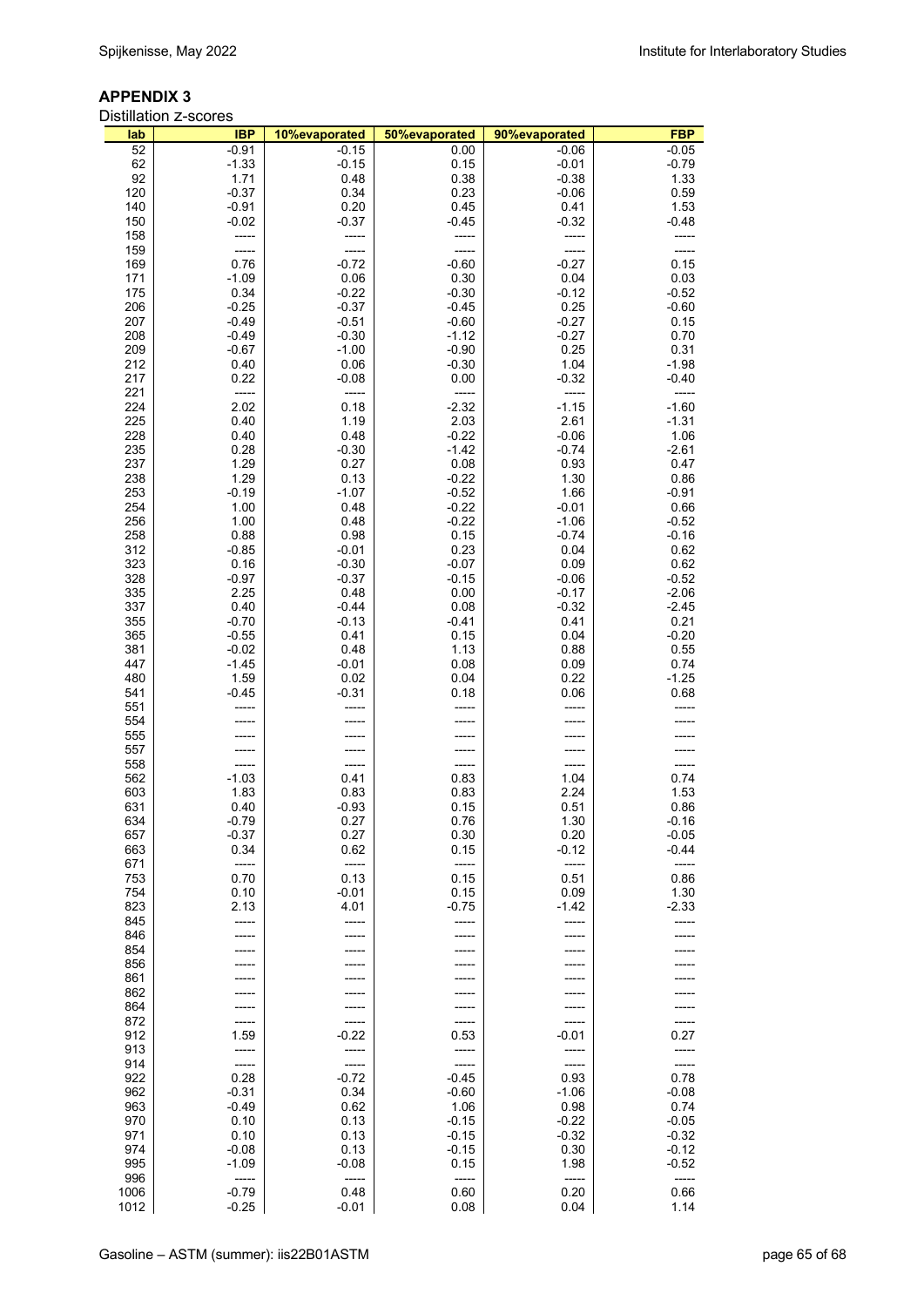| lab  | <b>IBP</b> | 10%evaporated | 50%evaporated | 90%evaporated | <b>FBP</b> |
|------|------------|---------------|---------------|---------------|------------|
| 1016 | -----      |               |               |               |            |
| 1033 |            |               | -----         |               |            |
| 1039 | $-0.43$    | $-0.15$       | 0.23          | 0.09          | 0.86       |
| 1059 | $-0.08$    | $-0.37$       | $-0.22$       | 0.04          | $-0.20$    |
| 1080 | -----      | -----         |               | -----         |            |
| 1109 | $-0.25$    | 0.13          | 0.53          | 0.41          | 0.11       |
| 1126 | $-1.74$    | $-0.86$       | 0.23          | $-0.12$       | $-0.44$    |
| 1140 | $-0.97$    | $-1.07$       | $-1.27$       | $-0.80$       | $-0.76$    |
| 1186 | 2.66       | $-1.64$       | $-0.97$       | $-1.58$       | $-3.76$    |
| 1205 | 0.34       | 0.27          | 0.30          | 0.25          | $-0.05$    |
| 1227 | 1.47       | $-0.51$       | $-0.75$       | $-0.69$       | $-1.98$    |
| 1254 | 0.73       | 0.55          | 0.53          | 0.67          | $-0.78$    |
| 1297 | 0.34       | $-0.30$       | $-0.22$       | $-0.12$       | 0.70       |
| 1300 | 0.64       | 0.34          | 0.45          | 0.46          | 0.07       |
| 1320 |            |               |               |               |            |
| 1357 |            | $-0.58$       | $-0.22$       | $-0.48$       | 0.55       |
| 1455 | $-2.22$    | $-0.15$       | $-0.07$       | $-0.69$       | $-0.76$    |
| 1498 | 0.28       | $-0.01$       | 0.15          | 0.46          | 1.10       |
| 1531 | $-1.98$    | 0.48          | 0.53          | $-0.53$       | $-0.56$    |
| 1631 |            |               |               |               | $-0.48$    |
| 1720 | $-0.25$    | $-0.22$       | $-0.37$       | $-0.22$       | $-0.40$    |
| 1730 |            |               |               |               |            |
| 1807 | $-1.51$    | $-0.37$       | $-0.30$       | $-0.32$       | $-0.44$    |
| 1849 | 0.76       | $-0.15$       | 0.00          | 0.30          | 0.27       |
| 1982 | $-0.01$    | 0.04          | 0.20          | 0.34          | 0.72       |
| 1984 | $-1.30$    | $-0.12$       | 0.23          | $-0.04$       | $-0.44$    |
| 6019 | $-0.43$    | 0.48          | 0.91          | 0.62          | 2.08       |
| 6142 |            |               |               |               |            |
| 6170 | $-0.49$    | 0.13          | $-0.60$       | $-0.27$       | $-0.91$    |
| 6172 | $-0.97$    | 0.13          | 1.28          | 2.34          | $-0.01$    |
| 6220 | $-0.85$    | $-0.44$       | $-2.10$       | $-1.06$       | 1.89       |
| 6266 | $-1.57$    | $-0.15$       | $-0.45$       | $-1.74$       | 1.49       |
| 6364 | 0.22       | 0.55          | 0.30          | 0.30          | $-1.43$    |
| 6404 | -----      | -----         | -----         | -----         | -----      |
| 6416 | $-0.08$    | $-0.08$       | 0.08          | 0.36          | 1.02       |
| 6438 | 0.64       | 0.13          | 0.45          | 0.09          | 1.06       |
| 6447 | -----      | -----         | -----         | -----         |            |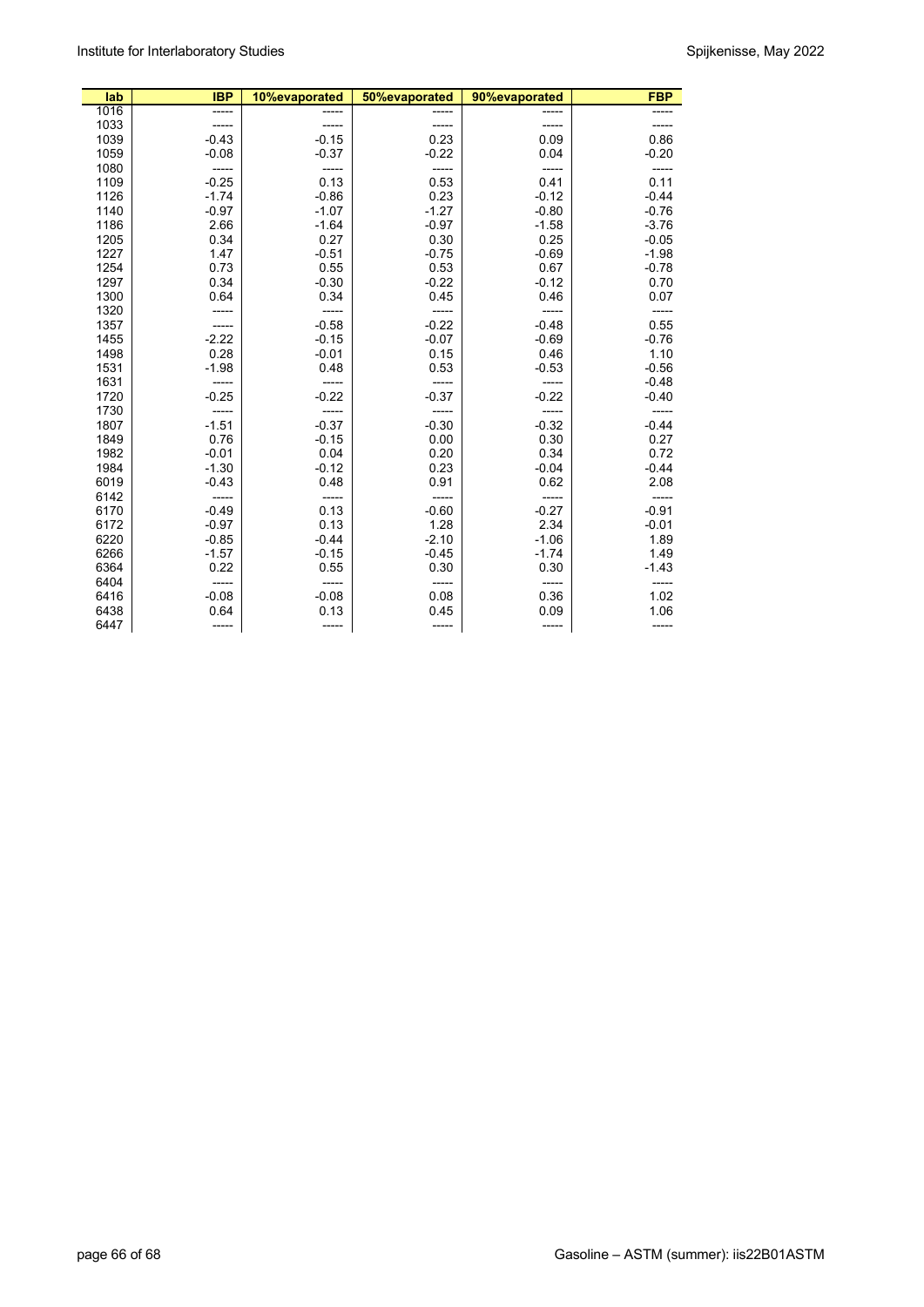#### **APPENDIX 4 Number of participants per country**

1 lab in ALBANIA 1 lab in ARGENTINA 1 lab in AUSTRALIA 2 labs in AUSTRIA 2 labs in BELGIUM 5 labs in BRAZIL 3 labs in CANADA 3 labs in CHILE 7 labs in CHINA, People's Republic 1 lab in COTE D'IVOIRE 1 lab in CROATIA 1 lab in DJIBOUTI 1 lab in EGYPT 1 lab in ESTONIA 4 labs in FRANCE 2 labs in GEORGIA 1 lab in GERMANY 4 labs in GREECE 1 lab in GUAM 1 lab in GUINEA REPUBLIC 1 lab in HUNGARY 3 labs in INDIA 2 labs in IRELAND 1 lab in ISRAEL 2 labs in KENYA 1 lab in KOREA, Republic of 1 lab in LATVIA 1 lab in MALAYSIA 1 lab in MAURITIUS 5 labs in MOROCCO 1 lab in MOZAMBIQUE 6 labs in NETHERLANDS 3 labs in NIGERIA 2 labs in OMAN 1 lab in PAKISTAN 2 labs in PHILIPPINES 1 lab in POLAND 1 lab in PORTUGAL 3 labs in RUSSIAN FEDERATION 3 labs in SAUDI ARABIA 1 lab in SENEGAL 1 lab in SERBIA 1 lab in SINGAPORE 1 lab in SLOVAKIA 1 lab in SLOVENIA 1 lab in SPAIN 1 lab in SUDAN 1 lab in TAIWAN 2 labs in TANZANIA 1 lab in THAILAND 1 lab in TOGO 1 lab in TUNISIA 2 labs in TURKEY 1 lab in TURKMENISTAN 2 labs in UNITED ARAB EMIRATES 3 labs in UNITED KINGDOM 9 labs in UNITED STATES OF AMERICA